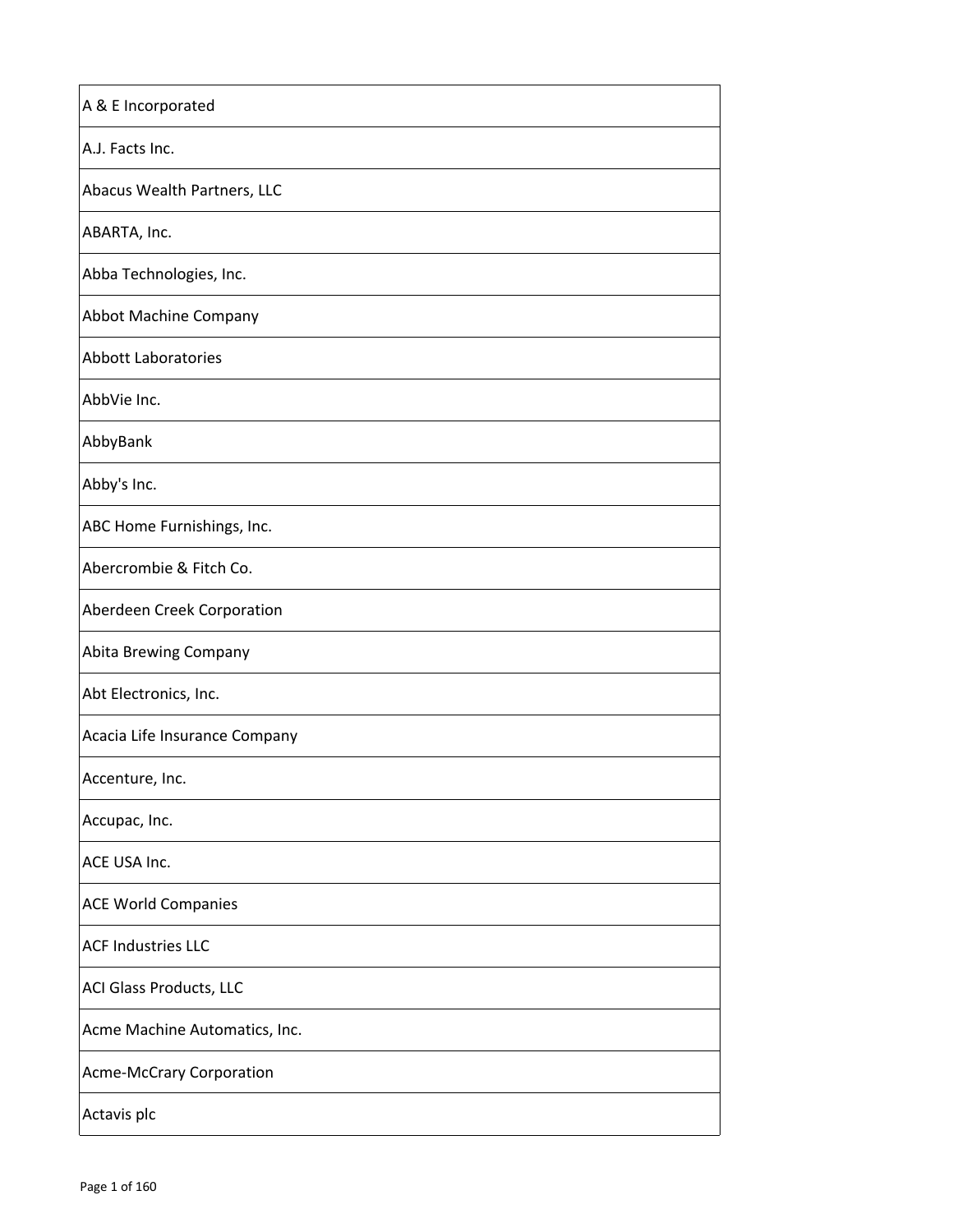| Activision Blizzard, Inc.              |
|----------------------------------------|
| Acuity Management, Inc.                |
| <b>Acuity Mutual Insurance Company</b> |
| Acumen Solutions, Inc.                 |
| Adams & Reese LLP                      |
| Adapt Courseware, LLC.                 |
| Adidas America Inc.                    |
| Admiral Steel, LLC                     |
| Adobe Systems Incorporated             |
| Advance Auto Parts, Inc.               |
| Advanced Micro Devices, Inc.           |
| Advent Software, Inc.                  |
| <b>AECOM Technology Corporation</b>    |
| <b>AEG Houston Soccer Corporation</b>  |
| AEGIS Insurance Services, Inc.         |
| AEGON USA, Inc.                        |
| Aeropostale, Inc.                      |
| AES Corporation, The                   |
| Aetna Inc.                             |
| <b>Aexcel Corporation</b>              |
| Affiliated Managers Group, Inc.        |
| Affinity Health Plan                   |
| AFL Philadelphia, LLC                  |
| Aflac Incorporated                     |
| Ag Processing Inc.                     |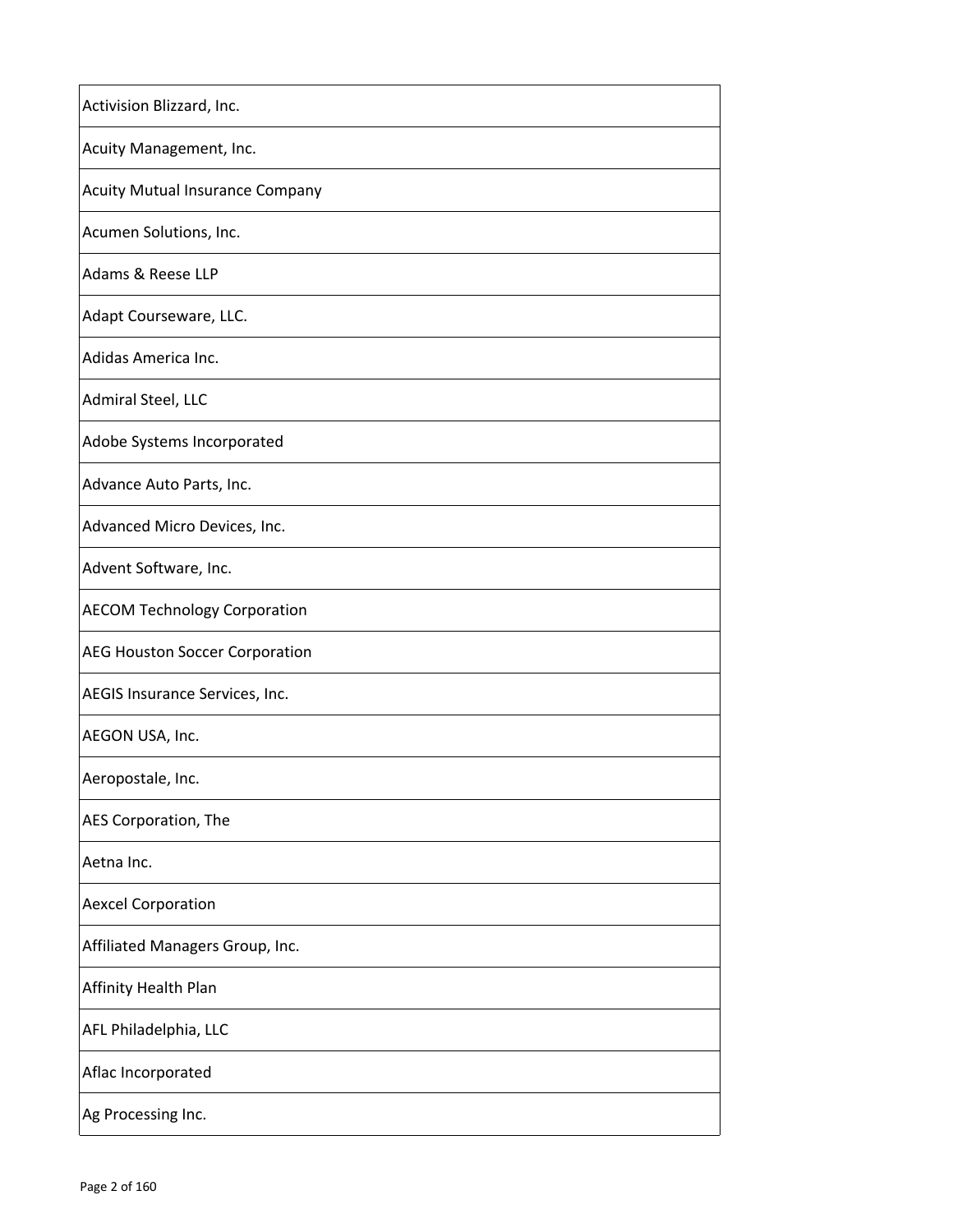| Agilent Technologies, Inc.                         |
|----------------------------------------------------|
| <b>AGL Resources Inc.</b>                          |
| AgStar Financial Services, ACA                     |
| Ahern Co., J.F.                                    |
| AHS Management Company, Inc.                       |
| Air Liquide America L.P.                           |
| Air Products and Chemicals, Inc.                   |
| Airgas, Inc.                                       |
| Air-Rite Heating & Cooling, Inc.                   |
| Airtek Construction, Inc.                          |
| AK Steel Holding Corporation                       |
| Akamai Technologies, Inc.                          |
| Akerman LLP                                        |
| Akin Gump Strauss Hauer & Feld LLP                 |
| Alabama Power Company                              |
| Alabama Rural Electric Association of Cooperatives |
| Aladdin Industries, LLC                            |
| Alaska Airlines, Inc.                              |
| <b>Alaska Communications</b>                       |
| Alaska Railroad Corporation                        |
| Albany Mutual Telephone Association                |
| Albemarle Corporation                              |
| <b>Albertsons LLC</b>                              |
| Albrecht Grocery Company, Inc., Fred W., The       |
| <b>Alcatel Lucent</b>                              |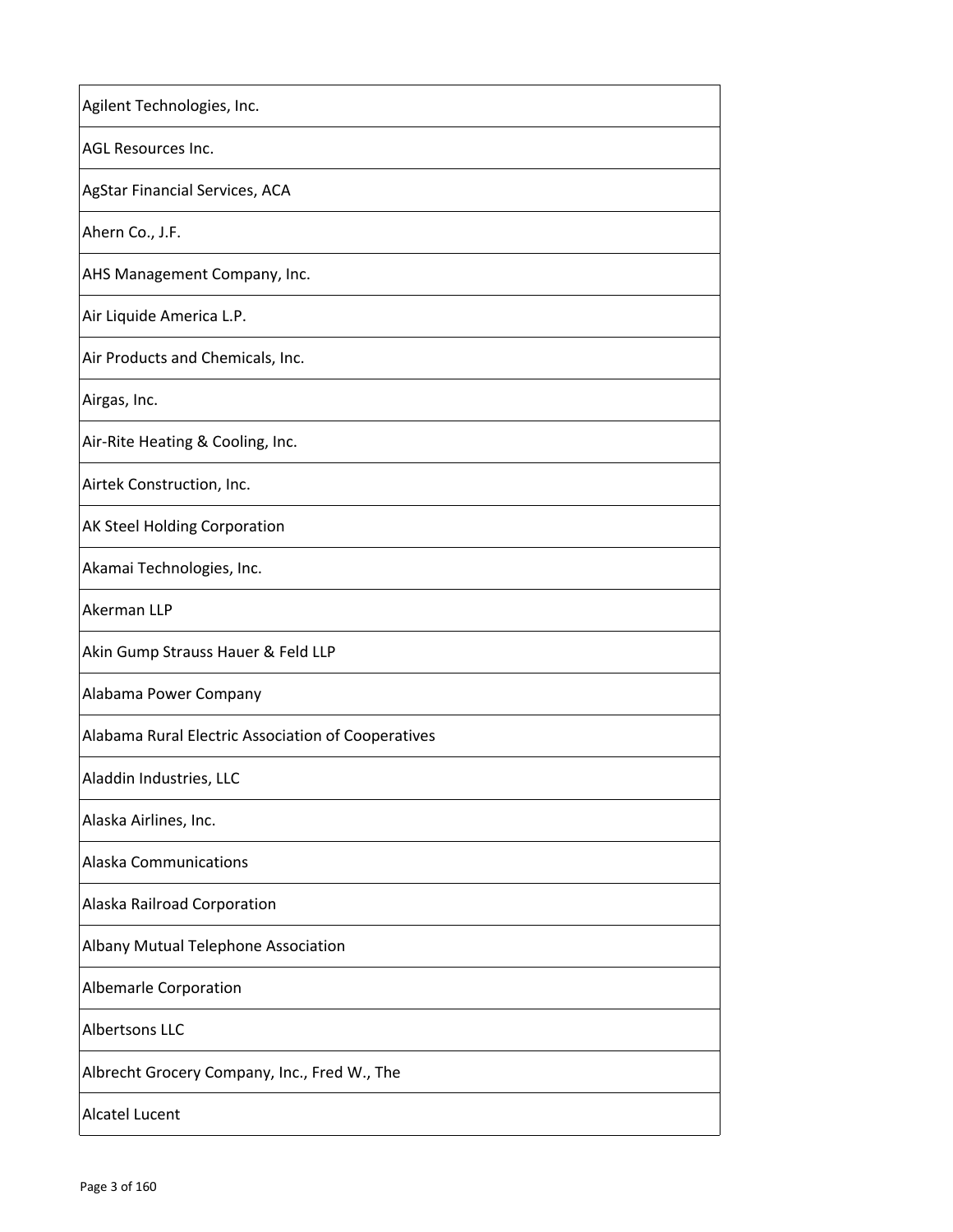| Alcoa Inc.                                      |
|-------------------------------------------------|
| Alcon                                           |
| Alcon Laboratories, Inc.                        |
| <b>Aleut Corporation</b>                        |
| Alexander & Baldwin, Inc.                       |
| Alexion Pharmaceuticals, Inc.                   |
| Alfa Mutual Insurance Company                   |
| Alhambra Foundry Company, Ltd.                  |
| Alice Manufacturing Company, Inc.               |
| Alima Cosmetics, Inc.                           |
| Allegheny Technologies Incorporated             |
| Allegis Group, Inc.                             |
| Allen & Company Incorporated                    |
| Allen & Overy LLP                               |
| Allen Matkins Leck Gamble Mallory & Natsis LLP  |
| Allen Workspace, LLC, Ivan                      |
| Allergan, Inc.                                  |
| ALLETE, Inc.                                    |
| Alliance Data Systems Corporation               |
| AllianceBernstein L.P.                          |
| <b>Alliant Credit Union</b>                     |
| <b>Alliant Energy Corporation</b>               |
| Allianz Life Insurance Company of North America |
| Allison-Erwin Company                           |
| Allstate Insurance Company                      |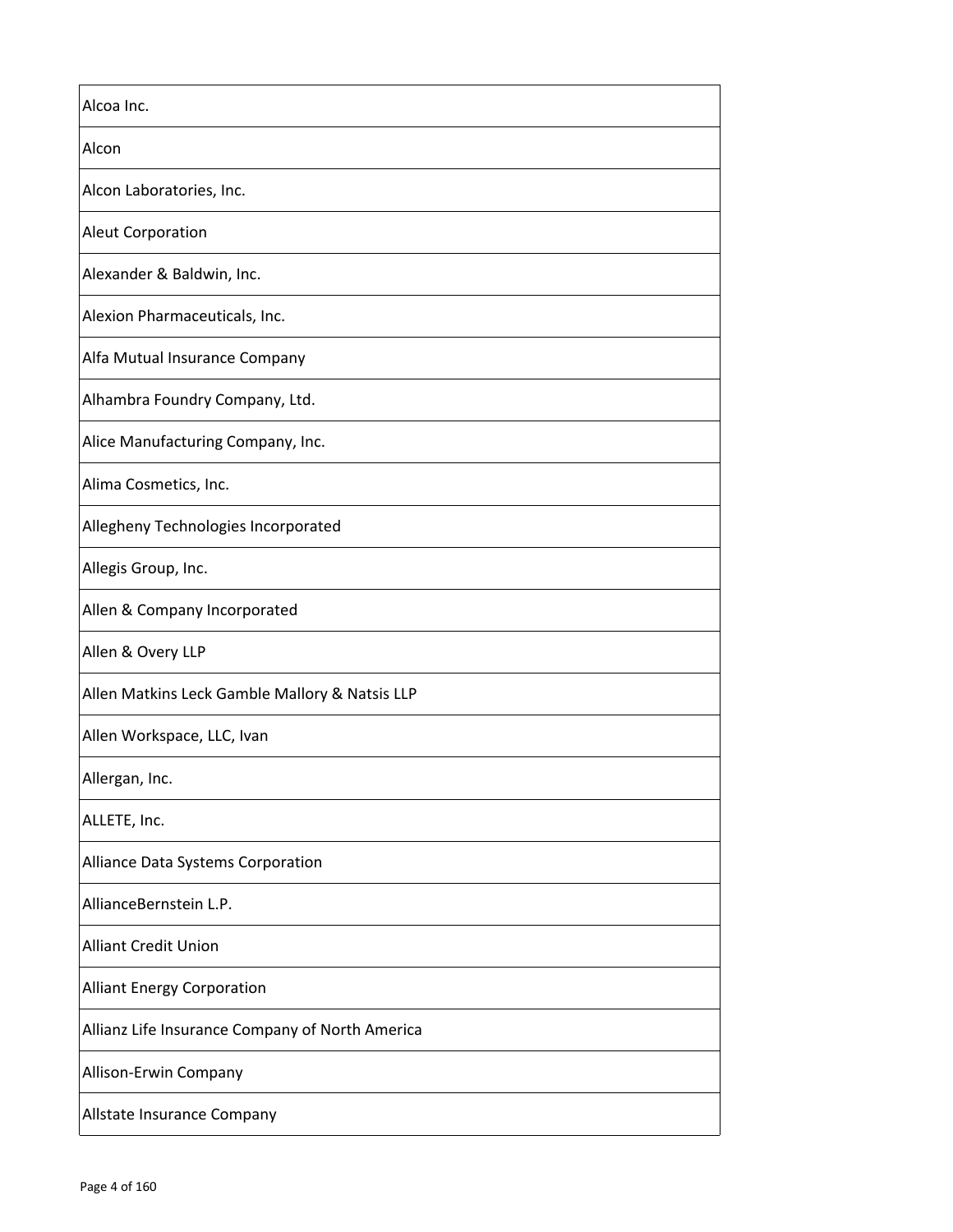| AllStyle Coil Company, L.P.            |
|----------------------------------------|
| Allyis & Green Infosystems, Inc.       |
| Almar Sales Company Inc.               |
| <b>Alpenrose Dairy</b>                 |
| Alpha Natural Resources, Inc.          |
| <b>Alro Steel Corporation</b>          |
| <b>Alsan Realty LP</b>                 |
| Alsco, Inc.                            |
| Alston & Bird LLP                      |
| Altair Learning Management, Inc.       |
| Altec Industries, Inc.                 |
| Altera Corporation                     |
| Altman Company, The                    |
| Altria Group, Inc.                     |
| Alvada Construction, Inc.              |
| Alyeska Pipeline Service Company       |
| Amazon.com, Inc.                       |
| Ambac Financial Group, Inc.            |
| Amboy National Bank                    |
| AMC Entertainment Inc.                 |
| <b>AMC Networks Inc.</b>               |
| <b>AMCOL International Corporation</b> |
| <b>Ameren Corporation</b>              |
| Ameren Illinois Company                |
| American Advertising Federation Tulsa  |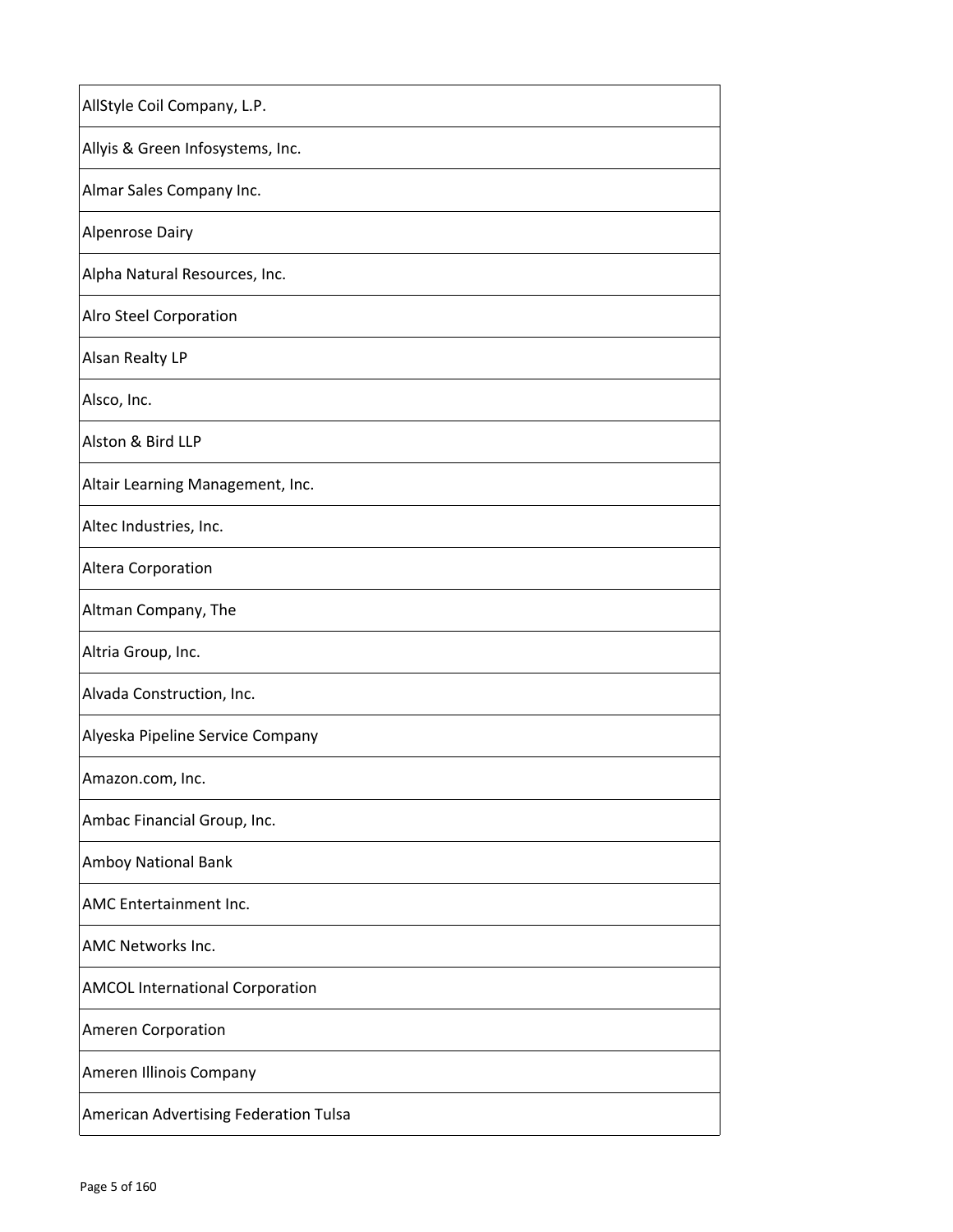| American Airlines Group Inc.                      |
|---------------------------------------------------|
| American Appraisal Associates, Inc.               |
| American Biltrite, Inc.                           |
| American Building Supply, Inc.                    |
| American Campus Communities, Inc.                 |
| American Century Companies, Inc.                  |
| American Direct Mail Marketing, Inc.              |
| American Dredging Company                         |
| American Eagle Outfitters, Inc.                   |
| American Electric Power Company, Inc.             |
| American Equity Mortgage, Inc.                    |
| American Express Company                          |
| American Family Mutual Insurance Company          |
| American Fidelity Assurance Company               |
| American Future Systems, Inc.                     |
| American General Insurance Corporation, Inc., The |
| American Golf Corporation                         |
| <b>American Greetings Corporation</b>             |
| American Honda Motor Co., Inc.                    |
| American Hospitality Group, Inc.                  |
| American Income Life Insurance Company            |
| American Industrial Center                        |
| American Industries, Inc.                         |
| American International Group, Inc.                |
| American Manufacturing Corporation                |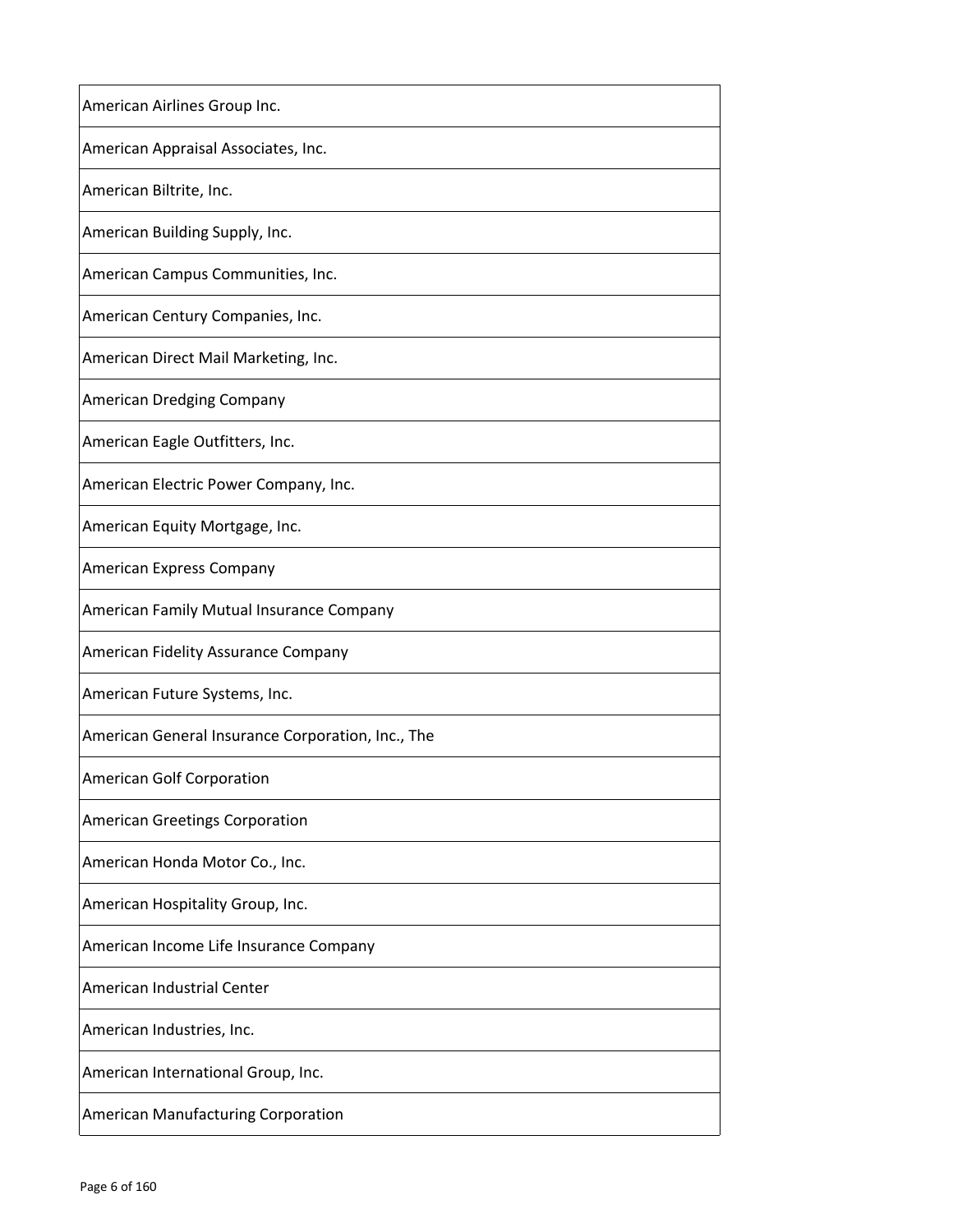| American Medical Systems Holdings, Inc.      |
|----------------------------------------------|
| American Optical Corporation                 |
| American Paper & Twine Company               |
| <b>American Power Conversion Corporation</b> |
| American Product Distributors Inc.           |
| American Retail Group, Inc.                  |
| American Schlafhorst Company                 |
| American Snuff Company, LLC                  |
| American Tower Corporation                   |
| American Trim                                |
| American United Life Insurance Company       |
| American Water Works Company, Inc.           |
| American Woodmark Corporation                |
| America's Incredible Pizza Company, LLC      |
| AmeriPlan Corporation                        |
| AmeriPride Services Inc.                     |
| Ameriprise Financial, Inc.                   |
| AmerisourceBergen Corporation                |
| Ameristar Casinos, Inc.                      |
| Amerisure Mutual Insurance Company           |
| Ameritas Life Insurance Corp.                |
| <b>Ameritec Corporation</b>                  |
| AmeriVision Communications, Inc.             |
| AMETEK, Inc.                                 |
| Amgen Inc.                                   |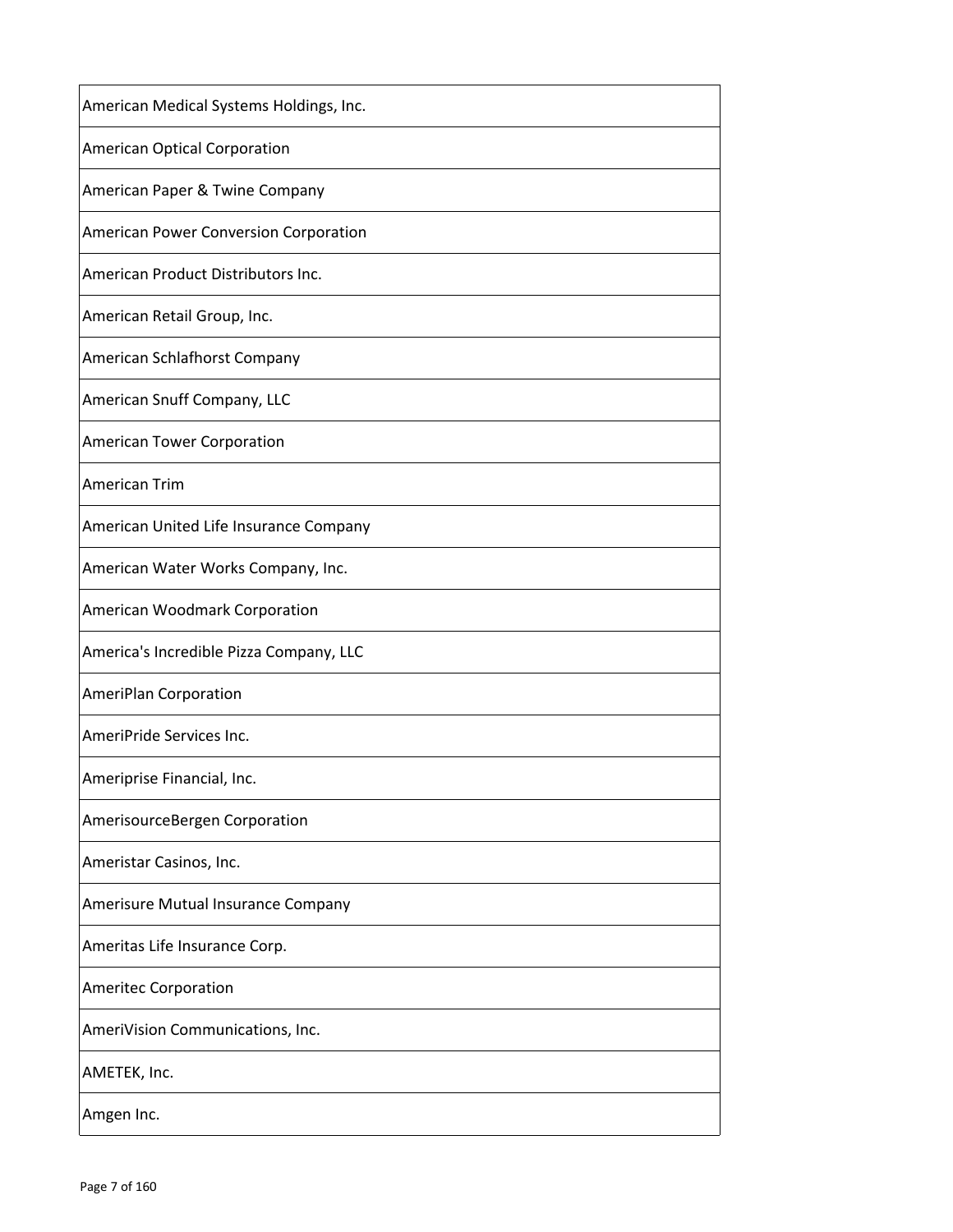| Amica Mutual Insurance Company      |
|-------------------------------------|
| <b>AMN Healthcare Services, Inc</b> |
| <b>Amnews Corporation</b>           |
| AMPCO-Pittsburgh Corporation        |
| Amsted Industries Incorporated      |
| <b>Amway Corporation</b>            |
| Anadarko Petroleum Corporation      |
| Anaheim Ducks Hockey Club, LLC      |
| AnchorBank, fsb                     |
| Andersen Corporation                |
| Andersson Corporation, Hanna        |
| Andretti International, Inc.        |
| Andrews Kurth LLP                   |
| Androscoggin Bank                   |
| Angels Baseball, LP                 |
| Anheuser-Busch Companies, Inc.      |
| Ann Inc.                            |
| Ann's Trading Co., Inc.             |
| <b>Anocoil Corporation</b>          |
| Anschutz New York Soccer Inc.       |
| Anthem, Inc.                        |
| Anthony Timberland Inc.             |
| Antioch Company, LLC, The           |
| ANZA, Incorporated                  |
| AOL Inc.                            |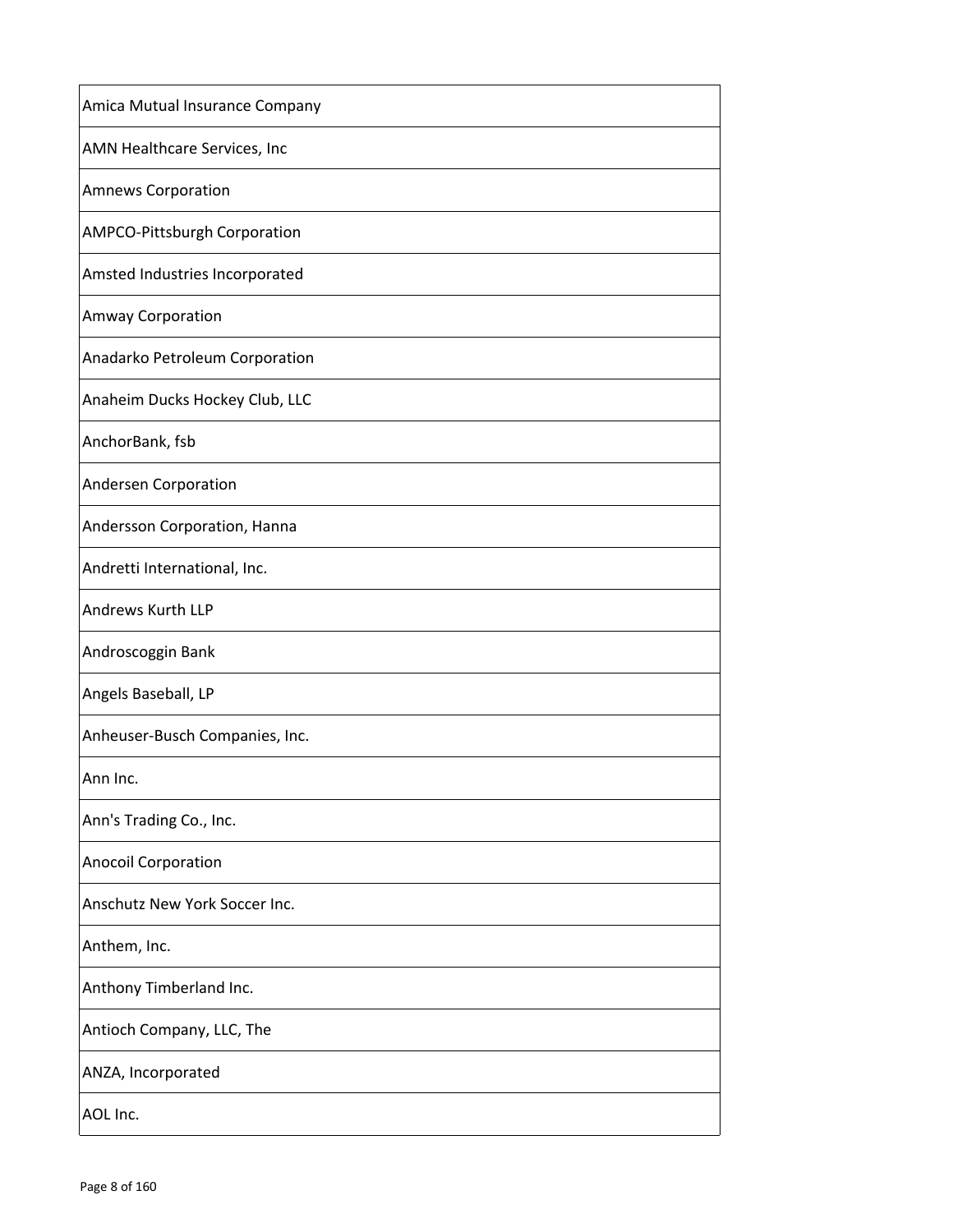| Aon plc                               |
|---------------------------------------|
| Apache Corporation                    |
| Apex Aridyne Corporation              |
| Apex CoVantage, LLC                   |
| Apex Oil Company, Inc.                |
| Apogee Enterprises, Inc.              |
| Apollo Education Group, Inc.          |
| Apple Bank for Savings                |
| Apple, Inc.                           |
| Applied Industrial Technologies, Inc. |
| Applied Materials, Inc.               |
| AptarGroup, Inc.                      |
| Aqua America, Inc.                    |
| <b>ARAMARK Corporation</b>            |
| Aramco Services Company               |
| Arbella, Inc.                         |
| Arbitron Inc.                         |
| Arby's Restaurant Group, Inc.         |
| Arcelormittal USA, Inc.               |
| Arch Chemicals, Inc.                  |
| Arch Coal, Inc.                       |
| Archer & Greiner, P.C.                |
| Archer-Daniels-Midland Company        |
| Arctic Slope Regional Corporation     |
| <b>Arent Fox LLP</b>                  |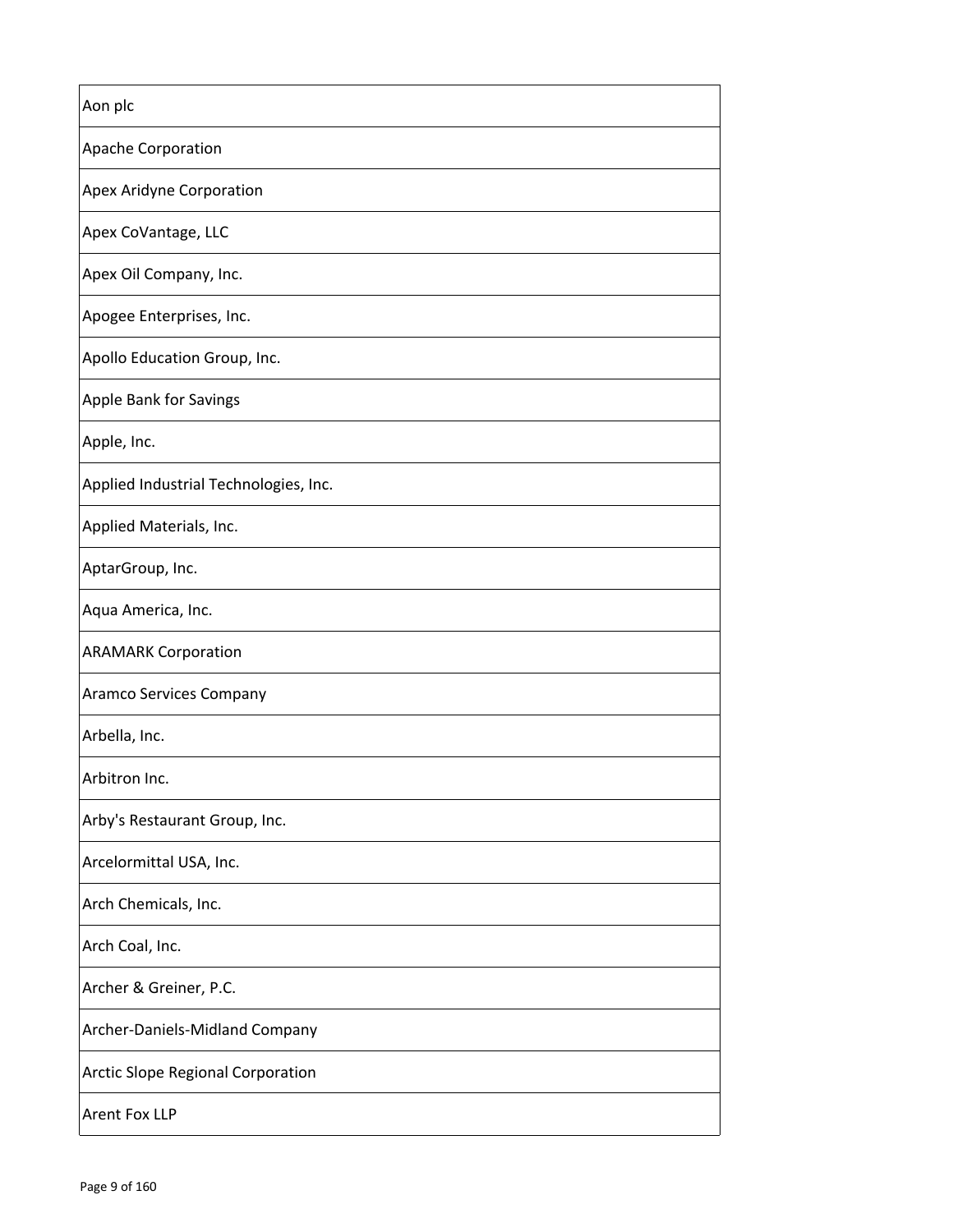| AREVA NC, Inc.                      |
|-------------------------------------|
| <b>Ariel Corporation</b>            |
| <b>Ariens Company</b>               |
| Arizona Public Service Company      |
| Arkansas Blue Cross and Blue Shield |
| Arkansas Steel Associates, LLC      |
| Arkema Inc.                         |
| Armbrust International Ltd.         |
| Armor Healthcare, LLC               |
| Armstrong Utilities, Inc.           |
| Armstrong World Industries, Inc.    |
| Arnold & Porter LLP                 |
| Arrow Electronics, Inc.             |
| Arrowpoint Capital Corp.            |
| Arthur's Enterprises, Inc.          |
| Artichoke Joe's, Inc.               |
| Ascena Retail Group Inc.            |
| Ash Grove Cement Company            |
| Ashby & Geddes, P.A.                |
| Ashland Inc.                        |
| Ashley Furniture Industries, Inc.   |
| Aspen Skiing Company                |
| <b>Associated Banc-Corp</b>         |
| Associated Food Stores, Inc.        |
| Associated Oregon Loggers, Inc.     |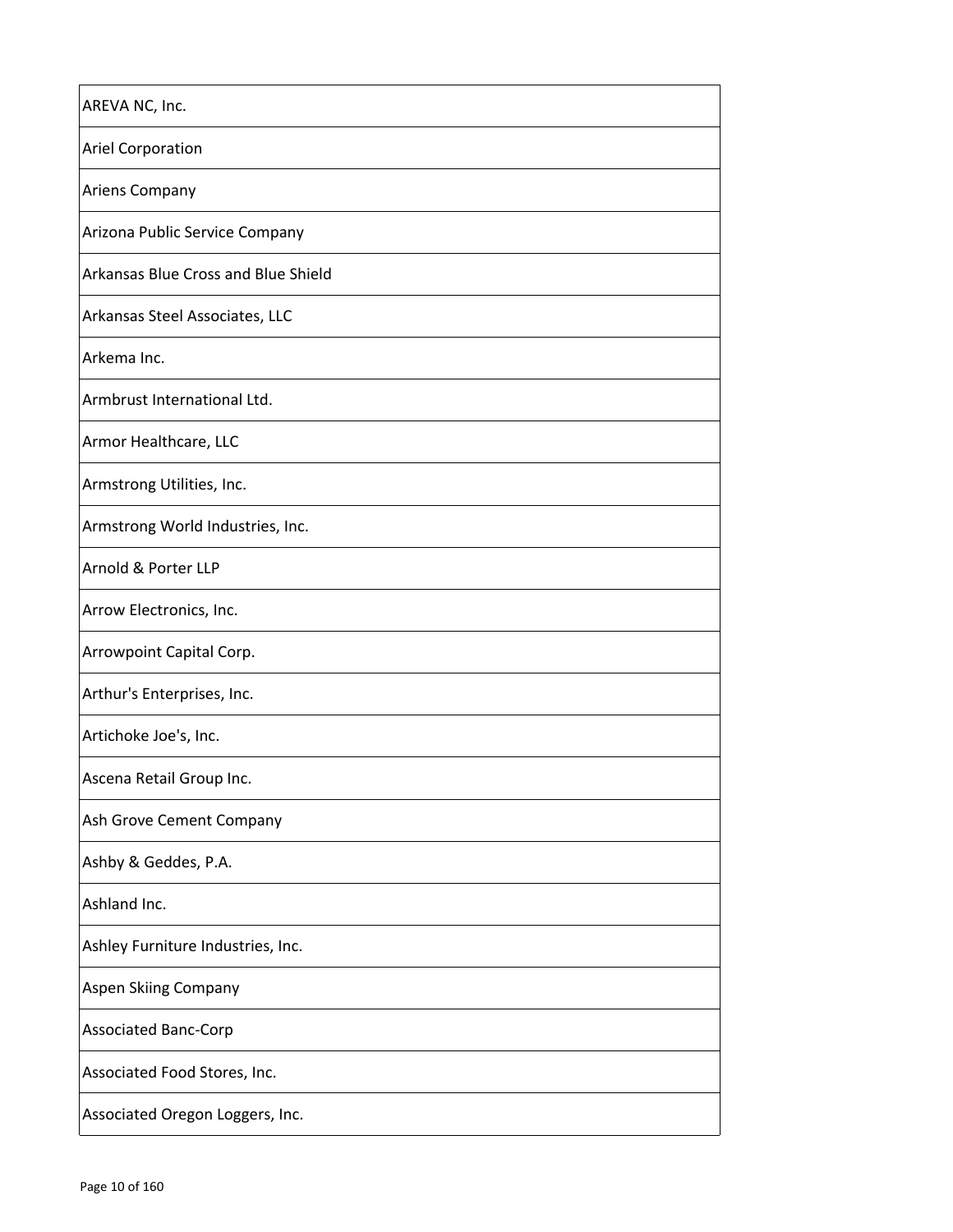| Associated Printers, Inc.                              |
|--------------------------------------------------------|
| Association for Unmanned Vehicle Systems International |
| Assurant, Inc.                                         |
| Assured Neace Lukens, Inc.                             |
| Assurity Life Insurance Company                        |
| Astoria Federal Savings and Loan Association           |
| AstraZeneca Pharmaceuticals LP                         |
| Asurion                                                |
| AT&T Inc.                                              |
| <b>AT&amp;T Mobility, LLC</b>                          |
| Atayne, LLC                                            |
| <b>Athene USA</b>                                      |
| Athletics Investment Group, LLC                        |
| Atlanta Falcons Football Club, LLC                     |
| Atlanta Hawks, L.P.                                    |
| Atlanta Hockey Club, LLC                               |
| Atlanta National League Baseball Club, Inc.            |
| Atlantic City Coin And Slot Service Company, Inc.      |
| Atlantic Services Group, Inc.                          |
| Atlantic Stewardship Bank, Inc.                        |
| Atlas Foundry Company, Inc.                            |
| <b>Atmos Energy Corporation</b>                        |
| <b>Audubon State Bank</b>                              |
| Auntie Anne's, Inc.                                    |
| Austin Industries, Inc.                                |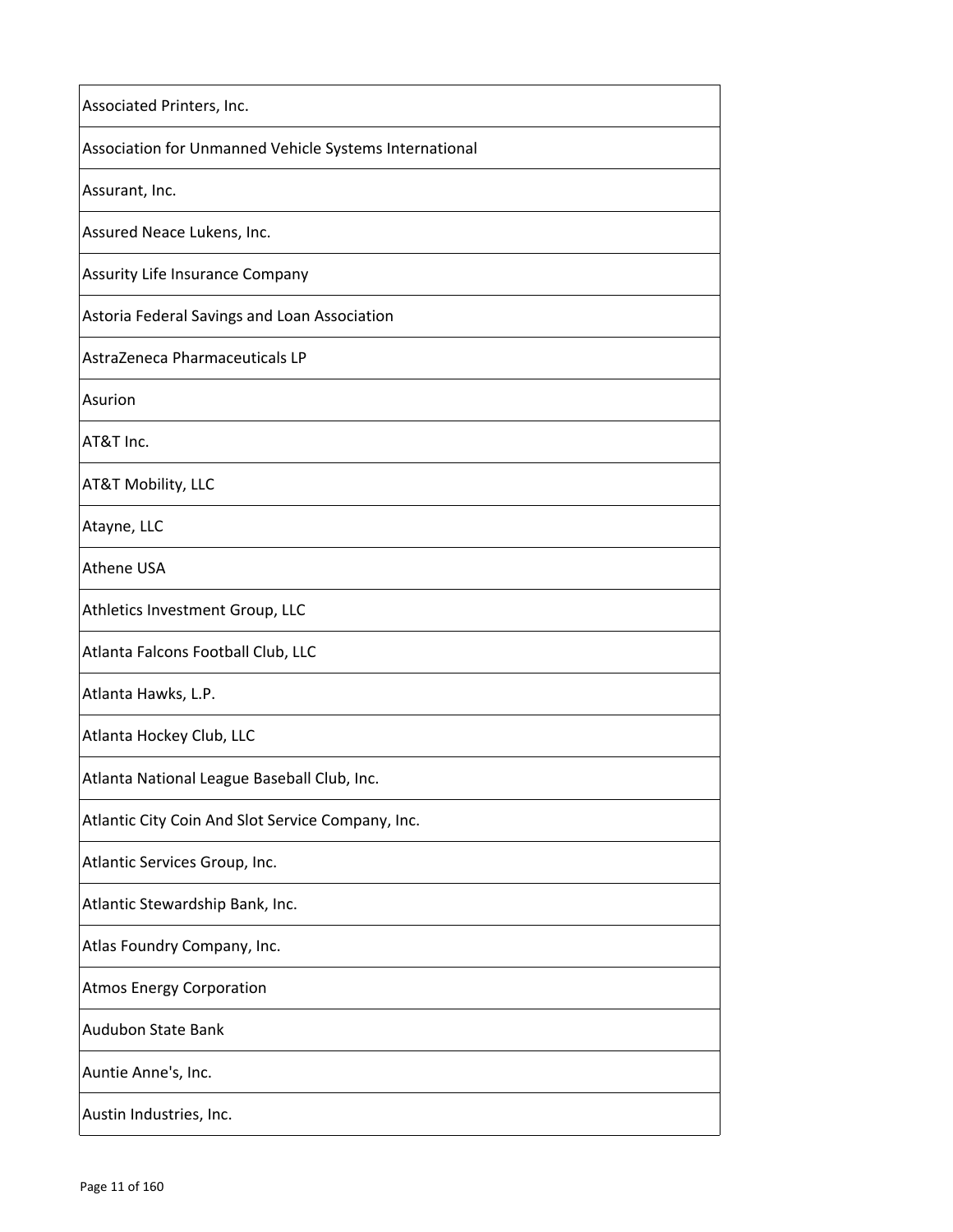| Autobahn Imports, Inc.            |
|-----------------------------------|
| Autodesk, Inc.                    |
| Automatic Data Processing, Inc.   |
| Automotive Recyclers of Minnesota |
| AutoNation, Inc.                  |
| Autonomie Project, Inc.           |
| AutoZone, Inc.                    |
| Aveda Corporation                 |
| Avelina Companies, Inc., The      |
| <b>Avery Dennison Corporation</b> |
| Avidia Bank                       |
| Avis Budget Group, Inc.           |
| Avis Rent A Car System, LLC       |
| <b>Avista Corporation</b>         |
| Avlon Industries, Inc.            |
| Avnet, Inc.                       |
| Avon Products, Inc.               |
| <b>AVX Corporation</b>            |
| <b>AXA Equitable</b>              |
| Axinn, Veltrop & Harkrider LLP    |
| Azavea, Inc.                      |
| AZPB L.P.                         |
| Azulay, Horn, & Seiden, LLC       |
| B & B Holdings, Inc.              |
| Badger Meter, Inc.                |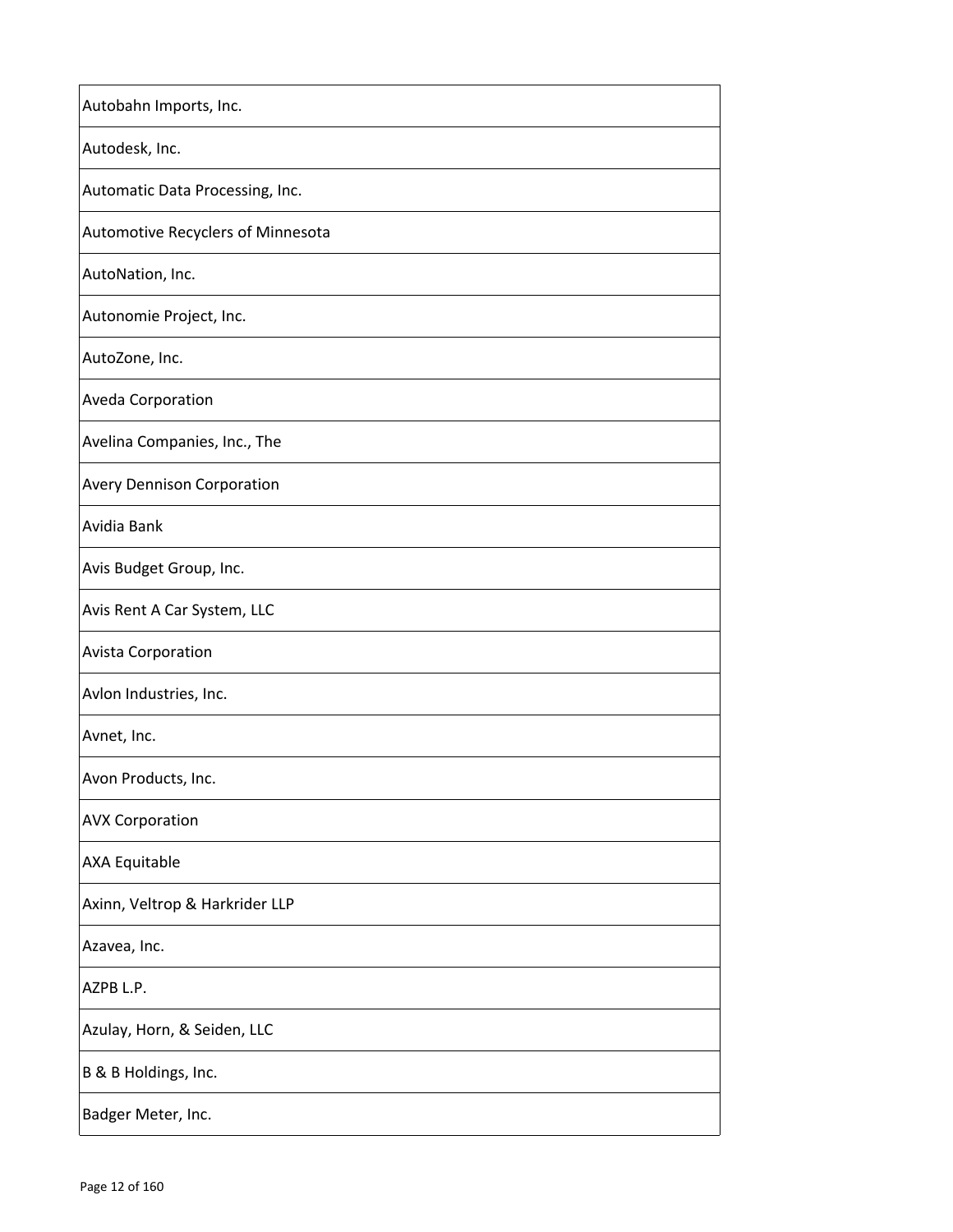| <b>Badger Mining Corporation</b>                   |
|----------------------------------------------------|
| <b>Bailey Nurseries Inc.</b>                       |
| Baird & Warner Holding Company                     |
| Baird and Co. Inc., Robert W.                      |
| Baker & Baker Real Estate Developers, LLC          |
| Baker & Hostetler LLP                              |
| Baker & McKenzie, LLP                              |
| Baker Botts L.L.P.                                 |
| Baker Coarsey Enterprises, Inc.                    |
| <b>Baker Hughes Incorporated</b>                   |
| Baker International, Michael                       |
| Baker, Donelson, Bearman, Caldwell & Berkowitz, PC |
| Bakewell Corp.                                     |
| <b>Baldor Electric Company</b>                     |
| <b>Ballard Spahr LLP</b>                           |
| <b>Bally Total Fitness Holding Corporation</b>     |
| Baltimore County Savings Bank, M.H.C.              |
| Baltimore Equitable Insurance                      |
| Baltimore Life Insurance Company, The              |
| Baltimore Orioles L.P.                             |
| Baltimore Ravens L.P.                              |
| <b>BancorpSouth Bank</b>                           |
| BancTrust Financial Group, Inc.                    |
| <b>Bangor Savings Bank</b>                         |
| <b>Bank of America Corporation</b>                 |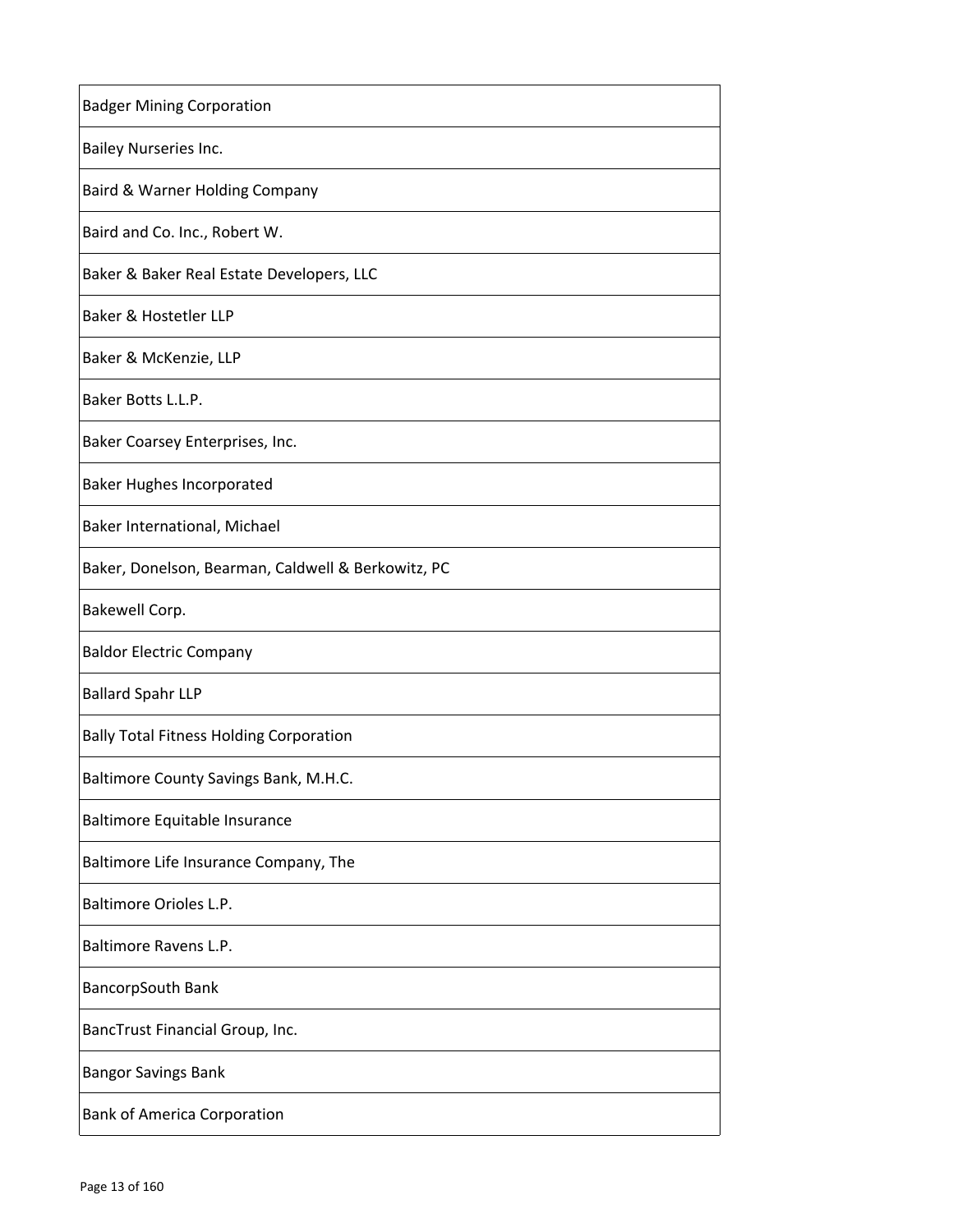| Bank of Maine, The<br>Bank of New York Mellon Corporation, The<br>Bank of the West<br>Bank of Tokyo-Mitsubishi UFJ, Ltd., The<br><b>Bank of Utica</b><br><b>Bank Rhode Island</b><br>BankSouth<br>Banner Seventeen, LLC<br>Barber, Fred Lee Co., Inc.<br><b>Bardes Corporation</b><br>Barnes & Noble, Inc.<br>Barnes Group Inc.<br>Barrasso Usdin Kupperman Freeman & Sarver LLC<br><b>Bartlett and Company</b><br>Barton-Malow Enterprises, Inc.<br>Baseball Club of Seattle, L.P., The<br><b>BASF Corporation</b> | Bank of America, N.A.      |
|---------------------------------------------------------------------------------------------------------------------------------------------------------------------------------------------------------------------------------------------------------------------------------------------------------------------------------------------------------------------------------------------------------------------------------------------------------------------------------------------------------------------|----------------------------|
|                                                                                                                                                                                                                                                                                                                                                                                                                                                                                                                     | Bank of Greene County, The |
|                                                                                                                                                                                                                                                                                                                                                                                                                                                                                                                     | <b>Bank of Hawaii</b>      |
|                                                                                                                                                                                                                                                                                                                                                                                                                                                                                                                     |                            |
|                                                                                                                                                                                                                                                                                                                                                                                                                                                                                                                     |                            |
|                                                                                                                                                                                                                                                                                                                                                                                                                                                                                                                     | <b>Bank of Stockton</b>    |
|                                                                                                                                                                                                                                                                                                                                                                                                                                                                                                                     |                            |
|                                                                                                                                                                                                                                                                                                                                                                                                                                                                                                                     |                            |
|                                                                                                                                                                                                                                                                                                                                                                                                                                                                                                                     |                            |
|                                                                                                                                                                                                                                                                                                                                                                                                                                                                                                                     |                            |
|                                                                                                                                                                                                                                                                                                                                                                                                                                                                                                                     |                            |
|                                                                                                                                                                                                                                                                                                                                                                                                                                                                                                                     |                            |
|                                                                                                                                                                                                                                                                                                                                                                                                                                                                                                                     | Barbara Oil Company        |
|                                                                                                                                                                                                                                                                                                                                                                                                                                                                                                                     | Barber Gale Group, Inc.    |
|                                                                                                                                                                                                                                                                                                                                                                                                                                                                                                                     |                            |
|                                                                                                                                                                                                                                                                                                                                                                                                                                                                                                                     | Barclays PLC (USA)         |
|                                                                                                                                                                                                                                                                                                                                                                                                                                                                                                                     | Bard, Inc., C.R.           |
|                                                                                                                                                                                                                                                                                                                                                                                                                                                                                                                     |                            |
|                                                                                                                                                                                                                                                                                                                                                                                                                                                                                                                     |                            |
|                                                                                                                                                                                                                                                                                                                                                                                                                                                                                                                     |                            |
|                                                                                                                                                                                                                                                                                                                                                                                                                                                                                                                     |                            |
|                                                                                                                                                                                                                                                                                                                                                                                                                                                                                                                     |                            |
|                                                                                                                                                                                                                                                                                                                                                                                                                                                                                                                     |                            |
|                                                                                                                                                                                                                                                                                                                                                                                                                                                                                                                     |                            |
|                                                                                                                                                                                                                                                                                                                                                                                                                                                                                                                     |                            |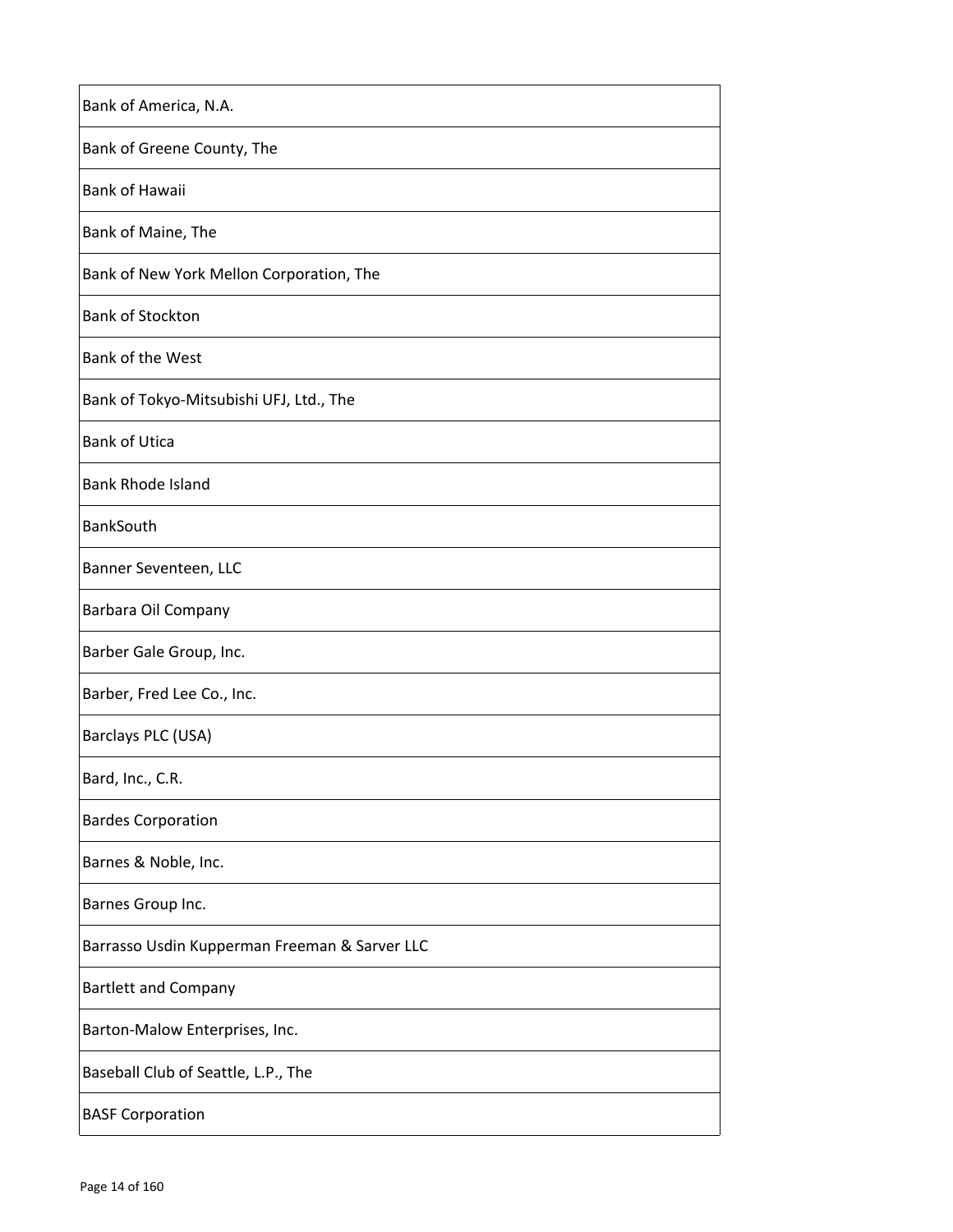| Bashas', Inc                          |
|---------------------------------------|
| Bass, Berry & Sims PLC                |
| Bassett Furniture Industries, Inc.    |
| Batts Group, Ltd., The                |
| Baum Company, Inc., Otto              |
| Bausch & Lomb, Inc.                   |
| Baxter International Inc.             |
| <b>Bay Alarm Company</b>              |
| Bay Chevrolet Inc.                    |
| <b>Bay State Savings Bank</b>         |
| <b>Bayer Corporation</b>              |
| Bayer Healthcare Pharmaceuticals Inc. |
| Bays Lung Rose & Holma                |
| Bayview Financial Holdings, L.P.      |
| <b>BB&amp;T Corporation</b>           |
| BB&T Scott & Stringfellow, Inc.       |
| <b>BBCN Bank</b>                      |
| <b>BBX Capital Corporation</b>        |
| BC International Group, Inc.          |
| BDP International, Inc.               |
| Beall's, Inc.                         |
| Beam Suntory Inc.                     |
| Bean & Sons Co., Inc., D.D.           |
| Bean, Inc., L.L.                      |
| Bear Company, Lewis, The              |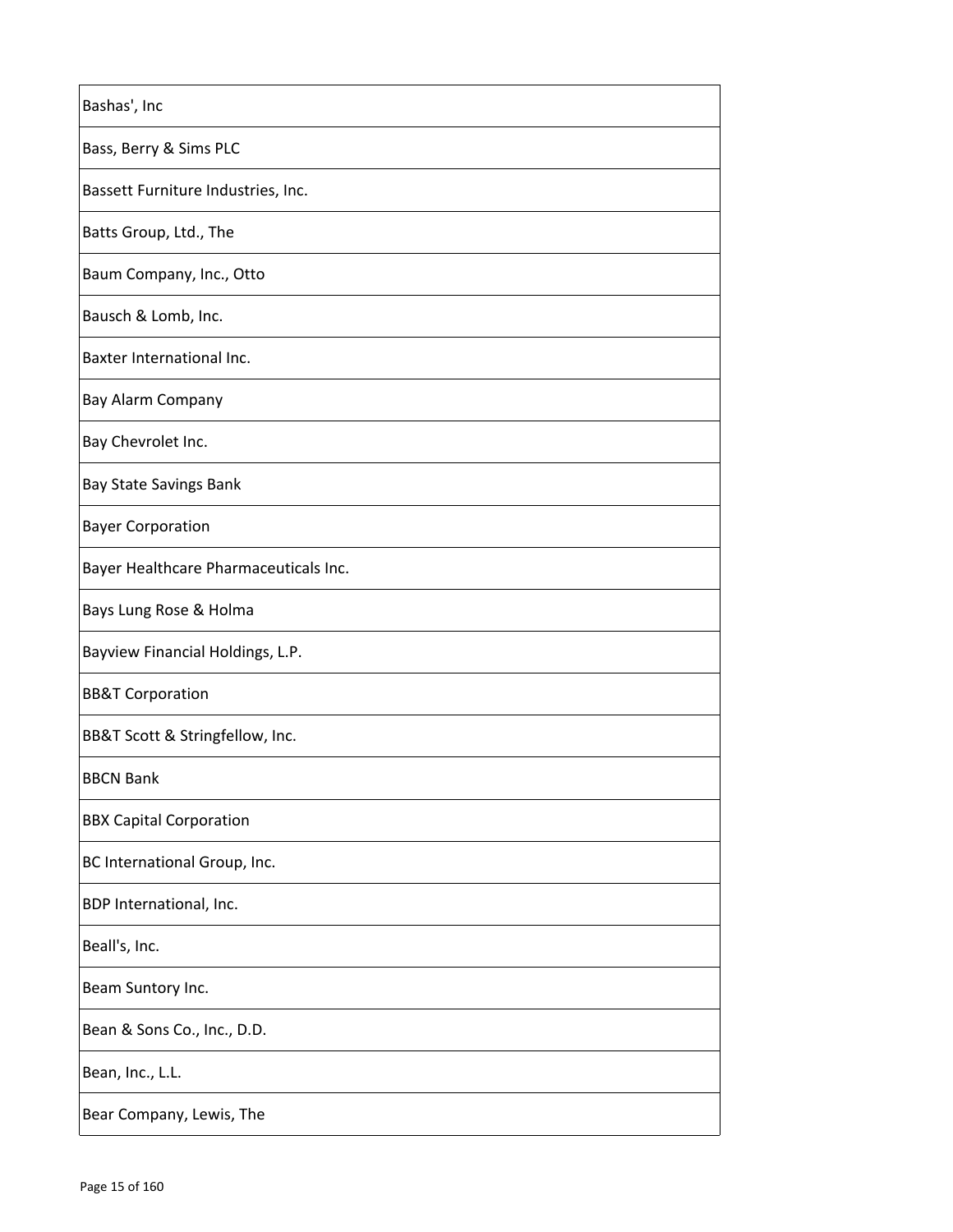| Beaver Street Fisheries, Inc.              |
|--------------------------------------------|
| Bechtel Group, Inc.                        |
| Beck Group, The                            |
| Beck Redden LLP                            |
| Beckman Coulter, Inc.                      |
| Becton, Dickinson and Company              |
| Bed Bath & Beyond Inc.                     |
| Beech-Nut Nutrition Corp.                  |
| <b>Bekins Investments</b>                  |
| Belden Brick Company, The                  |
| Belk, Inc.                                 |
| <b>Belk-Simpson Company</b>                |
| Belleville Shoe Manufacturing Co.          |
| Bemis Company, Inc.                        |
| <b>Bemis Manufacturing Company</b>         |
| Ben & Jerry's Homemade, Inc.               |
| Benedict-Miller, LLC                       |
| <b>Beneficial Company, LLC</b>             |
| Beneficial Mutual Bancorp, Inc.            |
| Benevento & Mayo Foundation                |
| <b>Bennett Thrasher PC</b>                 |
| <b>Bentley Manufacturing Company</b>       |
| <b>Benton Homebuilders</b>                 |
| <b>Berghammer Construction Corporation</b> |
| Berglund Chevrolet Buick Pontiac           |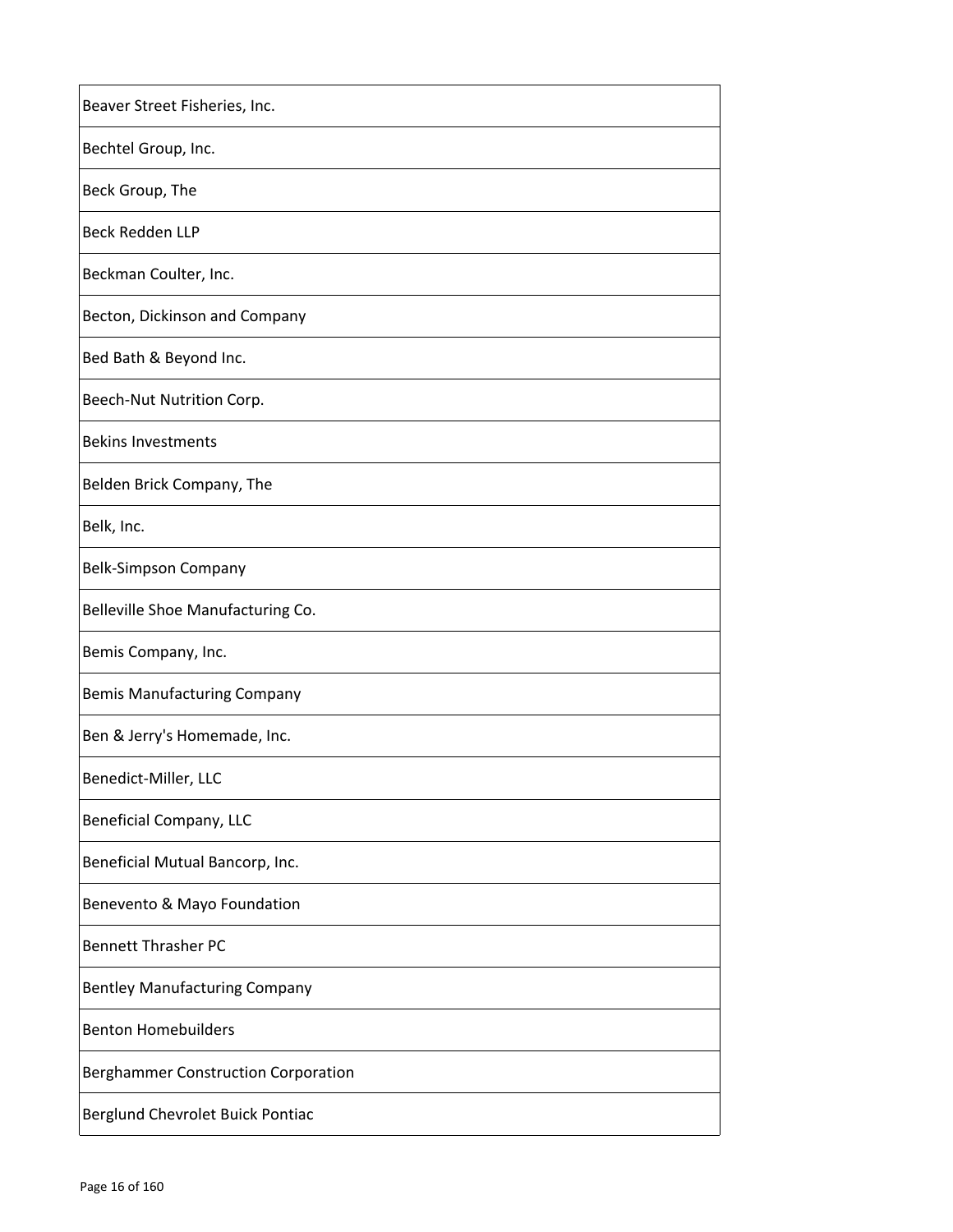| Bergstrom, Inc.                             |
|---------------------------------------------|
| <b>Bering Straits Native Corporation</b>    |
| Berkel & Co. Contractors, Inc.              |
| Berkheimer, Inc., H. A.                     |
| Berkley Corporation, W.R.                   |
| Berkowitz, L.P., J. E.                      |
| <b>Berkshire Bank</b>                       |
| Berkshire Hathaway Energy                   |
| Berkshire Life Insurance Company of America |
| Berk-Tek, Inc.                              |
| Bernecker's Nursery, Inc.                   |
| Bernhardt Furniture Company                 |
| Berry Companies, Inc.                       |
| Berry Company, LLC, The                     |
| Berry Investment Company                    |
| Berry Plastics Group, Inc.                  |
| Bertelsmann, Inc.                           |
| Bessemer Trust Company, N.A.                |
| Best Best & Krieger LLP                     |
| Best Buy Co., Inc.                          |
| Best Chairs, Inc.                           |
| Bestway, Inc.                               |
| Bethel Industries, Inc.                     |
| Bethpage Federal Credit Union Inc.          |
| Better Brands, Inc.                         |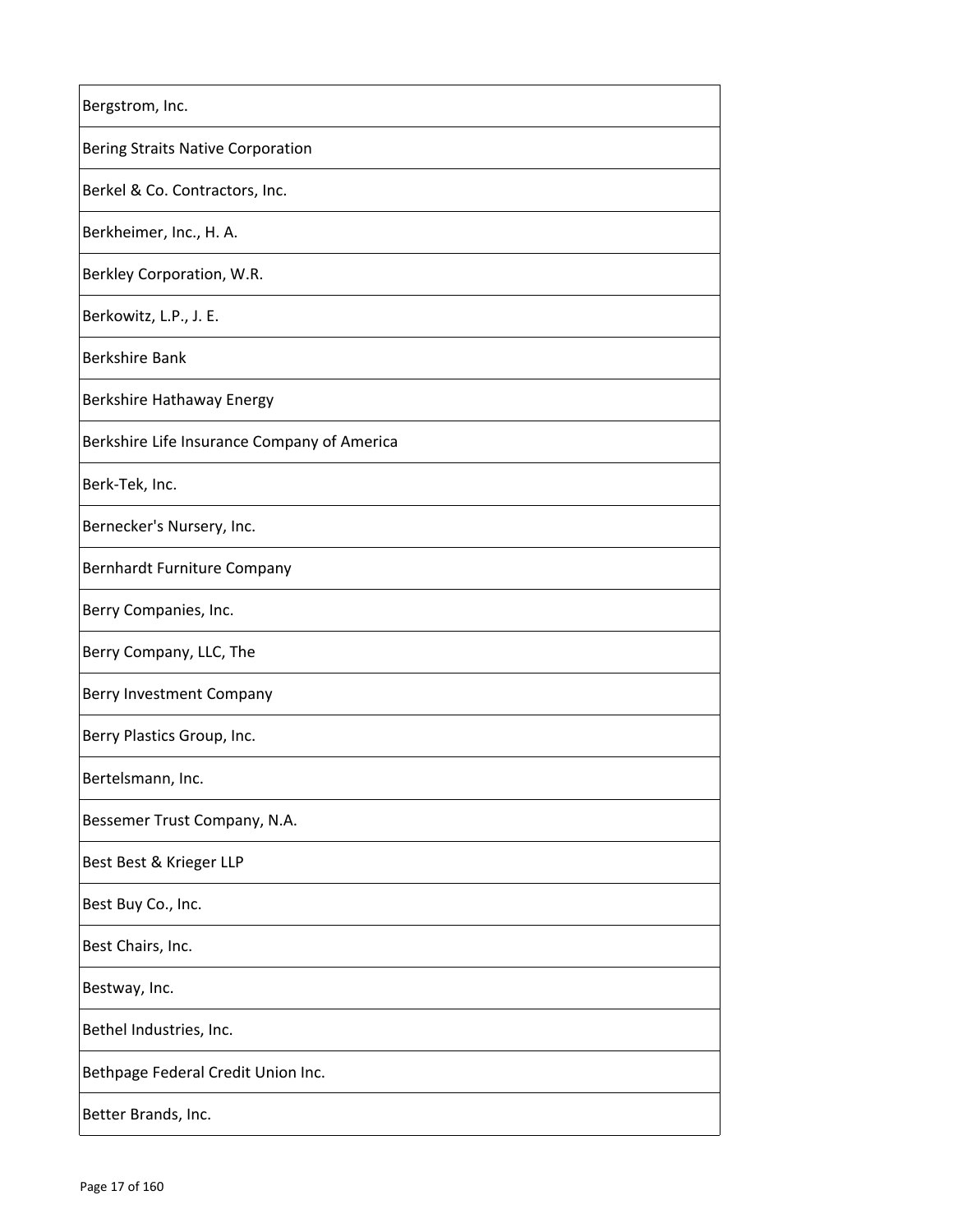| <b>Better World Books</b>                |
|------------------------------------------|
| BetterWorld Telecom, LLC                 |
| Betts Industries, Inc.                   |
| Beverage Distributors, Inc.              |
| Beveridge & Diamond, P.C.                |
| Beyer Crushed Rock Co. Inc.              |
| BHP Billiton Petroleum (Americas), Inc   |
| <b>BHT ReSources</b>                     |
| <b>Bickel &amp; Brewer</b>               |
| Bicon, Inc.                              |
| Bierlein Companies, Inc.                 |
| Big Lots, Inc.                           |
| Big Y Foods, Inc.                        |
| Bigelow Inc., R. C.                      |
| BI-LO, LLC                               |
| Bilzin Sumberg Baena Price & Axelrod LLP |
| Bingham Greenebaum Doll LLP              |
| <b>Bingham McCutchen LLP</b>             |
| <b>Binswanger Corporation</b>            |
| Biogen Idec Inc.                         |
| Biomet, Inc.                             |
| Birdair, Inc.                            |
| Birds Eye Foods, LLC                     |
| <b>Birdsong Corporation</b>              |
| Birmingham News, The                     |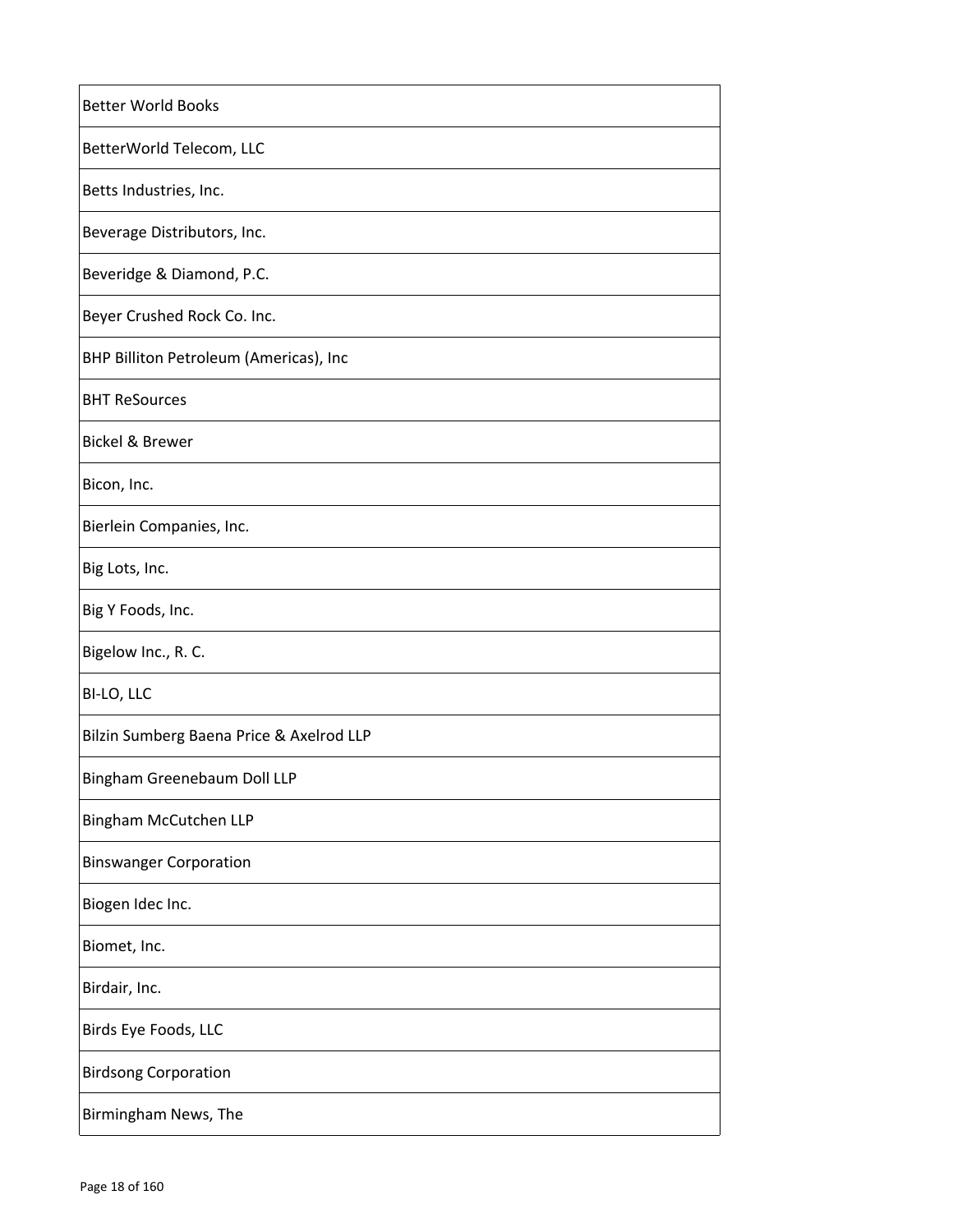| BJ's Wholesale Club, Inc.                          |
|----------------------------------------------------|
| <b>Black Hills Corporation</b>                     |
| <b>Black River Management Company</b>              |
| Blackinton and Co., Inc., V.H.                     |
| Blackstone Group LP, The                           |
| Blair & Company, L.L.C., William                   |
| <b>Blair Construction</b>                          |
| <b>Blakely Sokoloff Taylor Zafman LLP</b>          |
| Block Communications, Inc.                         |
| Block Electric Co., Inc.                           |
| <b>Blommer Chocolate Company</b>                   |
| Bloomberg L.P.                                     |
| Bloomin Brands, Inc.                               |
| Bloomingdale's, Inc.                               |
| Blue Chip Casino, Inc.                             |
| Blue Cross & Blue Shield of Mississippi            |
| Blue Cross & Blue Shield of Rhode Island           |
| Blue Cross and Blue Shield of Alabama, Inc.        |
| Blue Cross and Blue Shield of Florida, Inc.        |
| Blue Cross and Blue Shield of Illinois             |
| Blue Cross and Blue Shield of Kansas, Inc.         |
| Blue Cross and Blue Shield of Minnesota            |
| Blue Cross and Blue Shield of North Carolina, Inc. |
| Blue Cross and Blue Shield of South Carolina       |
| Blue Cross and Blue Shield of Vermont              |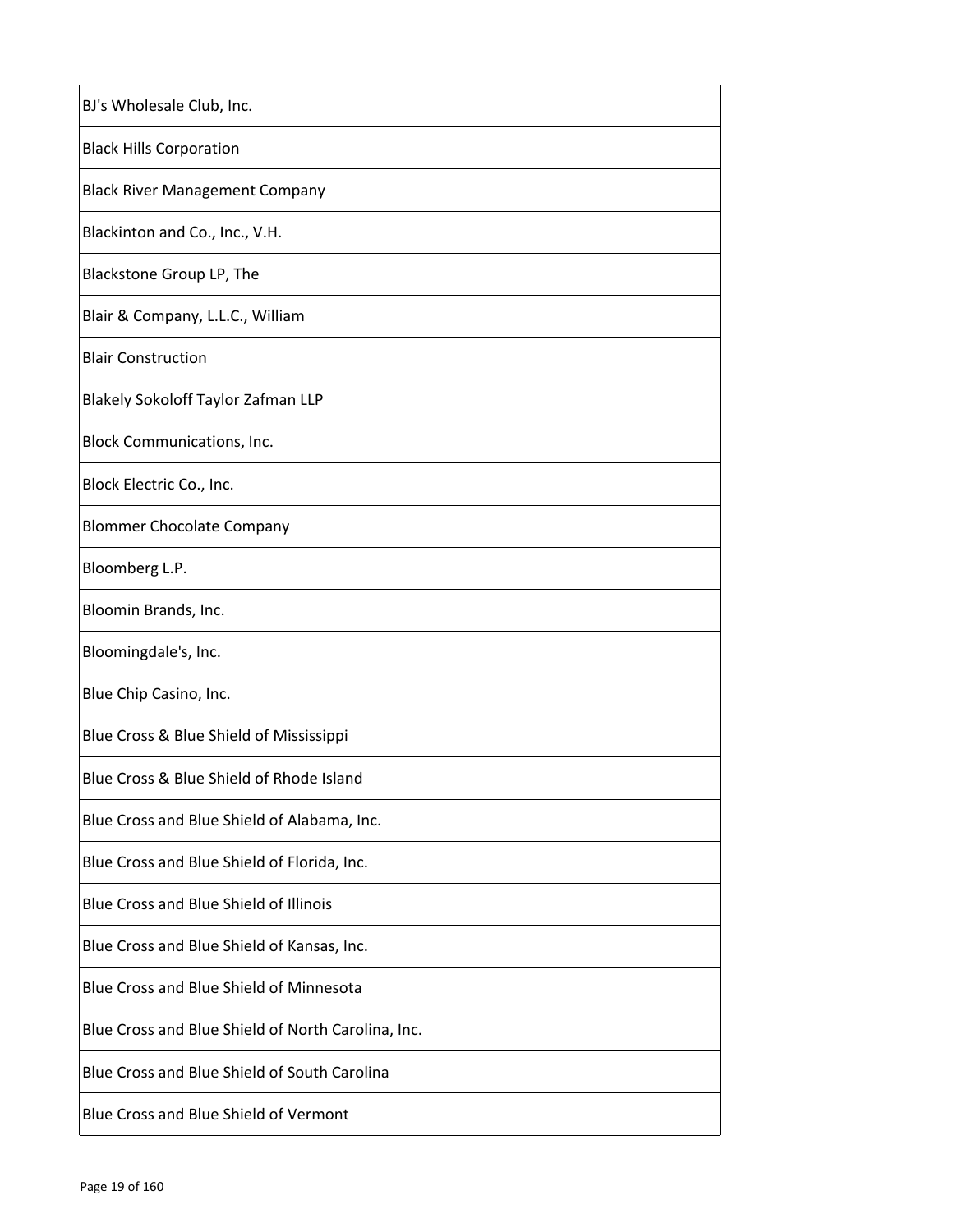| Blue Cross Blue Shield of Arizona             |
|-----------------------------------------------|
| Blue Cross Blue Shield of Massachusetts, Inc. |
| Blue Cross Blue Shield of Michigan            |
| Blue Cross Blue Shield of Wyoming             |
| Blue Cross of Idaho Health Service, Inc.      |
| Blue Cross of Northeastern Pennsylvania       |
| <b>Blue Diamond Growers</b>                   |
| BlueCross BlueShield of Tennessee, Inc.       |
| BMC Software, Inc.                            |
| <b>BMO Harris Bank</b>                        |
| BMW of North America, LLC                     |
| <b>Boart Longyear Company</b>                 |
| <b>Bobcats Basketball Holdings, LLC</b>       |
| Bob's Discount Furniture, LLC                 |
| Bodine Aluminum, Inc.                         |
| <b>Bodman PLC</b>                             |
| Boehringer Ingelheim Corp.                    |
| Boeing Company, The                           |
| Boh Bros. Construction Co., LLC               |
| Boiron-Bornema, Inc.                          |
| <b>Boise Cascade Company</b>                  |
| Boler Company, Inc., The                      |
| Bond, Schoeneck & King, PLLC                  |
| Bondurant Mixson & Elmore LLP                 |
| Boneal Inc.                                   |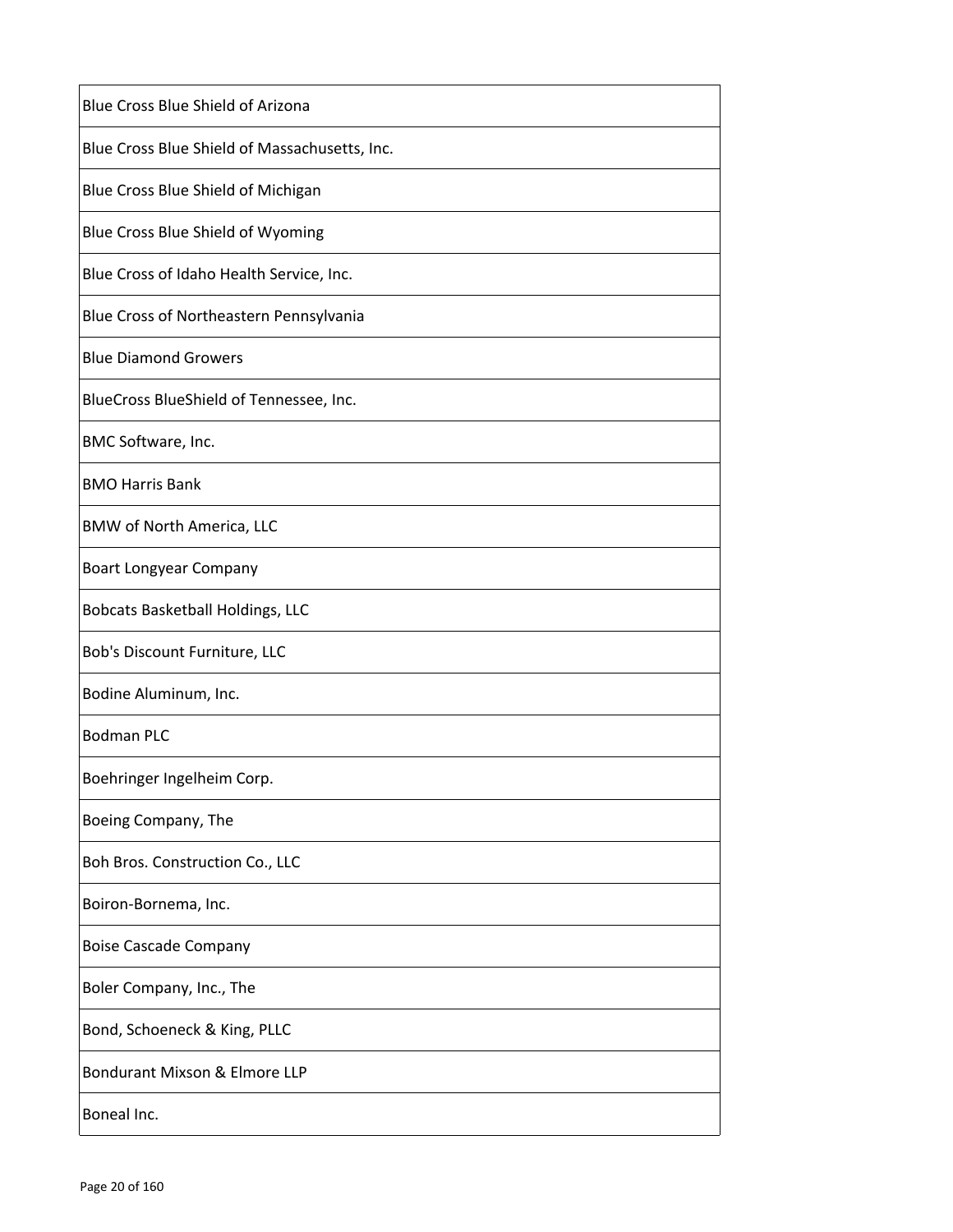| Bonitz, Inc.                                 |
|----------------------------------------------|
| Bon-Ton Stores, Inc., The                    |
| Booz-Allen & Hamilton Inc.                   |
| Borcherding Enterprises, Inc.                |
| <b>Borden Manufacturing Company</b>          |
| BorgWarner, Inc.                             |
| Bosch, LLC, Robert                           |
| <b>BOSE Corporation</b>                      |
| Bossong Hosiery Mills, Inc.                  |
| Boston Beer Company, Inc., The               |
| Boston Capital Holdings, LP                  |
| Boston Consulting Group, The                 |
| Boston Market Corp.                          |
| Boston Professional Hockey Association, Inc. |
| Boston Red Sox Baseball Club L.P.            |
| Boston Sand & Gravel Company                 |
| <b>Boston Scientific Corporation</b>         |
| Bound To Stay Bound Books, Inc.              |
| Bourns, Inc.                                 |
| Bowater, Inc.                                |
| Bowles Rice McDavid Graff & Love, PLLC       |
| <b>Boyd Coffee Company</b>                   |
| <b>Boyd Gaming Corporation</b>               |
| <b>BP</b> America                            |
| Bracewell & Giuliani LLP                     |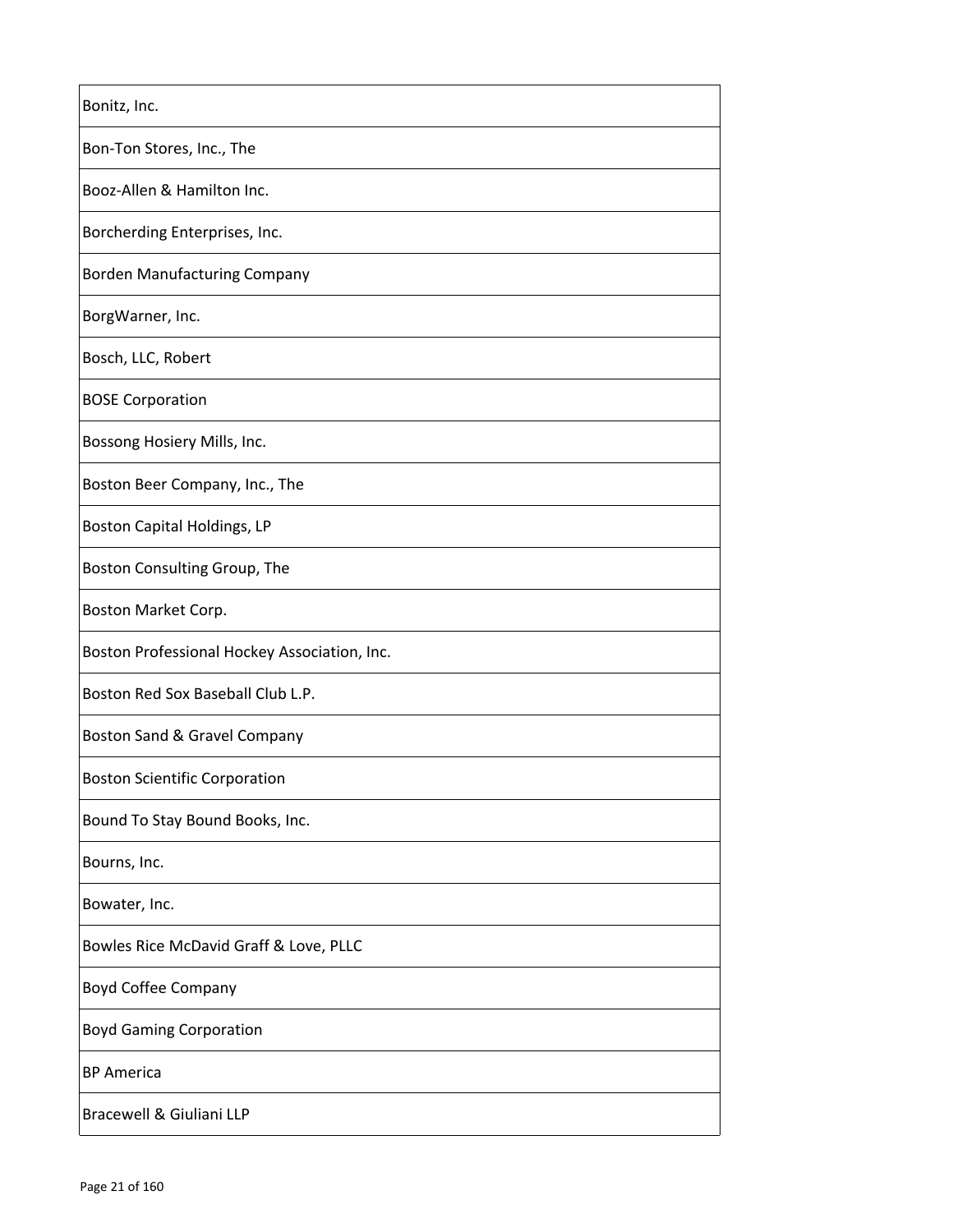| <b>Bradley Arant Boult Cummings LLP</b>     |
|---------------------------------------------|
| Bradley Designs, Inc., Vera                 |
| <b>Brady Corporation</b>                    |
| <b>Brady Homes</b>                          |
| Bragg Live Food Products, Inc.              |
| Bramco Inc.                                 |
| Brasseler Holdings LP, Peter                |
| Bressler, Amery & Ross, P.C.                |
| Brewer Foods Inc.                           |
| <b>BRG Sports</b>                           |
| Bridgestone Americas, Inc.                  |
| Bridgewater Candle Company, LLC, The        |
| <b>Bridgewater Savings Bank</b>             |
| Bridgeway Capital Management, Inc.          |
| Briggs & Morgan, P.A.                       |
| <b>Briggs &amp; Stratton Corporation</b>    |
| Bright Horizons Family Solutions, Inc.      |
| Brilliant Earth, Inc.                       |
| Brillion Iron Works, Inc.                   |
| Brinckerhoff & Neuville, Inc.               |
| Brinker International, Inc.                 |
| Brink's Company, The                        |
| <b>Brinkster Communications Corporation</b> |
| Bristlecone Advisors, LLC                   |
| <b>Bristol Bay Native Corporation</b>       |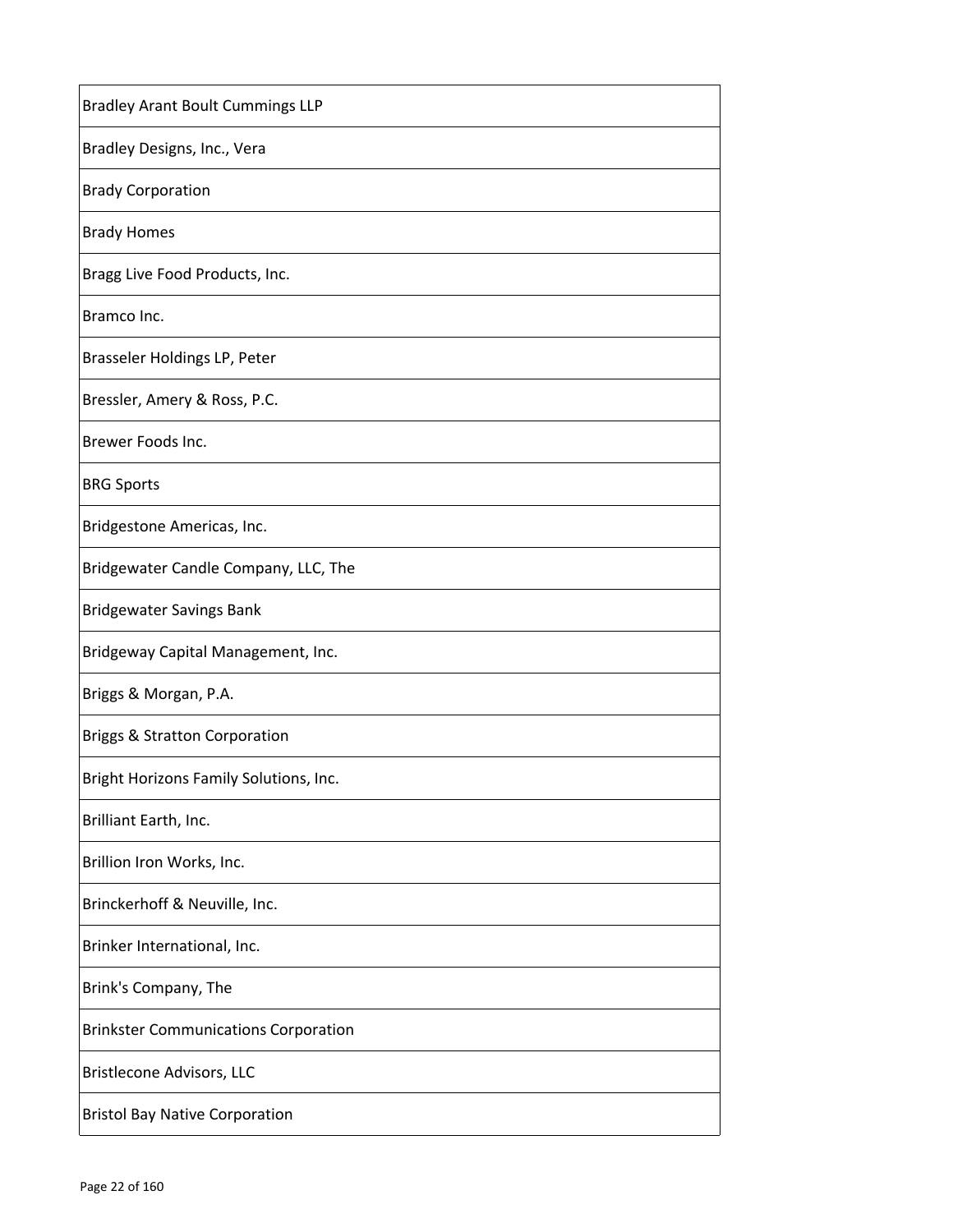| <b>Bristol County Savings Bank</b>          |
|---------------------------------------------|
| <b>Bristol-Myers Squibb Company</b>         |
| <b>Broadcom Corporation</b>                 |
| Brocchini Farms, Inc.                       |
| Brochsteins, Inc.                           |
| Bromelkamp Company, LLC                     |
| Brookfield Renewable Energy Partners L.P.   |
| <b>Brooklyn Nets</b>                        |
| <b>Brooks Resources Corporation</b>         |
| Brookstone, Inc.                            |
| <b>Brother International Corporation</b>    |
| <b>Brotherhood Mutual Insurance Company</b> |
| Brown Brothers Harriman & Co.               |
| <b>Brown Rudnick LLP</b>                    |
| Brown Shoe Company, Inc.                    |
| <b>Brown-Forman Corporation</b>             |
| Brownstein Hyatt Farber Schreck, LLP        |
| Bruno Associates Inc., G.L.                 |
| <b>Brunswick Corporation</b>                |
| Bryan Cave LLP                              |
| Bubalo Construction Company, Inc., Steve    |
| Buccaneer L.P.                              |
| Buck Company, John, The                     |
| Buckeye Diamond Logistics, Inc.             |
| Buckley Associates, Inc.                    |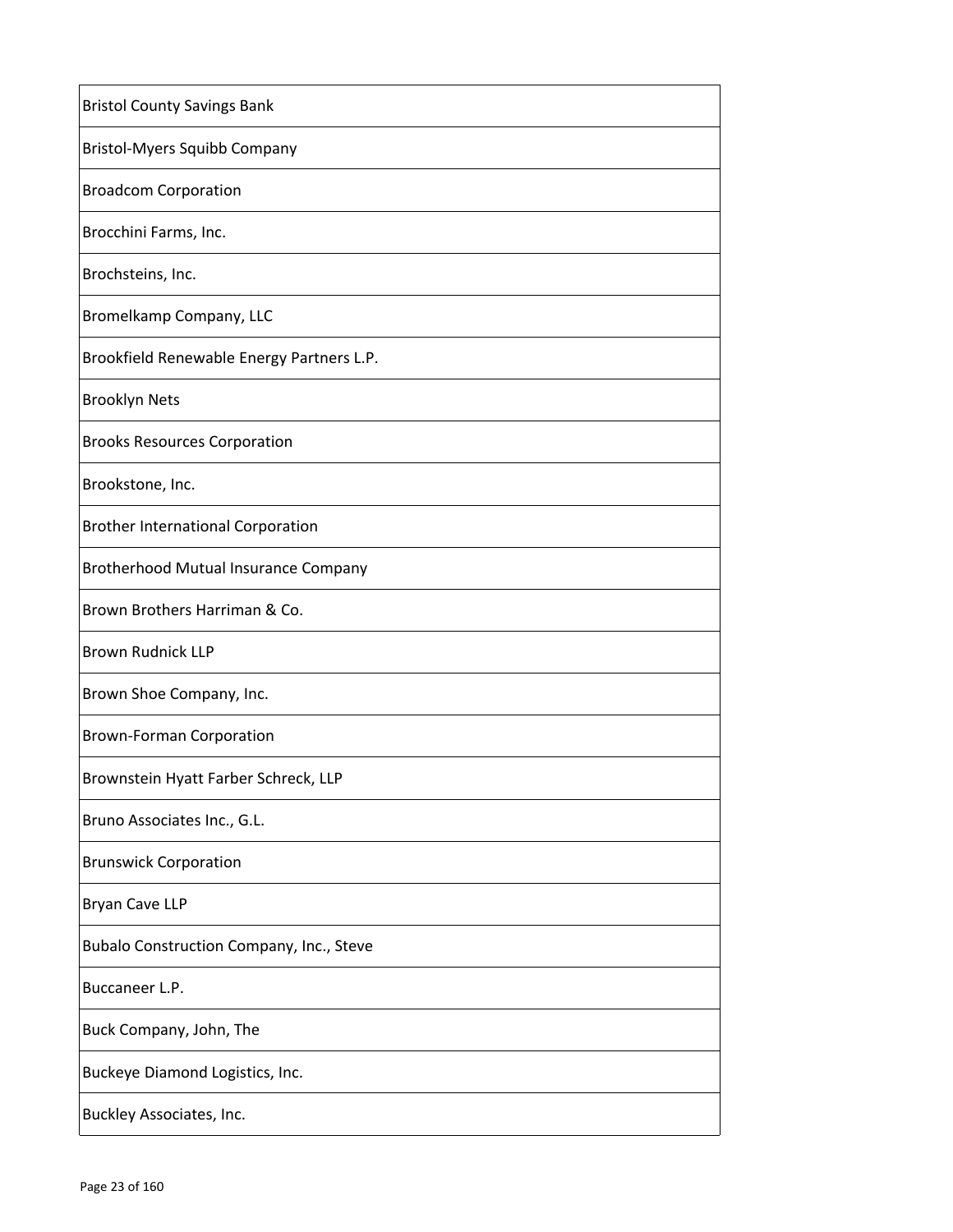| Budget Rent A Car System, Inc.                       |
|------------------------------------------------------|
| Budweiser of Columbia, Inc.                          |
| Buffalo Bills, Inc.                                  |
| Build-A-Bear Workshop, Inc.                          |
| <b>Builders Incorporated</b>                         |
| Buist Electric, Inc.                                 |
| Bunge North America, Inc.                            |
| Bungie, Inc.                                         |
| Burger King Holdings, Inc.                           |
| Burger's Ozark Country Cured Hams Inc.               |
| <b>Burlington Capital Group LLC</b>                  |
| <b>Burlington Coat Factory Warehouse Corporation</b> |
| Burlington Northern Santa Fe, LLC                    |
| Burnett Company, Inc., Leo                           |
| Burns & McDonnell, Inc.                              |
| <b>Burr &amp; Forman LLP</b>                         |
| Burrtec Waste Industries, Inc.                       |
| Burton Corporation, The                              |
| Burt's Bees, Inc.                                    |
| <b>Business Impact Group, LLC</b>                    |
| <b>Butler Manufacturing Company</b>                  |
| Butler Rubin Saltarelli & Boyd LLP                   |
| Butler, Snow, O'Mara, Stevens, & Cannada, PLLC       |
| Butt Grocery Company, H. E.                          |
| Butzel Long, PC                                      |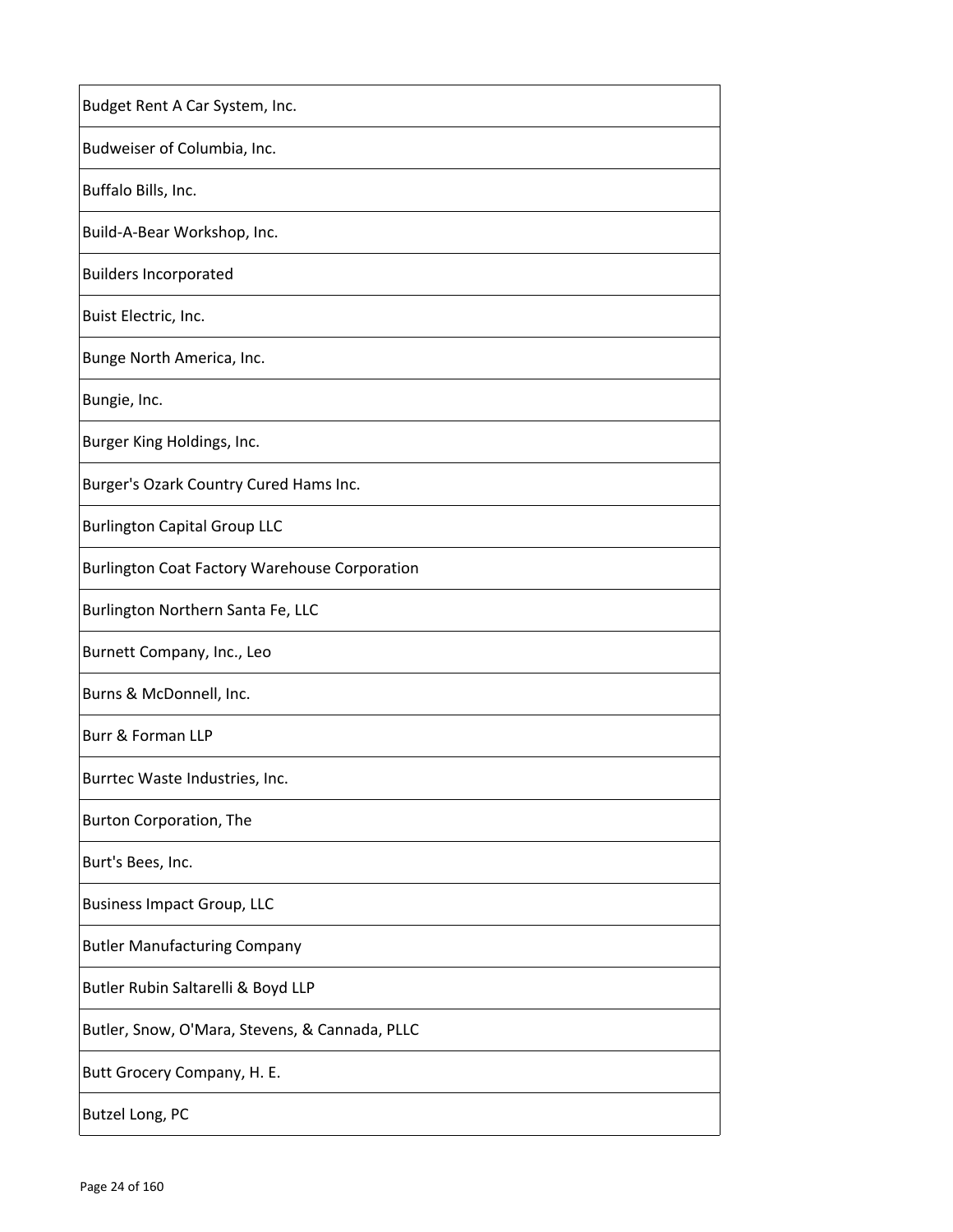| Byers Choice Ltd.                        |
|------------------------------------------|
| <b>Byline Bank</b>                       |
| <b>Byrd Cookie Company</b>               |
| C & C Ford Sales, Inc.                   |
| C & J Clark America Inc.                 |
| C & S Wholesale Grocers, Inc.            |
| C L D Investments Ltd.                   |
| C Spire Wireless                         |
| C.M. Capital Corporation                 |
| <b>CA Technologies</b>                   |
| Cable News Network, Inc.                 |
| Cablevision of Michigan, Inc.            |
| <b>Cablevision Systems Corporation</b>   |
| <b>Cabot Corporation</b>                 |
| Cabot Inc., Samuel                       |
| Cacique, Inc.                            |
| Caddell Construction Co., Inc.           |
| Cadence Design Systems, Inc.             |
| Cades Schutte LLP                        |
| Cadillac Products Inc.                   |
| Cadwalader, Wickersham & Taft LLP        |
| <b>Caesars Entertainment Corporation</b> |
| Cahill Gordon & Reindel LLP              |
| Cajun Industries, LLC                    |
| Calfee, Halter & Griswold LLP            |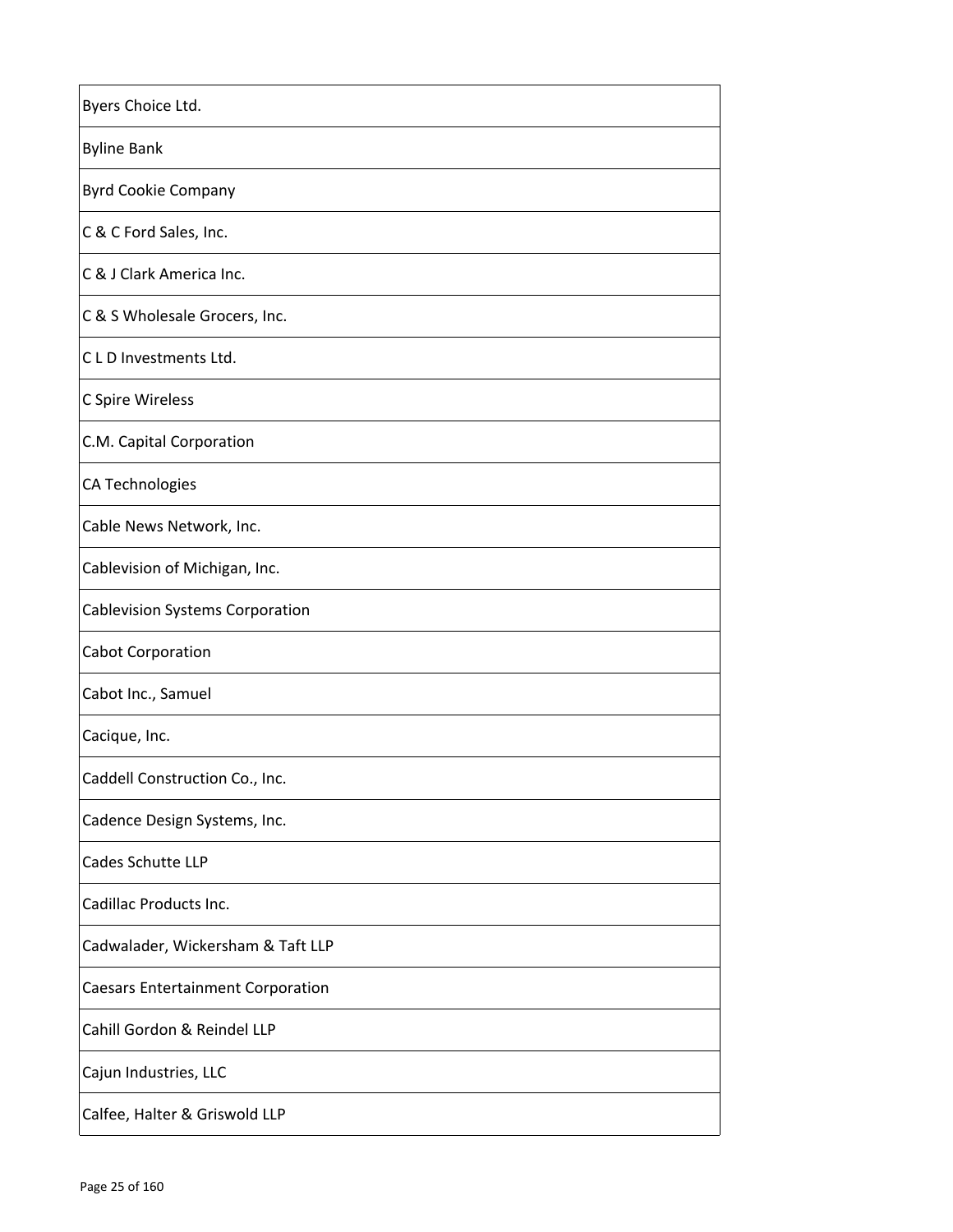| California Bank & Trust                    |
|--------------------------------------------|
| California Physicians' Service Agency Inc. |
| California Pizza Kitchen, Inc.             |
| Calista Corporation                        |
| Calkain Companies, Inc.                    |
| Callanan Industries, Inc.                  |
| Callaway Golf Company                      |
| <b>Calpine Corporation</b>                 |
| Calumet Enterprises, Inc.                  |
| Calvert Investments, Inc.                  |
| Calvi Electric Company                     |
| <b>Cambia Health Solutions</b>             |
| Cambridge Savings Bank                     |
| Campbell Company, LLC, James               |
| Campbell Soup Company                      |
| Candlesticks, Inc.                         |
| Cannon Valley Telecom, Inc.                |
| Canon U.S.A., Inc.                         |
| Caparo Steel Co.                           |
| Cape Cod Five Cents Savings Bank           |
| Capezio/Ballet Makers, Inc                 |
| Capital City Bank                          |
| Capital Group Companies, Inc., The         |
| Capital One Financial Corporation          |
| Capitol Christian Music Group              |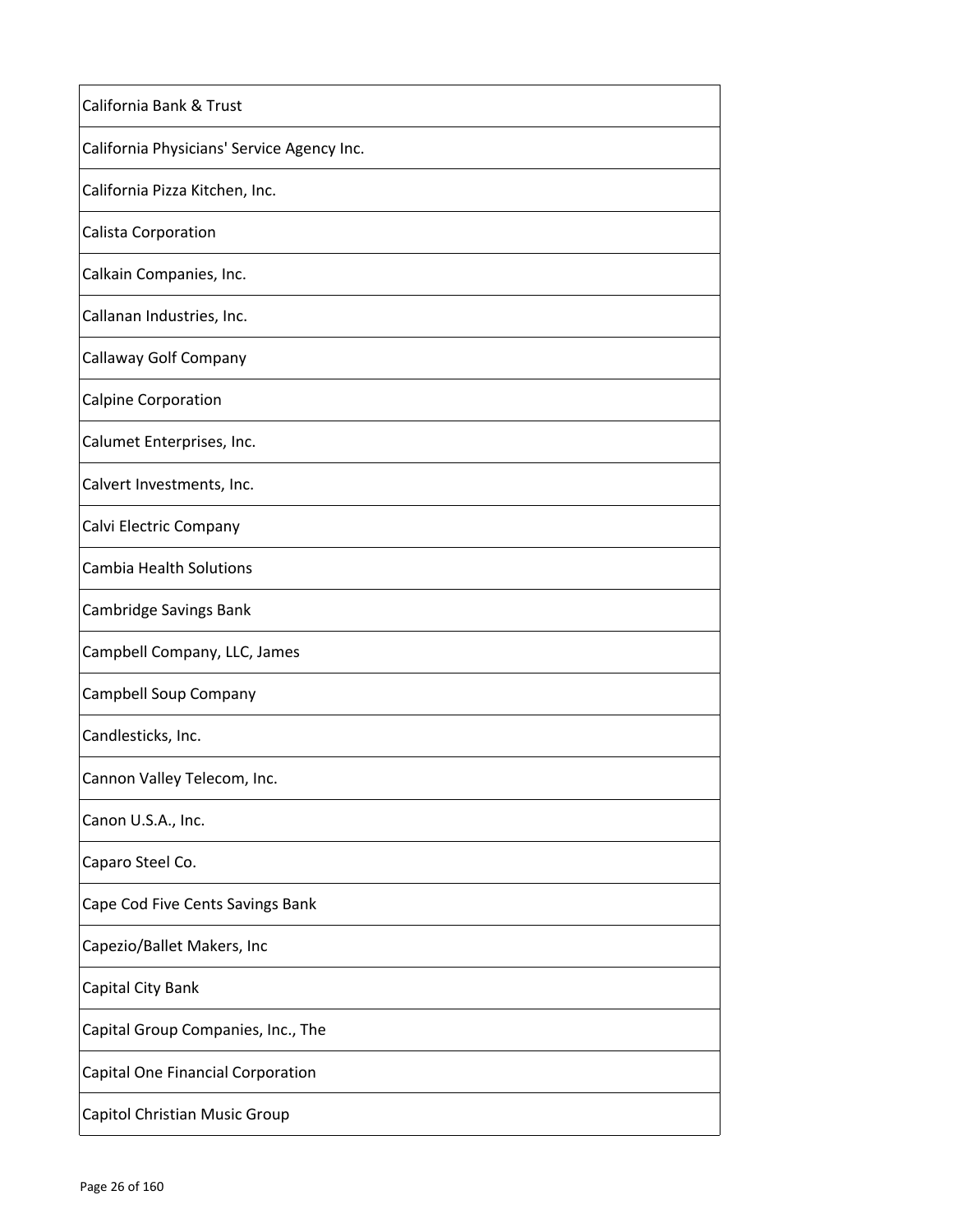| Capitol Federal Financial, Inc.               |
|-----------------------------------------------|
| Capri, Inc.                                   |
| Caprock Group, Inc., The                      |
| Cardinal Health, Inc.                         |
| Care2.com, Inc.                               |
| CareFirst of Maryland, Inc.                   |
| <b>CareFusion Corporation</b>                 |
| <b>CareSource Management Group</b>            |
| Cargill, Inc.                                 |
| Caribou Coffee Company, Inc.                  |
| Carlson Companies, Inc.                       |
| Carlson, Caspers, Vandenburgh & Lindquist     |
| CarMax Business Services, LLC.                |
| Carmody & Torrance LLP                        |
| Carnival Corporation & plc                    |
| Carolina Containers Company                   |
| Carolina Hurricanes Hockey Club               |
| Carolina Ice Company, Inc.                    |
| <b>Carpenter Technology Corporation</b>       |
| Carrington Coleman Sloman & Bluementhal L.L.P |
| Carris Financial Corp.                        |
| Carroll Electric Membership Cooperative       |
| Carroll Enterprises, Inc.                     |
| Carrols Corporation                           |
| Carson Electric Cooperative, Inc., Kit        |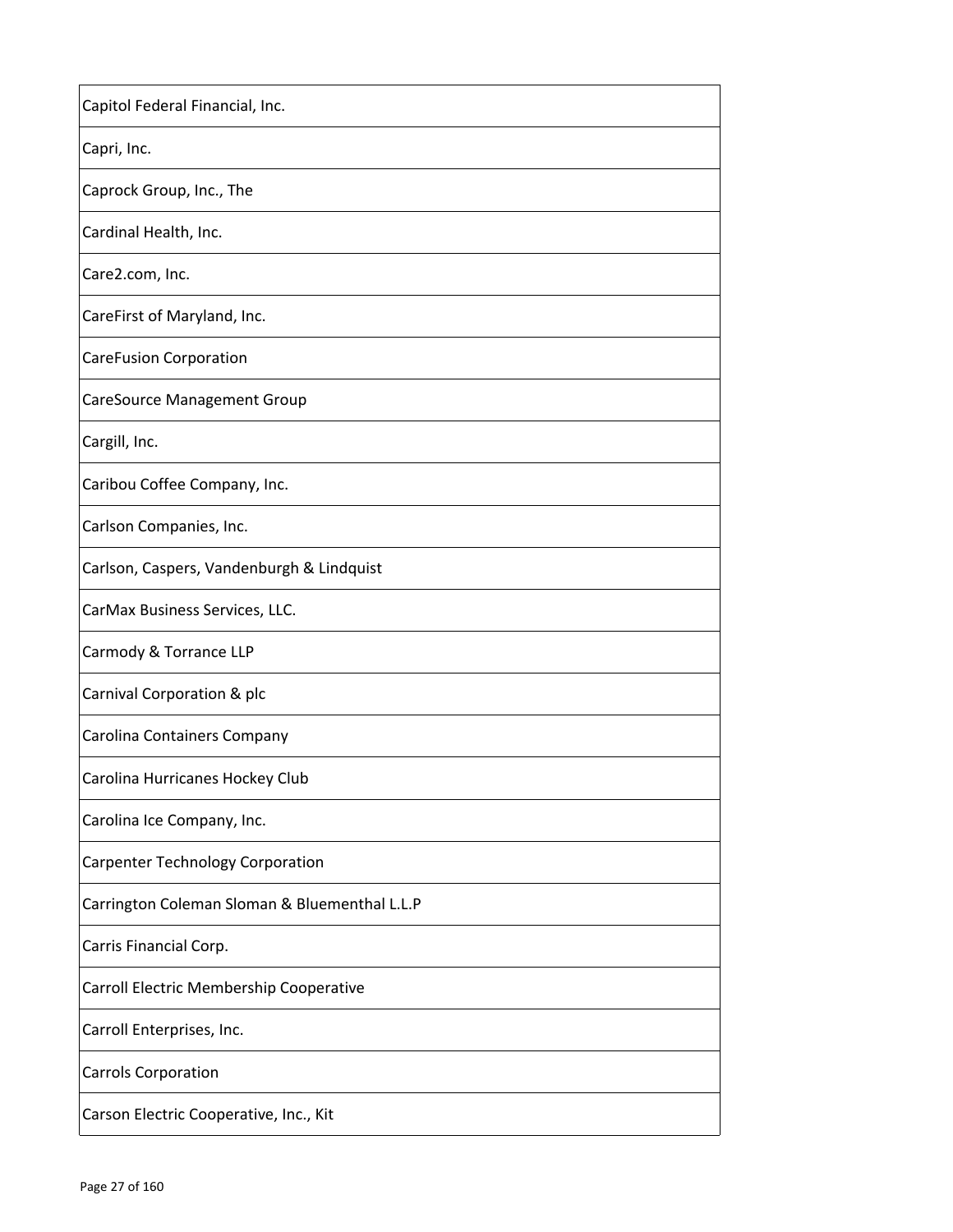| Carter Ledyard & Milburn LLP              |
|-------------------------------------------|
| Carter's, Inc.                            |
| Caruso Kitchen Designs Inc.               |
| Carvel Corporation, The                   |
| Carver Federal Savings Bank               |
| Cary Oil Company, Inc.                    |
| Cascade Natural Gas Corporation           |
| Casino Queen, Inc.                        |
| Castle & Co., A.M.                        |
| Castle & Cooke California, Inc.           |
| Castle & Cooke, Inc.                      |
| <b>Catalina Marketing Corporation</b>     |
| Catchafire, Inc.                          |
| Caterpillar Inc.                          |
| Cathay Bank                               |
| Cavaliers Holdings, LLC                   |
| CBIZ Tofias and Mayer Hoffman McCann P.C. |
| CBRE Group, Inc.                          |
| <b>CBS Corporation</b>                    |
| <b>CDW Corporation</b>                    |
| <b>Celanese Americas Corporation</b>      |
| Celebrity International Inc.              |
| <b>Celgene Corporation</b>                |
| Cellco Partnership                        |
| CEMEX, Inc.                               |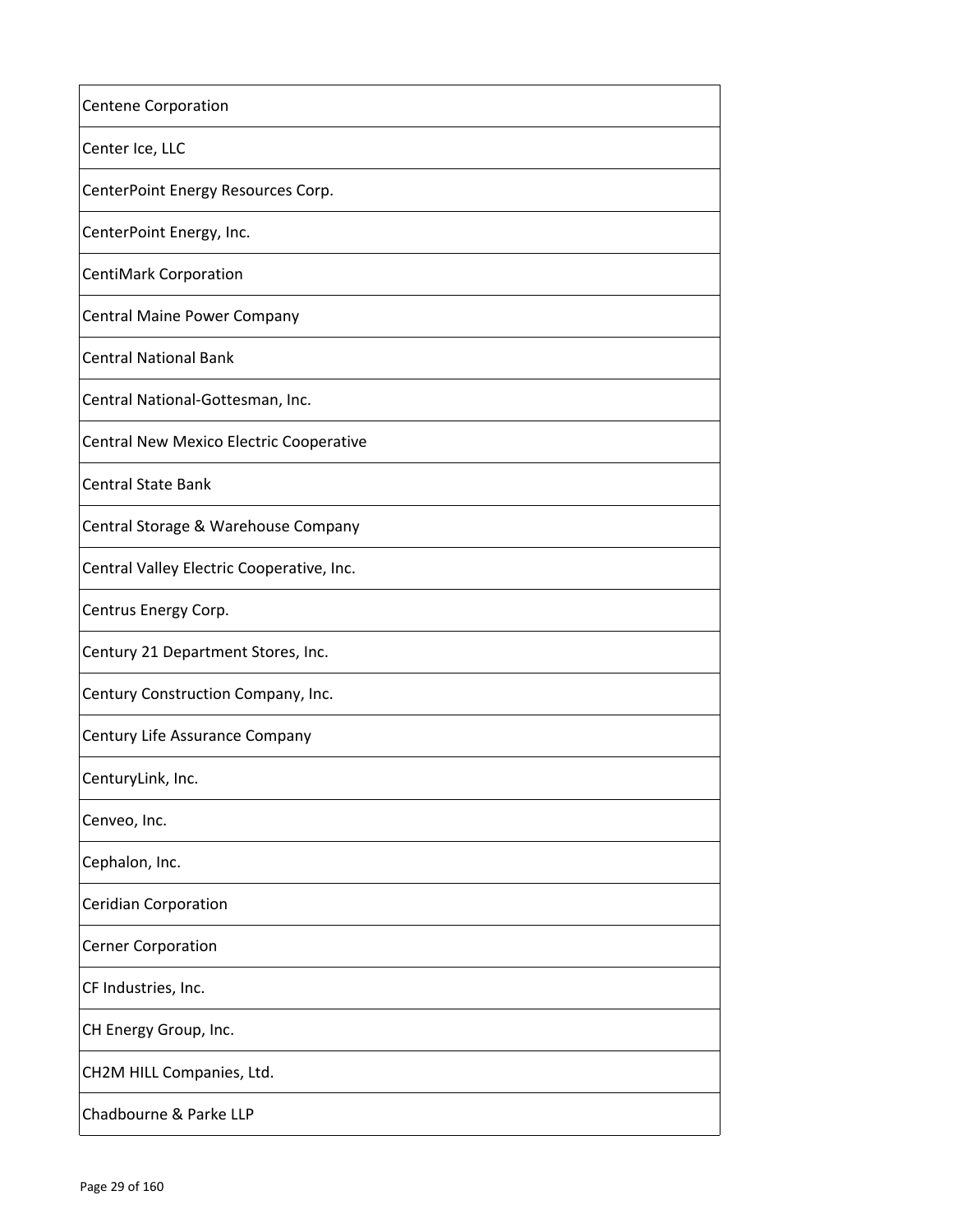| Champions Golf & Country Club Inc.                |
|---------------------------------------------------|
| Chaney Enterprises, L.P.                          |
| Chapman and Cutler LLP                            |
| Chapman Insurance                                 |
| Charles River Laboratories, Inc.                  |
| Charter Communications, Inc.                      |
| Charter Manufacturing Company, Inc.               |
| Charter One Financial, Inc.                       |
| Chartis Group, LLC, The                           |
| Chase Designs, Inc., Lynn                         |
| Chase Oil Corporation                             |
| <b>Chehalis Industrial Commission</b>             |
| Chelsea Groton Savings Bank                       |
| <b>Chemed Corporation</b>                         |
| Chemtura Corporation                              |
| Chenega Corporation                               |
| Chesapeake Energy Corporation                     |
| Chesapeake Pharmaceutical Packaging Company, Inc. |
| <b>Cheviot Savings Bank</b>                       |
| <b>Chevron Corporation</b>                        |
| Chez Panisse Restaurant and Cafe                  |
| Chicago Bears Football Club, Inc., The            |
| Chicago Blackhawks Hockey Team, Inc.              |
| Chicago Fire Soccer Club                          |
| Chicago National League Ball Club, Inc.           |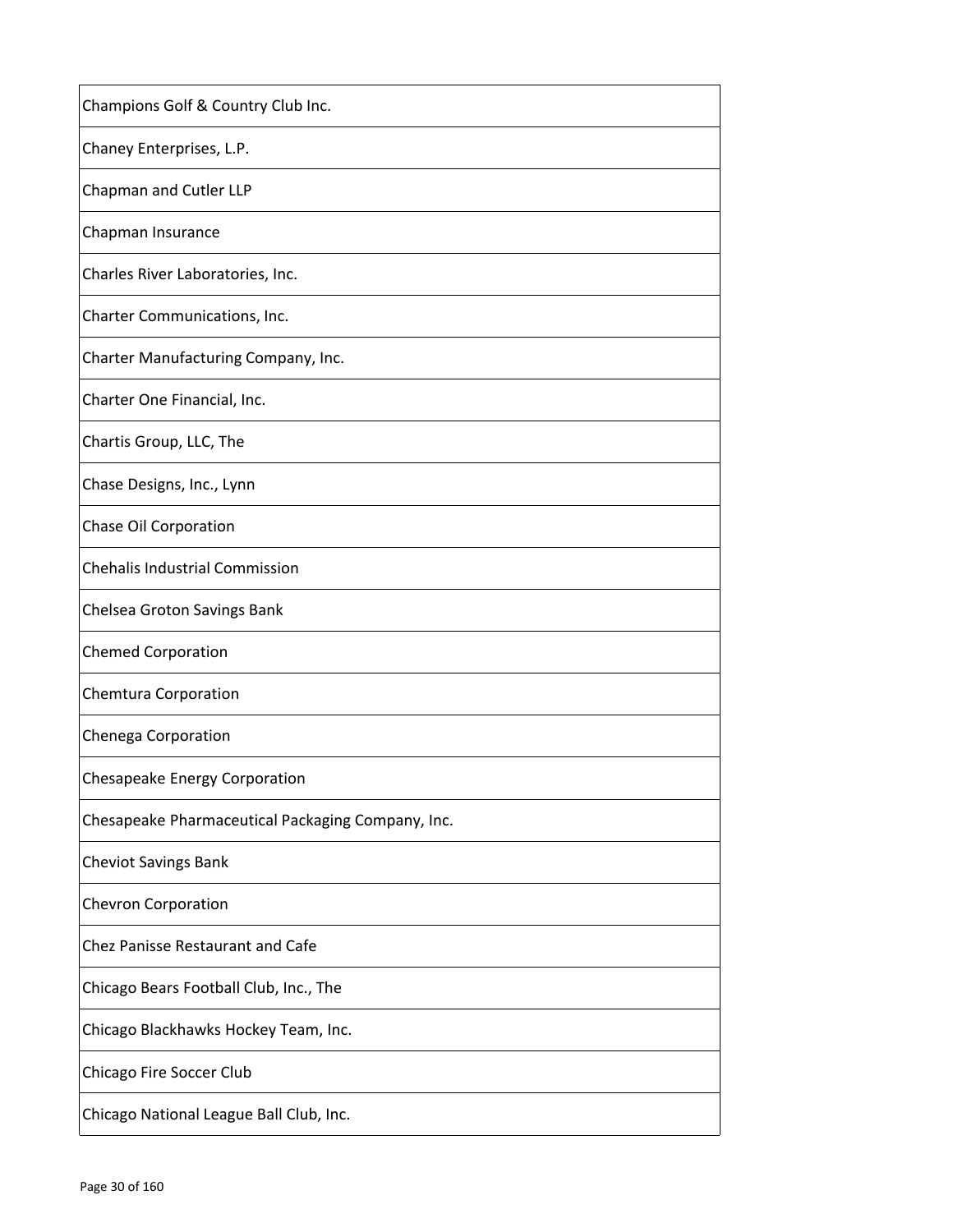| Chicago Professional Sports L.P.          |
|-------------------------------------------|
| Chicago Sun-Times, Inc.                   |
| Chicago Title and Trust Company           |
| Chicago Tribune Company                   |
| Chicago White Metal Casting Company, Inc. |
| Chicago White Sox, Ltd.                   |
| Chick-fil-A, Inc.                         |
| Chicopee Bancorp, Inc.                    |
| Chief Industries, Inc.                    |
| Chinese Daily News, Inc.                  |
| <b>Chinese Healing Institute</b>          |
| Chipotle Mexican Grill, Inc.              |
| Choate, Hall & Stewart LLP                |
| Chobani, Inc.                             |
| Choggiung Limited                         |
| Choice Hotels International, Inc.         |
| Chotin Group Corp., The                   |
| CHS Inc.                                  |
| Chubb Corporation, The                    |
| Chugach Alaska Corporation                |
| Church Mutual Insurance Company           |
| Churchill Downs Incorporated              |
| Cianbro Corporation                       |
| CIBA Insurance Services, Inc.             |
| Cic Mortgage Credit Inc.                  |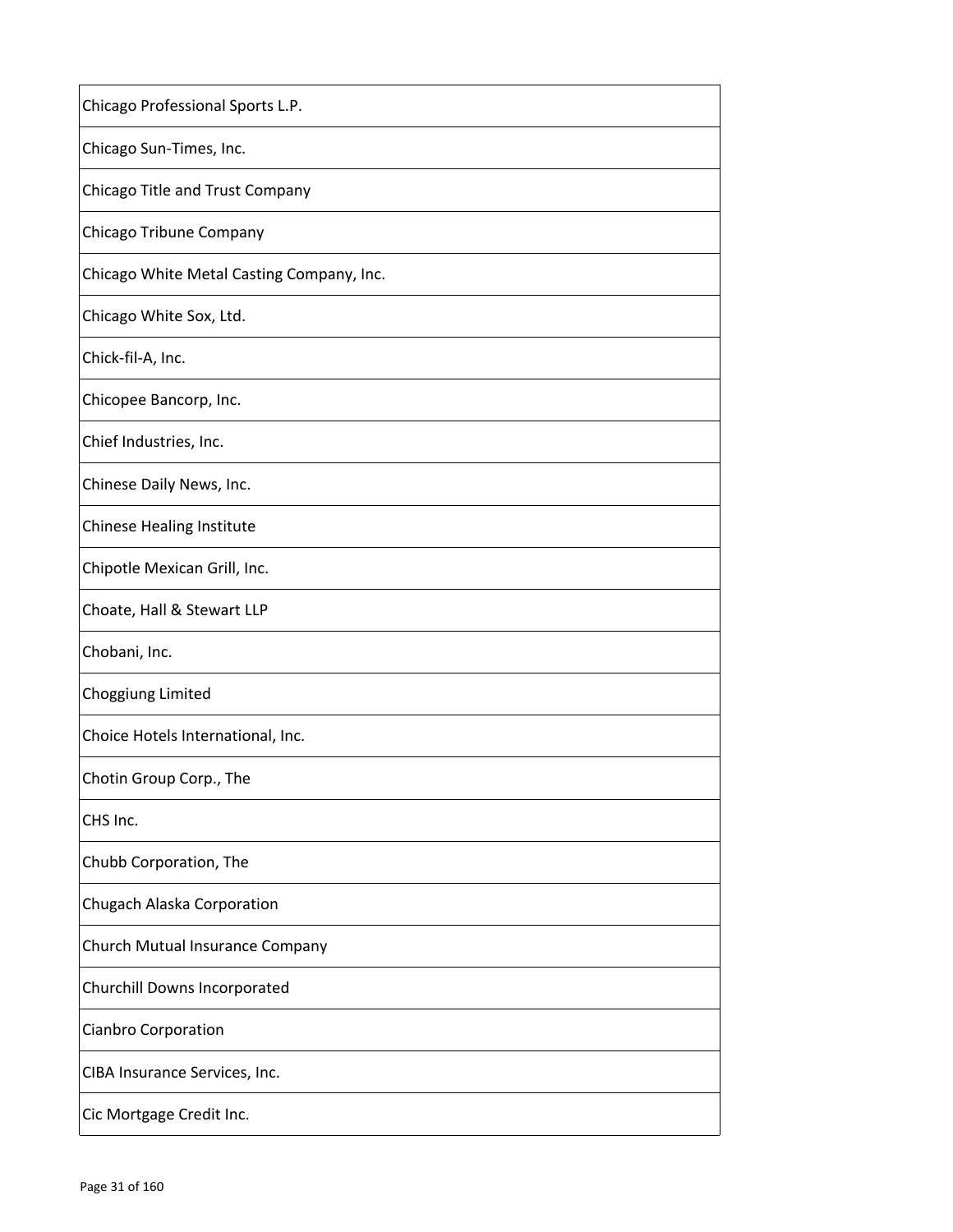| <b>CIGNA Corporation</b>                       |
|------------------------------------------------|
| Cincinnati Bengals, Inc.                       |
| Cincinnati Reds LLC, The                       |
| Cinemark USA, Inc.                             |
| <b>Cintas Corporation</b>                      |
| Circle K Stores, Inc.                          |
| Cisco Systems, Inc.                            |
| CIT Group Inc.                                 |
| CITGO Petroleum Corporation                    |
| Citigroup Inc.                                 |
| Citizen Watch Company of America, Inc.         |
| Citizens Building and Loan Association         |
| <b>Citizens Business Bank</b>                  |
| Citizens First National Bank, The              |
| Citizens National Bank Inc.                    |
| Citizens State Bank                            |
| <b>City National Bank</b>                      |
| Cityside Management Corp.                      |
| <b>CLARCOR Inc.</b>                            |
| <b>Claremont Savings Bank</b>                  |
| Clarity Project, The                           |
| <b>Clark Electric Cooperative</b>              |
| Clark Hill PLC                                 |
| Clarke Environmental Mosquito Management, Inc. |
| Clarkson Eyecare, Inc.                         |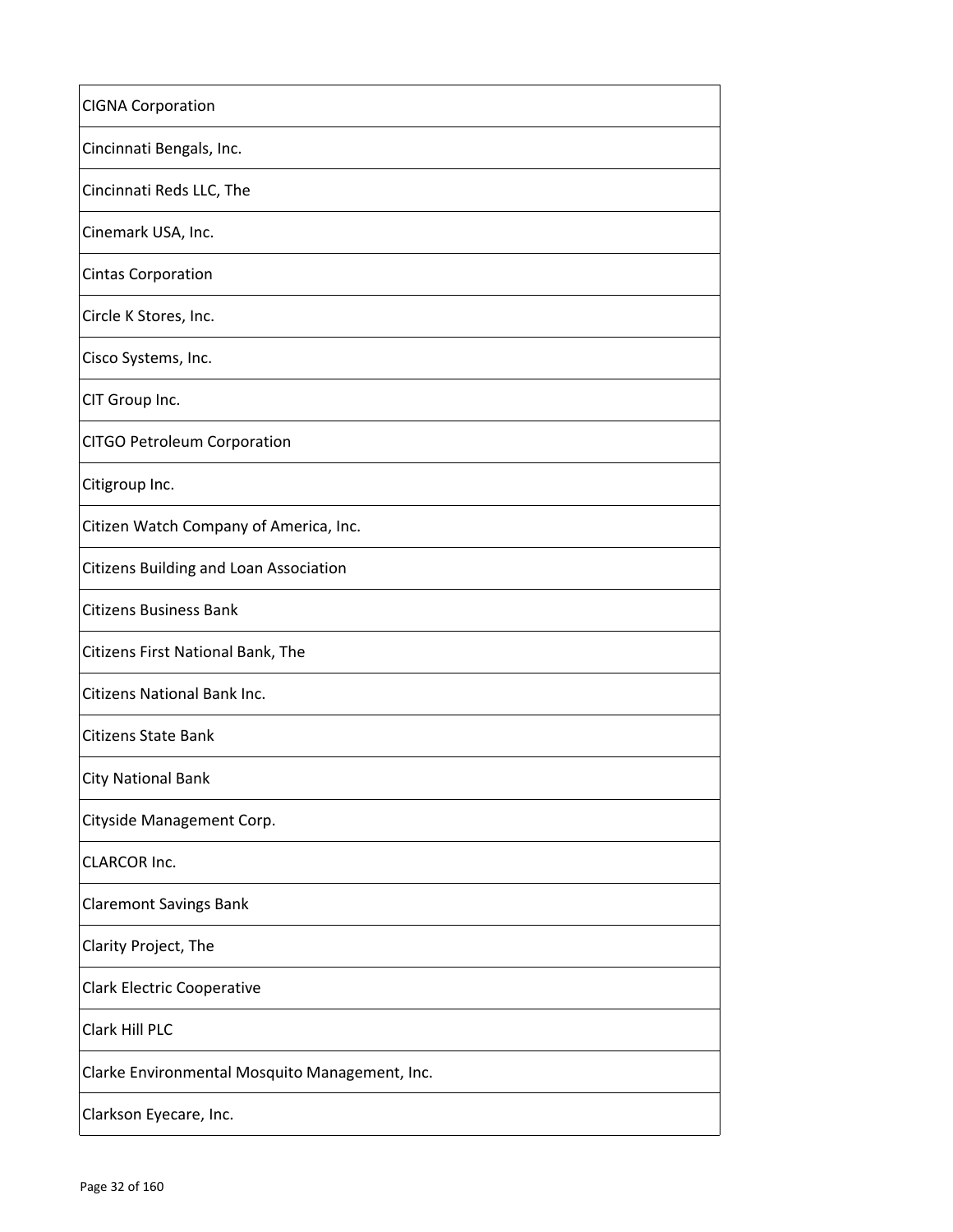| Classic Leather, Inc.                        |
|----------------------------------------------|
| Clayton Homes, Inc.                          |
| Cleary Gottlieb Steen & Hamilton LLP         |
| Clemens Markets, Inc.                        |
| Clements Foods Co.                           |
| Cleveland Browns, LLC                        |
| Cleveland Indians Baseball Company, Inc.     |
| Clif Bar and Company                         |
| <b>Clifford Chance US LLP</b>                |
| Cliffs Natural Resources Inc.                |
| <b>Clinton Savings Bank</b>                  |
| Clondalkin Pharma & Healthcare North America |
| Clorox Company, The                          |
| CME Group Inc.                               |
| <b>CMS Energy Corporation</b>                |
| <b>CNA Financial Corporation</b>             |
| CNH America LLC                              |
| CNO Financial Group, Inc.                    |
| Coach, Inc.                                  |
| <b>Coastal Electric Cooperative</b>          |
| Coats American, Inc.                         |
| Coca-Cola Bottling Co. Consolidated          |
| Coca-Cola Company, The                       |
| Coca-Cola Enterprises Inc.                   |
| Coghlin Companies, Inc.                      |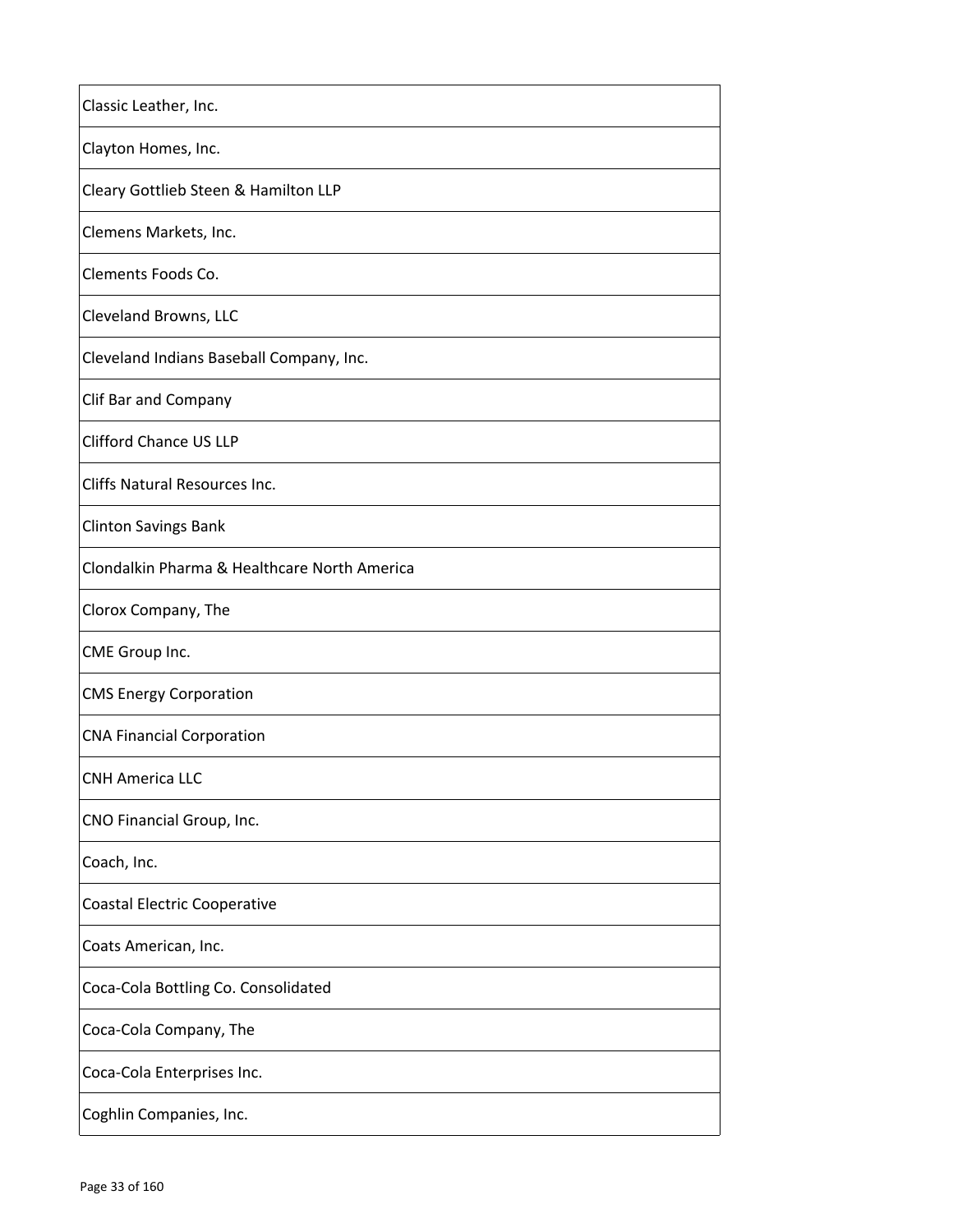| Coghlin Construction Services, Inc.          |
|----------------------------------------------|
| Coldwell Banker Howard Perry & Walston, Inc. |
| Cole Haan Holdings, Inc.                     |
| Cole Schotz P.C.                             |
| Colgate-Palmolive Company                    |
| COLHOC L.P.                                  |
| Collective Brands, Inc.                      |
| Collette Travel Service, Inc.                |
| Colonial Life & Accident Insurance Company   |
| Colonial Oil Industries, Inc.                |
| <b>Colonial Pipeline Company</b>             |
| Colorado Avalanche, LLC                      |
| Colorado Dental Service, Inc.                |
| Colorado Rockies Baseball Club, Ltd.         |
| <b>Colorado State Bank and Trust</b>         |
| Columbia Financial Inc.                      |
| Columbia Gas of Ohio, Inc.                   |
| Columbia Gas of Pennsylvania, Inc.           |
| Columbus Electric Cooperative, Inc.          |
| Columbus Team Soccer, LLC                    |
| <b>Comcast Corporation</b>                   |
| Comcast Spectacor, L.P.                      |
| Comerica Incorporated                        |
| Commerce Bancshares, Inc.                    |
| <b>Commercial Bank</b>                       |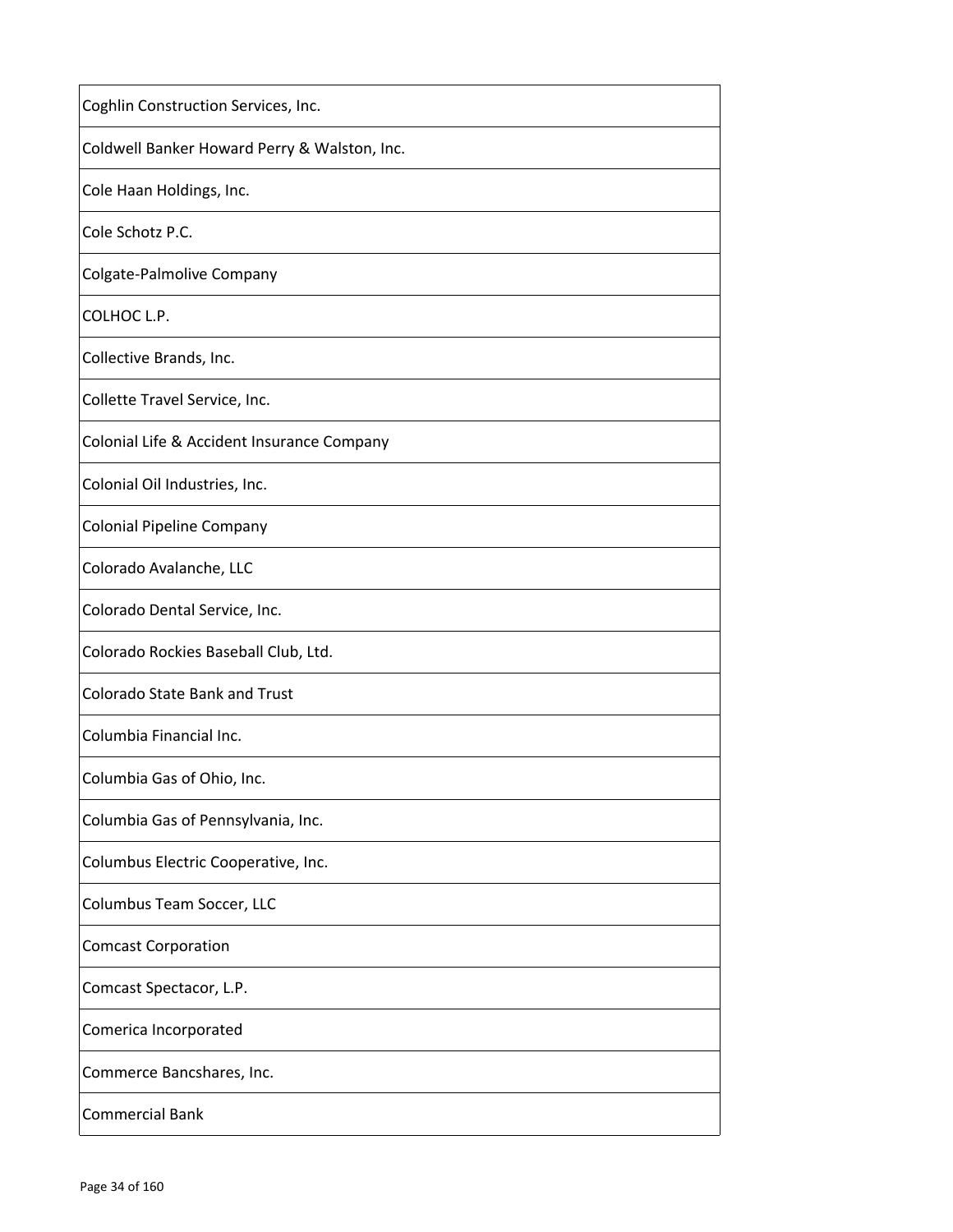| <b>Commercial Brick Corporation</b>           |
|-----------------------------------------------|
| <b>Commercial Metals Company</b>              |
| Commonwealth Bank & Trust Company             |
| Commonwealth Edison Company                   |
| Communications Products, Inc.                 |
| <b>Community Bank</b>                         |
| Community Coffee Company, LLC                 |
| Community Health Systems, Inc.                |
| CompareCards.com                              |
| Compass Bank                                  |
| <b>Computer Sciences Corporation</b>          |
| <b>Compuware Corporation</b>                  |
| ConAgra Foods, Inc.                           |
| Concept Mining, Inc.                          |
| Conditioned Air Systems, Inc.                 |
| Conn Appliance, Inc.                          |
| Connecticut Attorneys Title Insurance Company |
| Connecticut Light and Power Company, The      |
| <b>Connecticut Natural Gas Corporation</b>    |
| ConocoPhillips                                |
| Conrail Inc.                                  |
| <b>Consolidated Container Company LLC</b>     |
| Consolidated Edison Company of New York, Inc. |
| Consolidated Electrical Distributors, Inc.    |
| Consolidated Systems, Inc.                    |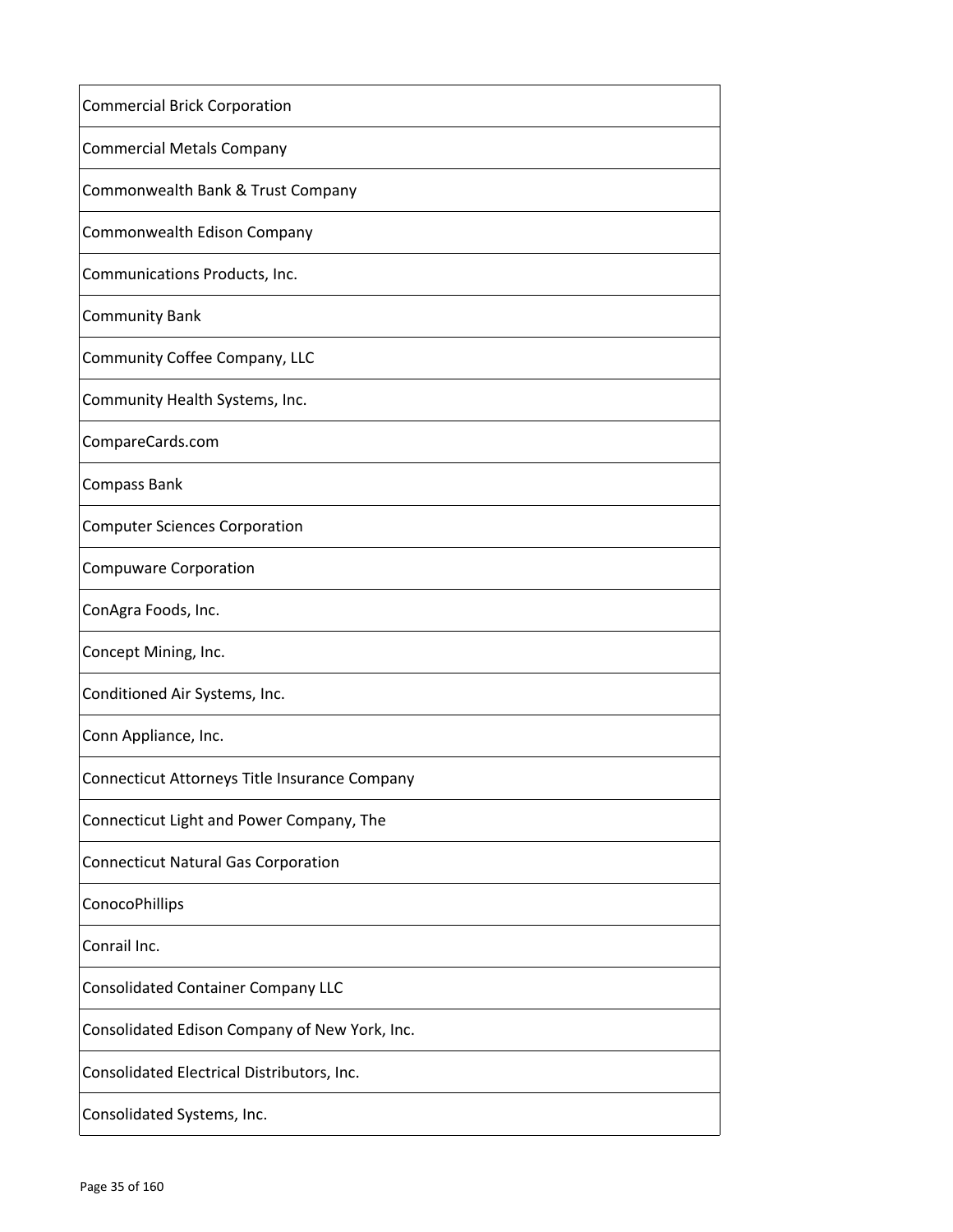| Constellation Brands, Inc.                       |
|--------------------------------------------------|
| Conston, Inc.                                    |
| <b>Consumers Energy</b>                          |
| <b>Continental Development Corporation</b>       |
| Continental Divide Electric Cooperative, Inc.    |
| <b>Continental Electric Construction Company</b> |
| Continental Food Management, Inc.                |
| Continental Grain Company Corp.                  |
| Continental Tire the Americas, LLC               |
| <b>Contran Corporation</b>                       |
| Control Air Conditioning Corp.                   |
| Control Systems International, Inc.              |
| Convalescent Services, Inc.                      |
| ConvaTec Inc.                                    |
| Con-way Inc.                                     |
| Cook Inlet Region, Inc.                          |
| Cooper Tire & Rubber Company                     |
| Cooper-Standard Holdings Inc.                    |
| <b>COPIC Insurance Company</b>                   |
| Copley Press, Inc., The                          |
| Coquille Economic Development Corporation        |
| <b>Coral Chemical Company</b>                    |
| CORE Construction Group, Ltd.                    |
| Cornerstone Bancshares, Inc.                     |
| Cornerstone Bank, N.A.                           |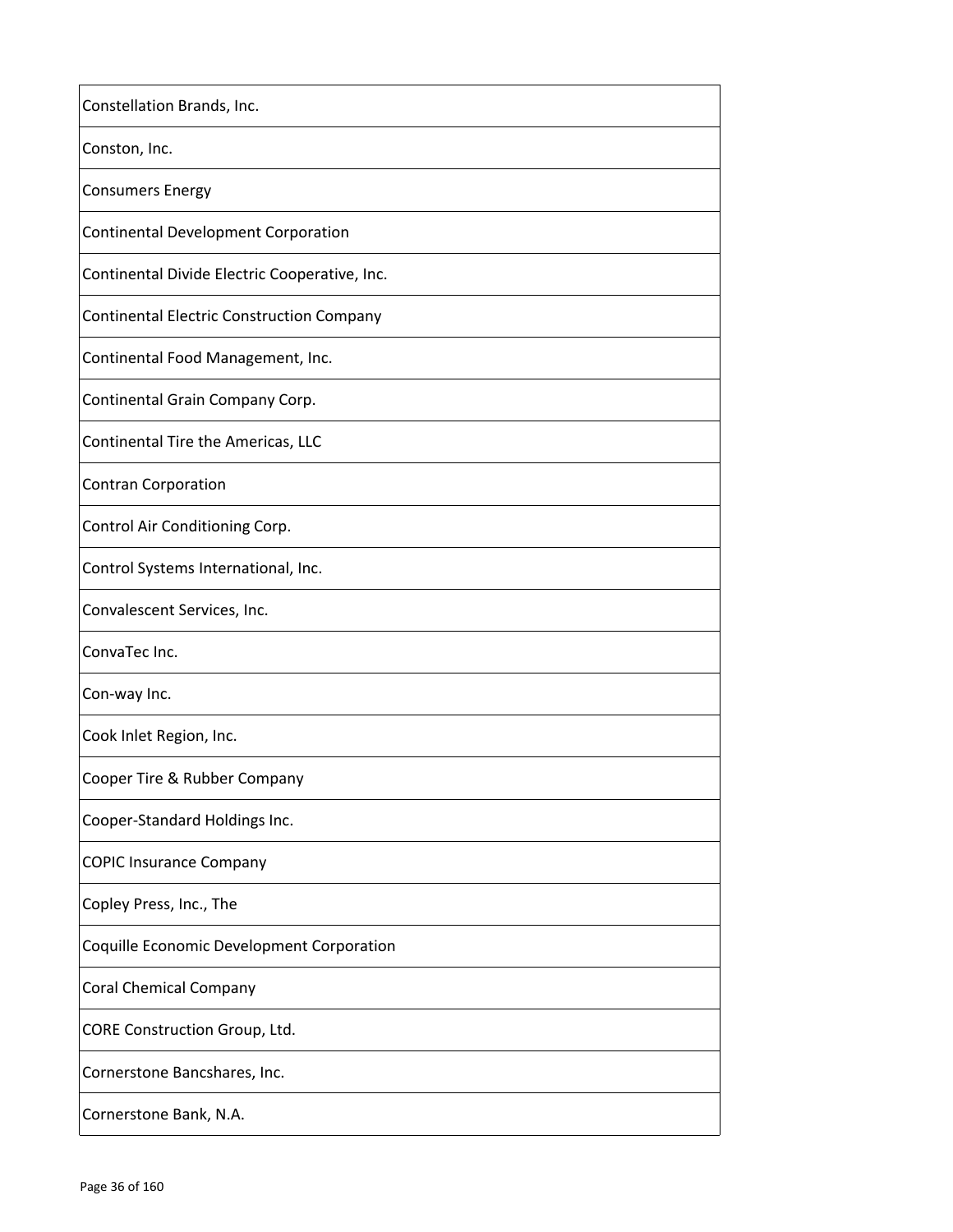| Cornerstone Credit Union League           |
|-------------------------------------------|
| Cornerstone Holdings, LLC                 |
| Corning Incorporated                      |
| <b>CORT Business Services Corporation</b> |
| Corvallis Clinic, P.C., The               |
| <b>Costco Wholesale Corporation</b>       |
| Coty Inc.                                 |
| Country Life Insurance Company            |
| Countybank                                |
| Cousins Real Estate Corp.                 |
| Cousins Submarines, Inc.                  |
| Covance Inc.                              |
| Covidien                                  |
| Cow Creek Band of Umpqua Tribe of Indians |
| Cox Communications, Inc.                  |
| Cox Enterprises, Inc.                     |
| Cox Industries Inc                        |
| Cox Smith Matthews Inc.                   |
| Cox Smith Matthews, Inc                   |
| Coyotes Hockey, LLC                       |
| Cozen O'Connor                            |
| CPI Corp.                                 |
| Cracker Barrel Old Country Store, Inc.    |
| Craft Brothers Company, Inc.              |
| CraftWorks Restaurants & Breweries, Inc.  |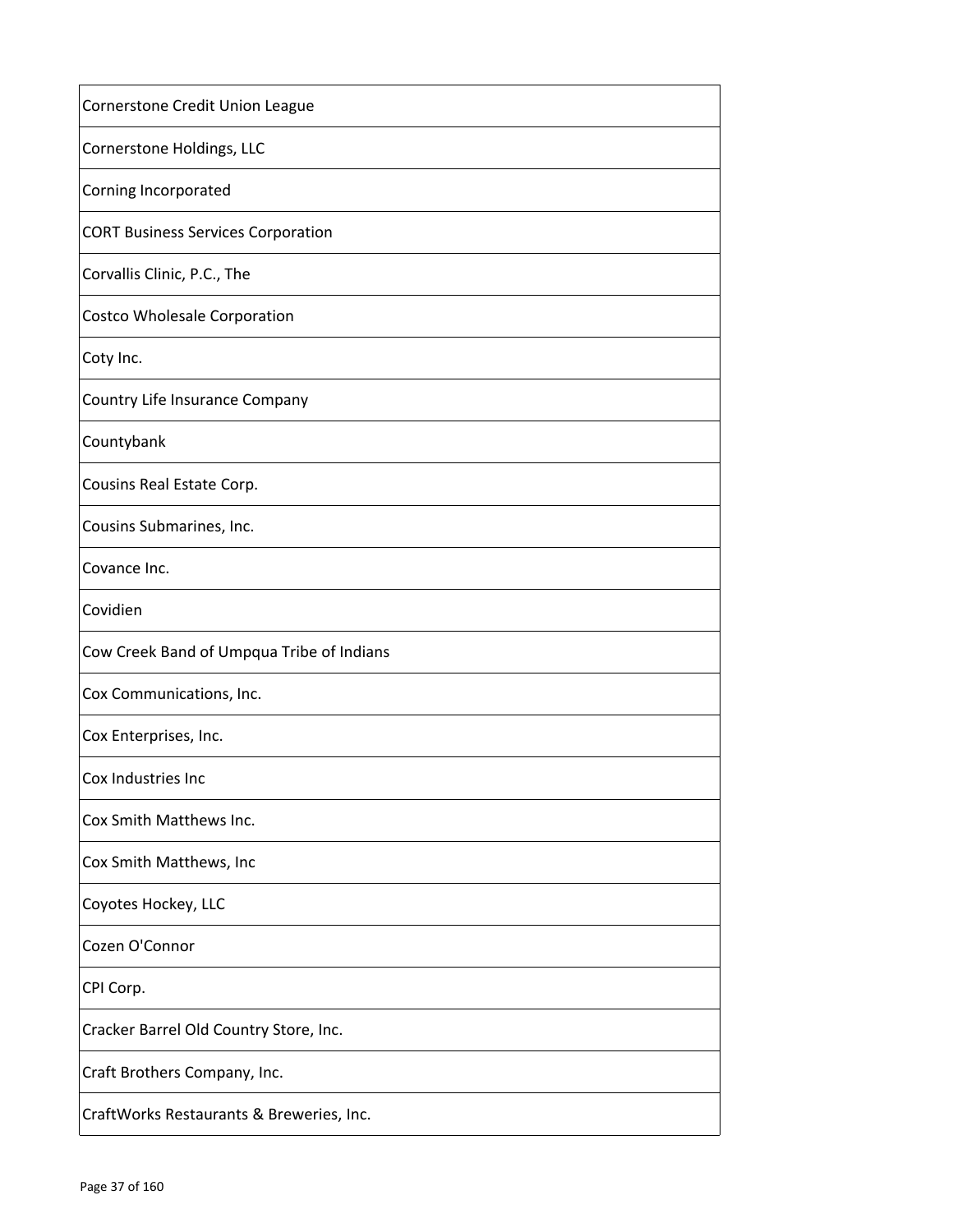| Craigslist, Inc.                          |
|-------------------------------------------|
| Crane & Co., Inc.                         |
| Crane Co.                                 |
| Crayola LLC                               |
| Creamer & Son, Inc., J. Fletcher          |
| Creative Artists Agency, LLC              |
| Creative Financial Group, Ltd.            |
| Credit Bureau of Baton Rouge, Inc.        |
| Credit Bureau of Clarksville              |
| Credit Marketing & Management Association |
| Credit Suisse (USA), Inc.                 |
| <b>Crescent Electric Supply Company</b>   |
| <b>Crescent Iron Works</b>                |
| Crescent Plastics, Inc.                   |
| Crocs, Inc.                               |
| Croft Leominister, Inc.                   |
| Crowell & Moring LLP                      |
| Crown Equipment Corporation               |
| Crown Holdings, Inc.                      |
| Crown Roofing Services, Inc.              |
| CryoLife, Inc.                            |
| Crystal Print, Inc.                       |
| Crystal Window & Door Systems, Ltd.       |
| CSL Behring, LLC                          |
| <b>CSRHUB</b>                             |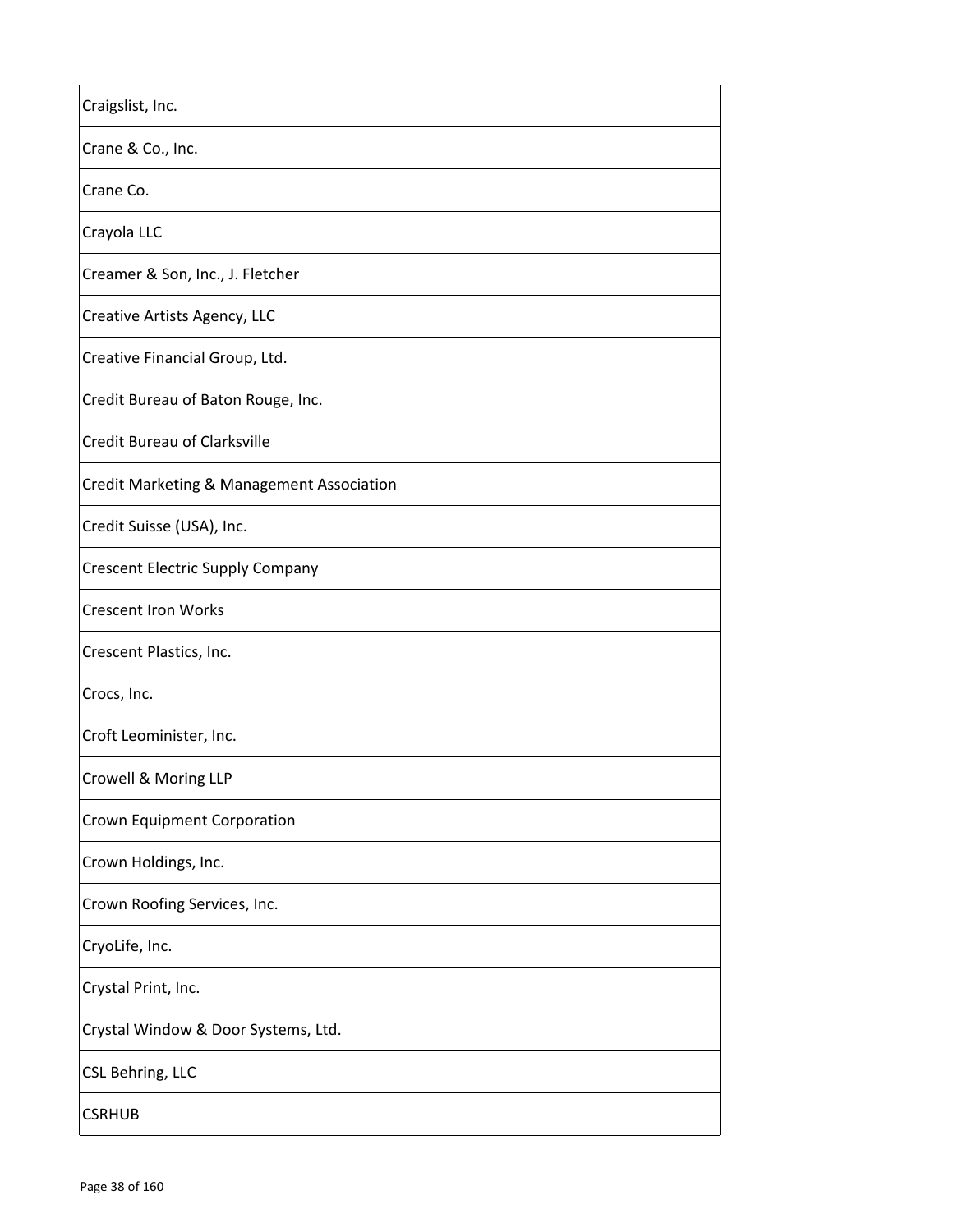| CSRwire, LLC                             |
|------------------------------------------|
| CSS Industries, Inc.                     |
| <b>CSX Corporation</b>                   |
| Cubist Pharmaceuticals, Inc.             |
| Cullen & Sons, Inc., J. P.               |
| <b>Cullman Savings Bank</b>              |
| Culver Franchising System, Inc.          |
| Cumberland Farms, Inc.                   |
| Cummings & Lockwood LLC                  |
| Cummins Construction Company, Inc., The  |
| Cummins Inc.                             |
| <b>CUNA Mutual Group</b>                 |
| Cupertino Electric, Inc.                 |
| Curacao                                  |
| Curtis, Mallet-Prevost, Colt & Mosle LLP |
| Curves International, Inc.               |
| <b>Cutco Cutlery Corporation</b>         |
| Cutie Pie Baby, Inc.                     |
| <b>CVS Health Corporation</b>            |
| Cyan Worlds, Inc.                        |
| D.C. United                              |
| Daffy's, Inc.                            |
| Daiwa Capital Markets America Inc.       |
| Dallas Basketball Limited                |
| Dallas Cowboys Football Club, Ltd.       |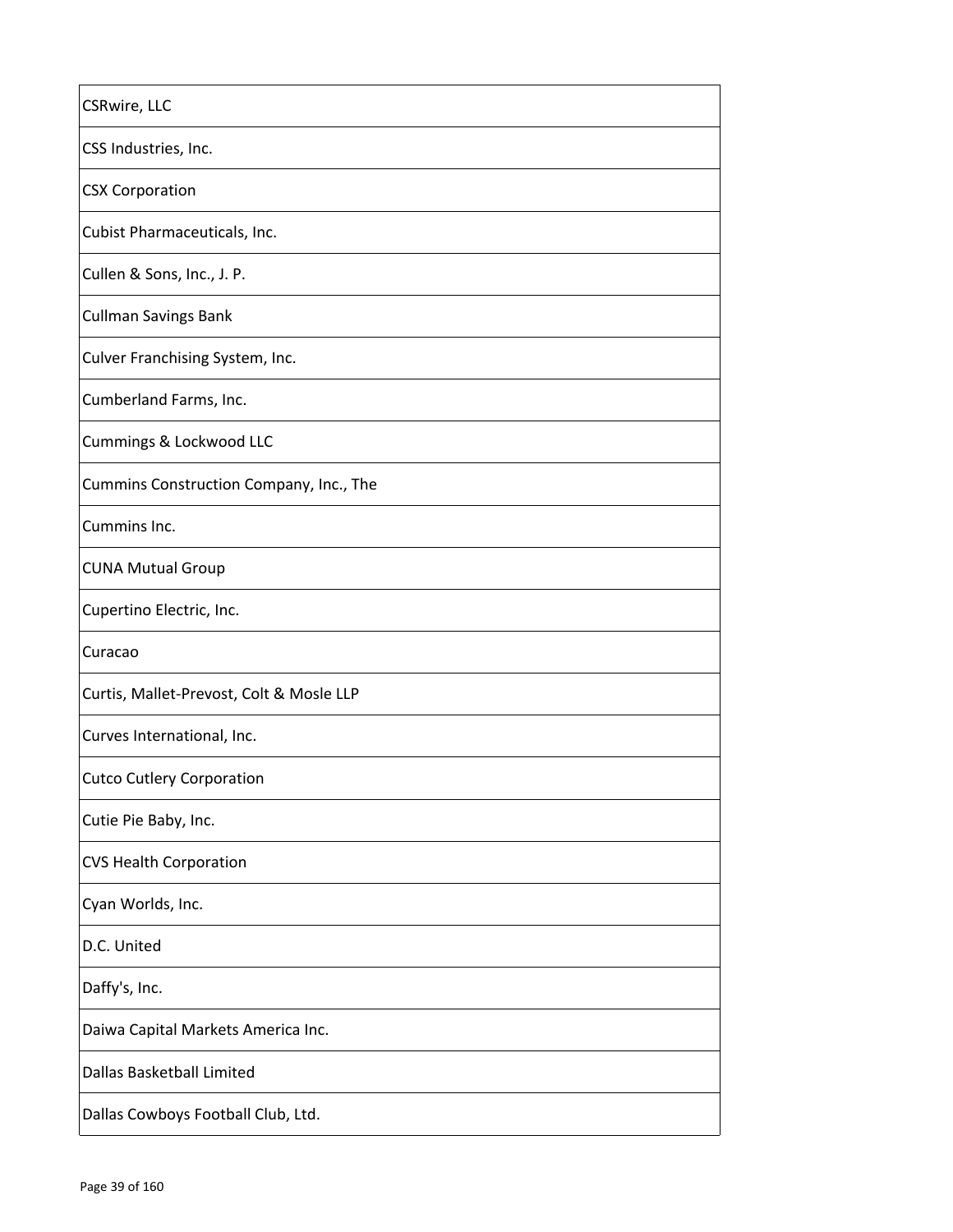| Dallas Stars, L.P.                  |
|-------------------------------------|
| Damar Machine Company, Inc.         |
| Dana Holding Corporation            |
| <b>Danaher Corporation</b>          |
| Danis Building Construction Company |
| Dannon Company, Inc., The           |
| D'Annunzio & Sons, Inc.             |
| Dan's Supreme Supermarkets, Inc.    |
| Dansko, Inc.                        |
| Darden Restaurants, Inc.            |
| Dart Container Corporation          |
| Dart Oil & Gas Corporation          |
| Davey Tree Expert Company, The      |
| Davies Ward Phillips & Vineberg LLP |
| Davis Graham & Stubbs LLP           |
| Davis Polk & Wardwell LLP           |
| Davis Wright Tremaine LLP           |
| Davison Iron Works, Inc.            |
| Davistudio                          |
| DaVita HealthCare Partners Inc.     |
| Day Management Corp.                |
| Day Pitney LLP                      |
| Dayton Power and Light Company, The |
| <b>DCH Auto Group</b>               |
| DCI Holdings, Inc.                  |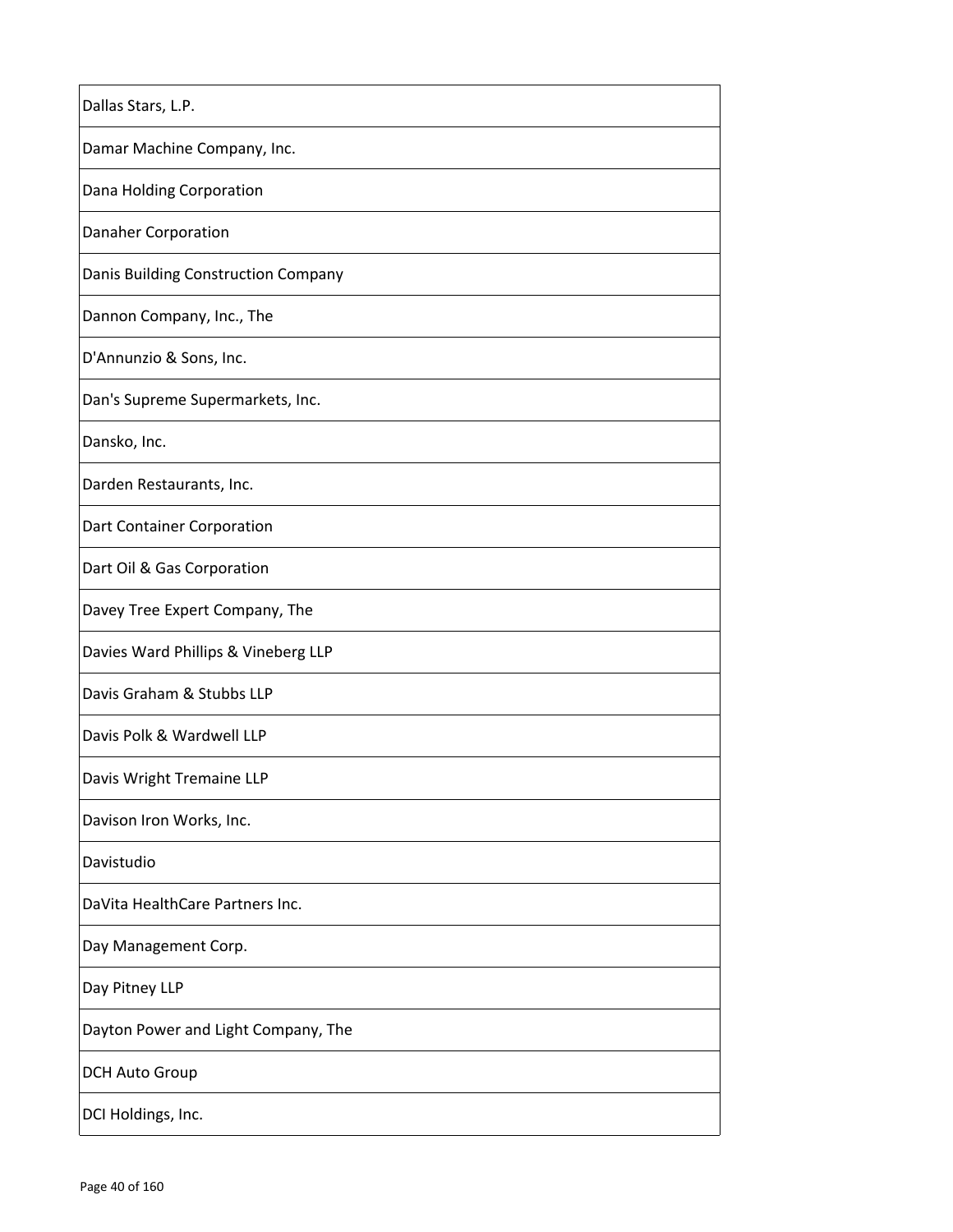| Deacon Corp., S.D.               |
|----------------------------------|
| <b>Deaconess HomeCare</b>        |
| Dead River Company               |
| Dealer Computer Services, Inc.   |
| Dean Dorton Ford, P.S.C.         |
| Dean Foods Company               |
| Debevoise & Plimpton LLP         |
| DeBlois Oil Company              |
| DeBruce Grain, Inc.              |
| Dechert LLP                      |
| <b>Deckers Brands</b>            |
| Dedham Institution for Savings   |
| Deere & Company                  |
| Deerfield Management Company, LP |
| Defiance Publishing Company, The |
| Dekker, Inc., Marcel             |
| Del Monte Foods, Inc.            |
| Delaware North Companies, Inc.   |
| <b>Dell Corning Corporation</b>  |
| Dell Inc.                        |
| Delmarva Power & Light Company   |
| Deloitte LLP                     |
| Delphi Automotive, LLP           |
| Delphos Herald, Inc., The        |
| Delta Air Lines, Inc.            |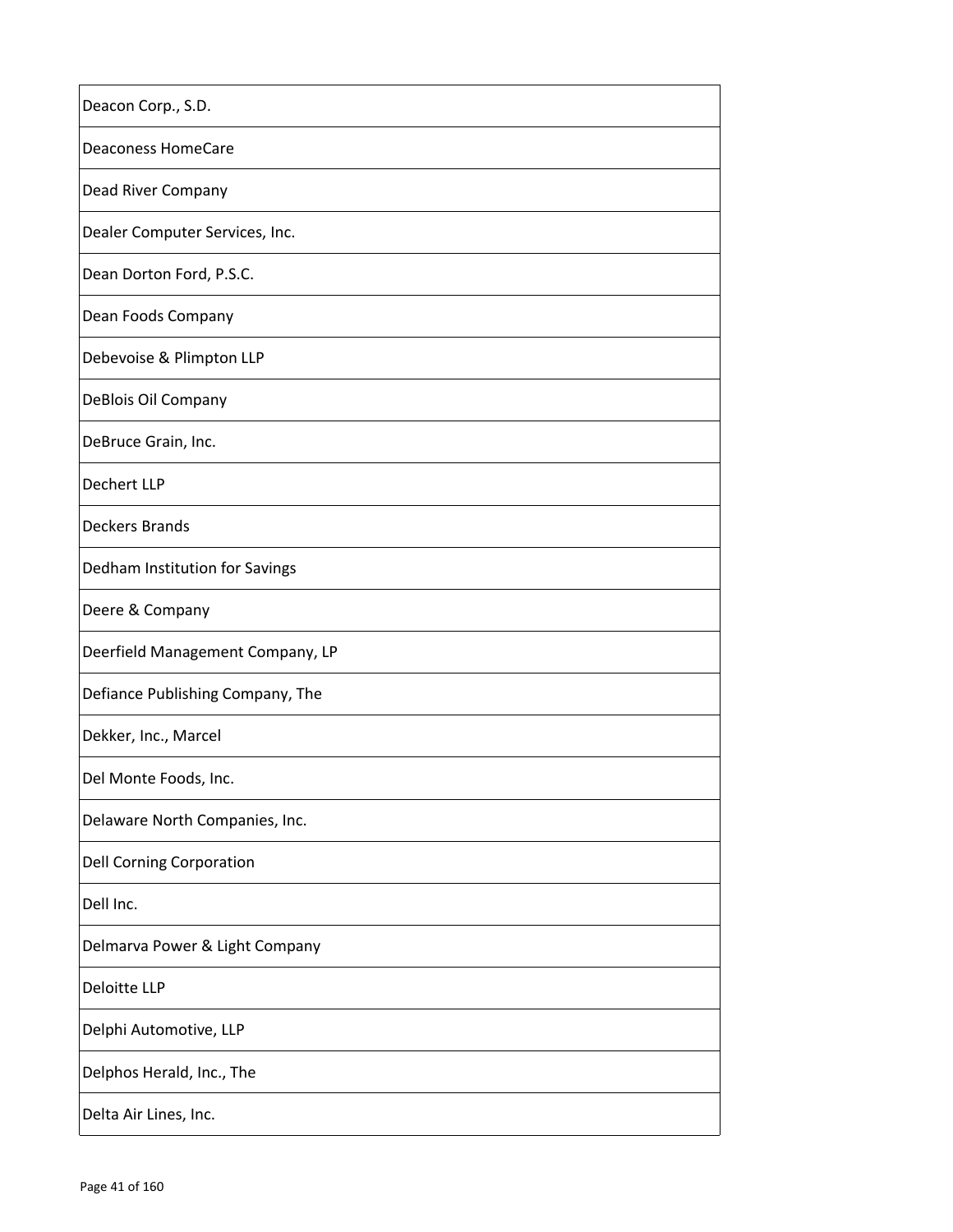| Delta Dental of Kansas, Inc.         |
|--------------------------------------|
| Delta Dental of New Jersey, Inc.     |
| Delta Dental of Washington           |
| Delta Dental of Wisconsin, Inc.      |
| Delta Dental Plan of Arizona, Inc.   |
| Delta Dental Plan of Michigan, Inc.  |
| Delta Dental Plan of Oklahoma, Inc.  |
| Delta Dental Plan of South Dakota    |
| Delta Industries, Inc.               |
| Delta Service of Massachusetts, Inc. |
| <b>Deluxe Corporation</b>            |
| Demoulas Super Markets, Inc.         |
| DeniseLawrence.Com                   |
| Denny's Corporation                  |
| DENSO International America, Inc.    |
| Dentons US LLP                       |
| DENTSPLY International Inc.          |
| Denver Nuggets L.P.                  |
| Deshazo Crane Co.                    |
| Dethmers Manufacturing Co.           |
| Detour Agency, Inc.                  |
| Detroit Lions, Inc., The             |
| Detroit Pistons Basketball Company   |
| Detroit Red Wings, Inc.              |
| Detroit Tigers, Inc.                 |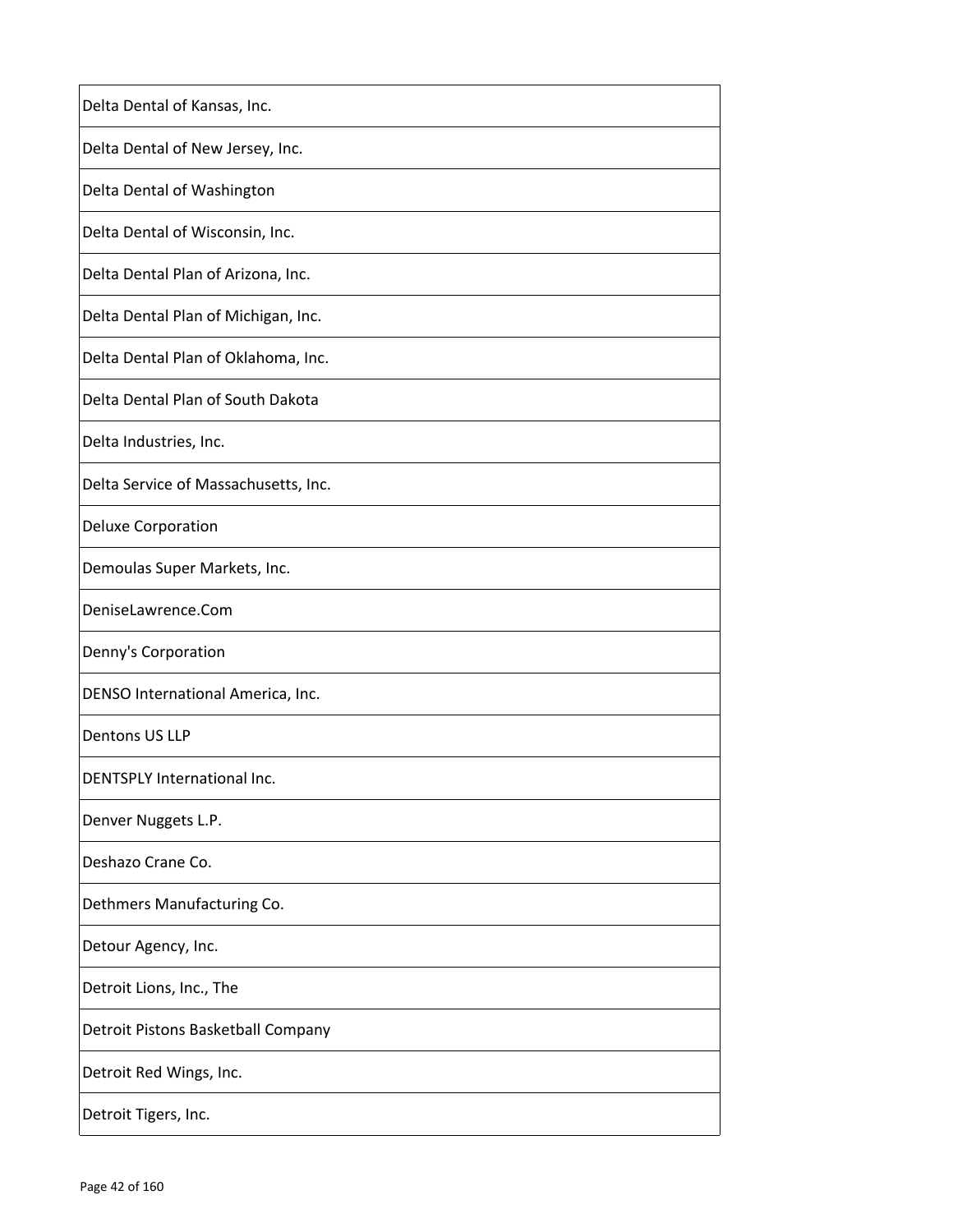| Deutsch Company, Inc., The           |
|--------------------------------------|
| Deutsche Bank Americas Holding Corp. |
| Devereaux Corp., Robert J.           |
| DeVoe Buick Cadillac Inc., Dick      |
| Devon Energy Corporation             |
| Dexter-Russell, Inc.                 |
| <b>DFS Group LP</b>                  |
| <b>Dharma Merchant Services</b>      |
| DHL Holdings (USA), Inc.             |
| Diageo North America, Inc.           |
| Diagnos-Techs, Inc.                  |
| Diamonds International               |
| Dickinson Wright PLLC                |
| Dick's Sporting Goods, Inc.          |
| Diebold, Inc.                        |
| Diemolding Corp.                     |
| Dietz & Watson, Inc.                 |
| Digi-Block, Inc.                     |
| Dilbeck, Inc.                        |
| Diller Telephone Company             |
| Dime Savings Bank of Norwich         |
| <b>Dimeo Construction Company</b>    |
| DineEquity, Inc.                     |
| Dinsmore & Shohl LLP                 |
| Dippin' Dots, Inc.                   |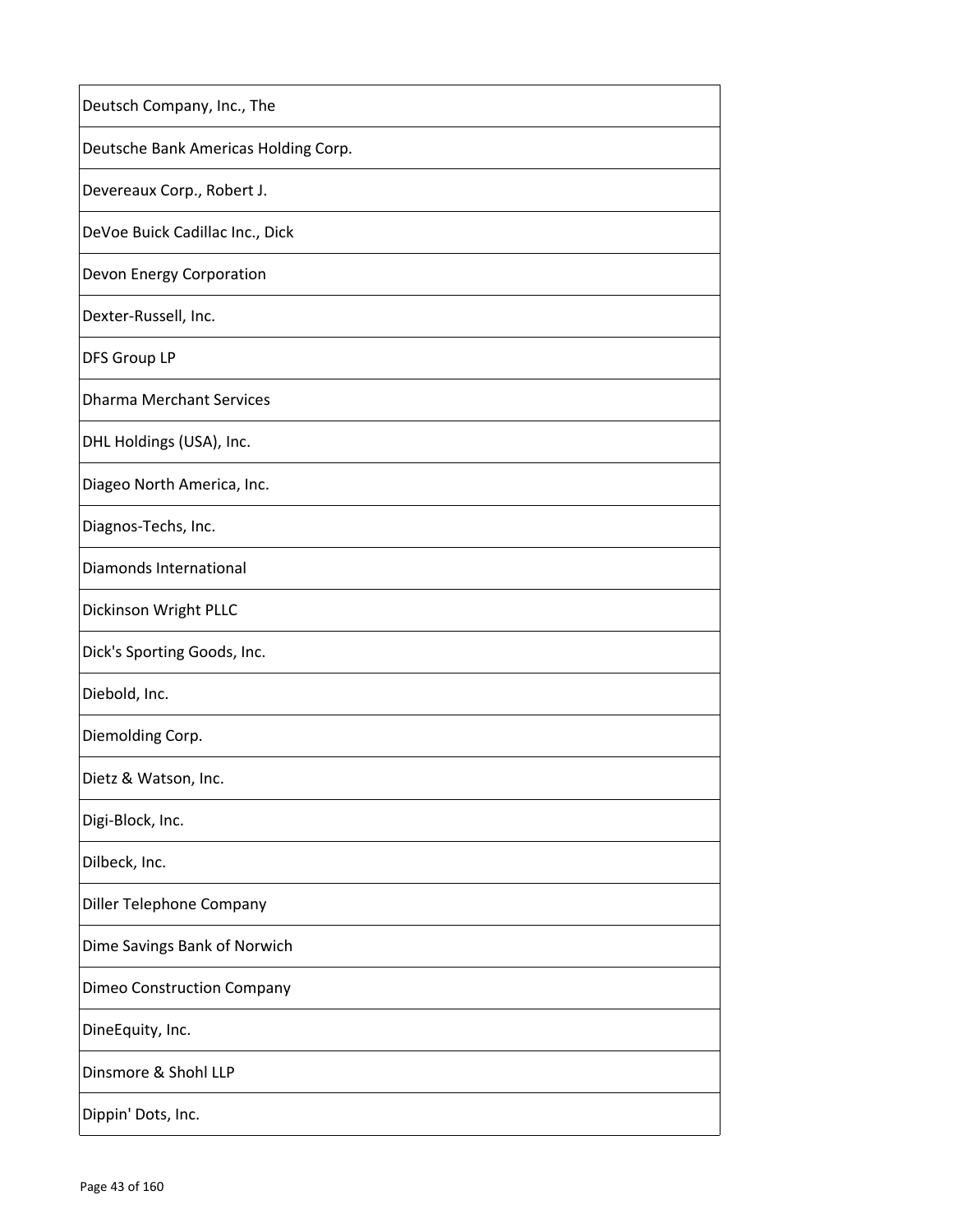| Direct Dental Administrators, LLC  |
|------------------------------------|
| <b>DIRECTV</b>                     |
| <b>Discover Financial Services</b> |
| Discovery Communications, Inc.     |
| Disney Company, Walt, The          |
| Disney World Co., Walt             |
| Dispatch Printing Company, The     |
| Diversey, Inc.                     |
| Dixie Group, Inc., The             |
| Dixon Hughes Goodman LLP           |
| DJO Incorporated                   |
| Do it Best Corp.                   |
| Dobson Telephone Company, Inc.     |
| Doctor's Associates, Inc.          |
| Doctors Company, The               |
| Dohmen Life Science Services       |
| Dolan Company, The                 |
| Dole Food Company, Inc.            |
| Dollar Bank, FSB                   |
| <b>Dollar General Corporation</b>  |
| Dollar Tree, Inc.                  |
| Dollywood Company, The             |
| Dolphins Enterprises, LLC          |
| Dominion Homes, Inc.               |
| Dominion Resources, Inc.           |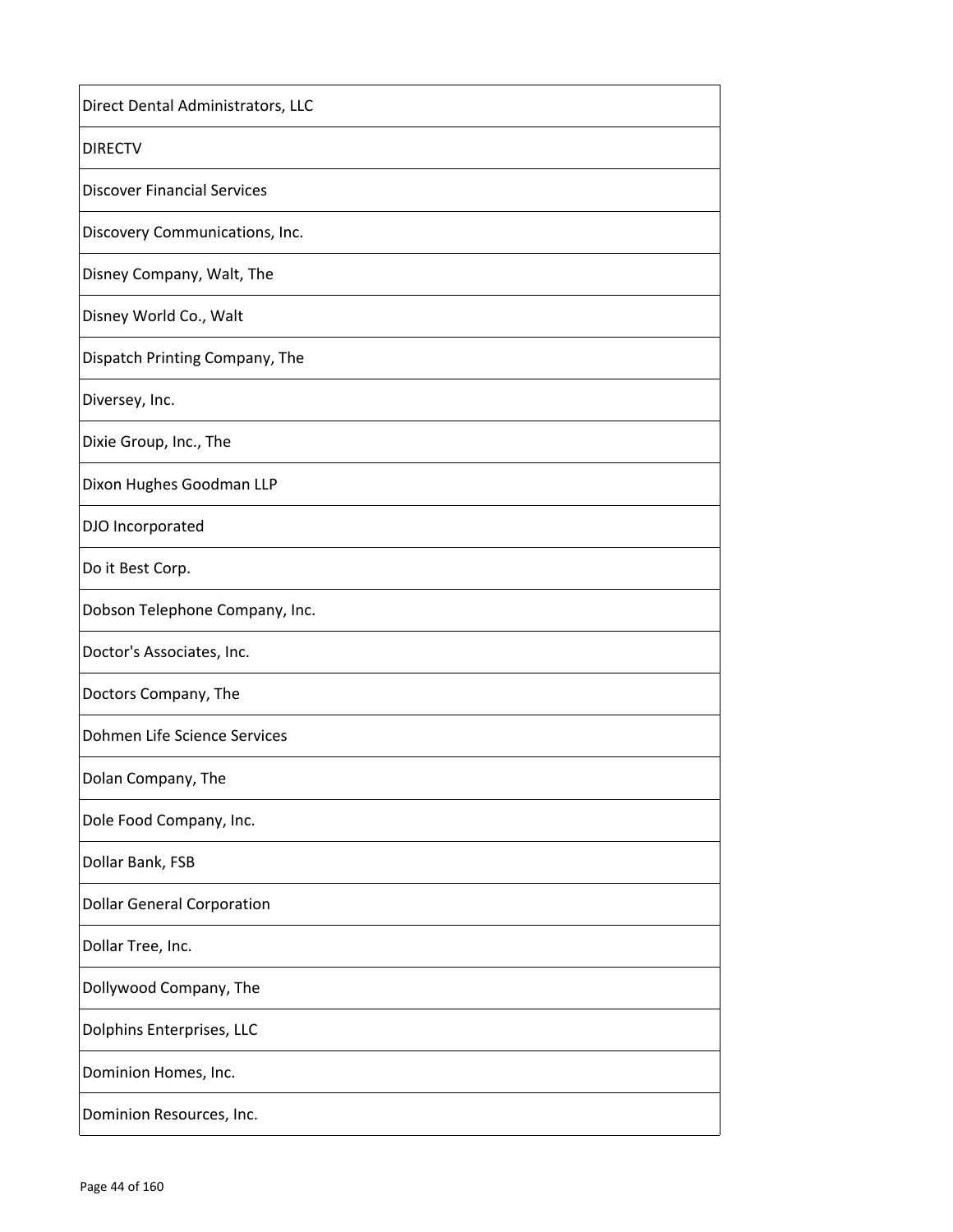| Domino's Pizza, Inc.                        |
|---------------------------------------------|
| Don McGill Toyota, Inc.                     |
| Donaldson Company, Inc.                     |
| Doncaster Collar and Shirt Co.              |
| Dondlinger and Sons Construction Co., Inc.  |
| Donnelley & Sons Company, R. R.             |
| Donovan Marine, Inc.                        |
| Dorf International, Inc. of Texas           |
| Dorsey & Whitney LLP                        |
| Dot Foods, Inc.                             |
| Douglas Corporation                         |
| Dover Corporation                           |
| Dow AgroSciences LLC                        |
| Dow Chemical Company, The                   |
| Dow Corning Corporation                     |
| Dow Jones & Company, Inc.                   |
| Dowling & Partners Securities, LLC          |
| Doyon Ltd.                                  |
| <b>DP Partners</b>                          |
| DPR Construction, Inc.                      |
| Dr Pepper Snapple Group, Inc.               |
| Draper and Kramer, Inc.                     |
| Draper Laboratory, Inc., Charles Stark, The |
| DreamWorks Animation SKG, Inc.              |
| Dresser, Inc.                               |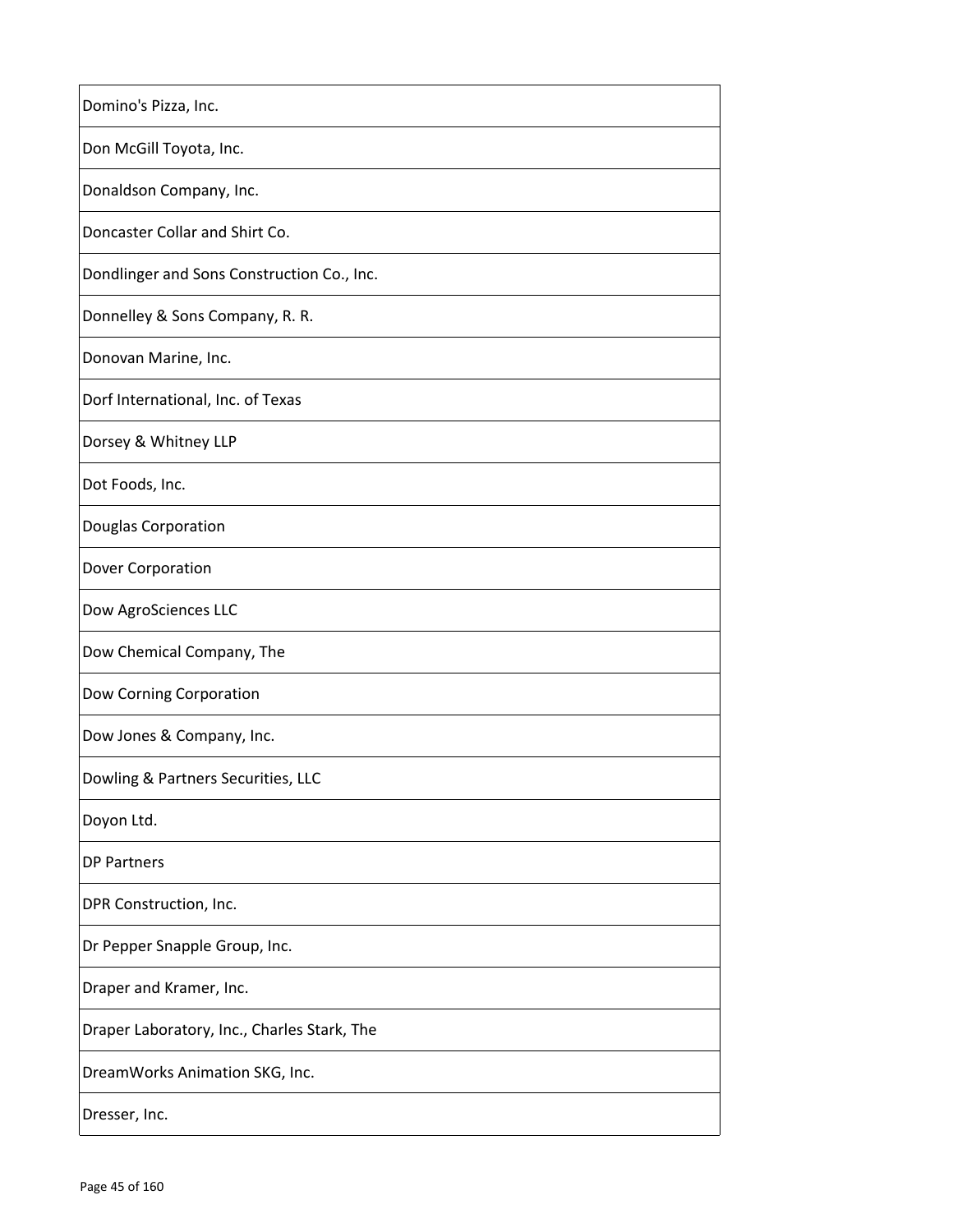| Drinker Biddle & Reath LLP            |
|---------------------------------------|
| Driscoll Co., LLC, L.F.               |
| Driscoll Strawberry Associates, Inc.  |
| DRS Technologies, Inc.                |
| Drugstore.com, Inc.                   |
| DRW Holdings, LLC                     |
| DS Services of America, Inc.          |
| <b>DTE Energy Company</b>             |
| du Pont de Nemours and Company, E. I. |
| Duane Morris LLP                      |
| Duane Reade Holdings, Inc.            |
| Duchossois Industries, Inc., The      |
| Duda & Sons, Inc., A.                 |
| <b>Duke Energy Corporation</b>        |
| Dun & Bradstreet Corporation, The     |
| Dunkin' Brands Group Inc.             |
| Dunn Investment Company               |
| Dupps Company                         |
| Duquesne Light Company                |
| Dura Automotive Systems, Inc.         |
| Duro-Last Roofing, Inc.               |
| Dutch Gold Honey, Inc.                |
| DVK, Inc.                             |
| Dykema Gossett PLLC                   |
| Dynamet Inc.                          |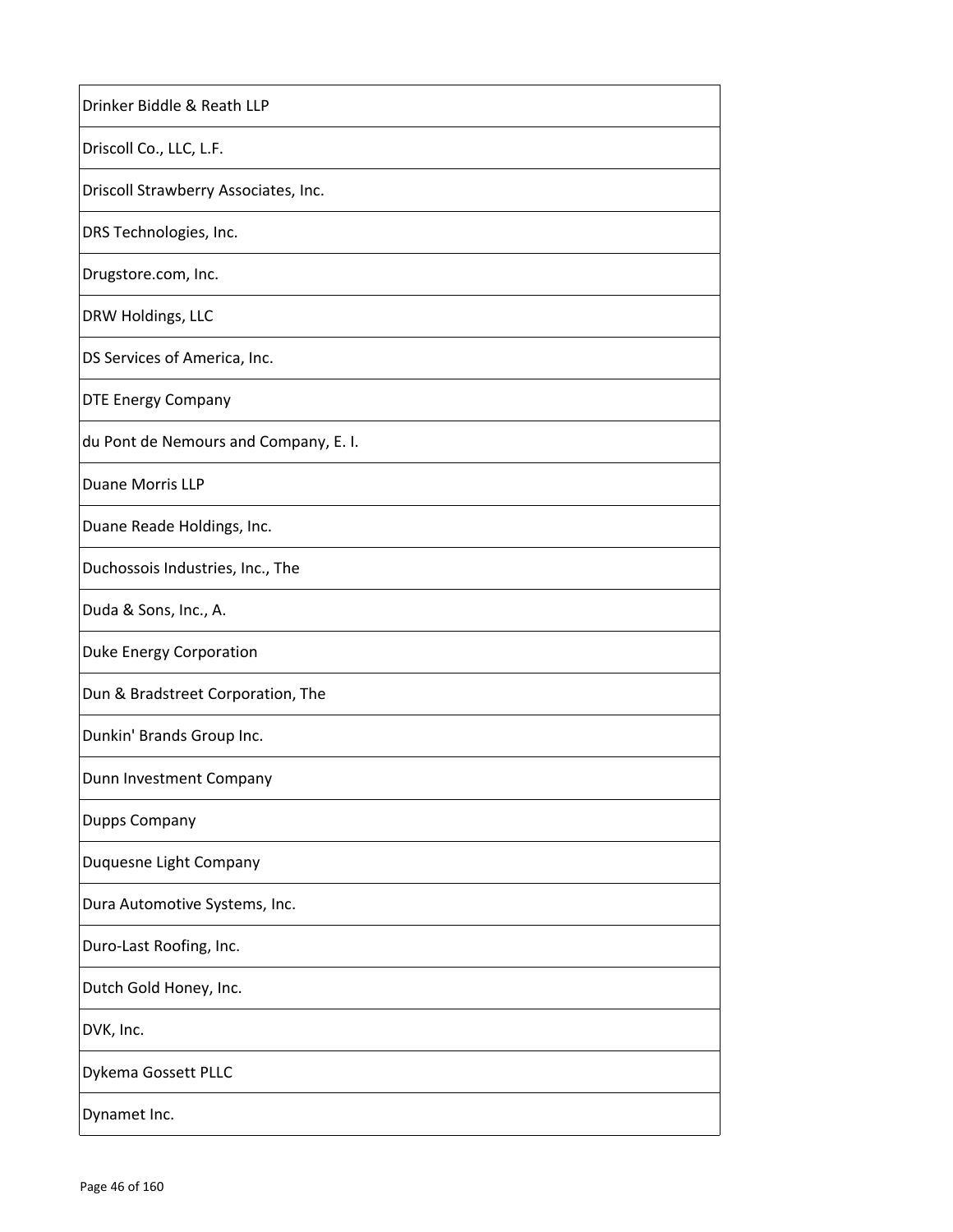| Eagle Tech International Inc.                  |
|------------------------------------------------|
| Eagle West, LLC                                |
| EAP Lifestyle Management, LLC                  |
| Earnhardt, Inc., Dale                          |
| Earthquakes Soccer, LLC                        |
| East Boston Savings Bank                       |
| East Cambridge Savings Bank                    |
| Eastern Bank                                   |
| <b>Eastern Federal Bank</b>                    |
| Eastern New Mexico Rural Telephone Cooperative |
| Easthampton Savings Bank                       |
| <b>Eastman Chemical Company</b>                |
| Eastman Kodak Company                          |
| <b>Eaton Corporation PLC</b>                   |
| eBay Inc.                                      |
| <b>Eberhard Equipment</b>                      |
| Eclipse, Inc.                                  |
| Ecolab Inc.                                    |
| <b>EcoNexus</b>                                |
| <b>Econoco Corporation</b>                     |
| <b>Econscious Market</b>                       |
| Edelman, Inc., Daniel J.                       |
| Edgar County Bank & Trust Company, The         |
| Edible Arrangements, LLC                       |
| Edina Realty, Inc.                             |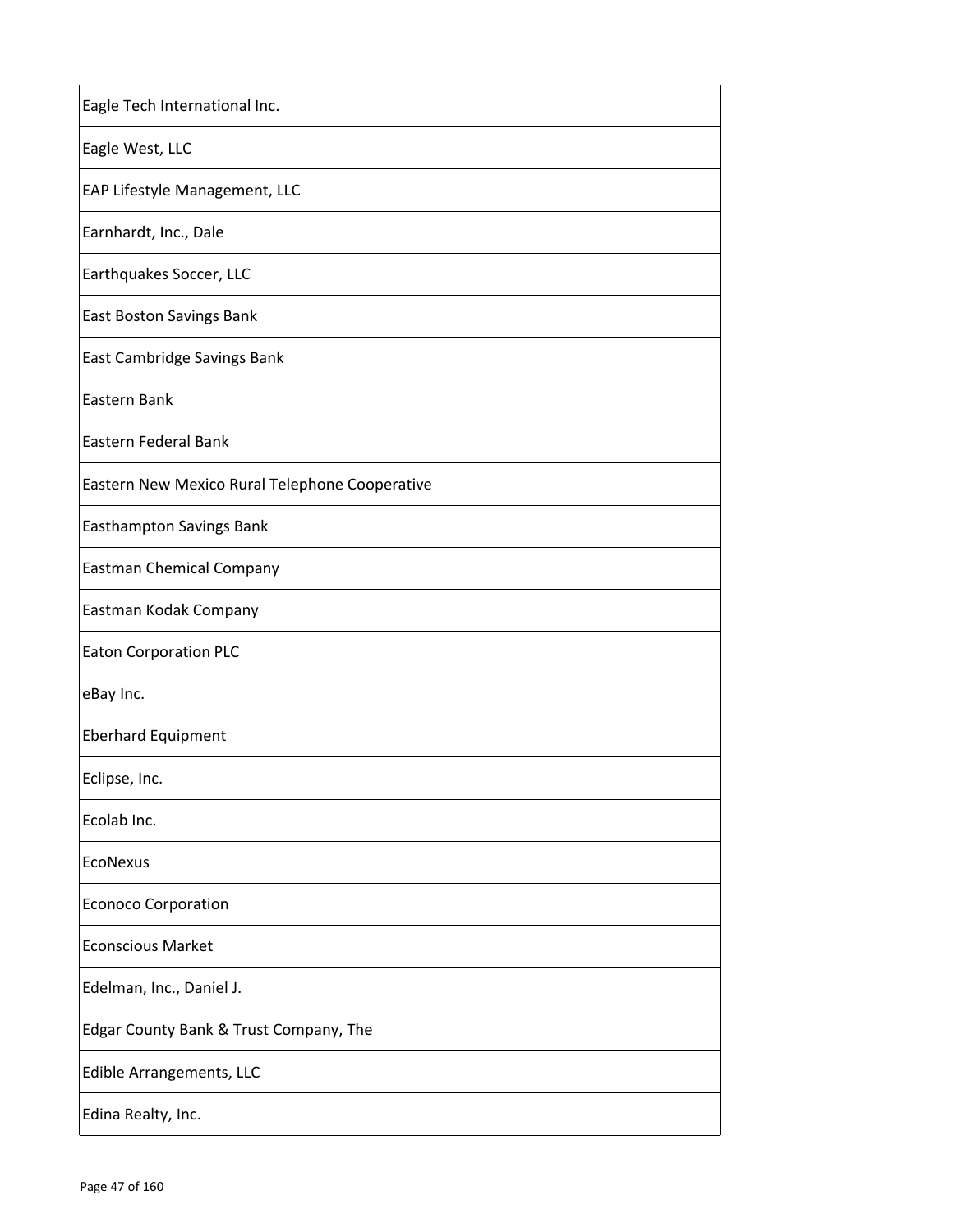| <b>Edison International</b>             |
|-----------------------------------------|
| Edison Properties, LLC                  |
| Edsim Leather Co., Inc.                 |
| <b>EduCare Education Inc.</b>           |
| Educational Communications, Inc.        |
| Edvisors, Inc.                          |
| Edwards Industries, Inc.                |
| Edwards Wildman Palmer LLP              |
| EFC Holdings, Inc.                      |
| El Technologies, LLC                    |
| El Dorado Motors, Inc.                  |
| <b>Electric Power Equipment Company</b> |
| Electrolux Major Appliances, N.A.       |
| Electronic Arts Inc.                    |
| Eleek, Inc.                             |
| <b>Elemental Herbs</b>                  |
| Elevation Group, LLC                    |
| <b>Elgin Sweeper Company</b>            |
| Elias Industries, Inc.                  |
| Elite Spice, Inc.                       |
| Elizabeth Nursing and Rehab Center      |
| Ellin & Tucker, Chartered               |
| <b>EMC Corporation</b>                  |
| EMCO Chemical Distributors, Inc.        |
| <b>EMCOR Group, Inc.</b>                |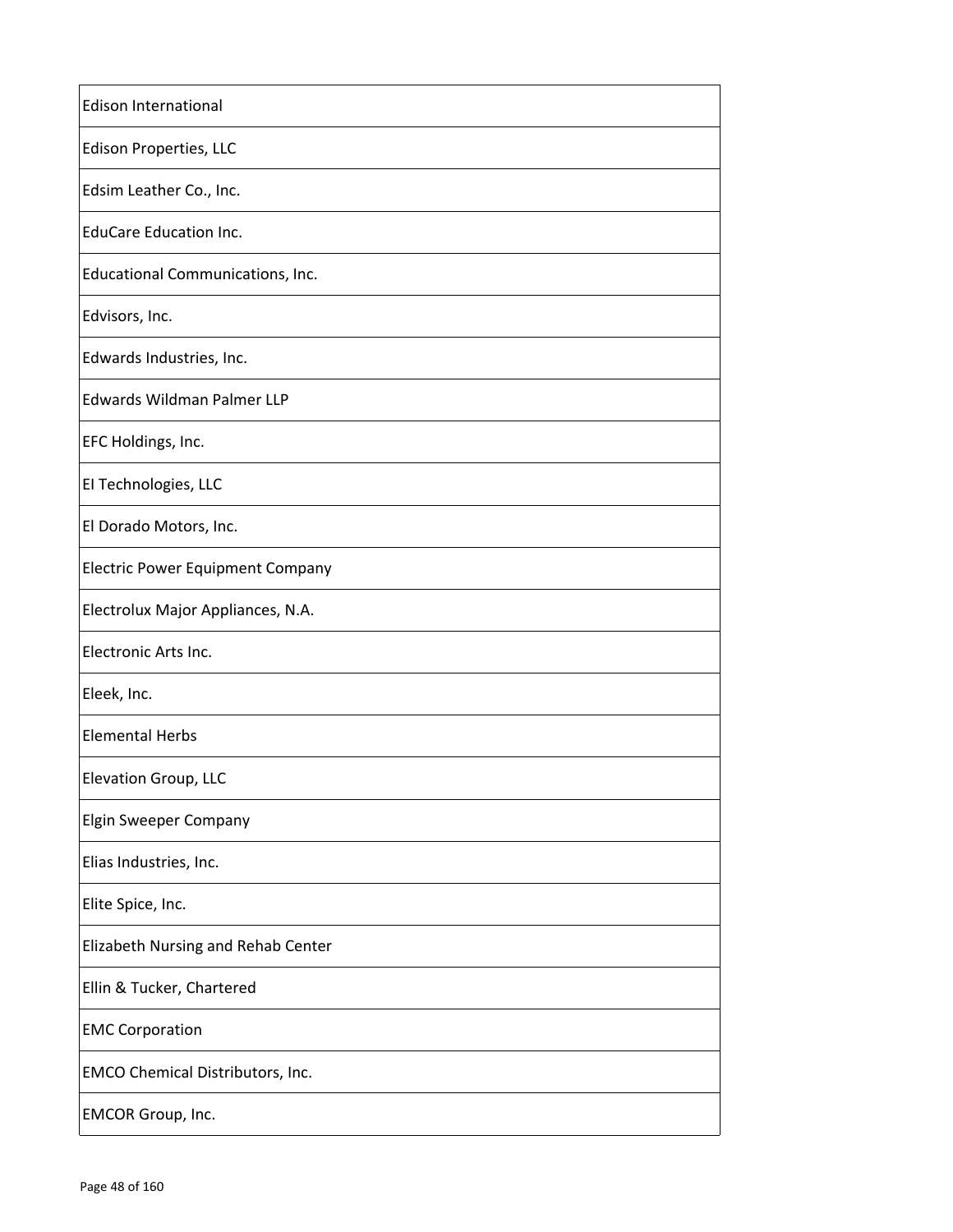| Emerson Electric Co.                         |
|----------------------------------------------|
| <b>Emmis Communications Corporation</b>      |
| Empire Resorts, Inc.                         |
| Empire Southwest, LLC                        |
| <b>Employers Insurance Company of Wausau</b> |
| <b>Employers Mutual Casualty Company</b>     |
| Enbridge Energy Partners, L.P.               |
| Encana Oil & Gas (USA), Inc.                 |
| Endeavor Agency, LLC, The                    |
| <b>Endo International PLC</b>                |
| <b>Endres Manufacturing Company</b>          |
| <b>Energen Corporation</b>                   |
| Energizer Holdings, Inc.                     |
| <b>Energy Corporation of America</b>         |
| Energy Future Holdings Corp.                 |
| EnMark Gas Gathering, L.P.                   |
| Ensign Group, Inc., The                      |
| Ensign-Bickford Industries, Inc.             |
| <b>Entelco Corporation</b>                   |
| Entergy Arkansas, Inc.                       |
| <b>Entergy Corporation</b>                   |
| Entergy Mississippi, Inc.                    |
| Enterprise Rent-A-Car Company                |
| <b>Enventis Corporation</b>                  |
| EOG Resources, Inc.                          |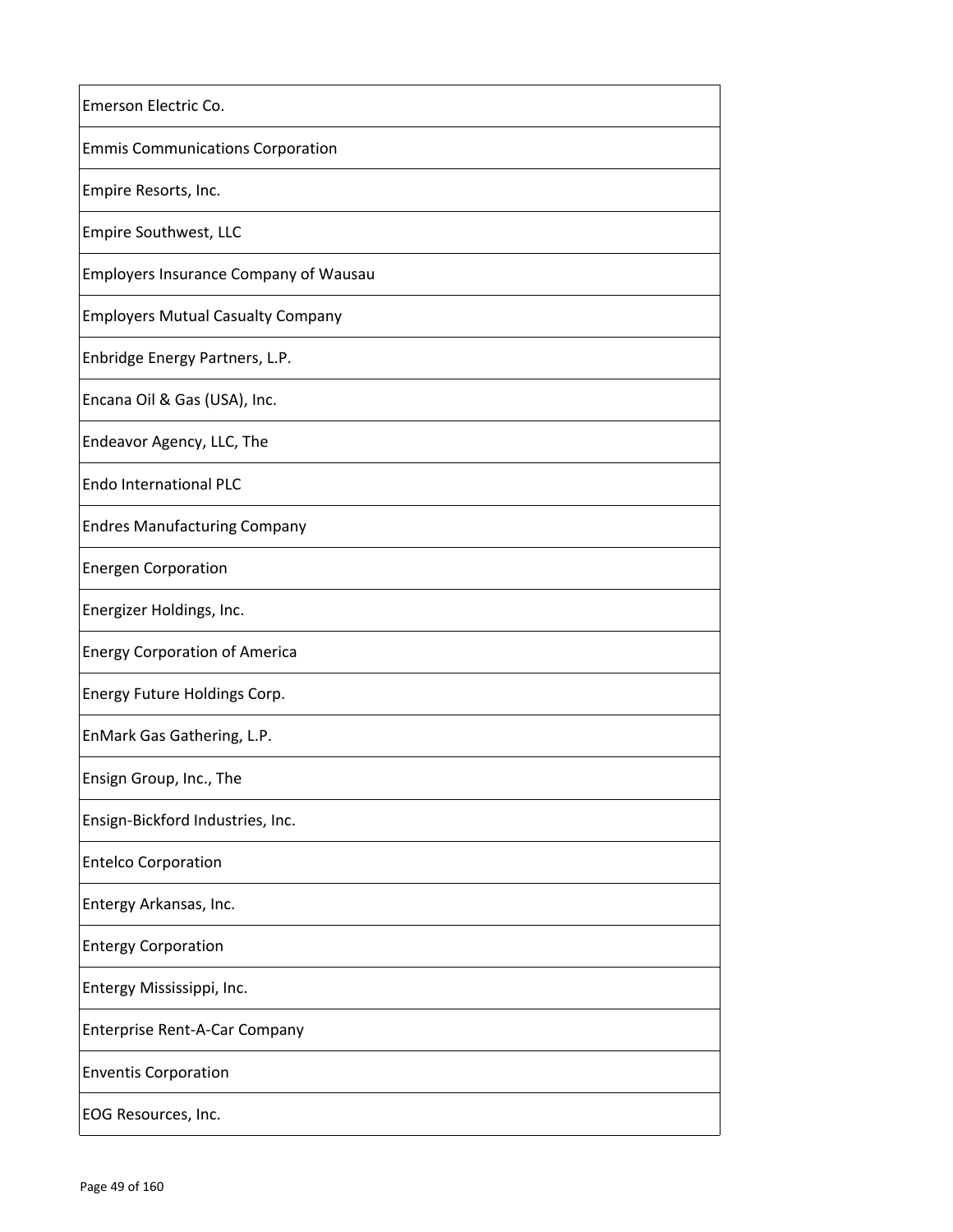| <b>EPES Carriers Inc.</b>              |
|----------------------------------------|
| <b>Epiphany Farms Enterprise</b>       |
| Eppstein Uhen Architects, Inc.         |
| Epson America, Inc.                    |
| Epstein Becker & Green, P.C.           |
| <b>EQT Corporation</b>                 |
| Equifax Inc.                           |
| Ergon, Inc.                            |
| Erie Indemnity Company                 |
| ERM Group, Inc.                        |
| Ernst & Young LLP                      |
| Erving Paper Mills, Inc.               |
| Esbenshade's Greenhouses, Inc.         |
| <b>ESCO Technologies Inc.</b>          |
| <b>ESL Federal Credit Union</b>        |
| Essa Bancorp, Inc.                     |
| Esurance Inc.                          |
| Ethicon Endo-Surgery, Inc.             |
| Evans Farms, Inc., Bob                 |
| Evans Landscaping Inc.                 |
| <b>Evening Post Publishing Company</b> |
| <b>Eversource Energy</b>               |
| <b>Ewing Irrigation Products</b>       |
| Excell Marketing, L.C.                 |
| Excellium Pharmaceutical, Inc.         |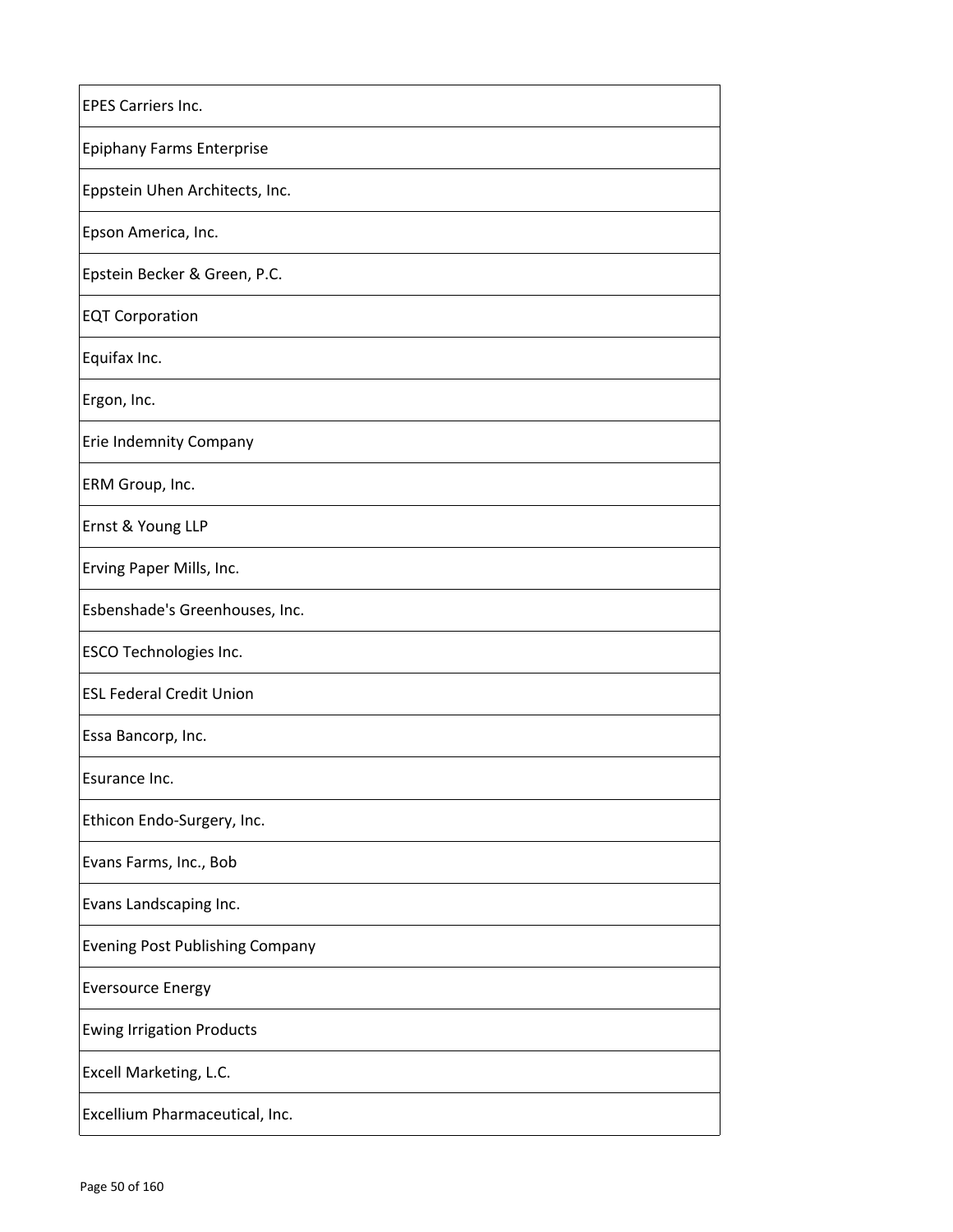| Exchange Bank Santa Rosa                 |
|------------------------------------------|
| Exchange National Bank and Trust Company |
| Executive Lodging Ltd. Inc.              |
| <b>Exelon Corporation</b>                |
| <b>Exotic Metals Forming Company LLC</b> |
| Expedia, Inc.                            |
| Exponential, Inc.                        |
| <b>Express Scripts Holding Company</b>   |
| Extendicare Health Services, Inc.        |
| <b>Exxon Mobil Corporation</b>           |
| Eyak Corporation, The                    |
| Faber Brothers, Inc.                     |
| Fabiano Brothers, Inc.                   |
| Fabick Tractor Company, John             |
| Fabri-Kal Corporation                    |
| Fab-Steel Products Company, Inc.         |
| Facebook, Inc.                           |
| <b>Factory Mutual Insurance Company</b>  |
| Faegre Baker Daniels LLP                 |
| Fairfax State Savings Bank               |
| <b>Fairfield National Bank</b>           |
| Fairmount Tire & Rubber, Inc.            |
| Fallon Company, LLC, The                 |
| Family Dollar Stores, Inc.               |
| Faribault Foods, Inc.                    |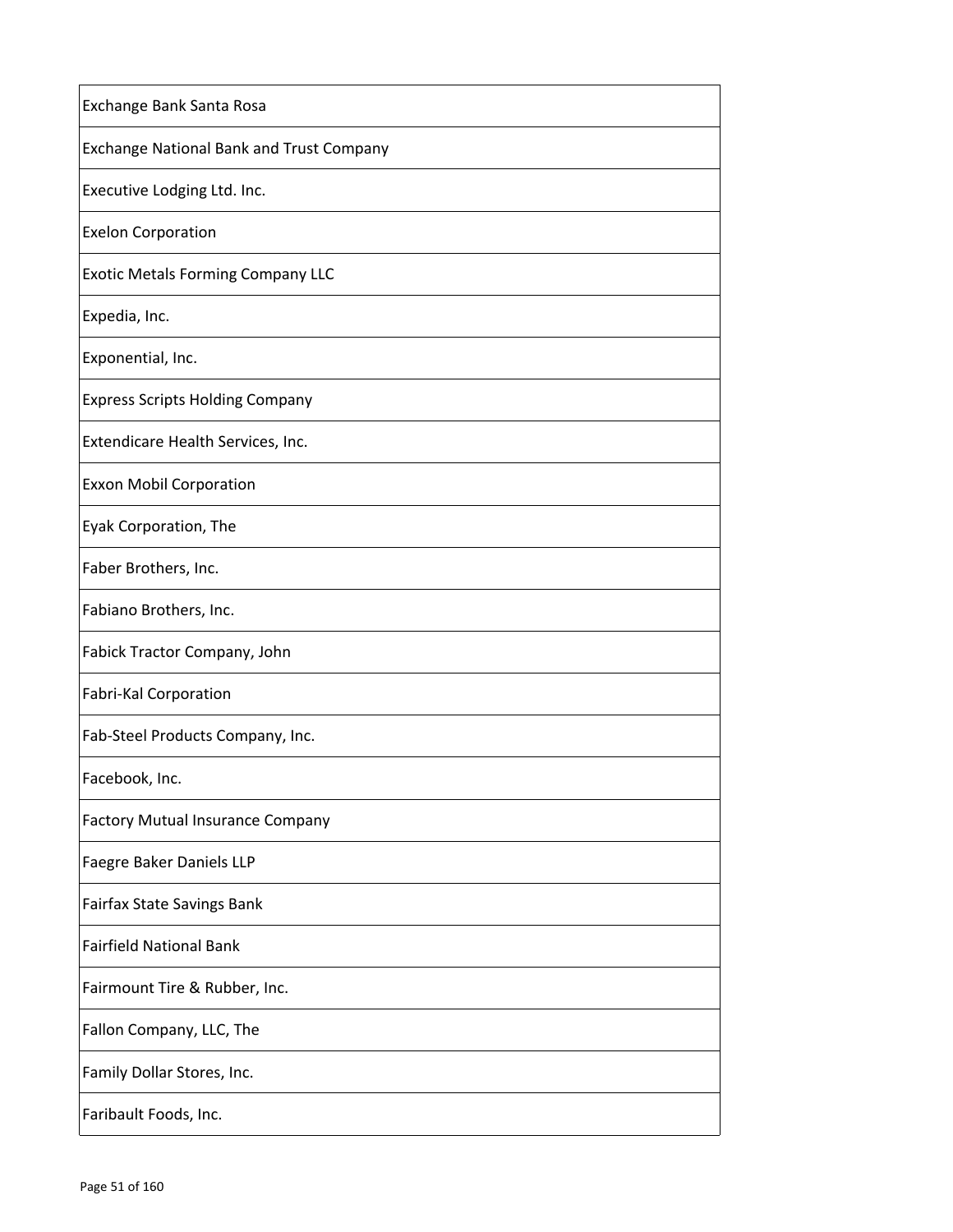| <b>Farmers &amp; Merchants State Bank</b>                   |
|-------------------------------------------------------------|
| Farmers Alliance Mutual Insurance Co.                       |
| Farmers and Merchants Trust Company of Chambersburg         |
| Farmers Electric Cooperative, Inc. of New Mexico            |
| Farmers Group, Inc.                                         |
| <b>Farmers Union Marketing &amp; Processing Association</b> |
| Farmland LP                                                 |
| Farrell & Co.                                               |
| <b>Fashion Trend LLC</b>                                    |
| Fast Retailing USA, Inc.                                    |
| Fast Trac Buildings, Inc.                                   |
| FatWallet, Inc.                                             |
| FBR Capital Markets & Co.                                   |
| <b>FCA US LLC</b>                                           |
| FDI Holdings, Inc.                                          |
| Federal Home Loan Bank of Dallas                            |
| Federal Home Loan Mortgage Corporation                      |
| Federal National Mortgage Association                       |
| <b>Federal Screw Works</b>                                  |
| Federated Investors, Inc.                                   |
| <b>FedEx Corporation</b>                                    |
| FEECO International, Inc.                                   |
| Feelgoodz Inc.                                              |
| Feld Entertainment, Inc.                                    |
| Felhaber Larson                                             |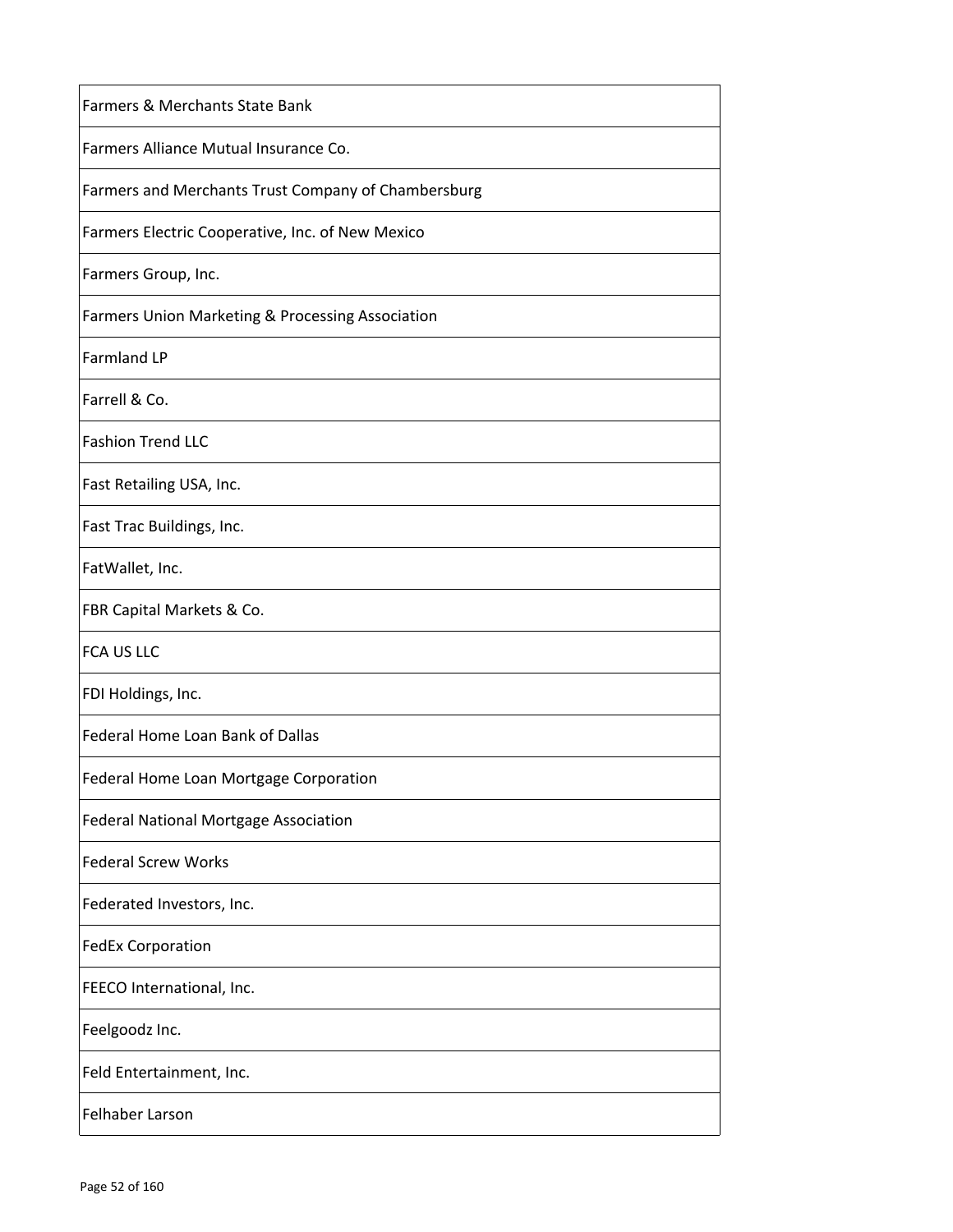| Fellowes, Inc.                                |
|-----------------------------------------------|
| Fema Electronics Corporation                  |
| Fender Musical Instruments Corporation        |
| Fennemore Craig, P.C.                         |
| Fenton Art Glass Company                      |
| Fenwick & West LLP                            |
| Ferguson Electric Construction Co., Inc.      |
| Ferguson Enterprises, Inc.                    |
| Ferrara Candy Co.                             |
| Ferrellgas Partners, L.P.                     |
| <b>Ferro Corporation</b>                      |
| Fetzer Company, Scott, The                    |
| FHC Health Systems, Inc.                      |
| Fibre Converters, Inc.                        |
| FIDELIO Insurance Company, Inc.               |
| Fidelity National Information Services, Inc.  |
| <b>Fidelity Products Company</b>              |
| <b>Fieldale Farms Corporation</b>             |
| Fieldstone Communities, Inc.                  |
| Fiesta Mart, Inc.                             |
| <b>Fifth Third Bank</b>                       |
| Fila USA Inc.                                 |
| FileMaker, Inc.                               |
| <b>Finance Factors Limited</b>                |
| Financial Industry Regulatory Authority, Inc. |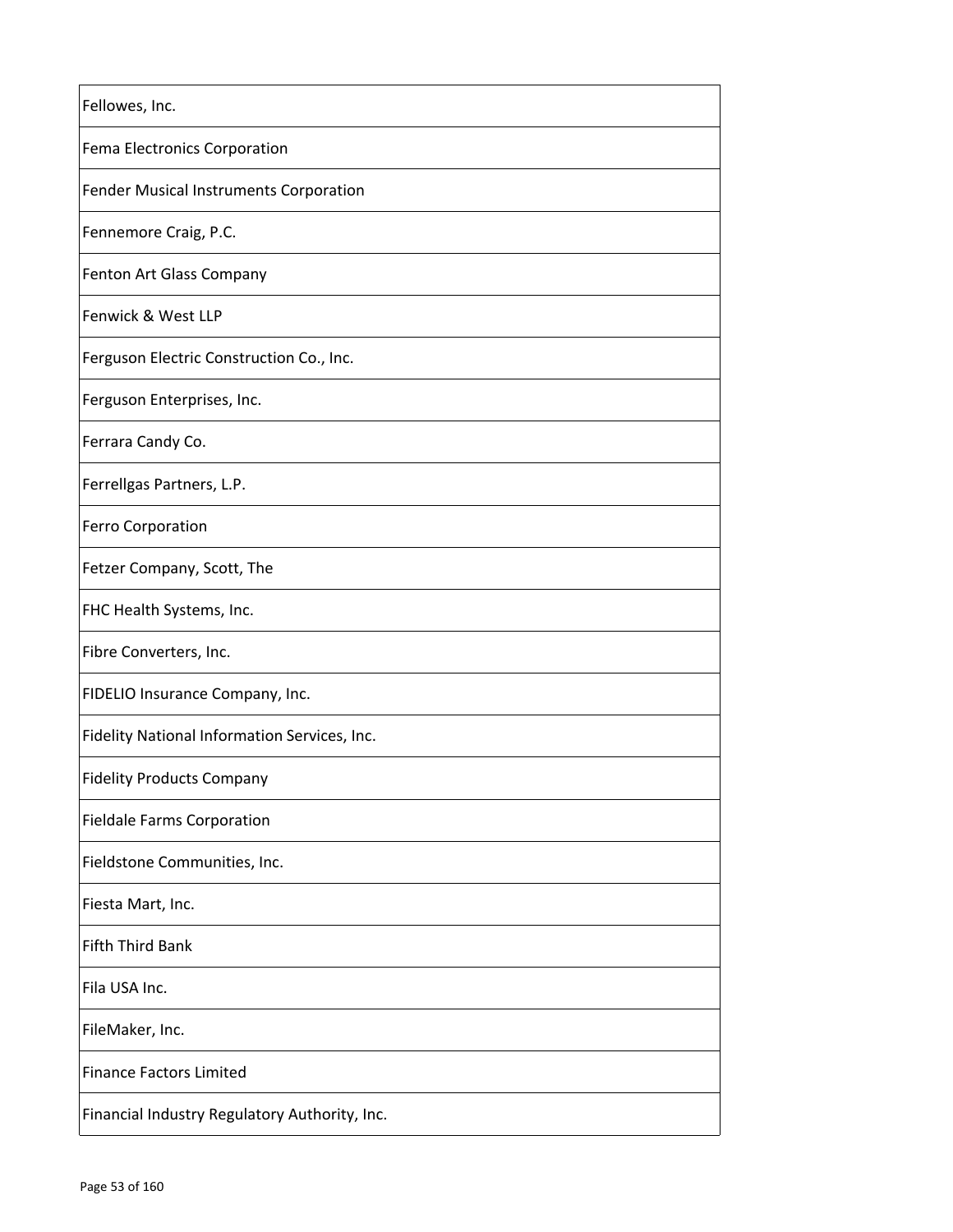| Finish Line, Inc., The                                 |
|--------------------------------------------------------|
| Finnegan, Henderson, Farabow, Garrett & Dunner, L.L.P. |
| Firehouse Restaurant Group, Inc.                       |
| Firestone Building Products Company, LLC               |
| First American Bank, N.A.                              |
| First American Financial Corporation, The              |
| First Bancorp, Inc., The                               |
| First Bank & Trust, s.b.                               |
| First Banks, Inc.                                      |
| <b>First Business Bank</b>                             |
| First Citizens Bancorporation, Inc.                    |
| First Citizens BancShares, Inc.                        |
| <b>First Citizens National Bank</b>                    |
| First Commercial Bank, N.A.                            |
| First County Bank Inc., The                            |
| First Federal Community Bank                           |
| First Federal of Northern Michigan Bancorp, Inc.       |
| First Federal Savings Bank                             |
| First Financial Northwest, Inc.                        |
| <b>First Hawaiian Bank</b>                             |
| <b>First Horizon National Corporation</b>              |
| First Housing Development Corporation of Florida       |
| First Insurance Company of Hawaii, Ltd.                |
| First Interstate Bank                                  |
| <b>First Merchants Corporation</b>                     |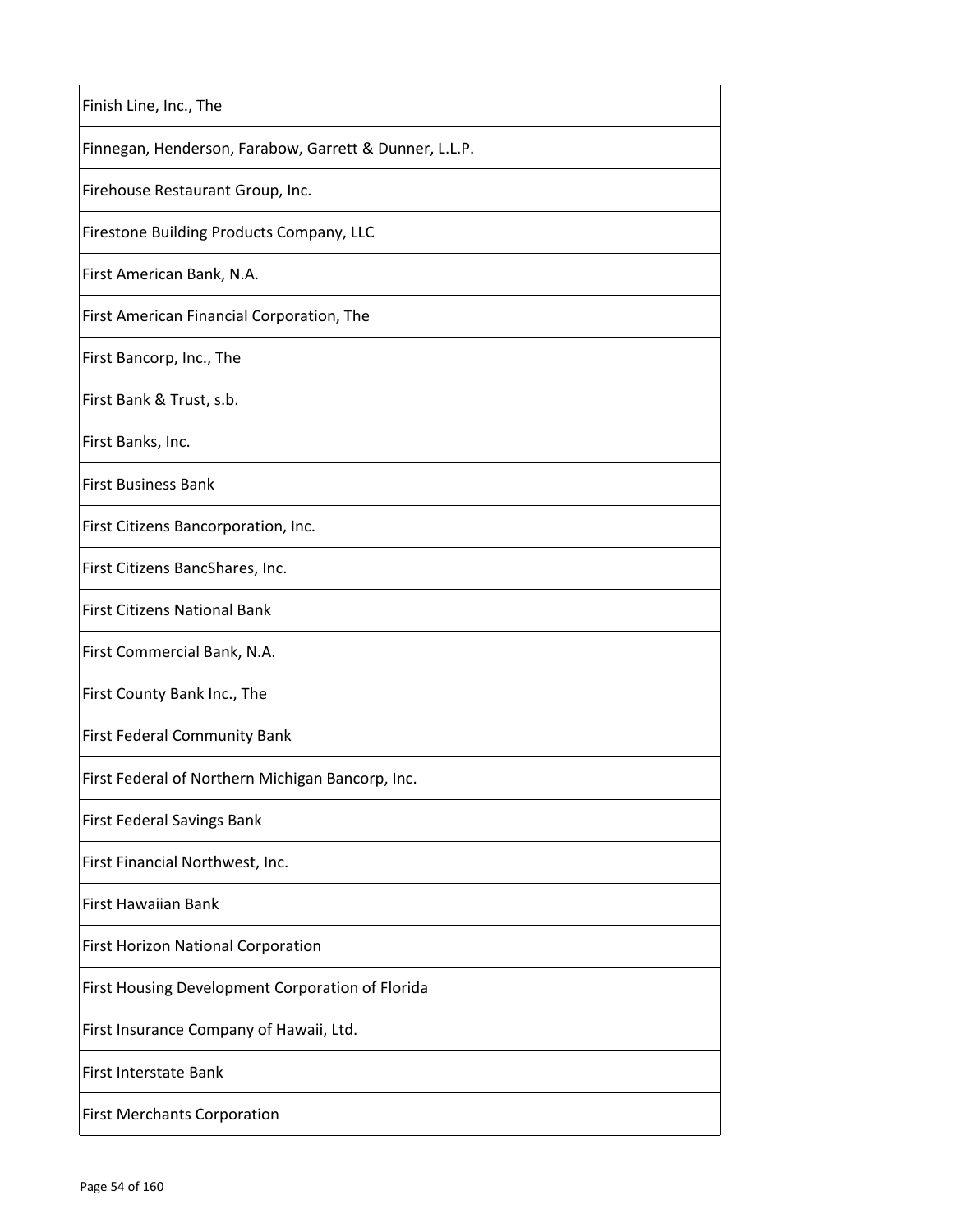| First Mid-Illinois Bancshares, Inc.                            |
|----------------------------------------------------------------|
| First Mid-Illinois Bank & Trust, N.A.                          |
| First Midwest Bancorp, Inc.                                    |
| <b>First National Bank</b>                                     |
| First National Bank Alaska                                     |
| First National Bank Bemidji                                    |
| First National Bank of Pawnee, The                             |
| First Newton National Bank                                     |
| First Niagara Financial Group, Inc.                            |
| First Republic Bank                                            |
| First Savings Bank of Perkasie                                 |
| <b>First Security Federal Savings Bank</b>                     |
| <b>First State Bank of Newcastle</b>                           |
| FirstEnergy Corp.                                              |
| Firstmerit Bank, N.A.                                          |
| <b>FirstService Residential Management</b>                     |
| Fish & Richardson P.C.                                         |
| Fishel Company, The                                            |
| <b>Fisher Brothers</b>                                         |
| Fisher Inc., Eileen                                            |
| Fitzpatrick, Cella, Harper & Scinto                            |
| Fleck Company, Inc.                                            |
| Flexcon Company, Inc.                                          |
| Flextronics International U.S.A., Inc., The                    |
| Flint Association of Plumbing and Mechanical Contractors, Inc. |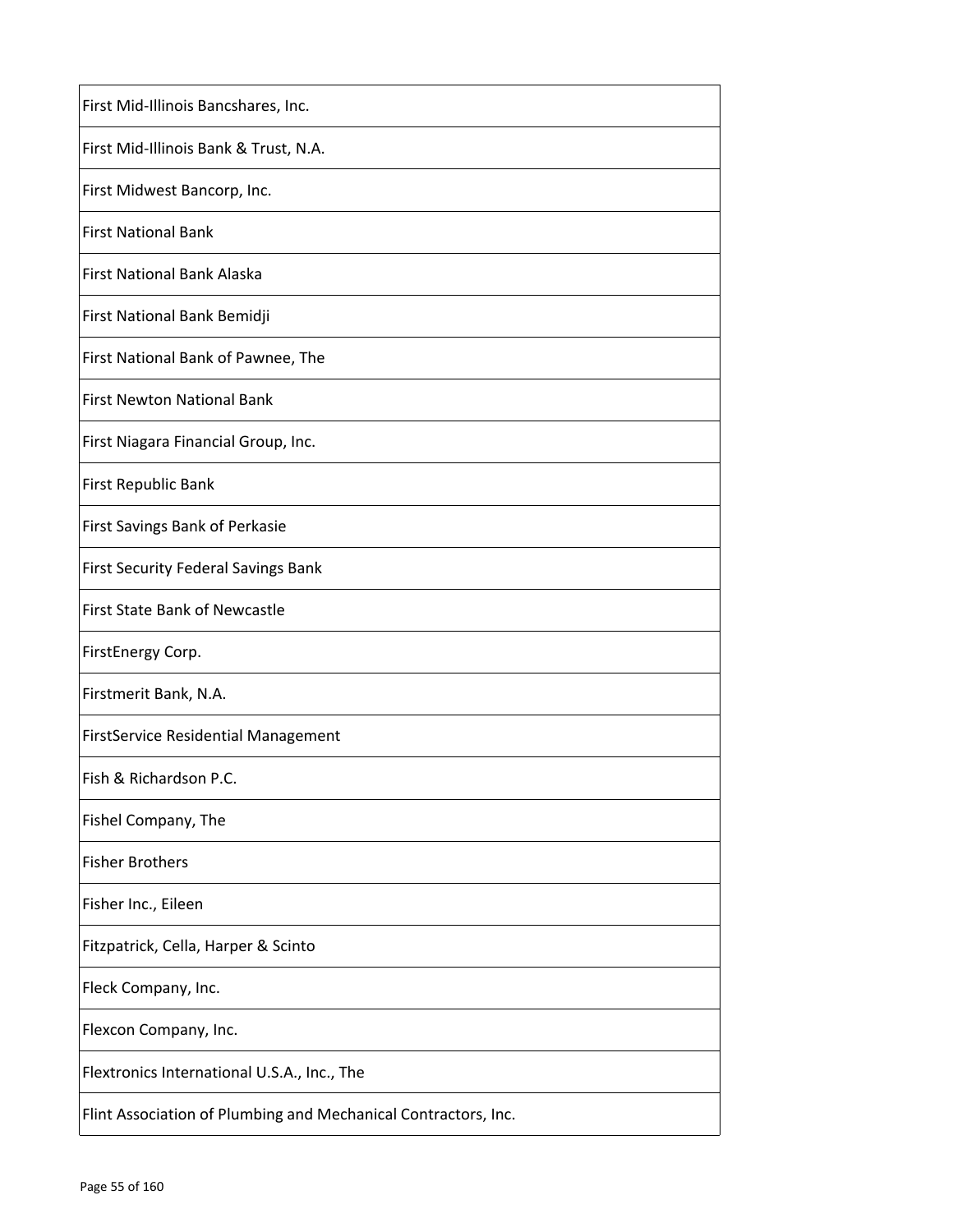| Flint Hills Resources, LP           |
|-------------------------------------|
| Flir Advanced Imaging Systems, Inc. |
| <b>Florence Savings Bank</b>        |
| Florida Panthers Hockey Club, Ltd.  |
| Florida Power & Light Company       |
| Florida Rock & Tank Lines, Inc.     |
| <b>Florsheim Homes</b>              |
| Flowers Foods, Inc.                 |
| <b>Flowserve Corporation</b>        |
| <b>Fluor Corporation</b>            |
| <b>FMC Corporation</b>              |
| FMR Corp.                           |
| Focus Point Media, Inc.             |
| Foldcraft Co.                       |
| Foley & Lardner LLP                 |
| Foley Hoag LLP                      |
| <b>Follett Corporation</b>          |
| Fonville & Co.                      |
| Food Emporium, Inc.                 |
| Food Lion, LLC                      |
| Foot Locker, Inc.                   |
| Football Northwest, LLC             |
| ForceBrain.com, Inc.                |
| Ford & Harrison LLP                 |
| Ford Meter Box Company, Inc., The   |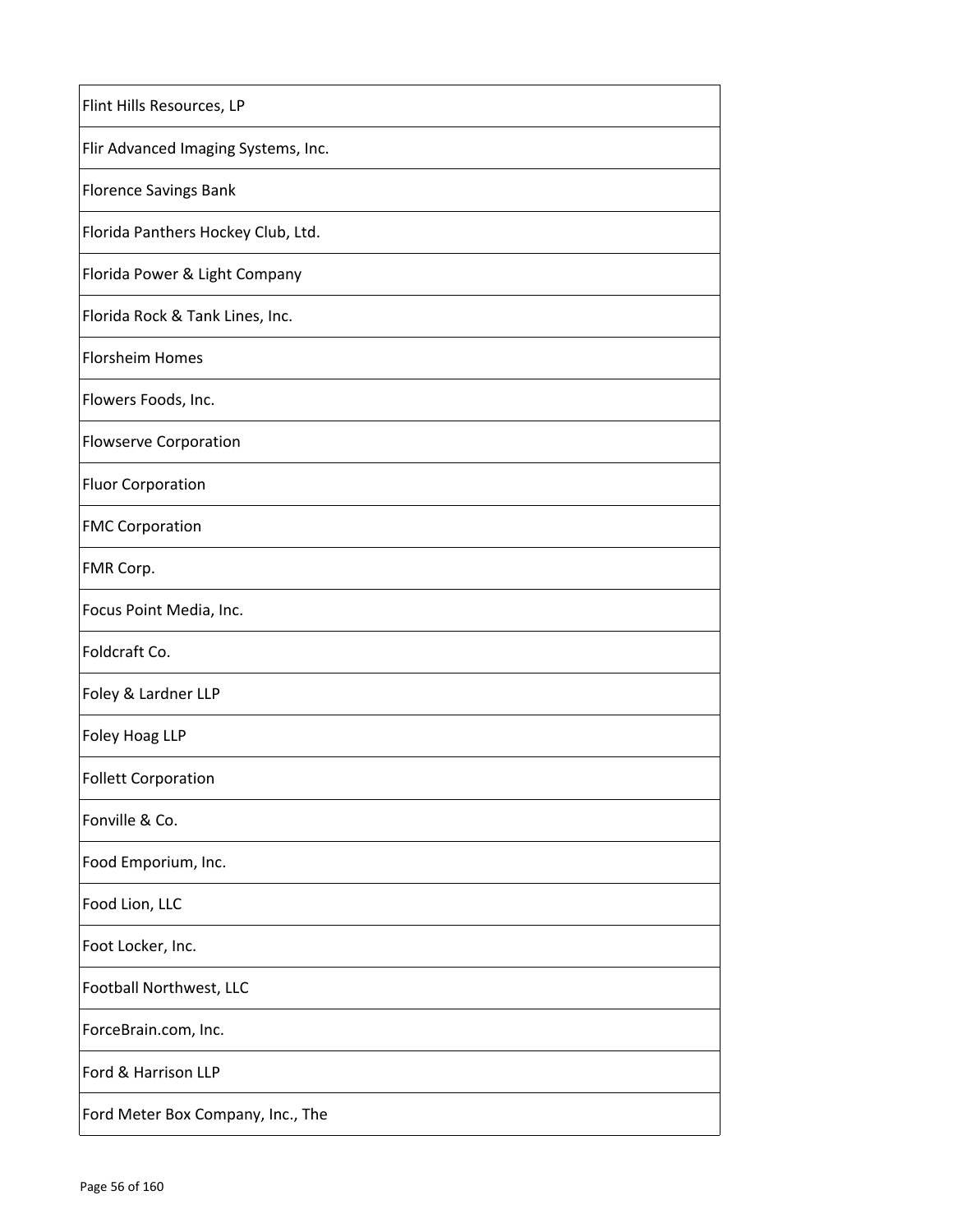| Ford Motor Company                     |
|----------------------------------------|
| Foreman Architects Engineers, Inc.     |
| <b>Foremost Farms USA</b>              |
| Forest City Enterprises, Inc.          |
| Forest Pharmaceuticals, Inc.           |
| Forever 21, Inc.                       |
| Formosa Plastics Corporation, U.S.A.   |
| Fort Myer Construction Corporation     |
| Fort Worth Star-Telegram               |
| Fortis Benefits Insurance Company      |
| Fortune Brands Home & Security, Inc.   |
| <b>Foster Pepper PLLC</b>              |
| Four Seasons Hotels (U.S.) Inc.        |
| Four Winds Casino Resort               |
| Fowler Packing Company, Inc.           |
| Fox Entertainment Group, Inc.          |
| <b>Fox Rothschild LLP</b>              |
| Frank Importing Company, Inc., Sidney  |
| Frankel Organization, L.L.C., The      |
| Franklin Electric Company, Inc.        |
| Franklin Federal Savings Bank          |
| Franklin Mutual Insurance Company, The |
| Franklin Resources, Inc.               |
| Franklin Savings Bank                  |
| Frantz Ward LLP                        |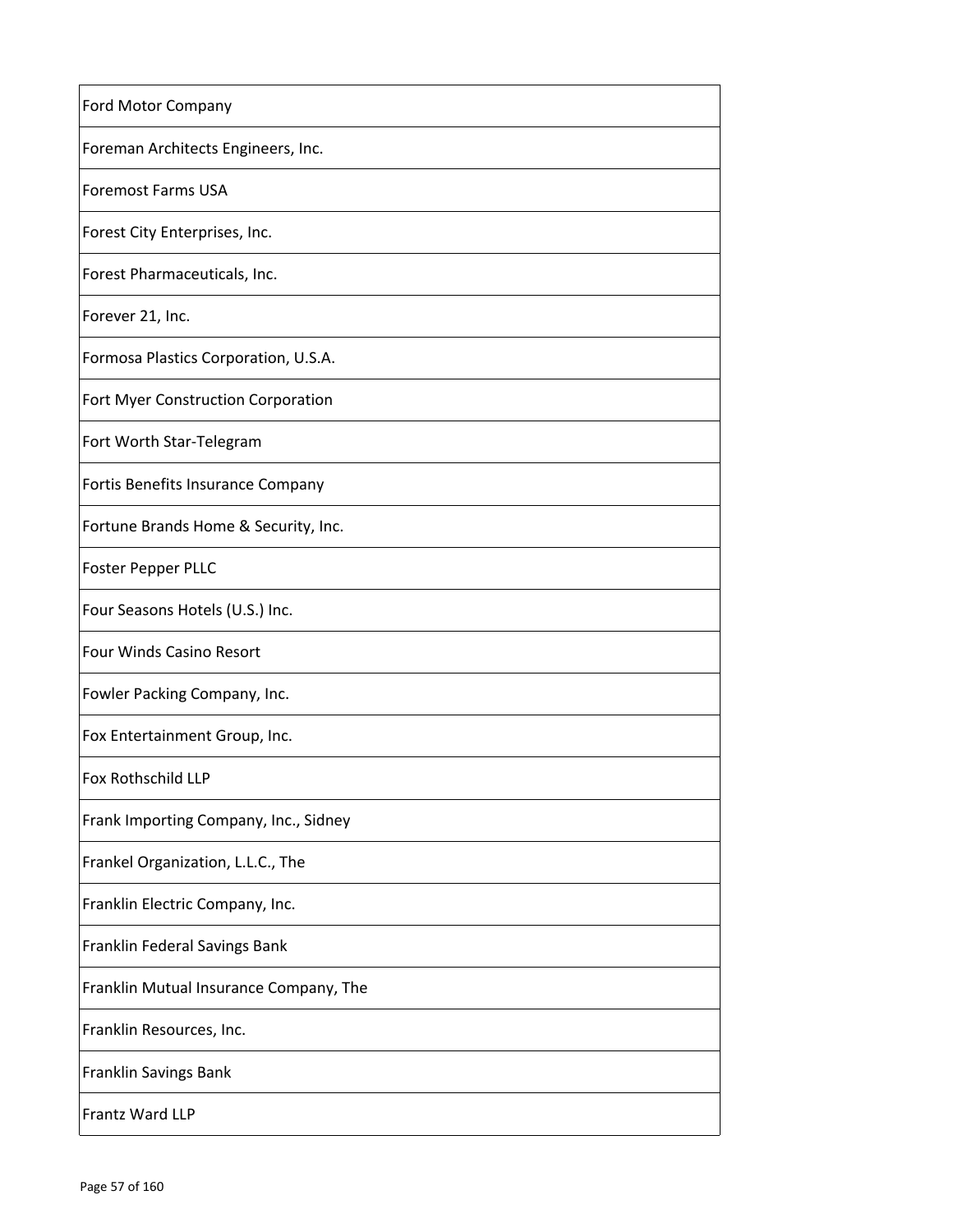| Fredericksburg Area Association of Realtors Inc. |
|--------------------------------------------------|
| Fredrikson & Byron, P.A.                         |
| Free Code Camp                                   |
| <b>Free Range Studios</b>                        |
| Freedman & Sons, Inc., S.                        |
| Freeport-McMoRan Inc.                            |
| Freescale Semiconductor, Inc.                    |
| <b>Fremont Bank</b>                              |
| Fremont Group, LLC                               |
| Freres Lumber Co., Inc.                          |
| Friday, Eldredge & Clark, LLP                    |
| Fried, Frank, Harris, Shriver & Jacobson LLP     |
| Friedland Realty, Inc.                           |
| Friedman Kaplan Seiler & Adelman LLP             |
| Friesen Lumber Co.                               |
| Frito-Lay, Inc.                                  |
| <b>Frontier Communications Corporation</b>       |
| Frontier Communications of Rochester, Inc.       |
| Frontier Partners, Inc.                          |
| Frost Brown Todd LLC                             |
| Frost National Bank, The                         |
| Fru-Con Construction Corporation                 |
| FUJIFILM U.S.A., Inc.                            |
| Fujisankei Communications International, Inc.    |
| Fuller Company, H.B.                             |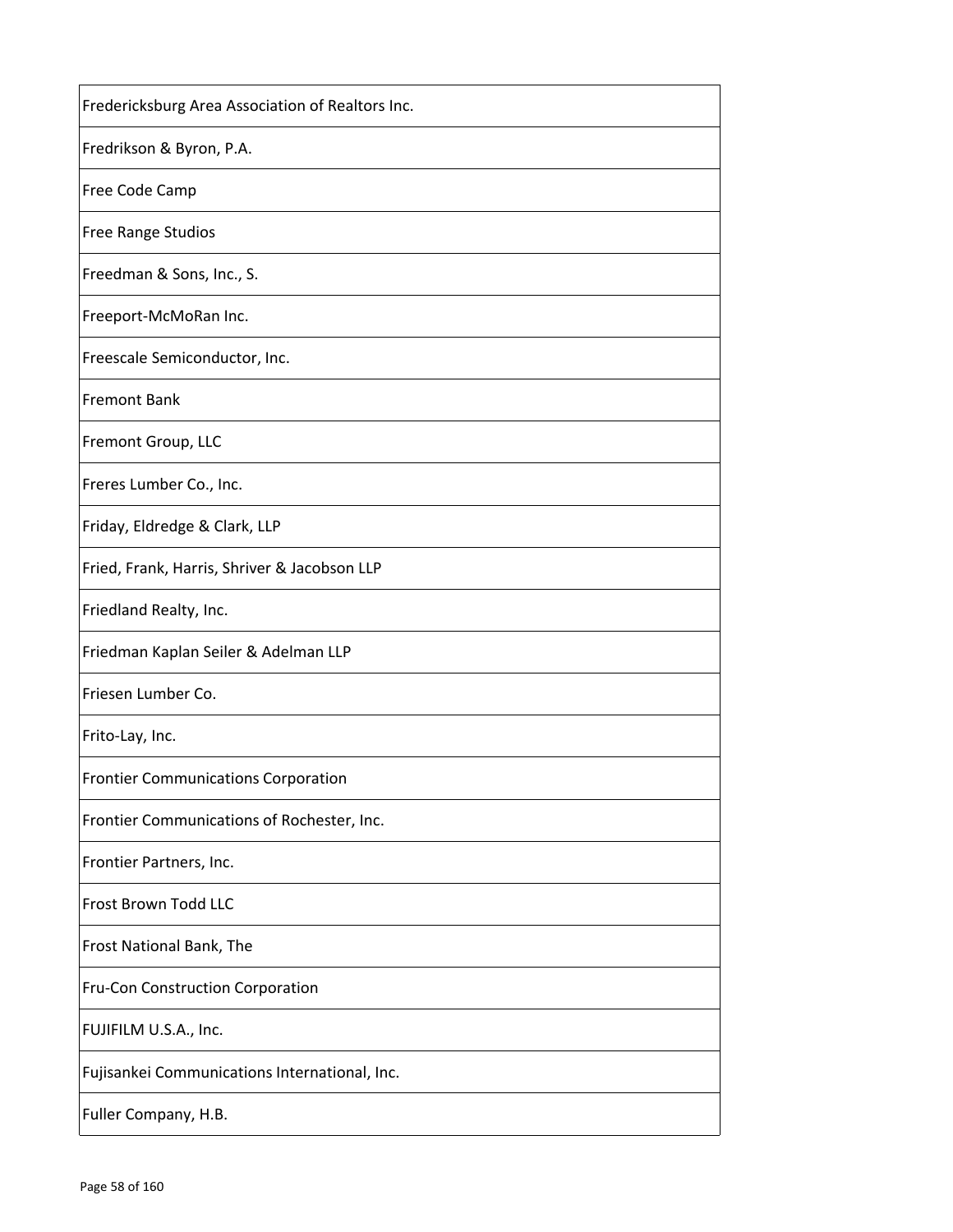| <b>Fulton Financial Corporation</b> |
|-------------------------------------|
| Furr Investments, Ltd.              |
| Further the Work                    |
| <b>FXDD</b>                         |
| G & R Felpausch Company             |
| G&K Services, Inc.                  |
| GableGotwals                        |
| Gaiam, Inc.                         |
| Gallagher Koster                    |
| Gallo Winery, E. & J.               |
| GameStop Corp.                      |
| Gammage & Burnham PLC               |
| Gannett Company, Inc.               |
| Gap, Inc., The                      |
| Garden Fresh Restaurant Corp.       |
| Garden Valley Telephone Company     |
| Gardere Wynne Sewell LLP            |
| Gardner Architects, Inc., Donald A. |
| Garelick Manufacturing Co.          |
| Garff Enterprises, Inc.             |
| Gate Petroleum Company              |
| Gates Corp.                         |
| Gateway, Inc.                       |
| <b>GATX Corporation</b>             |
| Gaunce Management Inc.              |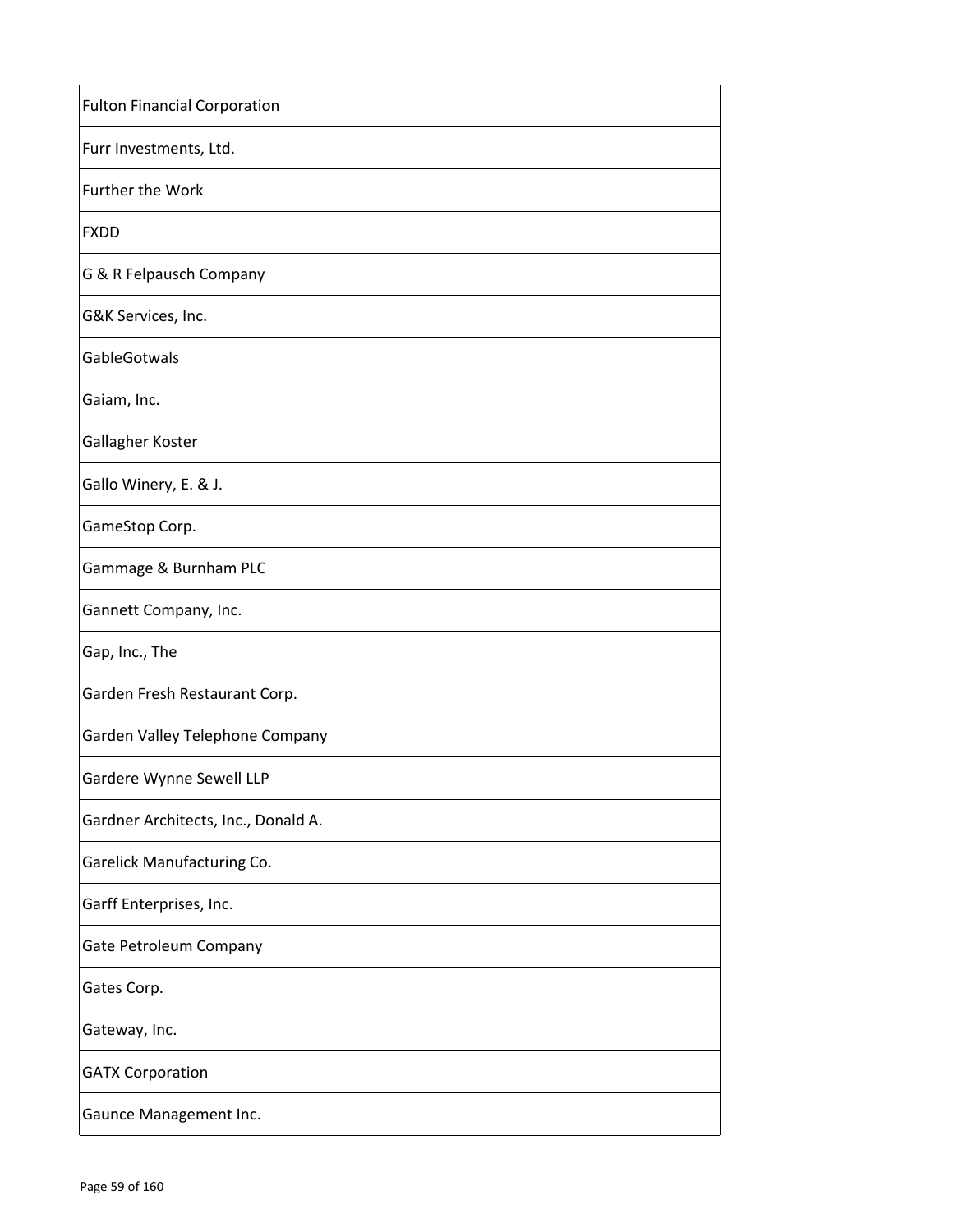| Gear Motions, Inc.                            |
|-----------------------------------------------|
| Gelco Construction Co.                        |
| Gemini Industries, Inc.                       |
| GenCorp Inc.                                  |
| Genentech, Inc.                               |
| General Communication, Inc.                   |
| <b>General Dynamics Corporation</b>           |
| <b>General Electric Company</b>               |
| General Iron Industries, Inc.                 |
| General Mills, Inc.                           |
| <b>General Motors Company</b>                 |
| General Motors Financial Company, Inc.        |
| <b>General Railway Signal Corporation</b>     |
| <b>General Reinsurance Corporation</b>        |
| Genesco Inc.                                  |
| Geneseo Telephone Company                     |
| <b>Genesis HealthCare Corporation</b>         |
| GenOn Energy, Inc.                            |
| Genworth Financial, Inc.                      |
| Genzyme Corporation                           |
| Georgia Power Company                         |
| Georgia-Pacific LLC                           |
| Getty Images, Inc.                            |
| <b>Ghilotti Brothers Construction Company</b> |
| Giant Eagle, Inc.                             |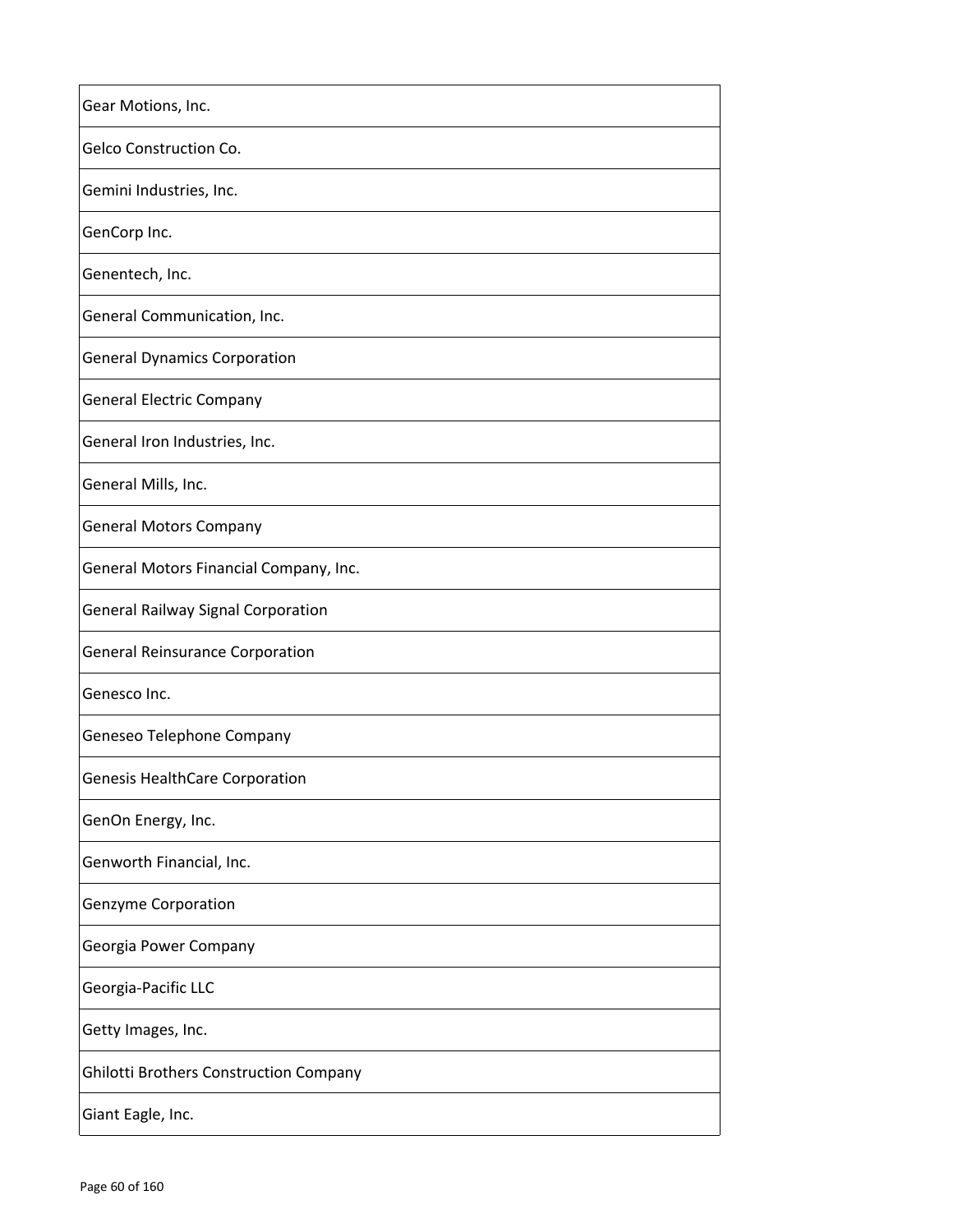| Giant Food Stores, LLC                            |
|---------------------------------------------------|
| Giant of Maryland, LLC                            |
| Gibbs & Bruns LLP                                 |
| Gibbs International, Inc.                         |
| Gibson Brands, Inc.                               |
| Gibson Plumbing, Heating & Air Conditioning, Inc. |
| Gibson, Dunn & Crutcher LLP                       |
| <b>Gilbane Building Company</b>                   |
| Gilead Sciences, Inc.                             |
| Give Something Back, Inc.                         |
| GJF Construction Corp.                            |
| GKN America Corp.                                 |
| Glacier Fish Company, LLC                         |
| Glades Electric Cooperative, Inc.                 |
| GlaxoSmithKline                                   |
| Gleacher & Company, Inc.                          |
| Gleaner Life Insurance Society                    |
| <b>Gleason Corporation</b>                        |
| <b>Global Partners LP</b>                         |
| Globe Newspaper Company, Inc.                     |
| Go Daddy Group, Inc., The                         |
| Godfrey & Kahn, S.C.                              |
| Godiva Chocolatier, Inc.                          |
| Goldberg Kohn                                     |
| Goldbug, Inc.                                     |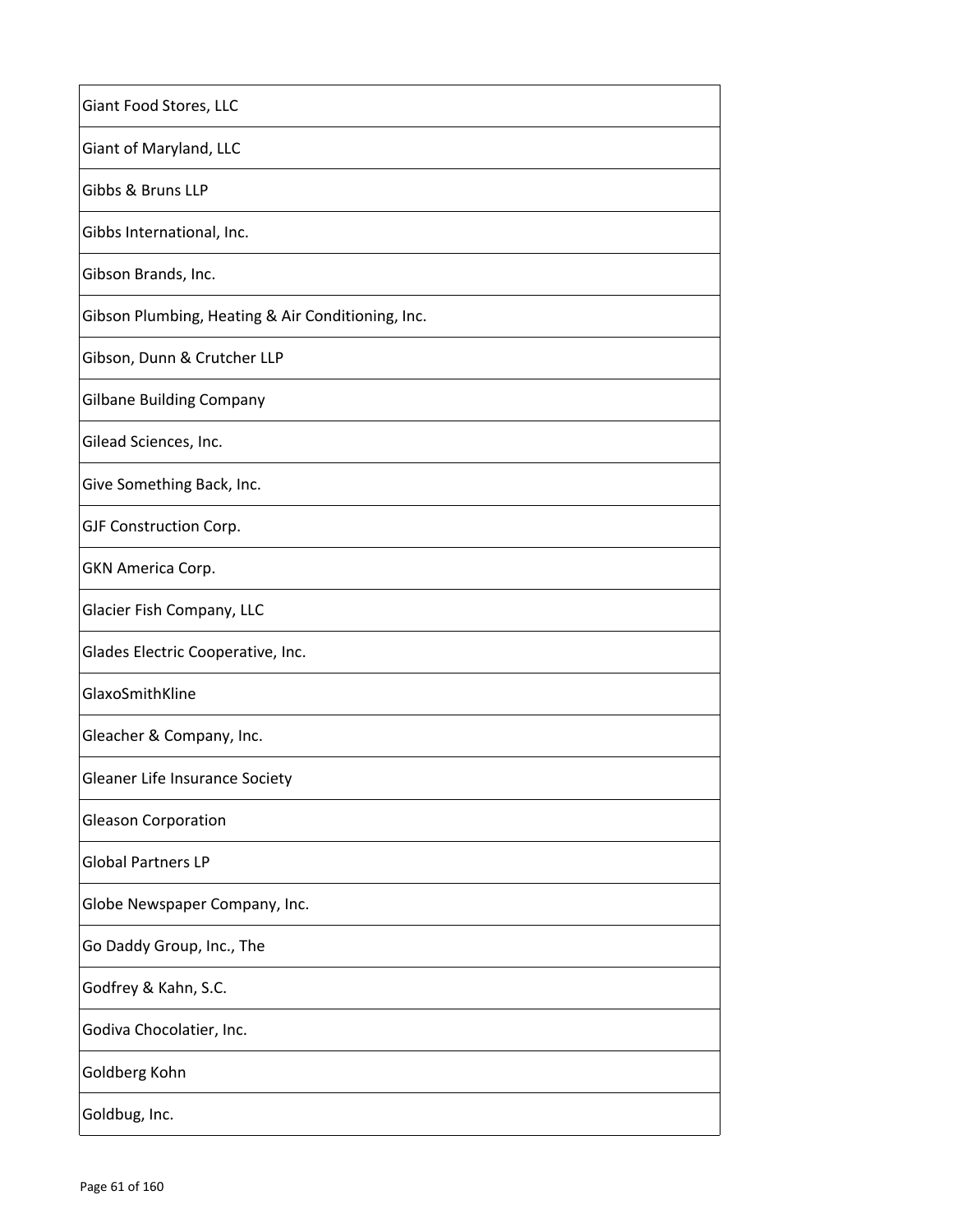| GOLDEN Artist Colors, Inc.                    |
|-----------------------------------------------|
| Golden Enterprises, Inc.                      |
| Golden State Foods Corporation                |
| <b>Golden State Warriors</b>                  |
| Goldman Sachs Group, Inc., The                |
| Goldman, Sachs & Co.                          |
| Goldmark Group, Inc., The                     |
| <b>Golub Corporation</b>                      |
| Gon-Rey, LLC                                  |
| Goodman Manufacturing Co., Inc., I. B.        |
| Goodwin Procter LLP                           |
| Goodyear Tire & Rubber Company, The           |
| Google Inc.                                   |
| Gootee General Contractors, LLC, Ryan         |
| <b>Gordon Feinblatt LLC</b>                   |
| Gordon Food Service, Inc.                     |
| Gordon Thomas Honeywell LLP                   |
| Gosiger, Inc.                                 |
| Gould Electronics Inc.                        |
| Goulds Pumps, Inc                             |
| Government Employees Benefit Association Inc. |
| Government Employees Insurance Company        |
| Goya Foods Inc.                               |
| Grace & Co., W.R.                             |
| Graco Inc.                                    |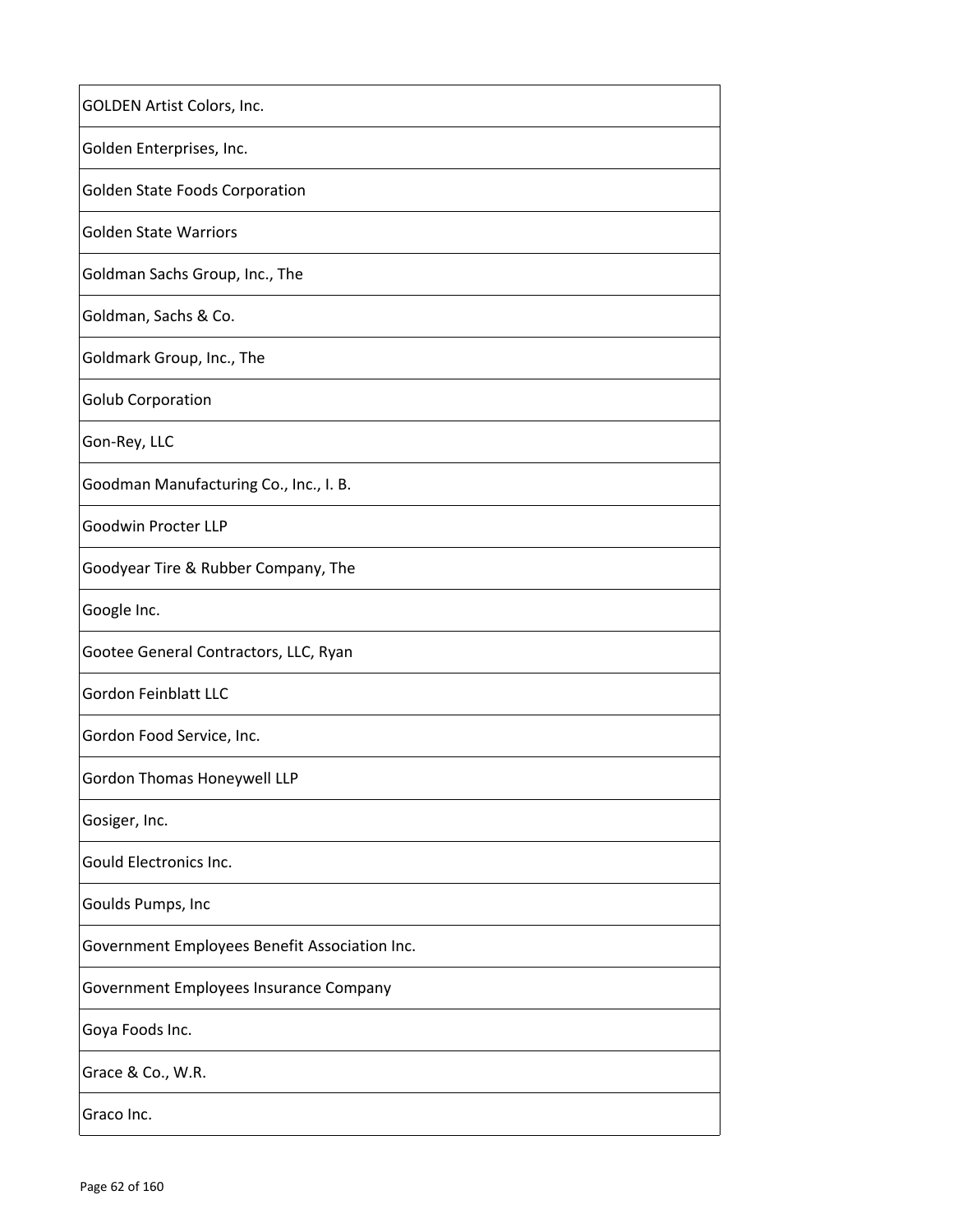| Graham Capital Co.                              |
|-------------------------------------------------|
| <b>Graham Holdings Company</b>                  |
| Grainger, Inc., W.W.                            |
| <b>Grand Circle Corporation</b>                 |
| Grand Rapids Label Co.                          |
| <b>Grand Victoria Casino</b>                    |
| Grandma Brown's Beans, Inc.                     |
| <b>Grange Mutual Casualty Company</b>           |
| <b>Granite Construction Incorporated</b>        |
| <b>Grant Thornton LLP</b>                       |
| Graphic Arts Show Company, Inc.                 |
| <b>Graphic Packaging Holding Company</b>        |
| Graphic Printing Company, Inc., The             |
| Graphix Unlimited, Inc.                         |
| Graves, Dougherty, Hearon & Moody, P.C.         |
| <b>Gray Ghost Ventures</b>                      |
| <b>Gray Plant Mooty</b>                         |
| Graybar Electric Company, Inc.                  |
| Graycor Inc.                                    |
| Great Atlantic & Pacific Tea Company, Inc., The |
| <b>Great Lakes Castings LLC</b>                 |
| Great Lakes Financial Resources Inc.            |
| <b>Great West Casualty Company</b>              |
| Greater Omaha Packing Co., Inc.                 |
| Great-West Life & Annuity Insurance Company     |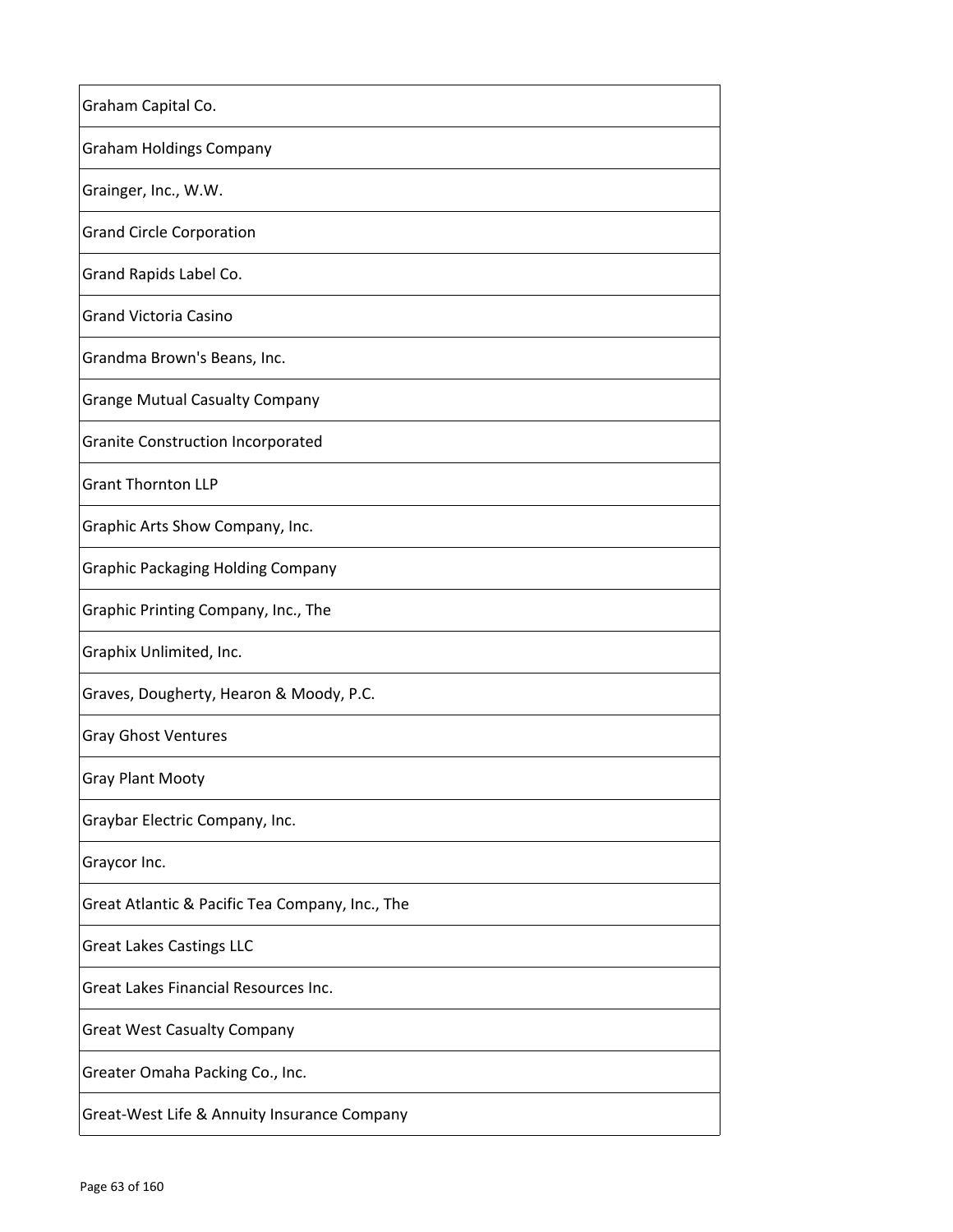| Green Awakening Coffee                     |
|--------------------------------------------|
| Green Bay Packers, Inc.                    |
| Greene & Associates, Inc., W. H.           |
| Greene, Tweed & Co., Inc.                  |
| <b>Greenlight Apparel</b>                  |
| Greenwood Dermatology, Inc.                |
| Gregory Enterprises Inc., Carl             |
| Gregory Industries, Inc.                   |
| Greif, Inc.                                |
| Greyhound Lines, Inc.                      |
| Greystone & Co., Inc.                      |
| Griffith Laboratories, Inc.                |
| Griffith, Inc.                             |
| <b>Grinnell Mutual Reinsurance Company</b> |
| Griswold Industries, Inc.                  |
| Groom Law Group                            |
| Gross & Company LLC                        |
| Grove Farm Company, Inc.                   |
| Groves and Sons Company, S. J.             |
| GROWMARK, Inc.                             |
| Grubb Construction, Inc., Stephen R.       |
| GSM Industrial, Inc.                       |
| <b>GTECH Holdings Corporation</b>          |
| Guarantee Electric Company Inc.            |
| <b>Guaranty Bank and Trust Company</b>     |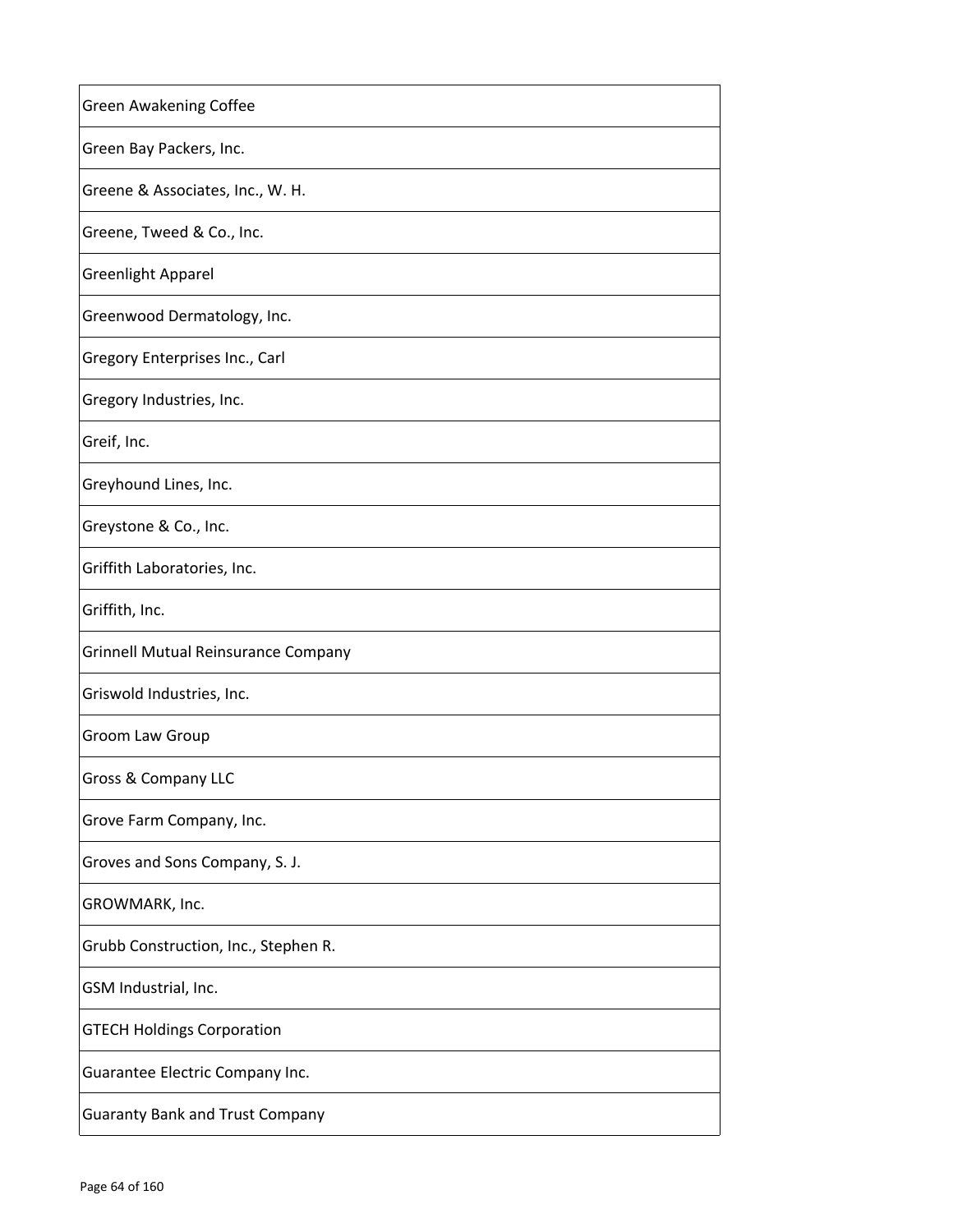| <b>Guard Publishing Company</b>                 |
|-------------------------------------------------|
| Guardian Corp.                                  |
| <b>Guardian Industries Corporation</b>          |
| Guardian Life Insurance Company of America, The |
| Gucci America, Inc.                             |
| Guess?, Inc.                                    |
| Guided Alliance Healthcare Service Inc.         |
| GuideOne Life Insurance Co.                     |
| <b>Gulf Marine Fabricators, LP</b>              |
| <b>Gulf Power Company</b>                       |
| <b>Gulfstream Aerospace Corporation</b>         |
| Guth Lighting Systems, Inc.                     |
| Gymboree Corporation, The                       |
| H & K Inc.                                      |
| H & R Block, Inc.                               |
| Hachette Book Group USA, Inc.                   |
| Hackstock Properties Inc.                       |
| <b>Hagerty Brothers Company</b>                 |
| Haggen, Inc.                                    |
| Haines & Haines, Inc.                           |
| Hall & Company, Edward E.                       |
| Hall & Evans, LLC                               |
| Hallberg, Inc.                                  |
| Hallelujah Acres, Inc.                          |
| Halliburton Company                             |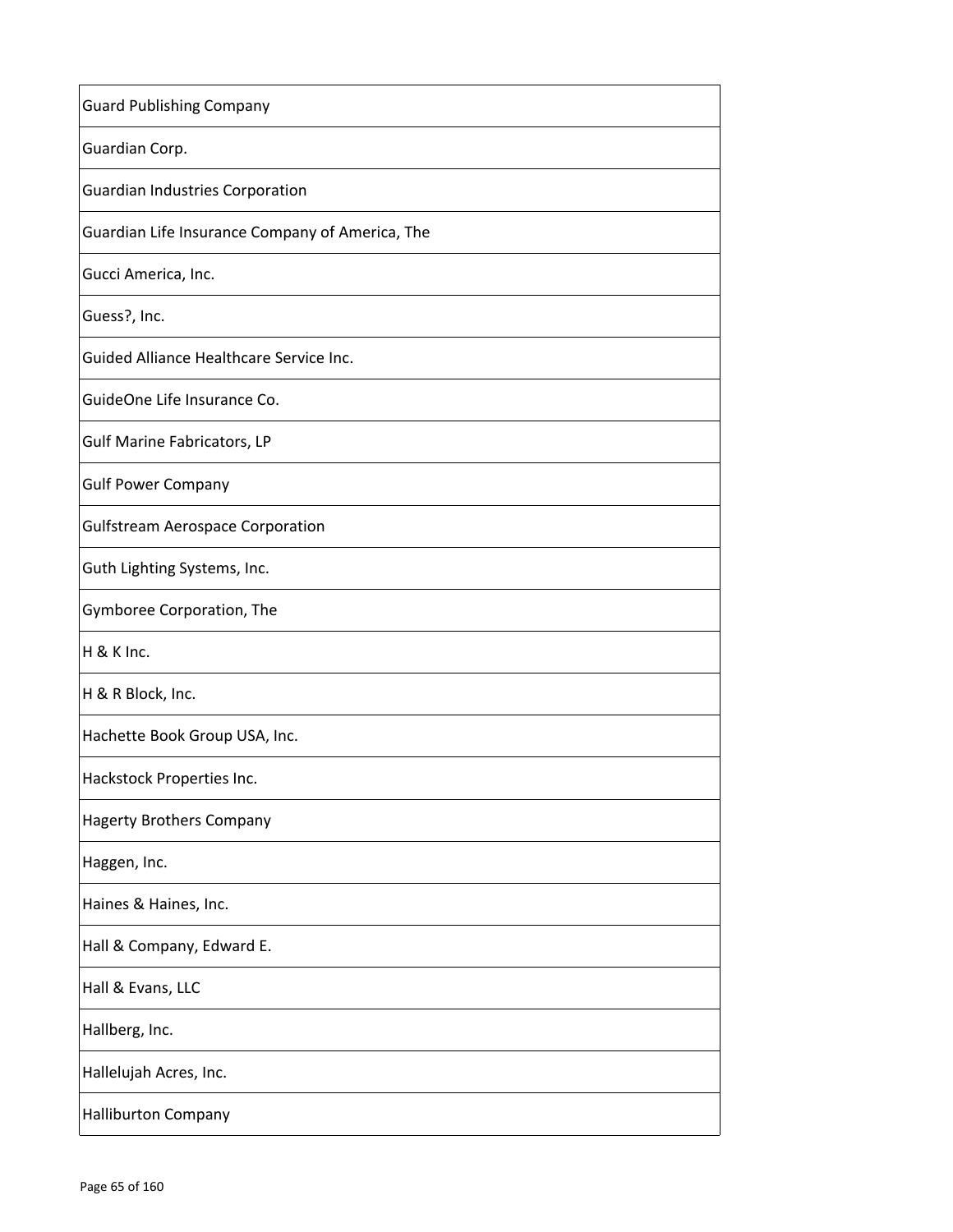| Hallmark Cards, Inc.                   |
|----------------------------------------|
| Halstead Industries, Inc.              |
| Halton Co.                             |
| Hammond Machinery, Inc.                |
| Hampden Bancorp, Inc.                  |
| Hampden Savings Bank                   |
| Hampton Affiliates, Inc.               |
| Hamrick Mills, Inc.                    |
| Hancock County Savings Bank, FSB       |
| Hancock Financial Services, Inc., John |
| Hanes Companies, Inc.                  |
| Hanesbrands Inc.                       |
| Hangley Aronchick Segal & Pudlin       |
| Hanna Company, Howard                  |
| Hannaford Bros. Co.                    |
| Hanover Insurance Group, Inc., The     |
| Hanson Bridgett LLP                    |
| Harbert Management Corporation         |
| HarbisonWalker International           |
| Hard Rock Cafe International, Inc.     |
| Harden & Associates, Inc.              |
| Hardinge Inc.                          |
| <b>Hargray Communications</b>          |
| Harken, Inc.                           |
| Harley-Davidson, Inc.                  |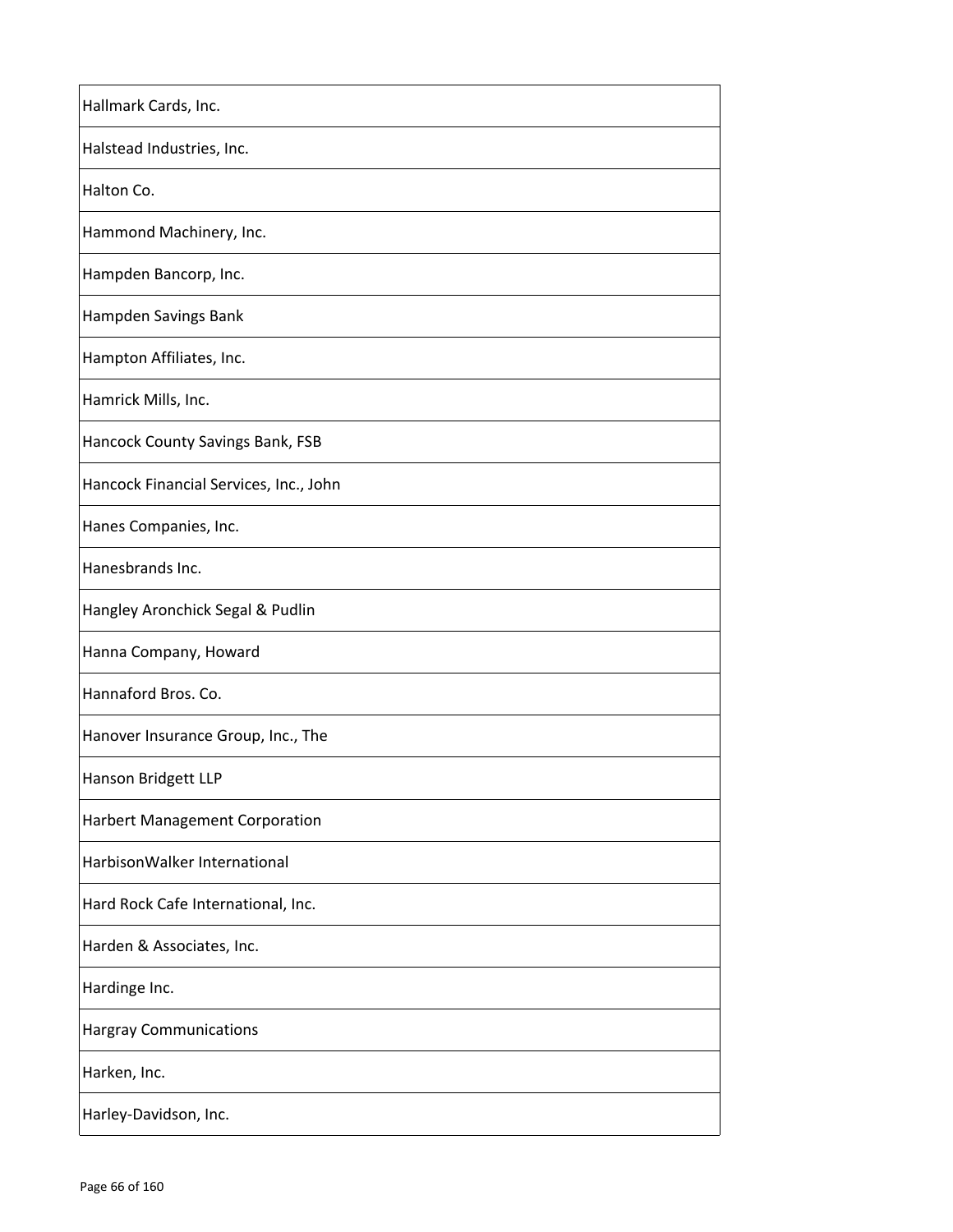| Harleysville Group Inc.                                  |
|----------------------------------------------------------|
| Harnish Group Inc.                                       |
| Harper Brush Works, Inc.                                 |
| <b>Harris Corporation</b>                                |
| Harris Teeter, Inc.                                      |
| Harris, Wiltshire & Grannis LLP                          |
| Harriss and Covington Hosiery Mills, Inc.                |
| Harsco Corporation                                       |
| Harter Secrest & Emery LLP                               |
| Hartford Financial Services Group, Inc., The             |
| Hartford Steam Boiler Inspection and Insurance, Co., The |
| Hartz Mountain Corporation, The                          |
| Hartzell Industries, Inc.                                |
| Harvey Construction Company                              |
| Hasbro, Inc.                                             |
| Haskell Slaughter Young & Rediker, LLC                   |
| Hastings Mutual Insurance Co                             |
| Hautly Cheese Company, Inc.                              |
| Havana Central                                           |
| Haviland Plastic Products Co.                            |
| Hawaii National Bank                                     |
| Hawaii Planing Mill, Ltd.                                |
| Hawaiian Electric Industries, Inc.                       |
| Hawaiian Host, Inc.                                      |
| Hawkins Construction Company                             |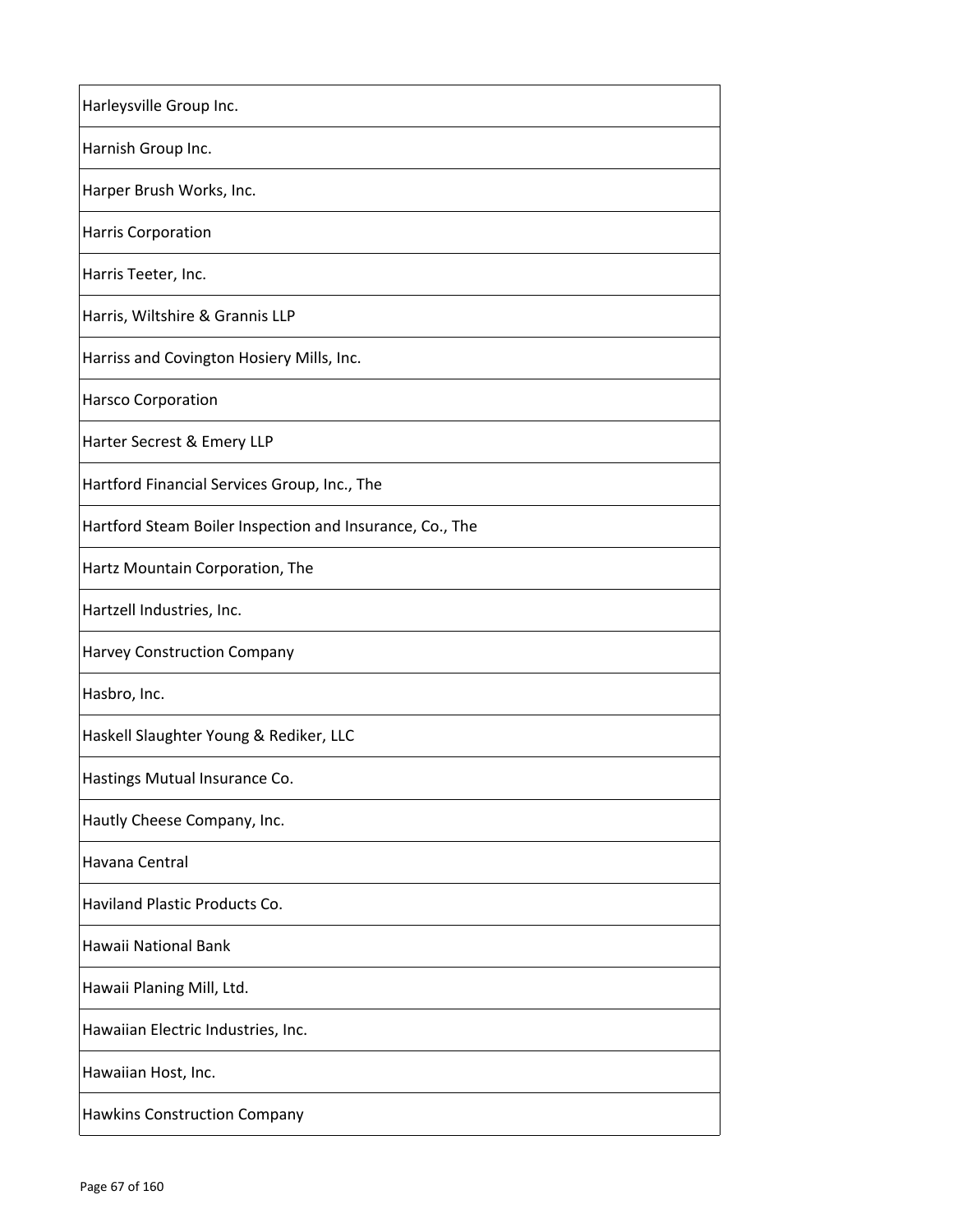| Haworth Inc.                            |
|-----------------------------------------|
| Haynes and Boone, LLP                   |
| Haynie & Associates, Inc.               |
| <b>Hays Companies</b>                   |
| HCA Holdings, Inc.                      |
| HCR Manor Care, Inc.                    |
| Health Care Management Consulting, Inc. |
| Health Net, Inc.                        |
| Heat Group, The                         |
| Hedrick Gravel & Sand Company, B.V.     |
| Heffernan Insurance Brokers             |
| Heidtman Steel Products, Inc.           |
| Heinens, Inc.                           |
| Heinz Company, H.J.                     |
| Heller Consulting, Inc.                 |
| Helmerich & Payne, Inc.                 |
| Hemmerdinger Corporation, The           |
| <b>Hendrick Automotive Group</b>        |
| Hendrick Chevrolet Buick GMC, Rick      |
| <b>Hendrick Manufacturing Company</b>   |
| <b>Henkel Corporation</b>               |
| Henkels & McCoy, Inc.                   |
| Henry Company, John, The                |
| Henry Modell & Company, Inc.            |
| Hensyn, Inc.                            |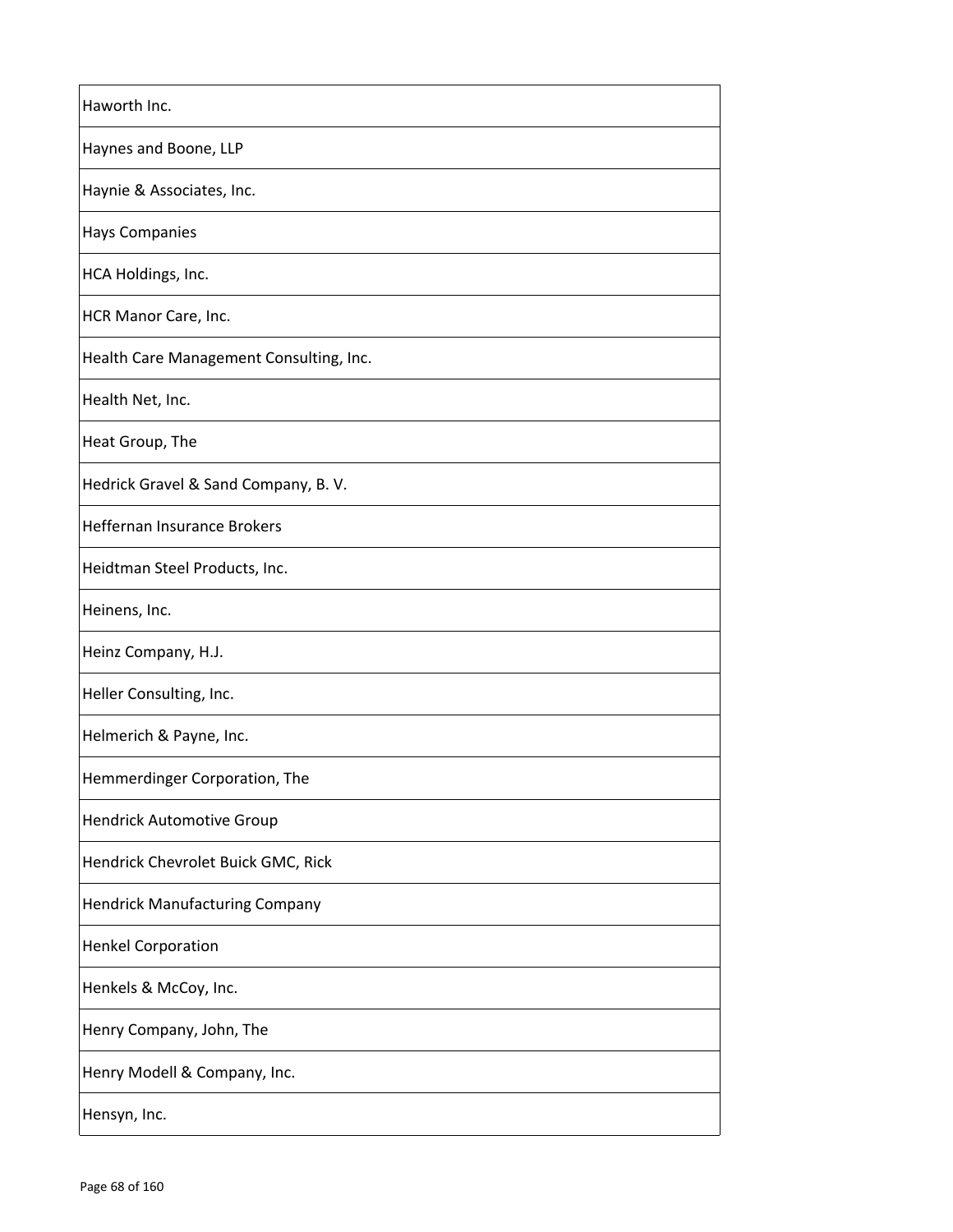| Herbalist & Alchemist, Inc.                       |
|---------------------------------------------------|
| Heritage Home Group, LLC                          |
| Heritage Imports, Inc.                            |
| Heritage Oaks Bancorp                             |
| Hermann Companies, Inc.                           |
| Herr Foods Inc.                                   |
| <b>Herrick Pacific Corporation</b>                |
| <b>Herschend Family Entertainment Corporation</b> |
| Hershey Company, The                              |
| Hertz Global Holdings, Inc.                       |
| <b>Hess Corporation</b>                           |
| Hewlett-Packard Company                           |
| <b>Hexcel Corporation</b>                         |
| Heyrman Construction Co., Inc.                    |
| Highland Craftsmen Inc.                           |
| Highmark Inc.                                     |
| Highwoods Realty, LP                              |
| Hill, Holliday, Connors, Cosmopulos, Inc.         |
| Hilliard Corporation, The                         |
| Hilliard Farber & Co., Inc.                       |
| Hill-Rom Holdings, Inc.                           |
| Hills Bank and Trust Company                      |
| Hillshire Brands Company                          |
| Hillside Capital Inc.                             |
| Hilton Worldwide Holdings Inc.                    |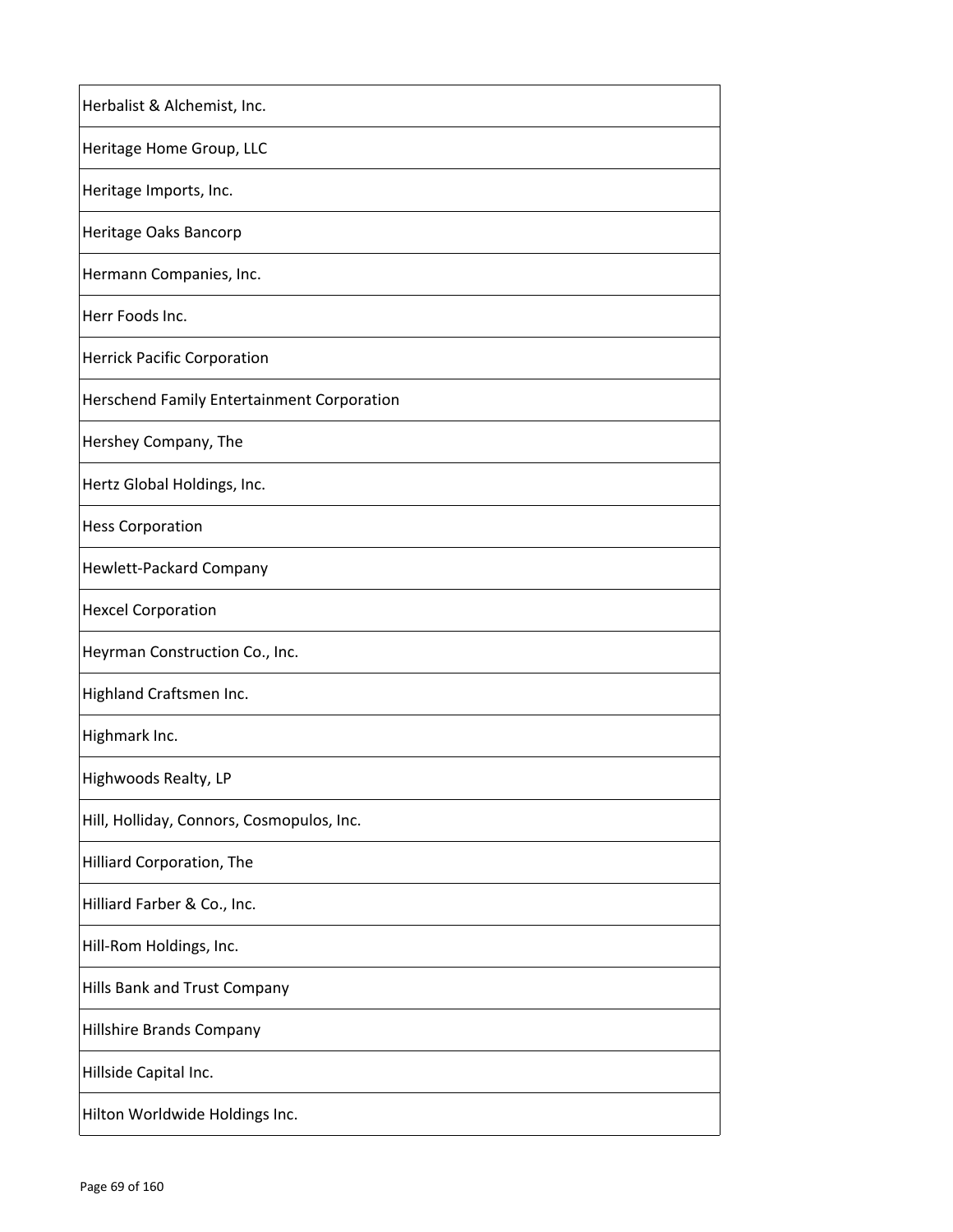| Hines Interests L.P.               |
|------------------------------------|
| Hinshaw & Culbertson LLP           |
| Hiscock & Barclay, LLP             |
| Hitachi America, Ltd.              |
| <b>HNI Corporation</b>             |
| <b>Hobart Corporation</b>          |
| Hodgson Russ LLP                   |
| <b>Hoffer Plastics Corporation</b> |
| Hoffman Adjustment Company         |
| Hofmann Company, The               |
| Hogan Lovells US LLP               |
| HolacracyOne, LLC                  |
| Holce Logging Company, Inc.        |
| Holcim (US), Inc.                  |
| Holder Construction Co.            |
| Holiday Auto & Truck Inc.          |
| Holiday Chrysler Dodge Jeep        |
| <b>Holiday Companies</b>           |
| Holland & Hart LLP                 |
| Holland & Knight LLP               |
| Holland America Line Inc.          |
| Hollingsworth LLP                  |
| Holmes Automotive Group Inc.       |
| Holt & Bugbee Company              |
| Holtz House of Vehicles Inc.       |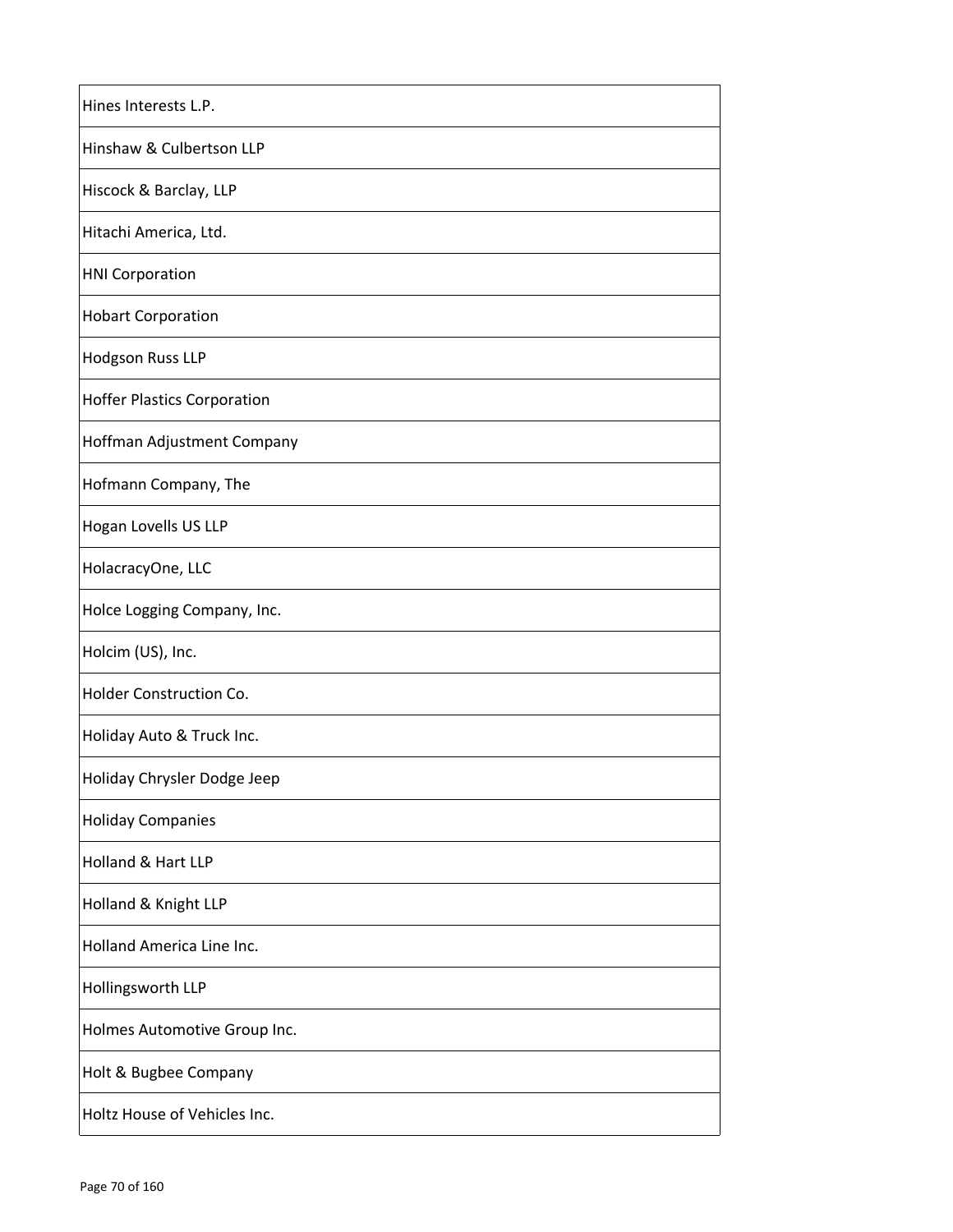| Homasote Company                             |
|----------------------------------------------|
| Home Depot, Inc., The                        |
| Home Federal Bancorp, Inc.                   |
| Home Headquarters                            |
| Home Loan Investment Bank                    |
| Home Savings and Loan Company, The           |
| Home State Bank                              |
| Homecrest Outdoor Living, LLC                |
| Homestar Bank & Financial Services           |
| Homewood Corp.                               |
| Honbarrier Company, R. L.                    |
| Honda of America Manufacturing, Inc.         |
| Honeywell International, Inc.                |
| Honigman Miller Schwartz & Cohn LLP          |
| Hood LLC, HP                                 |
| Hooker Furniture Corporation                 |
| Hoops L.P.                                   |
| Hooters of America, LLC                      |
| Hopkins Federal Savings Bank                 |
| Horix Manufacturing Company                  |
| Horizon Air Industries, Inc.                 |
| Horizon Beverage Company                     |
| Horizon Blue Cross Blue Shield of New Jersey |
| Horizon Cash Management, LLC                 |
| Horizon-Five Star Enterprises, Inc.          |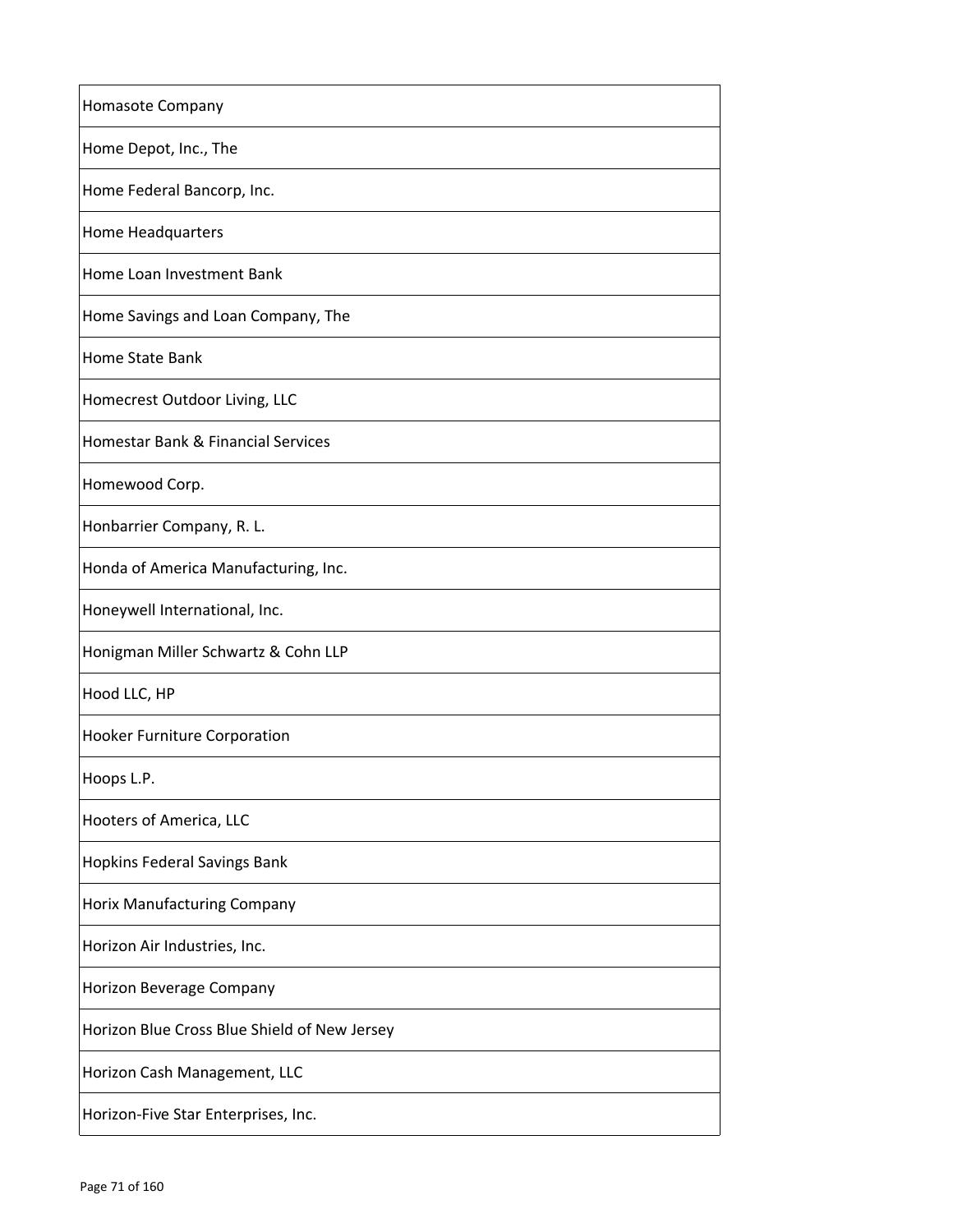| <b>Hormel Foods Corporation</b>              |
|----------------------------------------------|
| Hospira, Inc.                                |
| <b>Hotel Wailea</b>                          |
| Houghton Mifflin Harcourt Publishing Company |
| <b>Houston Astros Baseball Club</b>          |
| Houston Lumber Company, A.C.                 |
| Houston NFL Holdings, L.P.                   |
| Howell & Co., F. M.                          |
| HSBC Bank USA, N.A.                          |
| Hubbard Broadcasting, Inc.                   |
| <b>Hubbard LLC</b>                           |
| Hubbell Incorporated                         |
| Hudson City Bancorp, Inc.                    |
| Hudson Liquid Asphalts, Inc.                 |
| Hudson Neckwear Company                      |
| Hufcor, Inc.                                 |
| Huhtamaki Consumer Packaging, Inc.           |
| Hulman & Company                             |
| Humana Inc.                                  |
| Huna Totem Corporation                       |
| <b>Hunt Construction Group</b>               |
| Hunt Oil Company                             |
| Hunt Real Estate Corp.                       |
| Hunt Sports Group, LLC                       |
| Hunt Transport Services, Inc., J.B.          |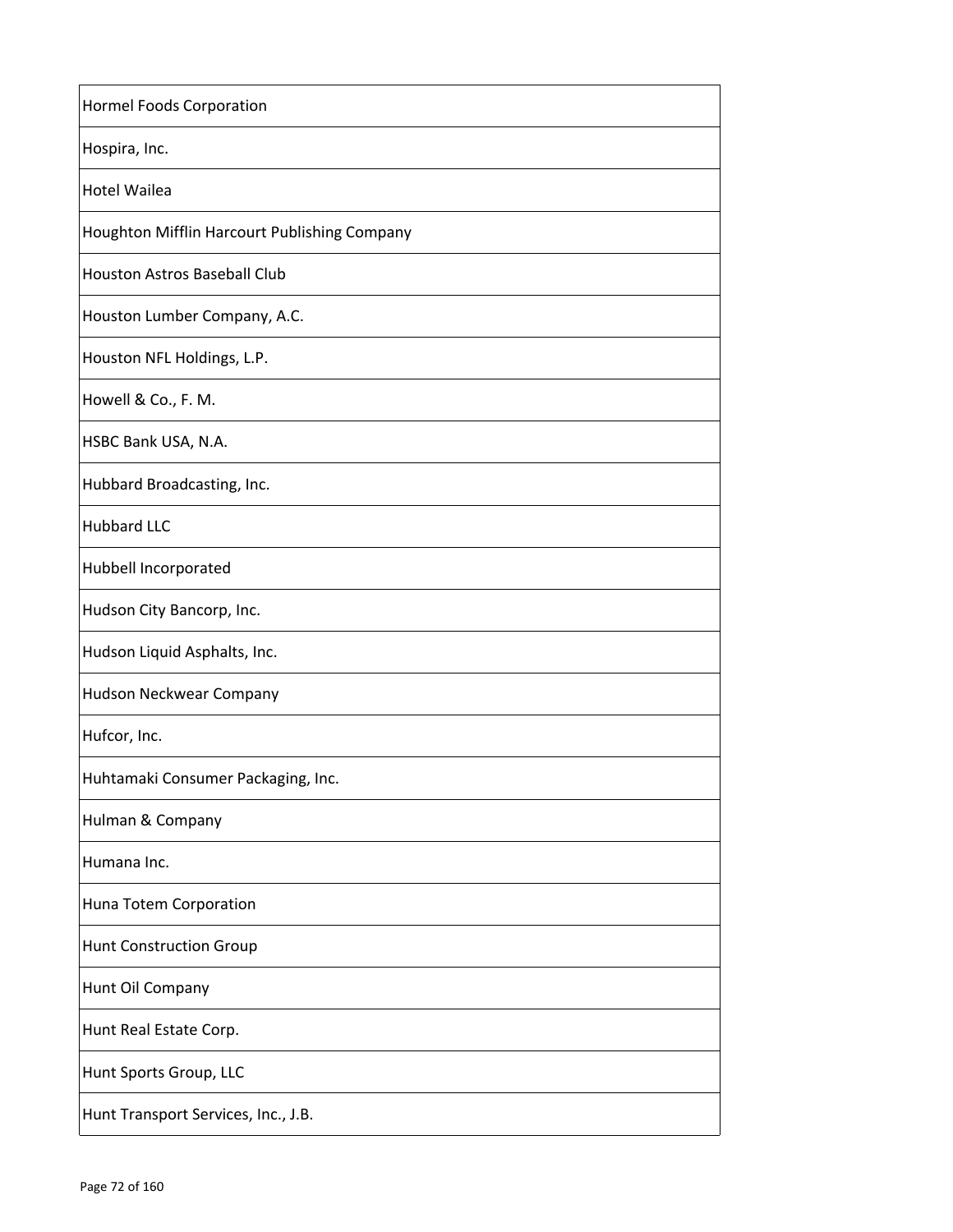| Hunter Douglas, Inc.                   |
|----------------------------------------|
| Huntington Bancshares Incorporated     |
| Hunton & Williams LLP                  |
| Huntsman Corporation                   |
| Husch Blackwell LLP                    |
| Hutchinson Black & Cook, LLC           |
| Hutchison Supply Co.                   |
| <b>Hutton Financial Advisors</b>       |
| Hyundai Motor America                  |
| Hy-Vee, Inc.                           |
| IAC/InterActiveCorp                    |
| Iberdrola USA, Inc.                    |
| ICON Health & Fitness, Inc.            |
| IDACORP, Inc.                          |
| Ideal Industries, Inc.                 |
| <b>Idealist Consulting</b>             |
| <b>IDT Corporation</b>                 |
| IDT Energy, Inc.                       |
| ifPeople                               |
| <b>IHC Construction Companies, LLC</b> |
| iHeartMedia, Inc.                      |
| IHS Inc.                               |
| IKON Office Solutions, Inc.            |
| Ilitch Holdings, Inc.                  |
| Illinois Tool Works Inc.               |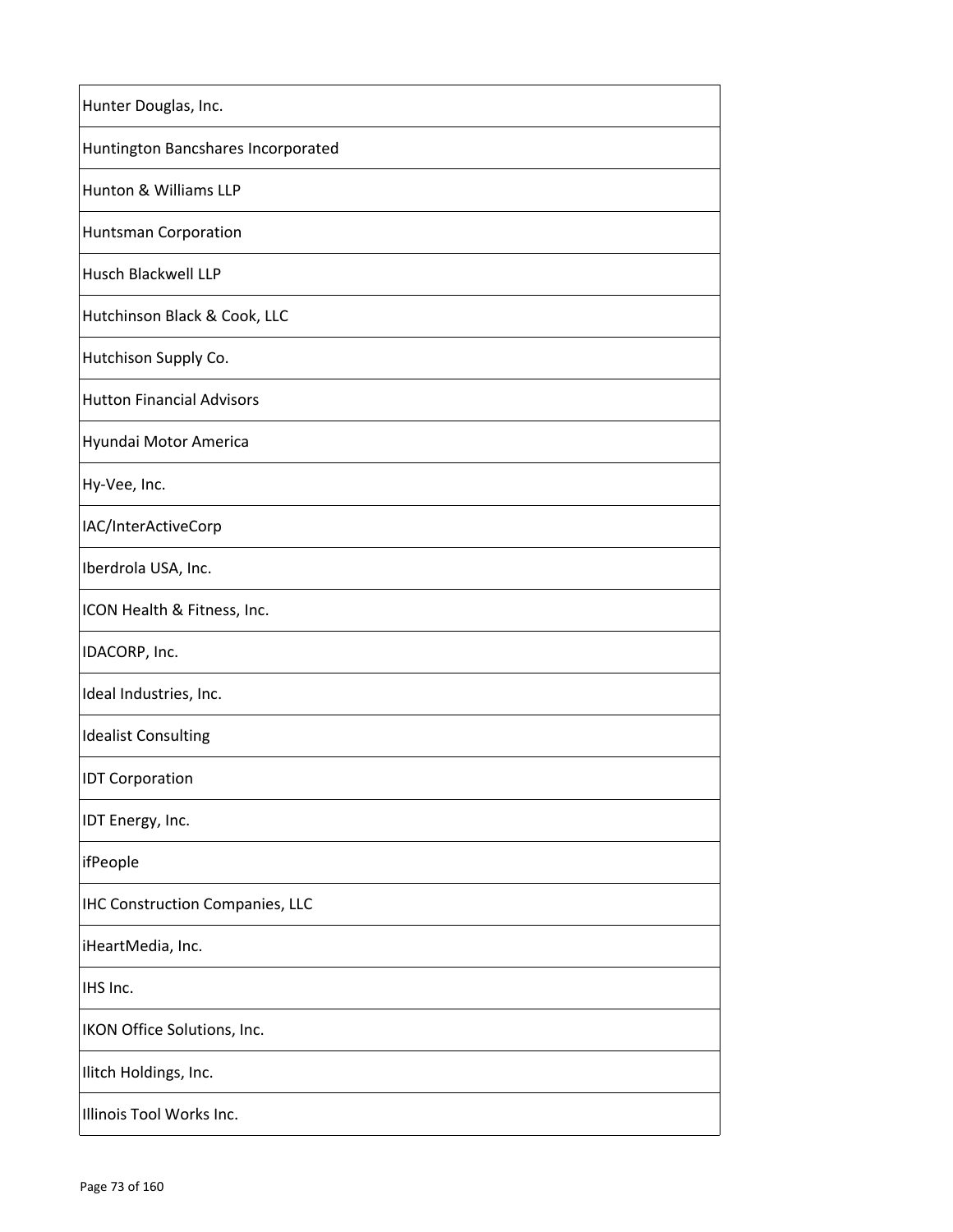| IMA Financial Group, Inc., The              |
|---------------------------------------------|
| Imagineers, LLC                             |
| Imation Corp.                               |
| <b>IMC Financial Markets Chicago</b>        |
| Impact Makers, Inc.                         |
| <b>Imperial Sugar Company</b>               |
| IMRA America, Inc.                          |
| IMS Health Incorporated                     |
| Independence Bank                           |
| Independence Blue Cross                     |
| Independent Bank Corp.                      |
| Independent Stave Company, Inc.             |
| Indiana Knitwear Corporation                |
| Indianapolis Colts, Inc.                    |
| Indium Corporation of America               |
| Indus Capital Partners, LLC                 |
| <b>Industrial Manufacturing Company LLC</b> |
| InfoSource, Inc.                            |
| ING Bank, fsb                               |
| Ingersoll-Rand Company                      |
| Ingles Markets, Incorporated                |
| Ingram Micro Inc.                           |
| Ingredion, Inc.                             |
| <b>Inman Mills</b>                          |
| In-N-Out Burgers                            |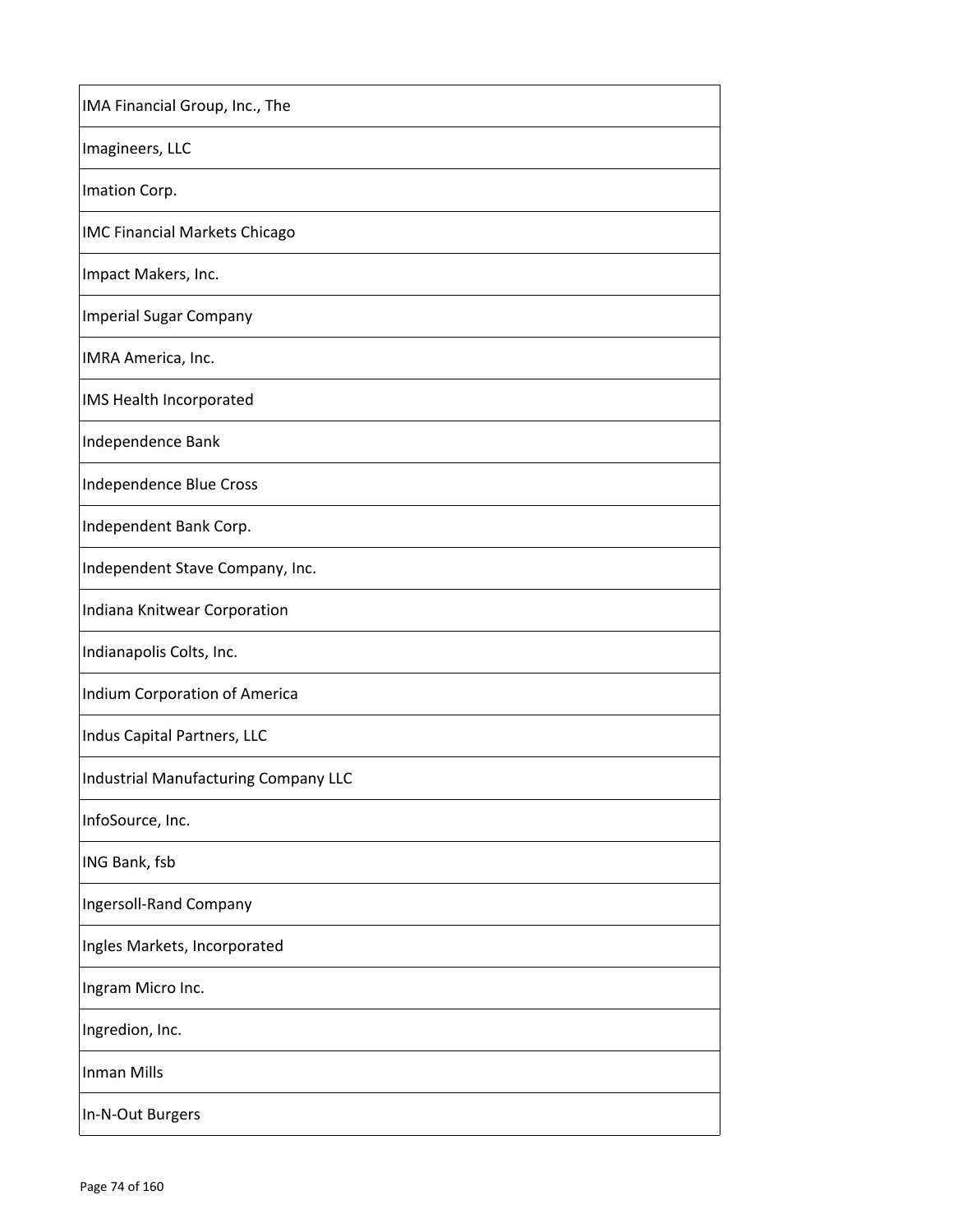| Insperity, Inc.                                       |
|-------------------------------------------------------|
| Inspire Commerce, Inc.                                |
| Institution for Savings                               |
| Integra LifeSciences Corporation                      |
| Integrity Bank & Trust                                |
| <b>Integrity Partners</b>                             |
| Intel Corporation                                     |
| Intelius, Inc                                         |
| InterBel Telephone Cooperative, Inc.                  |
| Interface, Inc.                                       |
| Interlock Industries, Inc.                            |
| Intermountain Gas Company                             |
| Intermountain Industries, Inc.                        |
| International Air Leases, Inc.                        |
| International Bank for Reconstruction & Development   |
| <b>International Business Machines Corporation</b>    |
| International Council of Shopping Centers, Inc.       |
| International Flavors & Fragrances, Inc.              |
| International Food Products Corp.                     |
| <b>International Game Technology</b>                  |
| International Medical and Educational Data Link, Inc. |
| International Medical Group, Inc.                     |
| International Packaging Corporation                   |
| International Paper Company                           |
| International Profit Associates, Inc.                 |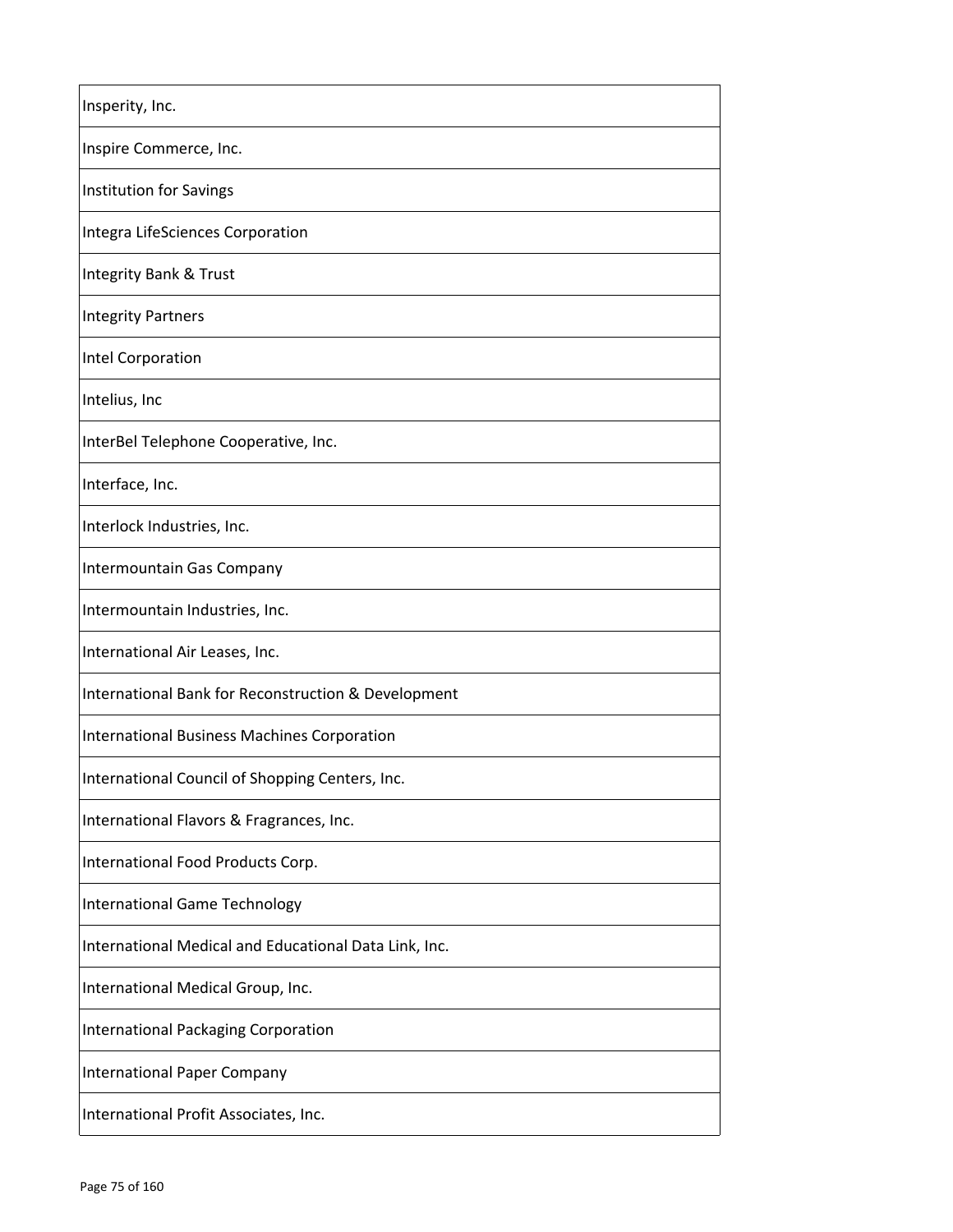| <b>International Speedway Corporation</b> |
|-------------------------------------------|
| International Textile Group, Inc.         |
| International-Matex Tank Terminals        |
| Intero Real Estate Services, Inc.         |
| Interpublic Group of Companies, Inc., The |
| Interstate Packaging Corporation          |
| InterTech Group, Inc., The                |
| Intertech, Inc.                           |
| Interthyr Corporation                     |
| Intoximeters, Inc.                        |
| Intrepid Potash, Inc.                     |
| INTRUST Bank, N.A.                        |
| Intuit Inc.                               |
| Invesco Ltd.                              |
| Investors Bancorp, Inc.                   |
| Inwood Office Furniture, Inc.             |
| Ion Bank                                  |
| Iowa Savings Bank                         |
| Iowa State Bank                           |
| IPALCO Enterprises, Inc.                  |
| Ipswich Shellfish Company, Inc.           |
| Irby, Co., Stuart C.                      |
| Irell & Manella LLP                       |
| Irvine Company, LLC, The                  |
| <b>Isabella Bank and Trust</b>            |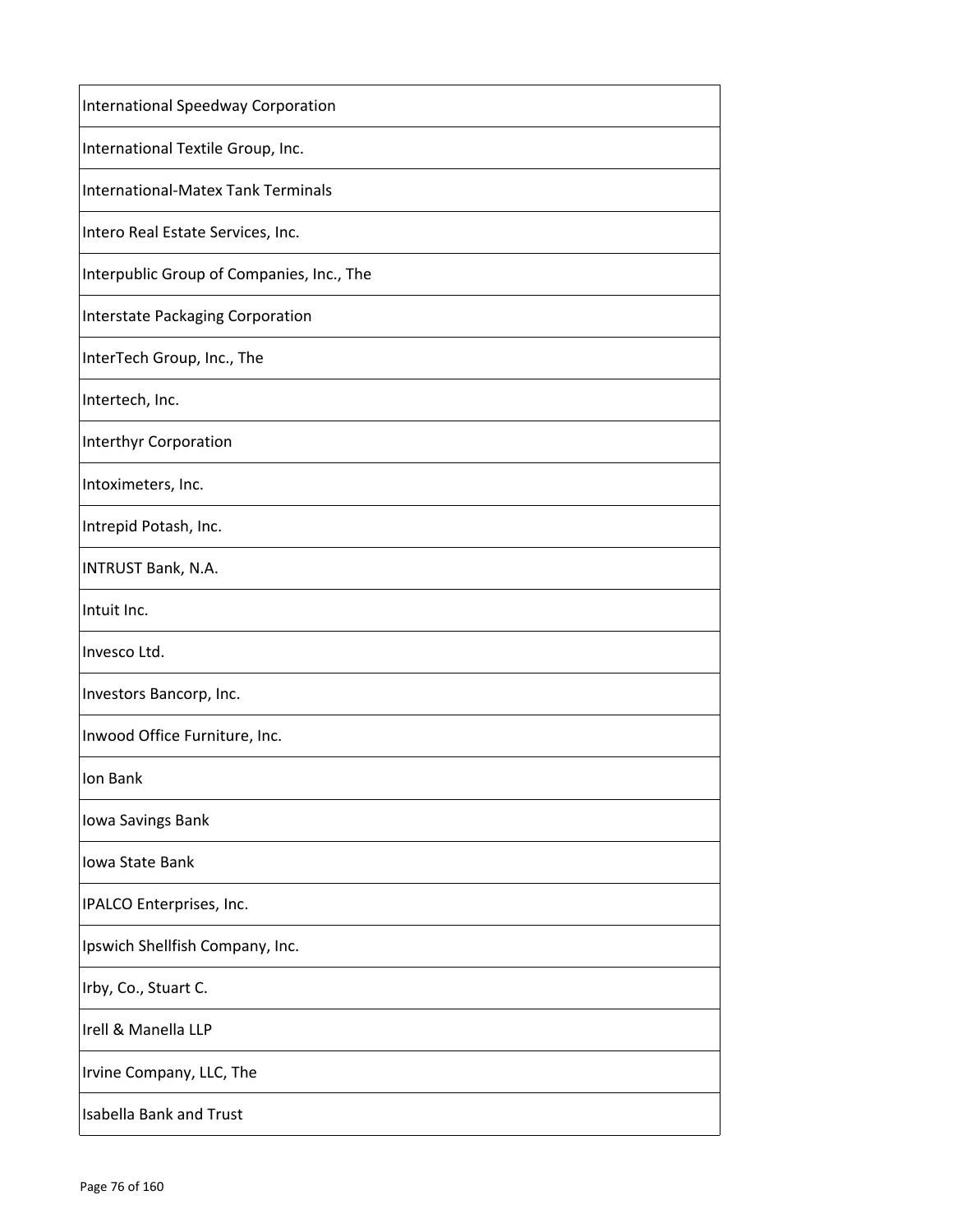| Isaly's Inc.                                 |
|----------------------------------------------|
| ISGN U.S.                                    |
| Island Insurance Company, Ltd.               |
| Issa Properties, LLC                         |
| ITA Group, Inc.                              |
| <b>ITT Corporation</b>                       |
| ITW Sexton, Inc.                             |
| iVillage Inc.                                |
| Iwo Jima, Inc.                               |
| J & S Precision Products Co., Inc.           |
| Jabil Circuit, Inc.                          |
| Jack in the Box Inc.                         |
| Jackson Iron & Metal Co., Inc.               |
| Jackson National Life Insurance Company      |
| Jackson Paper Company                        |
| Jackson Rancheria Band of Miwuk Indians, The |
| Jackson Walker L.L.P.                        |
| Jackson-Shaw Company                         |
| Jacksonville Jaguars, Ltd.                   |
| Jaclyn, Inc.                                 |
| Jacobs Engineering Group Inc.                |
| Jaffe Raitt Heuer & Weiss A.P.C.             |
| Jai Ma Creation Inc.                         |
| Jalapeno Corporation                         |
| <b>JAM Securities Company</b>                |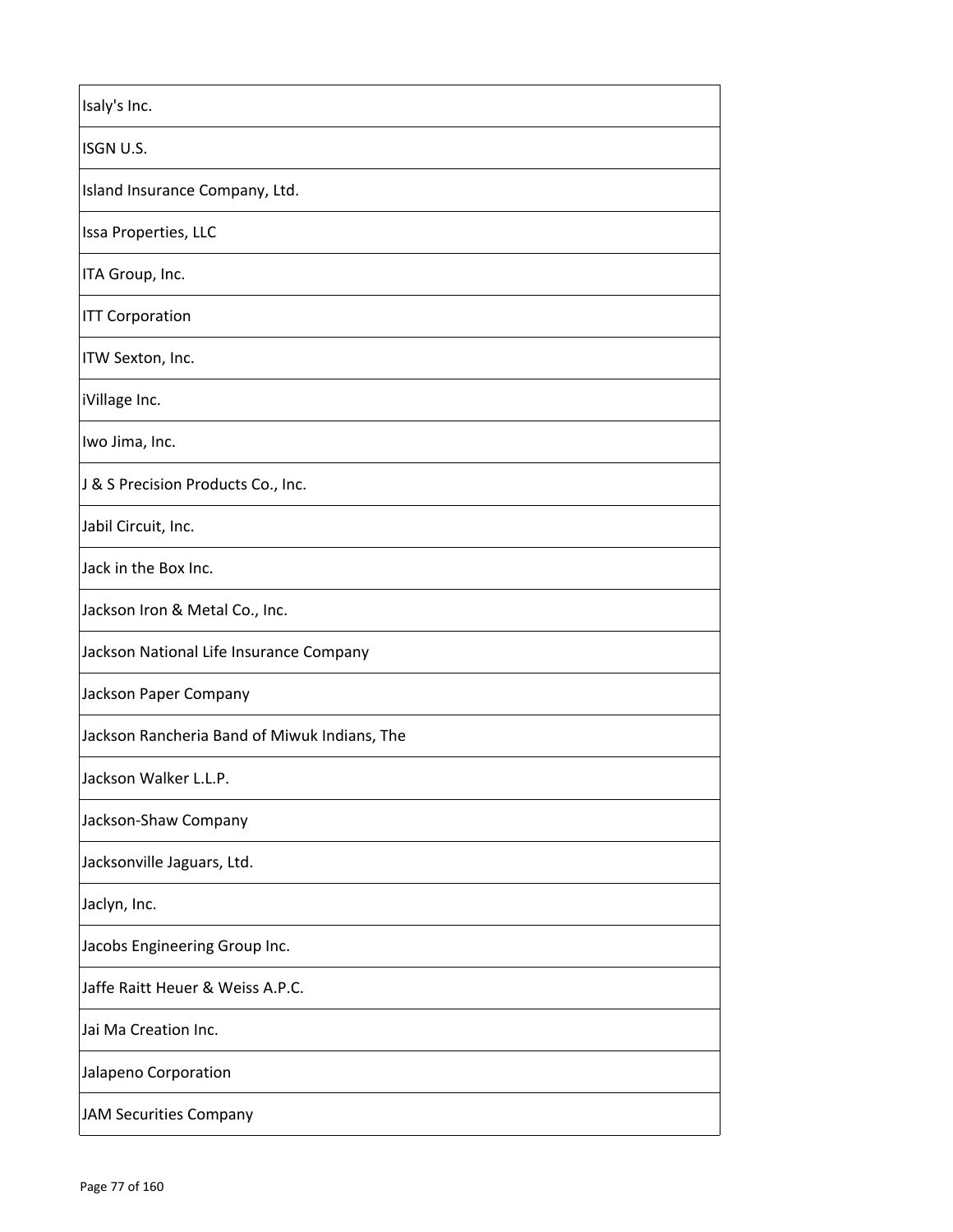| Jamba Juice Company                         |
|---------------------------------------------|
| JanPak, Inc.                                |
| Janssen Pharmaceuticals, Inc.               |
| Janus Capital Management, L.L.C.            |
| Jasper Group                                |
| Jasper Wood Products, LLC, Natron           |
| Jazz Basketball Investors, Inc.             |
| Jeffer Mangels Butler & Mitchell LLP        |
| Jefferies LLC                               |
| Jeg's Automotive, Inc.                      |
| Jeld-Wen, Inc.                              |
| Jelly Belly Candy Company                   |
| Jemez Mountains Electric Cooperative, Inc.  |
| Jenner & Block LLP                          |
| Jennings, Strouss & Salmon, P.L.C.          |
| Jenzabar, Inc.                              |
| Jeppesen Sanderson, Inc.                    |
| Jersey Mortgage Company of New Jersey, Inc. |
| Jesco, Inc.                                 |
| JetBlue Airways Corporation                 |
| Jewett City Savings Bank                    |
| Jim's Formal Wear Company                   |
| JM Family Enterprises, Inc.                 |
| J-M Manufacturing Company, Inc.             |
| Jockey International, Inc.                  |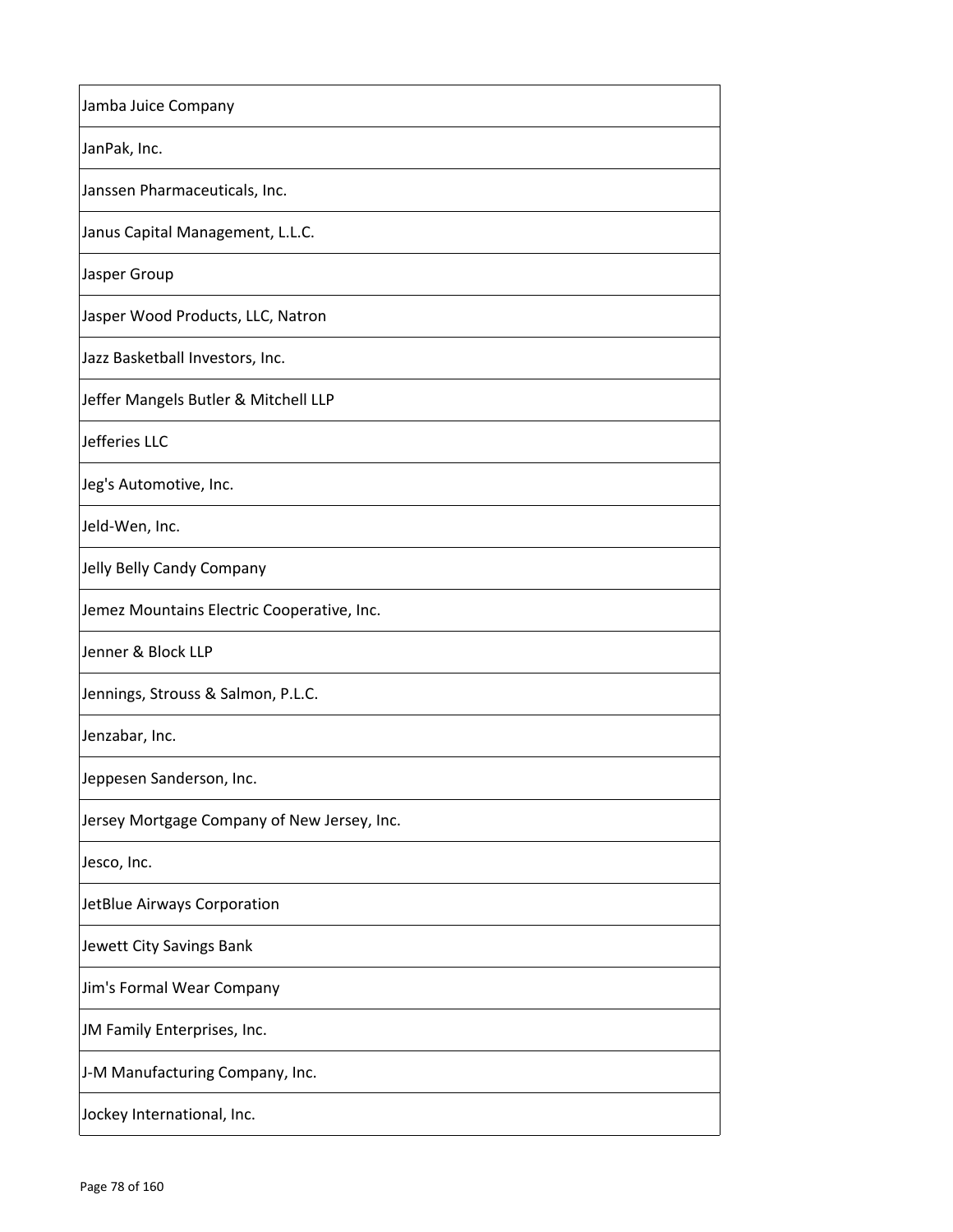| JOFCO, Inc.                              |
|------------------------------------------|
| Johns Manville Corporation               |
| Johnson & Johnson                        |
| Johnson & Son, Inc., S. C.               |
| Johnson Controls, Inc.                   |
| Johnson Investment Counsel, Inc.         |
| Johnson Machine Works, Inc.              |
| Johnson Ventures, Inc.                   |
| Jones & Co., L.P., Edward D.             |
| Jones & Company Inc., R. A.              |
| Jones Day                                |
| Jones Financial Companies, L.L.L.P., The |
| Jones Group Inc., The                    |
| Jones Lang LaSalle Incorporated          |
| Jordache Enterprises, Inc.               |
| Jordan Company, Inc., W.M.               |
| Jorgensen Associates, Inc., Roy          |
| Josephson Inc., J.                       |
| Jostens, Inc.                            |
| Journal-Gazette Company                  |
| Jovon Broadcasting Corporation           |
| Joy Global Inc.                          |
| JPMorgan Chase & Co.                     |
| JPMorgan Chase Bank, N.A.                |
| JSJ Corporation                          |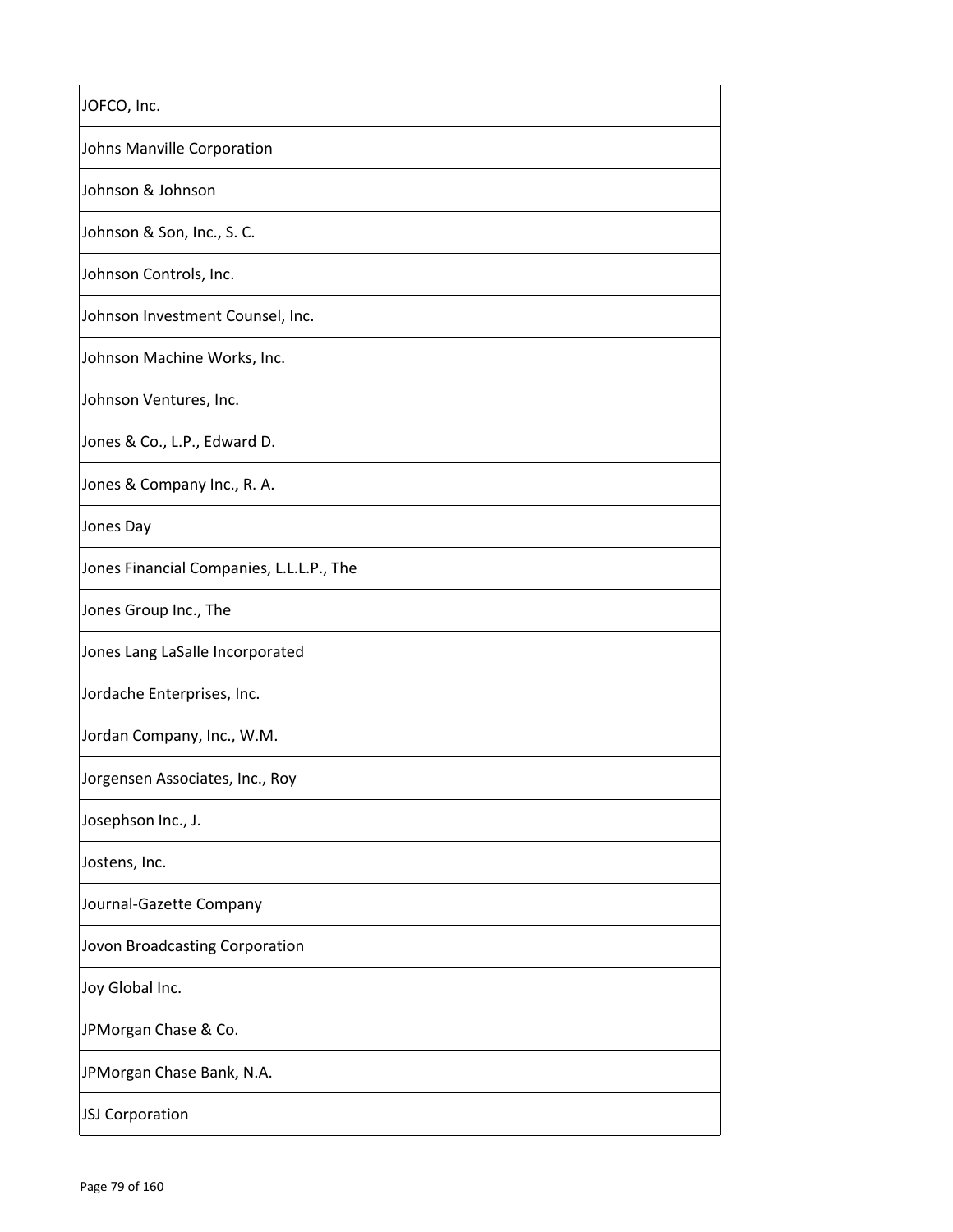| JTB Americas, Ltd.                      |
|-----------------------------------------|
| Juniper Networks, Inc.                  |
| Juno Healthcare Staffing System, Inc.   |
| Just Born, Inc.                         |
| Justacip Inc.                           |
| JustNeem, LLC                           |
| <b>K&amp;L Gates LLP</b>                |
| Kadant Johnson Inc.                     |
| Kahn Construction Co., Inc., M. B.      |
| Kahn-Lucas-Lancaster, Inc.              |
| Kaiser Permanente                       |
| Kajima International, Inc.              |
| Kaman Corporation                       |
| Kanaly Trust Co. Inc.                   |
| Kann Sons Co., S.                       |
| Kansas City Chiefs Football Club, Inc.  |
| Kansas City Power & Light Company       |
| Kansas City Royals Baseball Corporation |
| Kansas City Southern                    |
| KarMART Automotive Group                |
| Karr Tuttle Campbell                    |
| Kasle Steel Corporation                 |
| Kasowitz Benson Torres & Friedman LLP   |
| Kate Spade & Company                    |
| Katten Muchin Rosenman LLP              |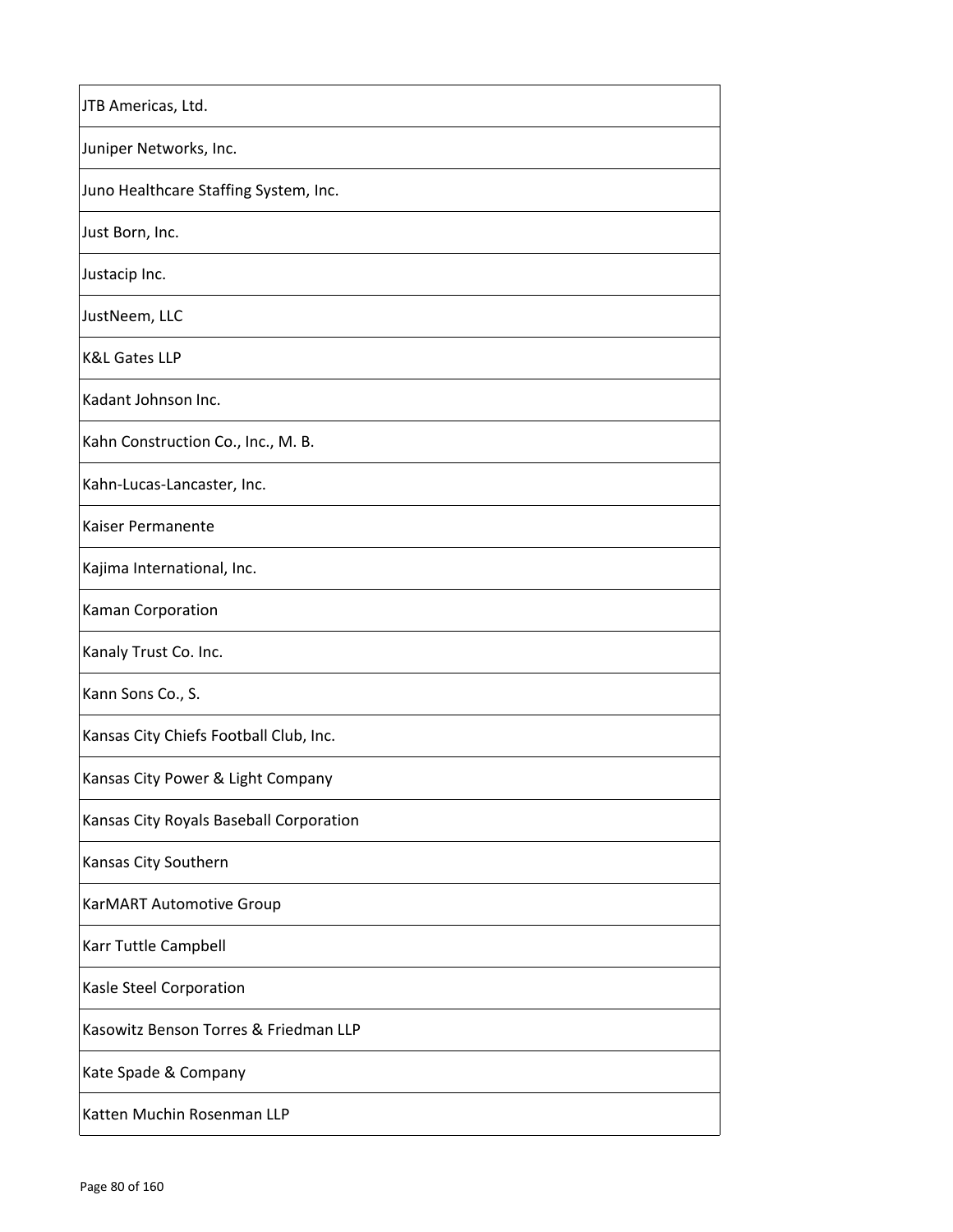| Kawasaki Motors Corp., U.S.A.               |
|---------------------------------------------|
| Kawasaki Motors Manufacturing Corp., U.S.A. |
| Kaye Scholer LLP                            |
| Kaytee Products, Inc.                       |
| K-B Farms, Inc.                             |
| <b>KB Home</b>                              |
| KBR, Inc.                                   |
| Kearney, Inc., A. T.                        |
| Kearny Federal Savings Bank                 |
| Keating Muething & Klekamp PLL              |
| Keefe Real Estate, Inc.                     |
| Keenan Associates, PC, D.C                  |
| Keeneland Association Inc.                  |
| Kehe Food Distributors, Inc.                |
| Keker & Van Nest LLP                        |
| Keller & Heckman                            |
| Kelley Williamson Company                   |
| <b>Kellogg Company</b>                      |
| Kellwood Company                            |
| Kelly Tractor Company                       |
| Kemp, Klein, Umphrey, Endelman & May P.C.   |
| Kemper Sports Management, Inc.              |
| Kennametal Inc.                             |
| Kennebec Savings Bank                       |
| Kennebunk Savings Bank                      |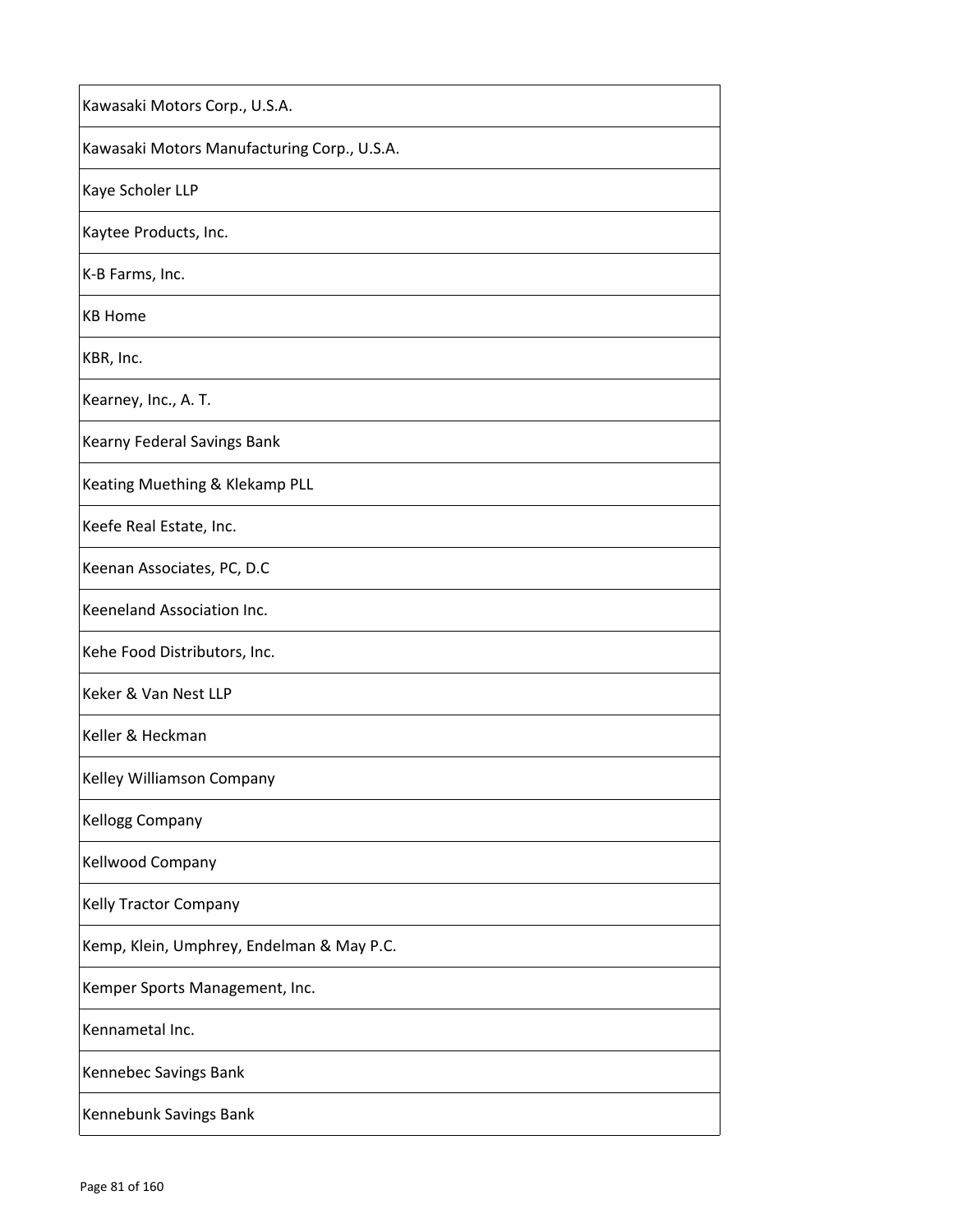| Kennecott Utah Copper LLC           |
|-------------------------------------|
| Kenneth Cole Productions, Inc.      |
| Kent Feeds, Inc.                    |
| Kentuckiana Roofing Co., Inc.       |
| Kenyon & Kenyon LLP                 |
| Kepco, Inc.                         |
| Kerzner International Resorts, Inc. |
| Keurig Green Mountain, Inc.         |
| Key Container Corporation           |
| Key Food Stores Co-operative, Inc.  |
| KeyBank N.A.                        |
| Keystone Foods LLC                  |
| Keystone Group, L.P.                |
| <b>KFC Corporation</b>              |
| Kids II, Inc.                       |
| Kiewit Corporation                  |
| Kifton Development, Inc.            |
| Kikkoman Foods, Inc.                |
| Kilmartin Industries, Inc.          |
| Kilpatrick Life Insurance Company   |
| Kilpatrick Townsend & Stockton LLP  |
| Kimball International, Inc.         |
| Kimberly-Clark Corporation          |
| Kimley-Horn and Associates, Inc.    |
| Kimmel & Associates, Inc.           |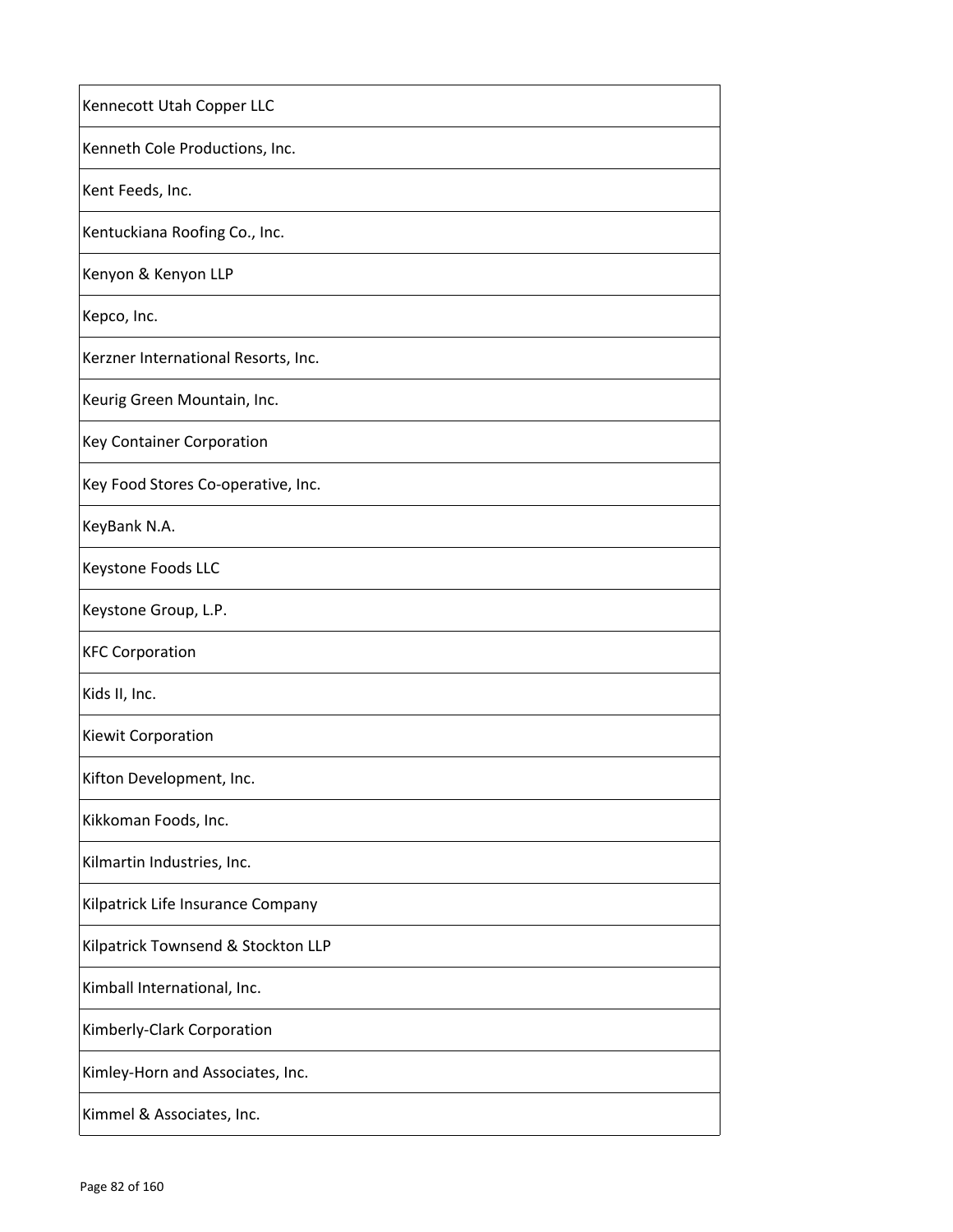| Kinder Morgan, Inc.                     |
|-----------------------------------------|
| Kindred Healthcare, Inc.                |
| KINeSYS Inc.                            |
| Kinetic Concepts, Inc.                  |
| King & Spalding                         |
| King Arthur Flour Company, Inc.         |
| King Kullen Grocery Company, Inc.       |
| Kingsbury Corporation                   |
| Kingston Technology Company, Inc.       |
| Kinney Drugs, Inc.                      |
| Kiplinger Washington Editors, Inc., The |
| Kirkland & Ellis LLP                    |
| <b>KLA-Tencor Corporation</b>           |
| Klein Diamonds Inc., Julius             |
| Klein Tools, Inc.                       |
| Klein-Kaufman Corp.                     |
| Klein's ShopRite of Maryland            |
| KLQ Enterprises Inc.                    |
| KLS Martin, L.P.                        |
| <b>Kmart Corporation</b>                |
| KMTSJ, Inc.                             |
| Knitcraft Corporation                   |
| Knitcraft, Inc.                         |
| Knoll, Inc.                             |
| Knowledge Universe Education            |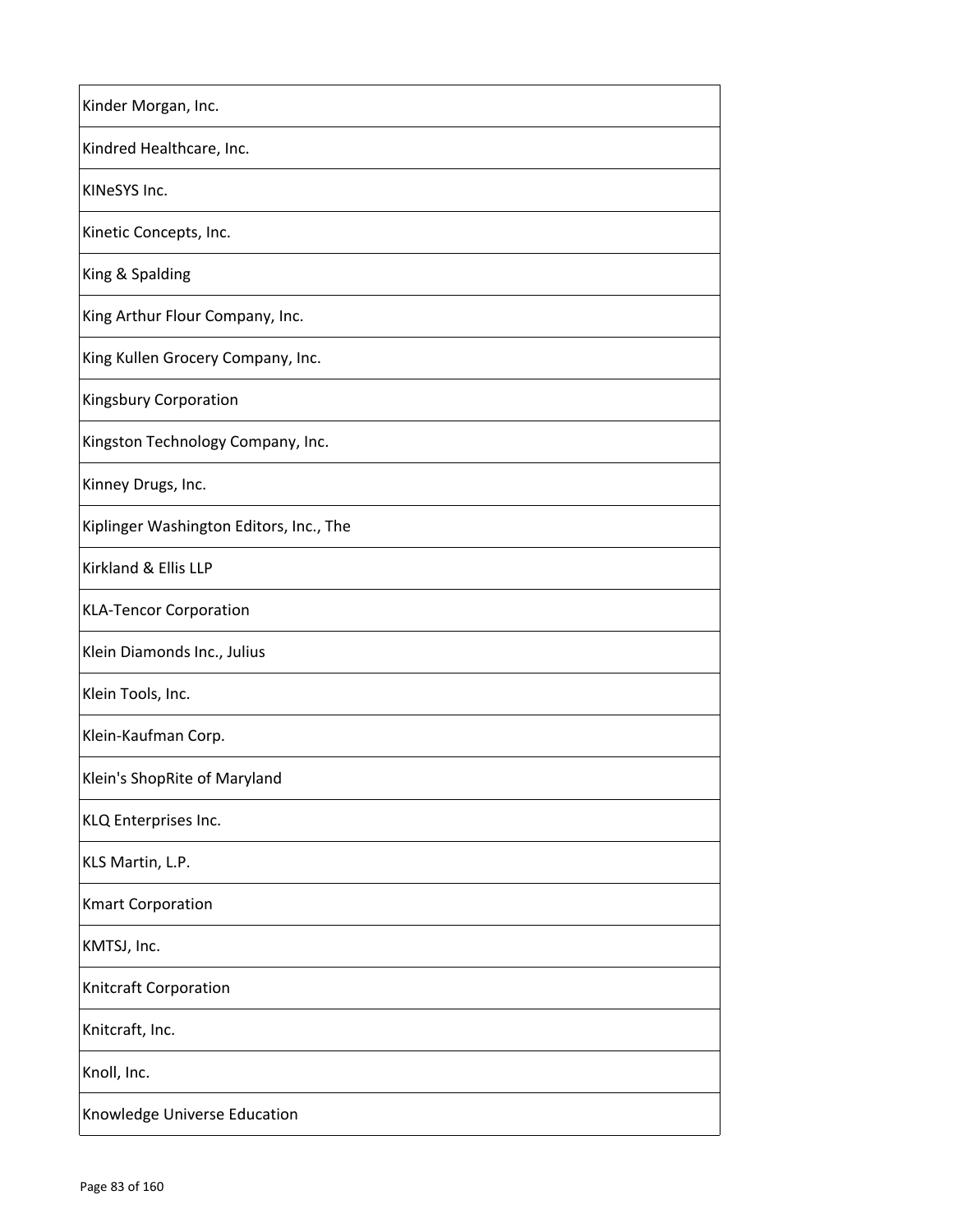| KOA Speer Electronics, Inc.           |
|---------------------------------------|
| Koch Enterprises, Inc.                |
| Koch Industries, Inc.                 |
| Kohler Co.                            |
| Kohl's Corporation                    |
| Koller Group, Inc., Howard Sloan, The |
| Koniag, Inc.                          |
| Konica Minolta Danka Imaging Company  |
| Kors (USA), Michael                   |
| Korum Automotive Group, Inc.          |
| <b>Koss Corporation</b>               |
| Kowalski Sausage Co., Inc.            |
| <b>KPMG LLP</b>                       |
| Krasdale Foods, Inc.                  |
| Kreindler & Kreindler LLP             |
| Krieg DeVault, LLP                    |
| Kroenke Sports Enterprises, L.L.C.    |
| Kroger Co., The                       |
| Krueger International                 |
| K-Swiss Inc.                          |
| Kuhns Investment Company              |
| Kukui Gardens Corporation             |
| Kum & Go, L.C.                        |
| Kuskokwim Corporation, The            |
| <b>Kyanite Mining Corporation</b>     |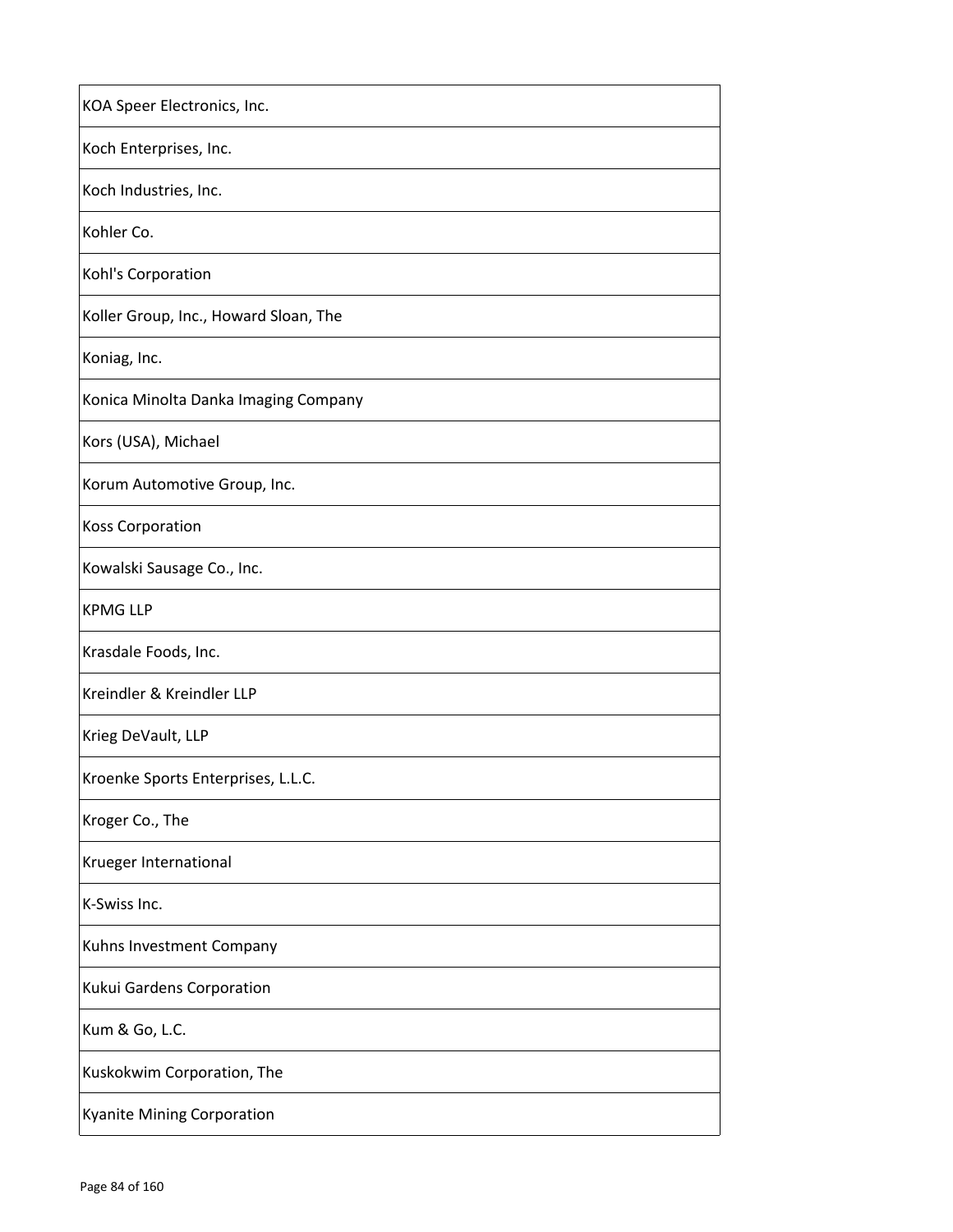| L Brands, Inc.                         |
|----------------------------------------|
| L&L Franchise, Inc.                    |
| La Mariage, Inc.                       |
| LAC Basketball Club, Inc.              |
| Laclede Gas Company                    |
| Laclede Group, Inc., The               |
| Ladies Professional Golf Association   |
| Lafarge North America, Inc.            |
| Laird Norton Company LLC               |
| Lake Champlain Chocolates              |
| Lake Region Electric Cooperative       |
| Lam Research Corporation               |
| Lamont Limited                         |
| Lancaster Colony Corporation           |
| Land O'Lakes, Inc.                     |
| Landmark Media Enterprises, LLC        |
| Landry's, Inc.                         |
| Lands' End, Inc.                       |
| Lane Powell PC                         |
| Lapham-Hickey Steel Corporation        |
| Larkin Hoffman Daly & Lindgren Ltd.    |
| Larkin, Hoffman, Daly & Lindgren, Ltd. |
| Las Vegas Sands Corp.                  |
| Lassus Brothers Oil Company            |
| Lateral Line, Inc.                     |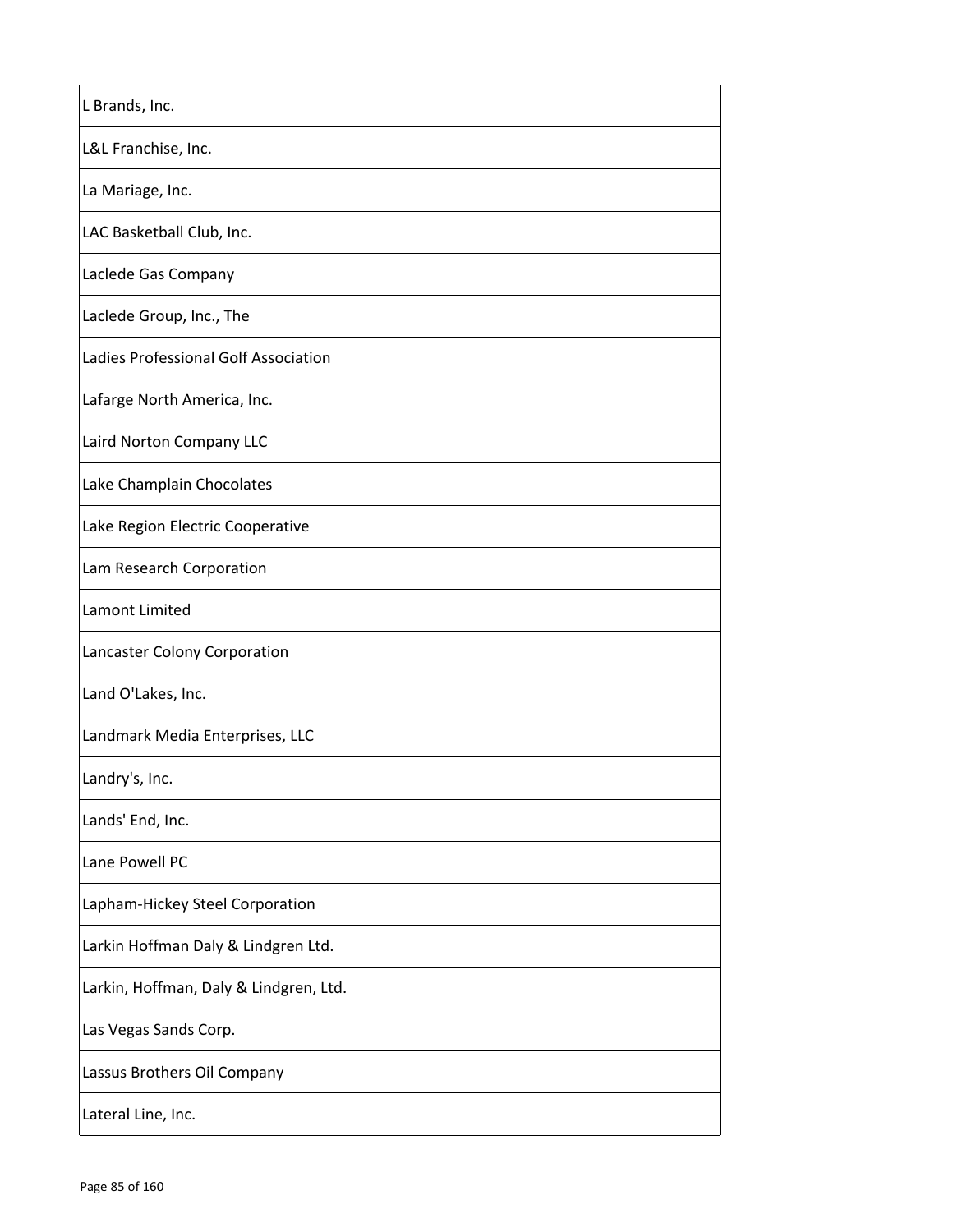| Latham & Watkins LLP                    |
|-----------------------------------------|
| Latham Entertainment Inc.               |
| Lauder Companies Inc., Estee, The       |
| Laureate Education, Inc.                |
| Law Company, Inc., The                  |
| La-Z-Boy Incorporated                   |
| Lazy Days RV Center, Inc.               |
| Lea County Electric Cooperative, Inc.   |
| Leaco Rural Telephone Cooperative, Inc. |
| Lear Corporation                        |
| Lebanon Valley Insurance Company        |
| LeClaire Manufacturing Company          |
| Lee Beverage of Wisconsin, LLC          |
| Lee Enterprises, Incorporated           |
| Lee Industries, Inc.                    |
| Lee, Inc., Alex                         |
| Leet Electric, Inc., R.W.               |
| Legg Mason, Inc.                        |
| Leggett & Platt, Inc.                   |
| Lego Systems, Inc.                      |
| Leibowitz Photography, Inc., Mark       |
| Leidos Holdings Inc.                    |
| Lemieux Group, LP                       |
| Lennar Corporation                      |
| LensCrafters, Inc.                      |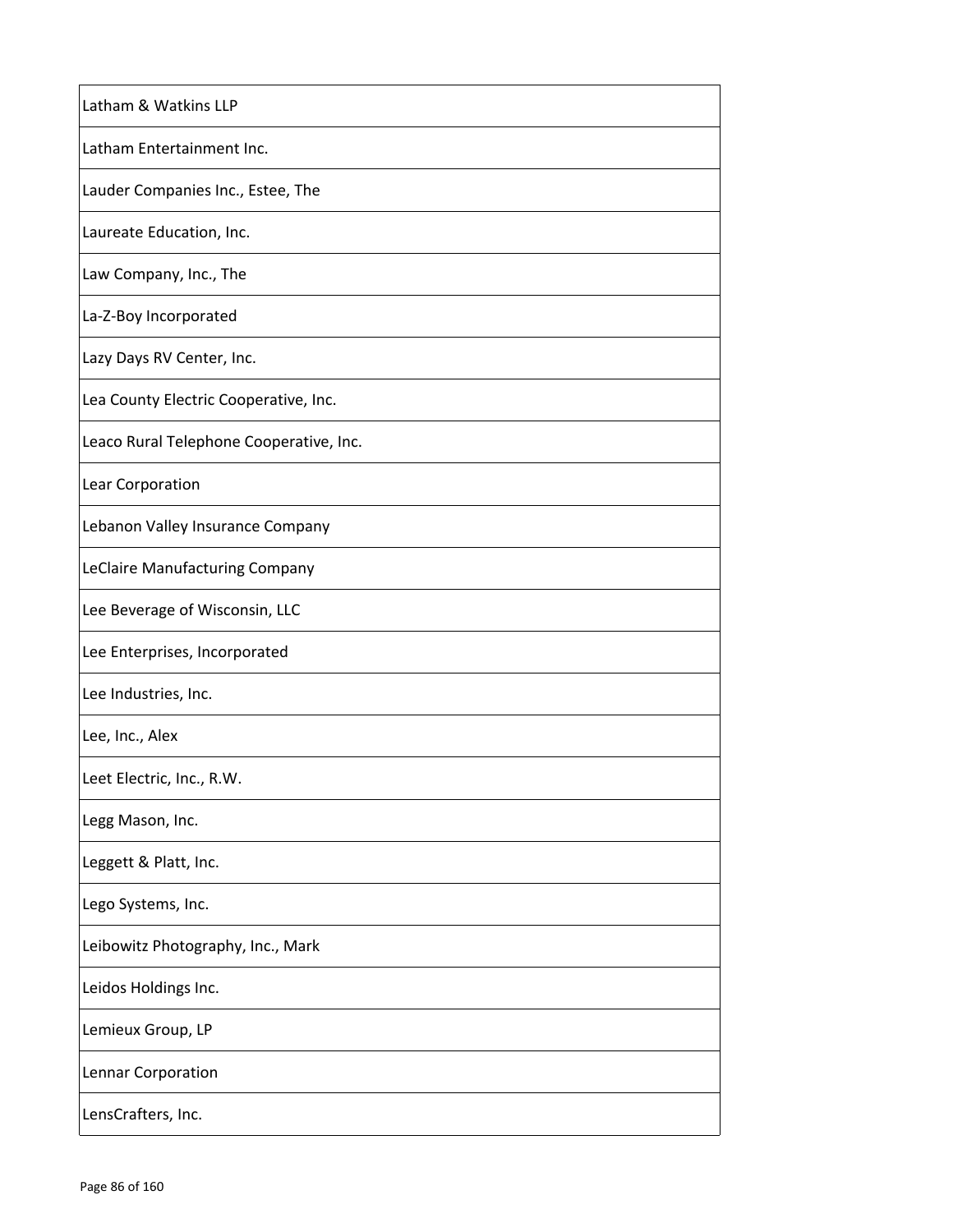| Let Water Be Water, LLC               |
|---------------------------------------|
| Levi, Ray & Shoup, Inc.               |
| Levine Sullivan Koch & Schulz, L.L.P. |
| Leviton Manufacturing Company, Inc.   |
| Lewis & Roca LLP                      |
| Lexington Furniture Industries, Inc.  |
| Lexmark International, Inc.           |
| Leyman Manufacturing Corporation      |
| LG&E and KU Energy, LLC               |
| Liberty Bank                          |
| Liberty Global, Inc.                  |
| Liberty Media Corporation             |
| Liberty Mutual Insurance Company      |
| Li-Cor, Inc.                          |
| Lieberman Companies, Inc.             |
| Life Technologies Corporation         |
| Life Time Fitness, Inc.               |
| LifePoint Hospitals, Inc.             |
| LifeScan, Inc.                        |
| Lifestyle Group                       |
| Lifeway Foods, Inc.                   |
| Lilly and Company, Eli                |
| Lim, Ruger, And Kim LLP               |
| Lime Rock Springs Co.                 |
| Lincoln Benefit Life Company          |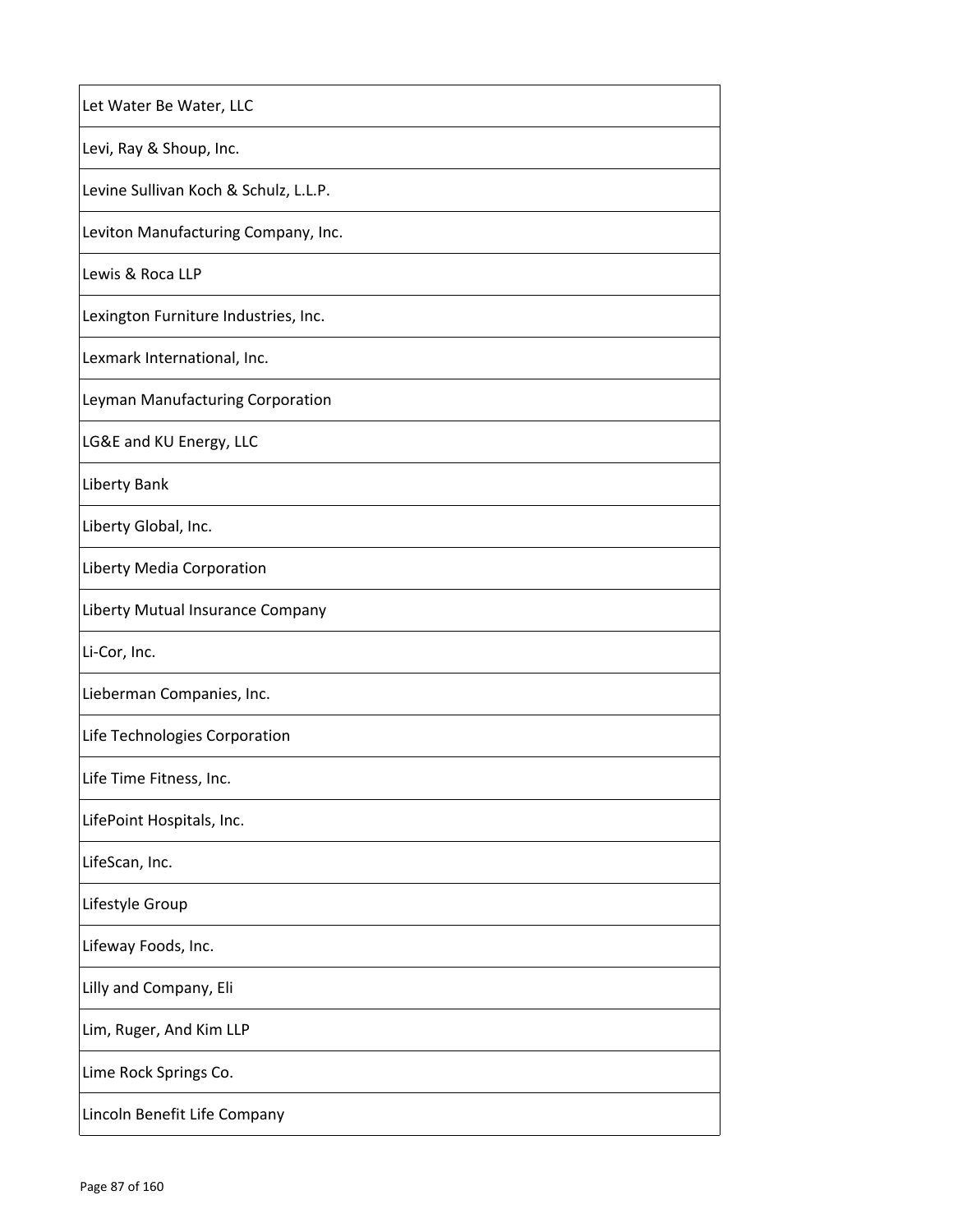| Lincoln Electric Company, The       |
|-------------------------------------|
| Lincoln Hockey LLC                  |
| <b>Lincoln National Corporation</b> |
| Lincoln Savings Bank                |
| Lindquist & Vennum P.L.L.P          |
| LinkedIn Corporation                |
| Linklaters LLP                      |
| Lisle Corp.                         |
| Lithia Motors, Inc.                 |
| Little Pickle Press LLC             |
| Littler Mendelson                   |
| LivingSocial                        |
| LJA Insurance Company               |
| Lockheed Martin Corporation         |
| Lockwood International, Inc.        |
| Lodz Properties, L.P.               |
| Loeb & Loeb LLP                     |
| Loews Corporation                   |
| Londoff Chevrolet, Johnny           |
| Long Automotive Group, Inc., Phil   |
| Longaberger Company, The            |
| Longview Capital Corporation        |
| Loomis, Sayles and Co., L.P.        |
| Lord & Taylor, LLC                  |
| Lord, Abbett & Co. LLC              |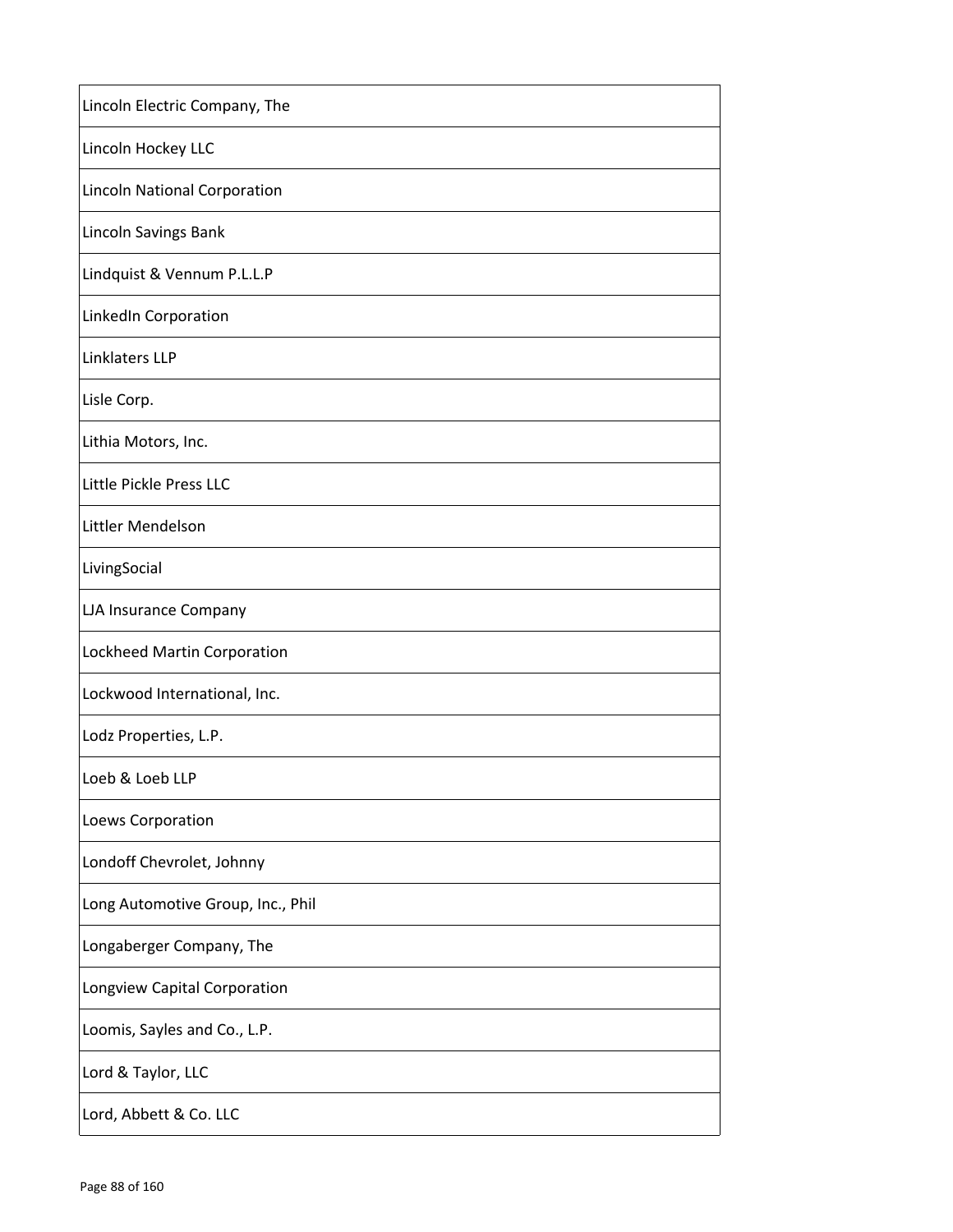| L'Oreal USA, Inc.                                  |
|----------------------------------------------------|
| Lorillard Tobacco Company                          |
| Los Angeles Dodgers, Inc.                          |
| Los Angeles Kings Hockey Club, LP, The             |
| Los Angeles Lakers, Inc., The                      |
| Los Angeles Soccer Partners, L.P.                  |
| Louisiana Health Service & Indemnity Company, Inc. |
| Louisiana-Pacific Corporation                      |
| Love's Travel Stops & Country Stores, Inc.         |
| Lowenstein Sandler LLP                             |
| Lowe's Companies, Inc.                             |
| Lowndes, Drosdick, Doster, Kantor & Reed, P.A.     |
| LPL Financial Holdings Inc.                        |
| <b>LSI Corporation</b>                             |
| Lubrizol Corporation, The                          |
| Lucasfilm Ltd.                                     |
| Luck Stone Corp.                                   |
| Luster Products Inc.                               |
| Luxottica Retail                                   |
| Lynden, Inc.                                       |
| Lyon & Healy Harps, Inc.                           |
| LyondellBasell North America, Inc                  |
| <b>M&amp;T Bank Corporation</b>                    |
| M.D.C. Holdings, Inc.                              |
| M/I Homes, Inc.                                    |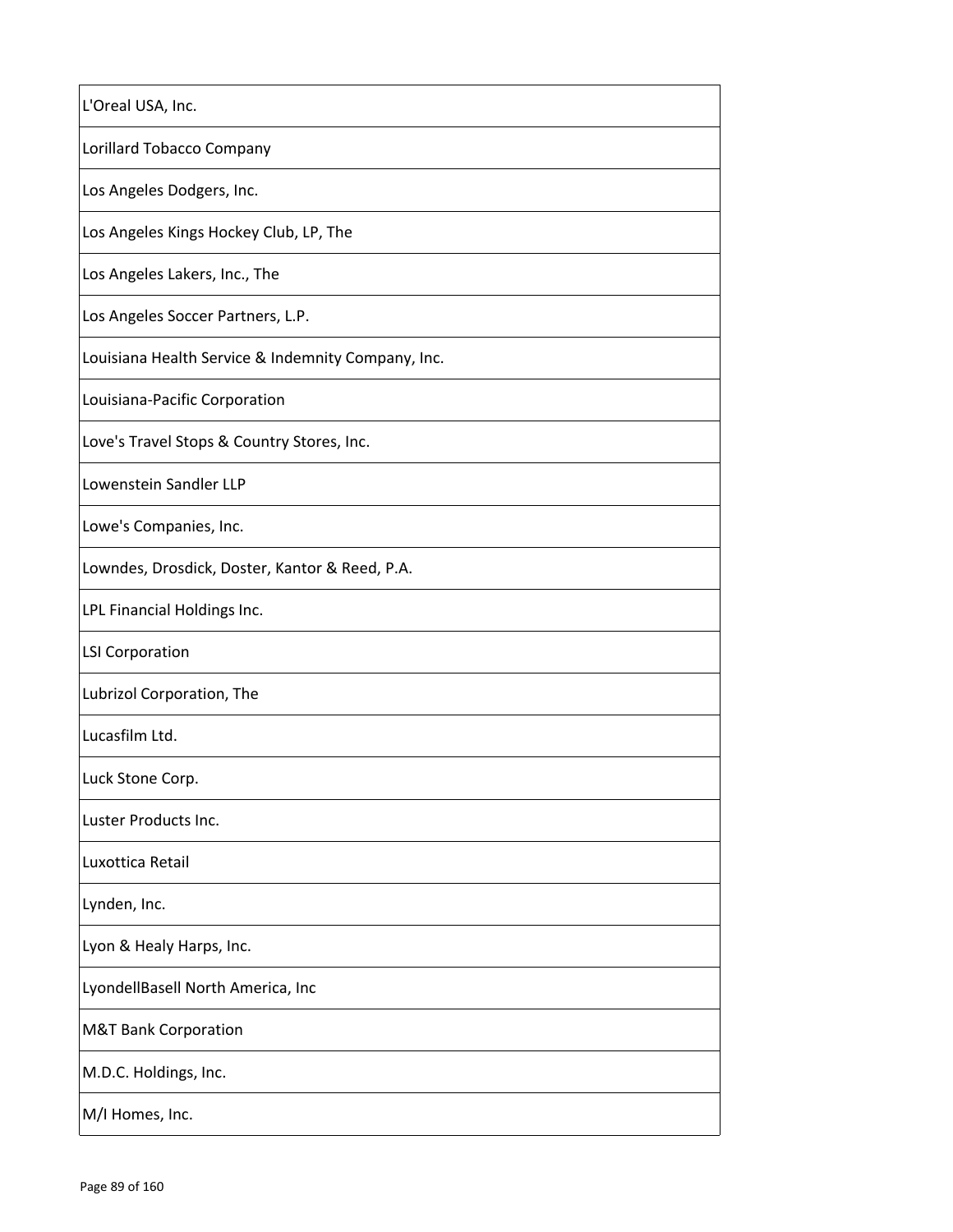| Maali Enterprises, Inc.                   |
|-------------------------------------------|
| MAC Construction & Excavating, Inc.       |
| Mac Swed, Inc.                            |
| MAC Valves, Inc.                          |
| Macayo Restaurants, L.L.C.                |
| Macfarlane-Chang DC Soccer, LLC           |
| <b>Machias Savings Bank</b>               |
| Macy's, Inc.                              |
| Madison Gas and Electric Company          |
| <b>Madison National Bank</b>              |
| Madison Square Garden Company             |
| MAGE SOLAR Projects, Inc.                 |
| Magline, Inc.                             |
| Magna Carta Companies                     |
| <b>Magnolia Plantation Corporation</b>    |
| Magyar Bancorp, Inc.                      |
| Main Line Health                          |
| Majestic Realty Co.                       |
| Major League Baseball                     |
| Major League Baseball Players Association |
| Major League Soccer, L.L.C.               |
| Makepeace Co., A.D.                       |
| Makino, Inc.                              |
| Malco Industries, Inc.                    |
| Mamiye Brothers Inc.                      |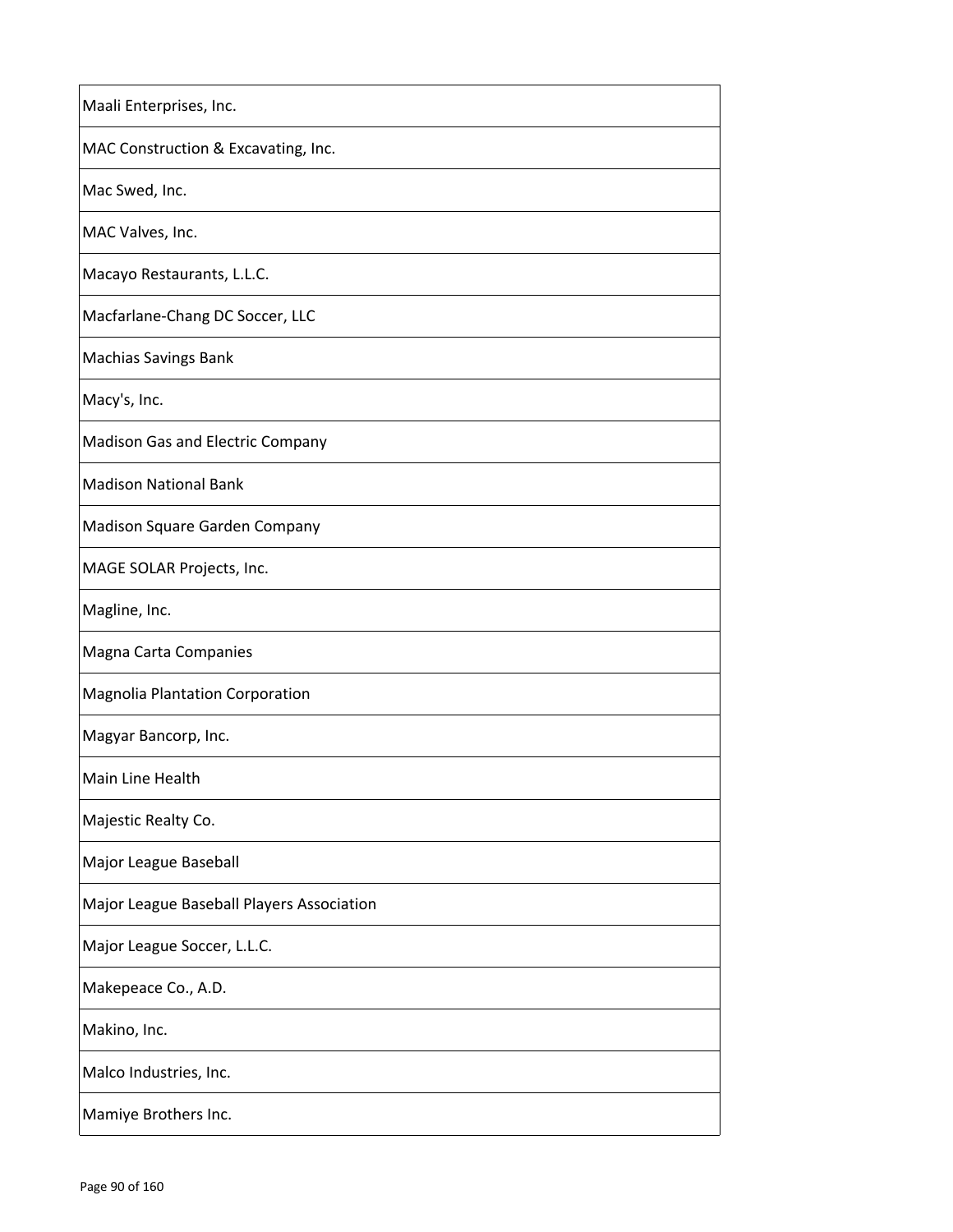| Mamma Chia LLC                        |
|---------------------------------------|
| Manatt, Phelps & Phillips, LLP        |
| Manhattan Beer Distributors, Inc.     |
| Manitou Americas, Inc                 |
| Manitowoc Company, Inc., The          |
| Manitowoc Foodservice Companies, Inc. |
| Manning, Inc., Melissa Joy            |
| <b>Manocherian Brothers</b>           |
| ManpowerGroup Inc.                    |
| Manti Group, The                      |
| Mapes Industries, Inc.                |
| Maquoketa State Bank                  |
| Marathon Oil Company                  |
| Marathon Oil Corporation              |
| Marathon Petroleum Corporation        |
| <b>Marathon Savings Bank</b>          |
| March Buick, Inc., Tony               |
| Marcho Farms, Inc.                    |
| Marchon Eyewear, Inc.                 |
| Marcus & Millichap Company, The       |
| Marcus Corporation, The               |
| Marena Group, Inc., The               |
| Mariani Nut Company, Inc.             |
| Marinello Schools of Beauty           |
| Maritz Holdings, Inc.                 |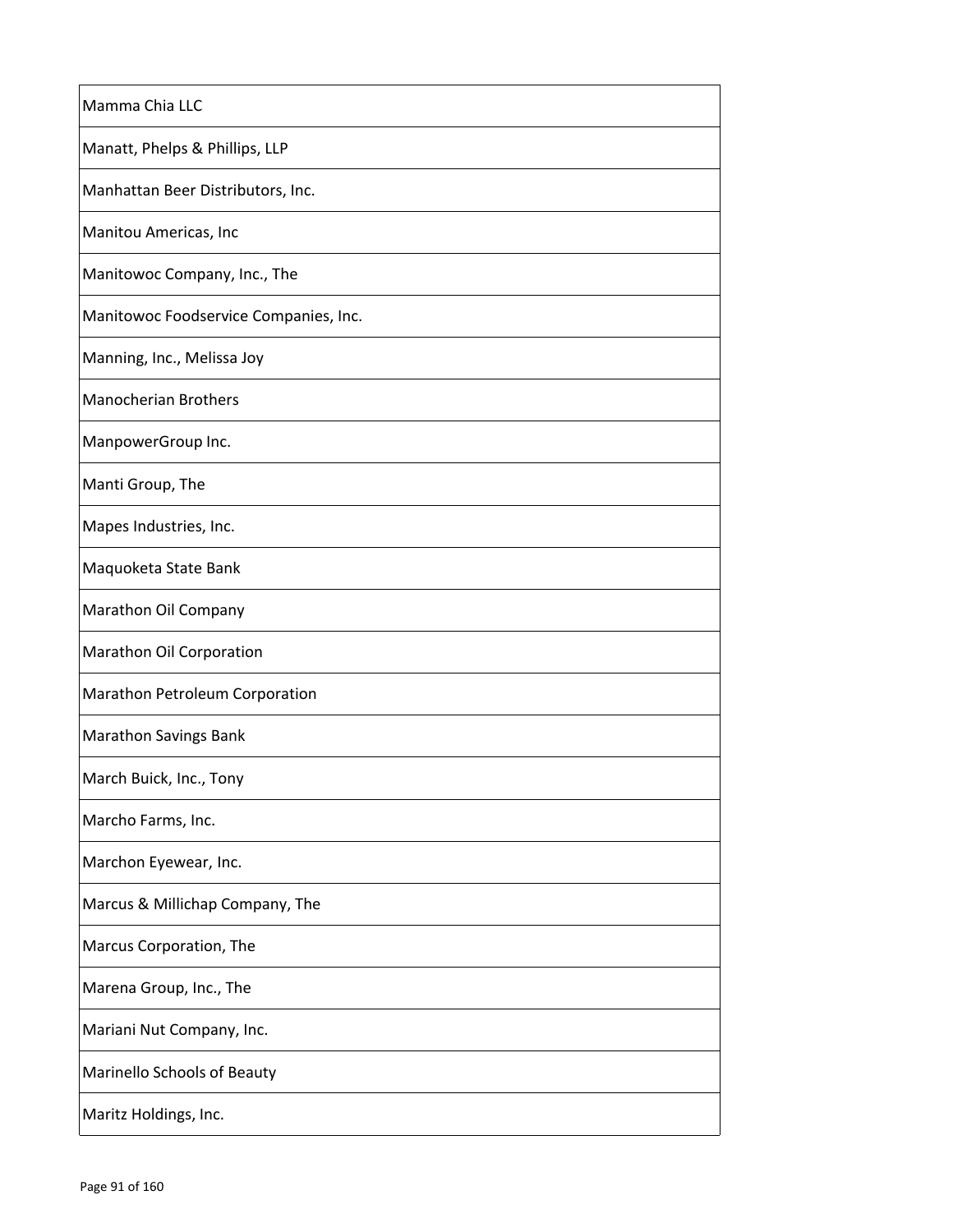| Mark IV Industries, Inc.                    |
|---------------------------------------------|
| <b>Market Day Corporation</b>               |
| MarkleBank                                  |
| Marlborough Country Club                    |
| Marnier-Lapostolle Inc.                     |
| <b>Marr Equipment Corporation</b>           |
| Marriott International, Inc.                |
| Mars, Incorporated                          |
| Marsh & McLennan Companies, Inc.            |
| Marsh Associates, Inc.                      |
| Marsh Supermarkets, Inc.                    |
| Marshall Motor Company, Inc.                |
| Marshall, Gerstein & Borun LLP              |
| Martin & Co., Inc., C. F.                   |
| Martin Marietta Materials, Inc.             |
| Mary Kay Inc.                               |
| <b>Masco Corporation</b>                    |
| Mascoma Savings Bank                        |
| <b>Masimo Corporation</b>                   |
| Maslon Edelman Borman & Brand, LLP          |
| <b>Mason State Bank</b>                     |
| Massachusetts Mutual Life Insurance Company |
| Massey Knakal Realty Services               |
| MasterCard Incorporated                     |
| Masterson Company, Inc., The                |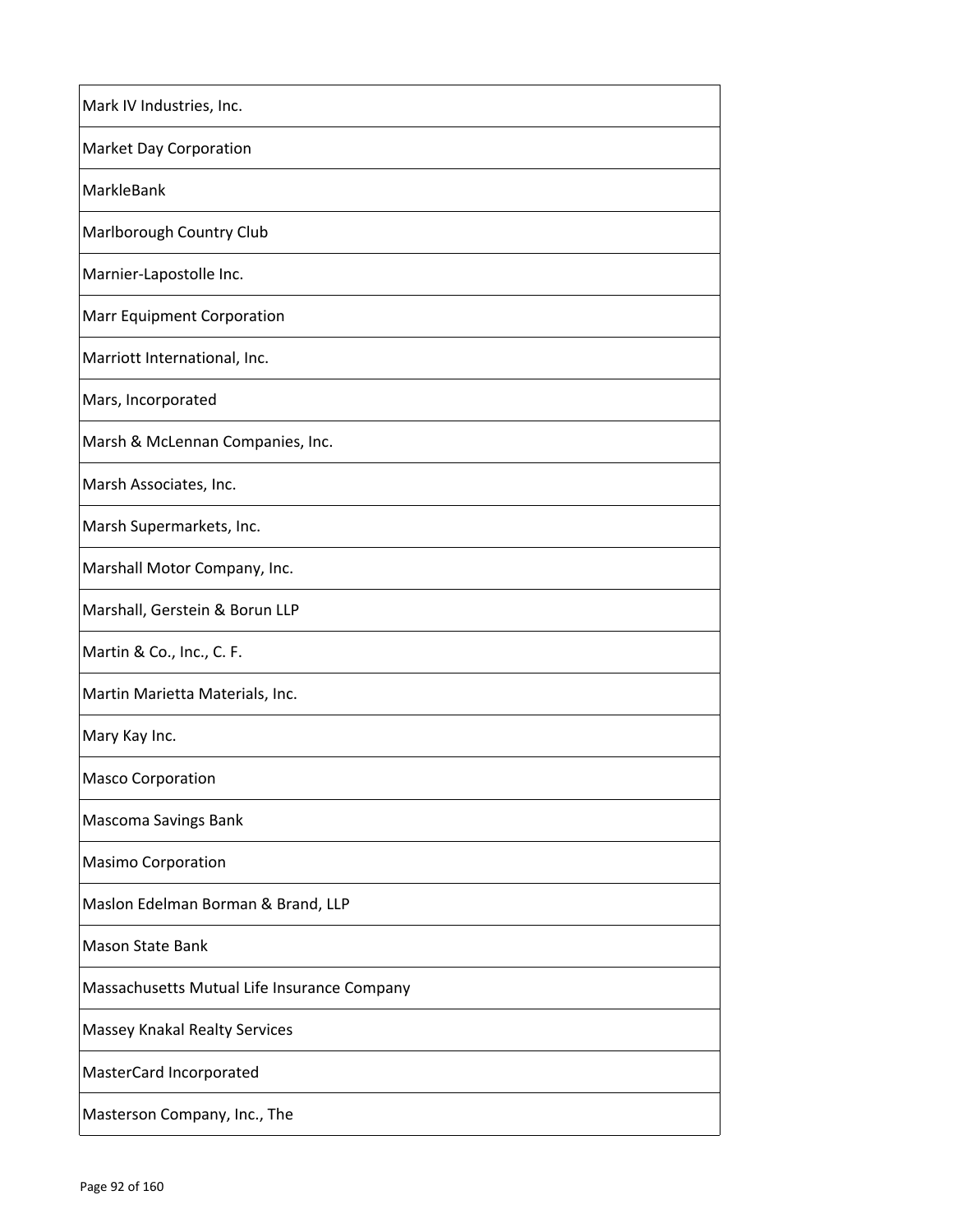| Material Handling Industry of America, The |
|--------------------------------------------|
| Matrix Development Group, Inc.             |
| Matson, Inc.                               |
| Mattel, Inc.                               |
| Matthews International Corporation         |
| Mattress Holding Corp.                     |
| Mautz Paint Company, Inc.                  |
| Maverick Capital, Ltd.                     |
| MAXIMUS, Inc.                              |
| Mayer Brown Practices, The                 |
| Mayer Electric Supply Company, Inc.        |
| Maynard, Cooper & Gale, P.C.               |
| Mazda North American Operations            |
| MB Financial Bank, N.A.                    |
| <b>MBIA Insurance Corporation</b>          |
| McAfee, Inc.                               |
| McAndrews, Held & Malloy, Ltd.             |
| McBride & Son Homes, Inc.                  |
| <b>Mccar Development Corporation</b>       |
| McCarter & English, LLP                    |
| <b>McCarthy Bush Corporation</b>           |
| McClatchy Company, The                     |
| McCormick & Company, Inc.                  |
| McDermott, Will & Emery                    |
| McDonald Industries, Inc., A.Y.            |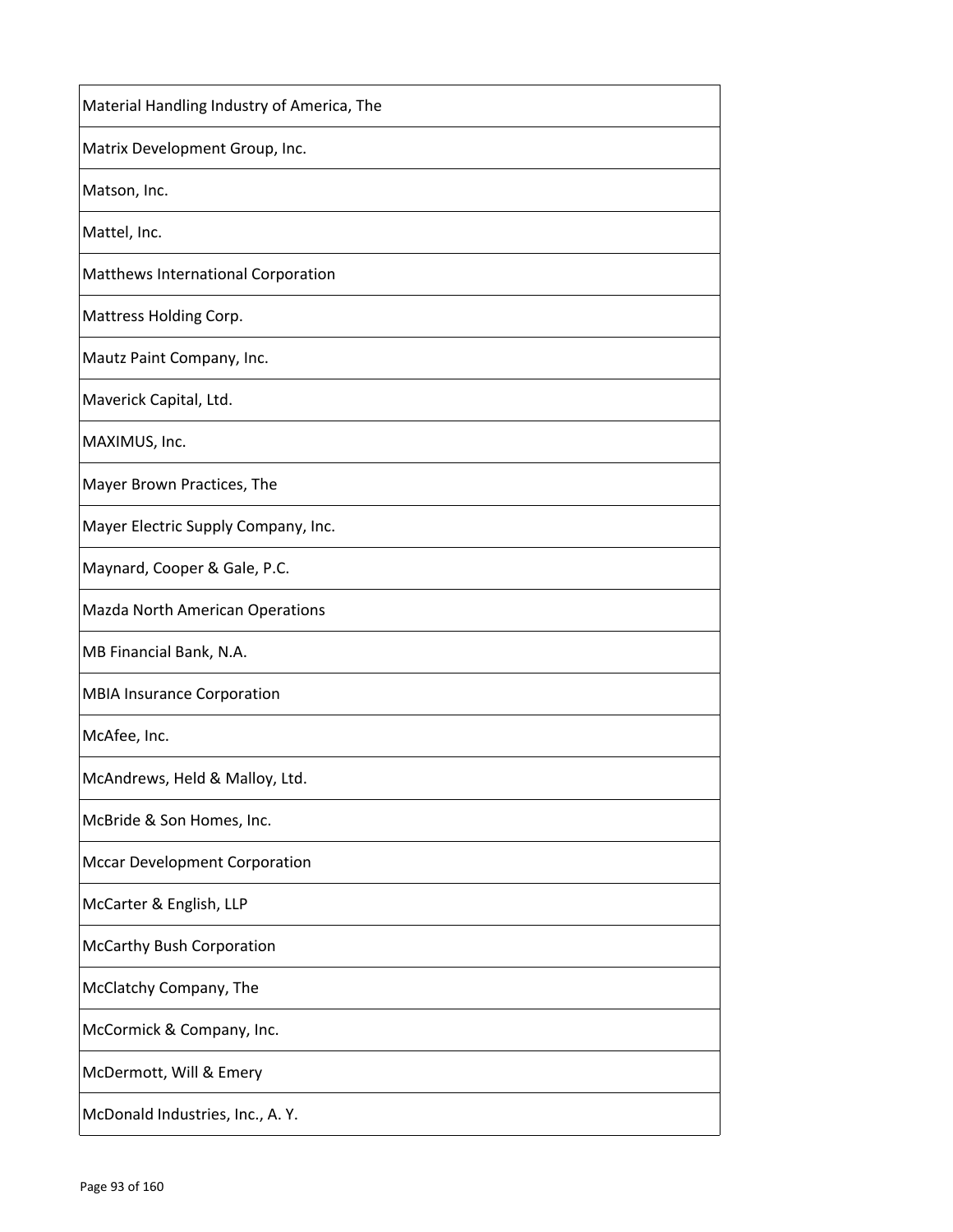| <b>McDonald's Corporation</b>       |
|-------------------------------------|
| McGraw Hill Financial, Inc.         |
| McGuireWoods LLP                    |
| <b>McKee Foods Corporation</b>      |
| McKenna Long & Aldridge LLP         |
| <b>McKesson Corporation</b>         |
| McKinstry Company, LLC              |
| McKool Smith, P.C.                  |
| McLaughlin Body Company             |
| McNally & Company, Rand             |
| <b>McShane Construction Company</b> |
| McWane, Inc.                        |
| MDU Resources Group, Inc.           |
| Mead Johnson Nutrition Company      |
| Meadows, Inc., W. R.                |
| MeadWestvaco Corporation            |
| Mechanics Bank, The                 |
| Medeanalytics, Inc.                 |
| Medical Mutual of Ohio, Inc.        |
| Medieval Times Management Inc.      |
| MedImmune, Inc.                     |
| Medline Industries, Inc.            |
| MEDRAD, Inc.                        |
| Medtronic, Inc.                     |
| Meecorp Capital Markets, LLC        |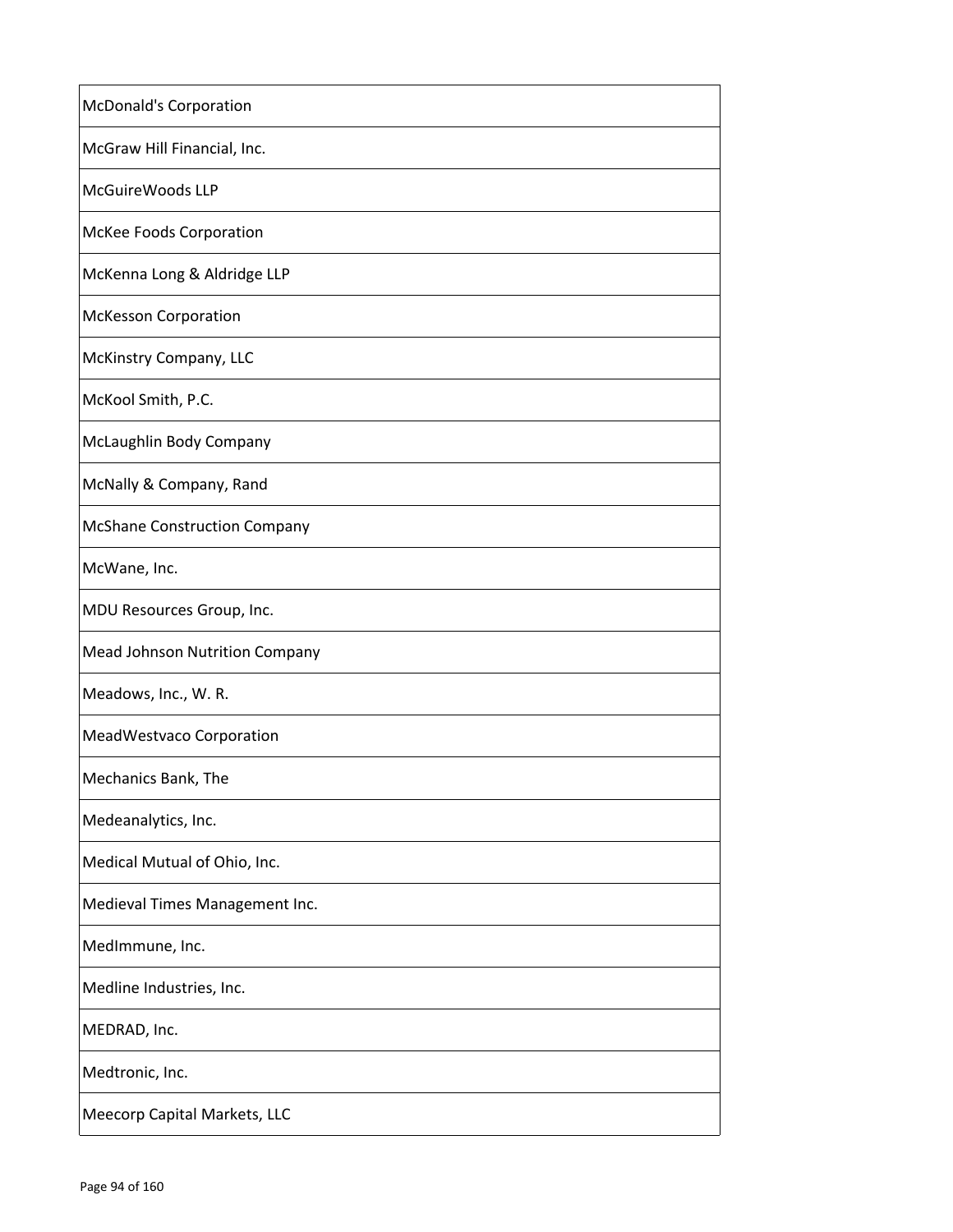| MEEMIC Insurance Co.                        |
|---------------------------------------------|
| Meijer, Inc.                                |
| Melaleuca, Inc.                             |
| Menasha Corporation                         |
| Men's Wearhouse, Inc., The                  |
| <b>Mentor Graphics Corporation</b>          |
| Mercedes-Benz USA, L.L.C.                   |
| Merchant & Gould, P.C.                      |
| Merchants Trust Company, Inc.               |
| Merck & Co., Inc.                           |
| Merck Millipore                             |
| Mercury Aircraft, Inc.                      |
| Mercury Systems, Inc.                       |
| Mercury Wire Products, Inc.                 |
| <b>Meredith Corporation</b>                 |
| Merfish Pipe & Supply                       |
| Meritor, Inc.                               |
| <b>Merrimack County Savings Bank</b>        |
| Merrimack Valley Distributing Company, Inc. |
| Merritt & Merritt & Moulton                 |
| Messer Construction Co.                     |
| Metal Industries, Inc.                      |
| Me-Tex Oil & Gas, Inc.                      |
| Metro-Goldwyn-Mayer Inc.                    |
| Metropolitan Auto Dealers Association, The  |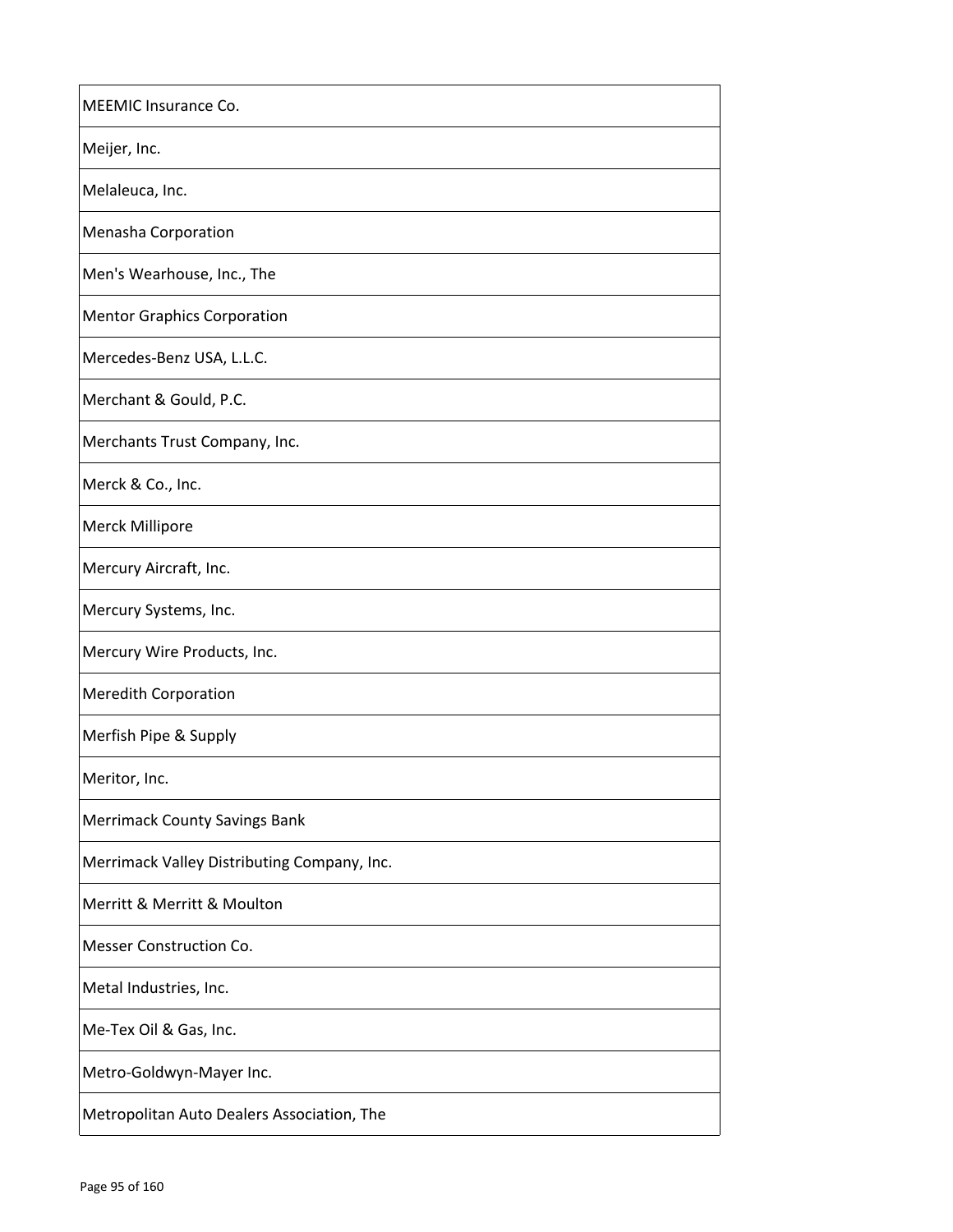| Metropolitan Life Insurance Company                |
|----------------------------------------------------|
| Metropolitan Regional Information Systems, Inc.    |
| <b>Metropolitan Theatres Corporation</b>           |
| Metropolitan Water District of Southern California |
| Meyer Stores, Inc., Fred                           |
| MFA Oil Company                                    |
| MFA, Inc.                                          |
| <b>MGIC Investment Corporation</b>                 |
| <b>MGM Resorts International</b>                   |
| MH Equipment Company                               |
| Miami Marlins, L.P., The                           |
| Michael Best & Friedrich LLP                       |
| Michael Foods, Inc.                                |
| Michelin North America, Inc.                       |
| Michigan Automotive Compressor, Inc.               |
| Michigan CardioVascular Institute                  |
| Micro Analog, Inc.                                 |
| Microchip Technology Incorporated                  |
| Micron Technology, Inc.                            |
| <b>Microsoft Corporation</b>                       |
| Mid-Atlantic Packaging, Inc.                       |
| Midcontinent Media, Inc.                           |
| Middlesex Savings Bank                             |
| <b>Midmark Corporation</b>                         |
| Mid-States Aluminum Corp.                          |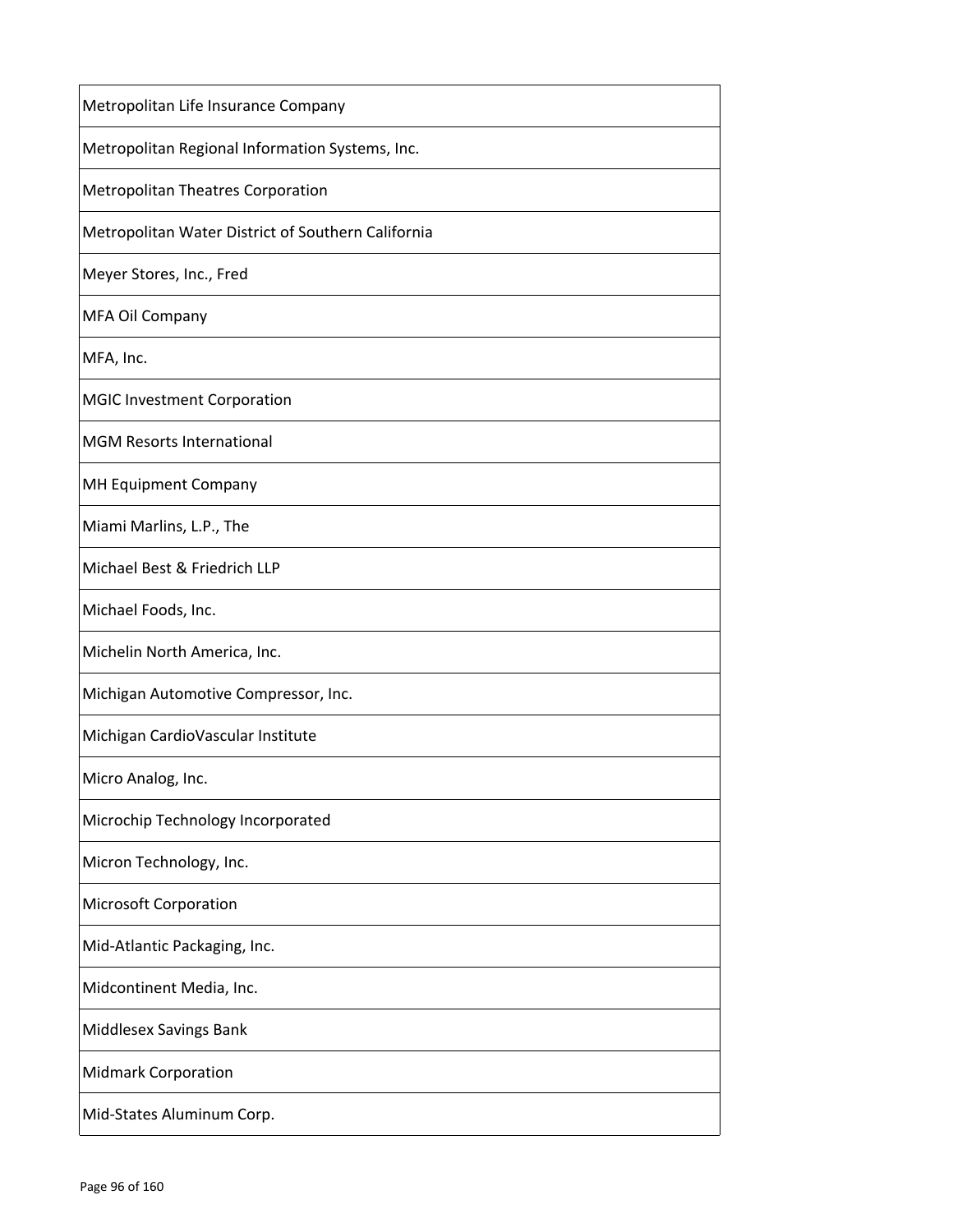| Midwestone Bank                              |
|----------------------------------------------|
| Mike's Train House, Inc.                     |
| Mikimoto (America) & Company, Ltd.           |
| Milbank, Tweed, Hadley & McCloy LLP          |
| Miles & Stockbridge, P.C.                    |
| Milford Bank, The                            |
| Milford National Bank and Trust Company, The |
| Millennia Media, Inc.                        |
| Miller & Martin PLLC                         |
| Miller Automobile Corporation                |
| Miller Nash LLP                              |
| Miller Shakman & Beem LLP                    |
| Miller, Canfield, Paddock and Stone, P.L.C.  |
| Miller, Inc., Herman                         |
| Miller, Johnson, Snell & Cummiskey, P.L.C.   |
| MillerCoors LLC                              |
| Miller-Davis Co                              |
| Millhiser-Smith Agency, Inc.                 |
| Milliken and Company                         |
| Mill-Rose Company, The                       |
| <b>Mills Meyers Swartling</b>                |
| Milwaukee Brewers Baseball Club, L.P.        |
| Milwaukee Bucks, Inc.                        |
| Minnesota Vikings Football, LLC              |
| Minnesota Wild Hockey Club, LP               |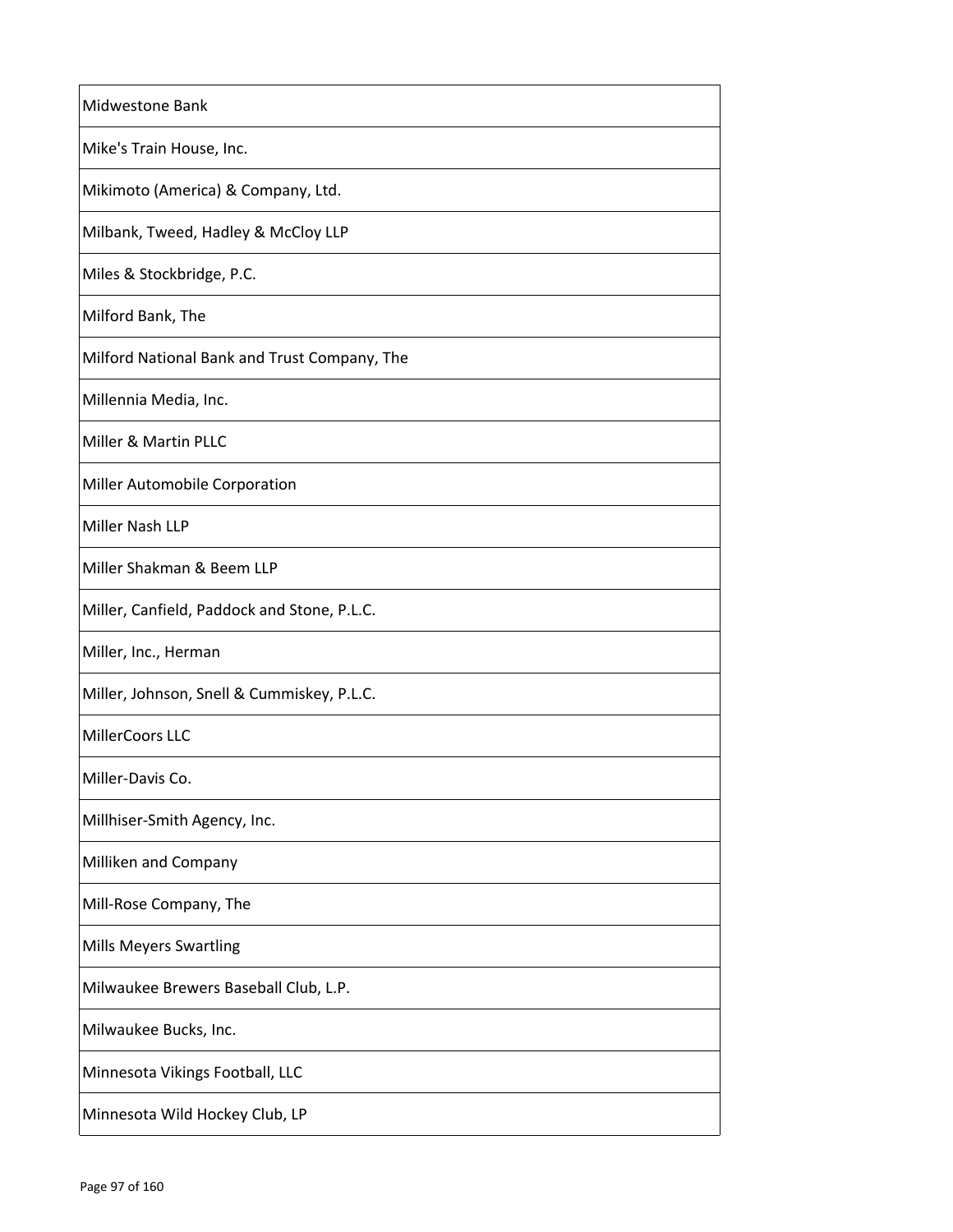| Minster Machine Company, The                |
|---------------------------------------------|
| Minto Communities, Inc                      |
| Miracle-Ear, Inc.                           |
| Mississippi Power Company                   |
| Mitsubishi Electric & Electronics USA, Inc. |
| Mitsubishi International Corporation        |
| Mitsubishi Motors North America, Inc.       |
| Mitsui & Co. (U.S.A.), Inc.                 |
| Mizuho Corporate Bank (USA)                 |
| MN Airlines, LLC                            |
| <b>Modine Manufacturing Company</b>         |
| Mohawk Industries, Inc.                     |
| Mohegan Basketball Club, LLC                |
| Moka Joe Coffee                             |
| Molly Maid, Inc.                            |
| <b>Molson Coors Brewing Company</b>         |
| <b>MOM Brands Company</b>                   |
| Mom365                                      |
| Monadnock Paper Mills, Inc.                 |
| Monarch Beverage Company, Inc.              |
| Monarch Cement Company, The                 |
| Monarch Corp.                               |
| Monavie LLC                                 |
| Mondelez International, Inc.                |
| Moneta Group, LLC                           |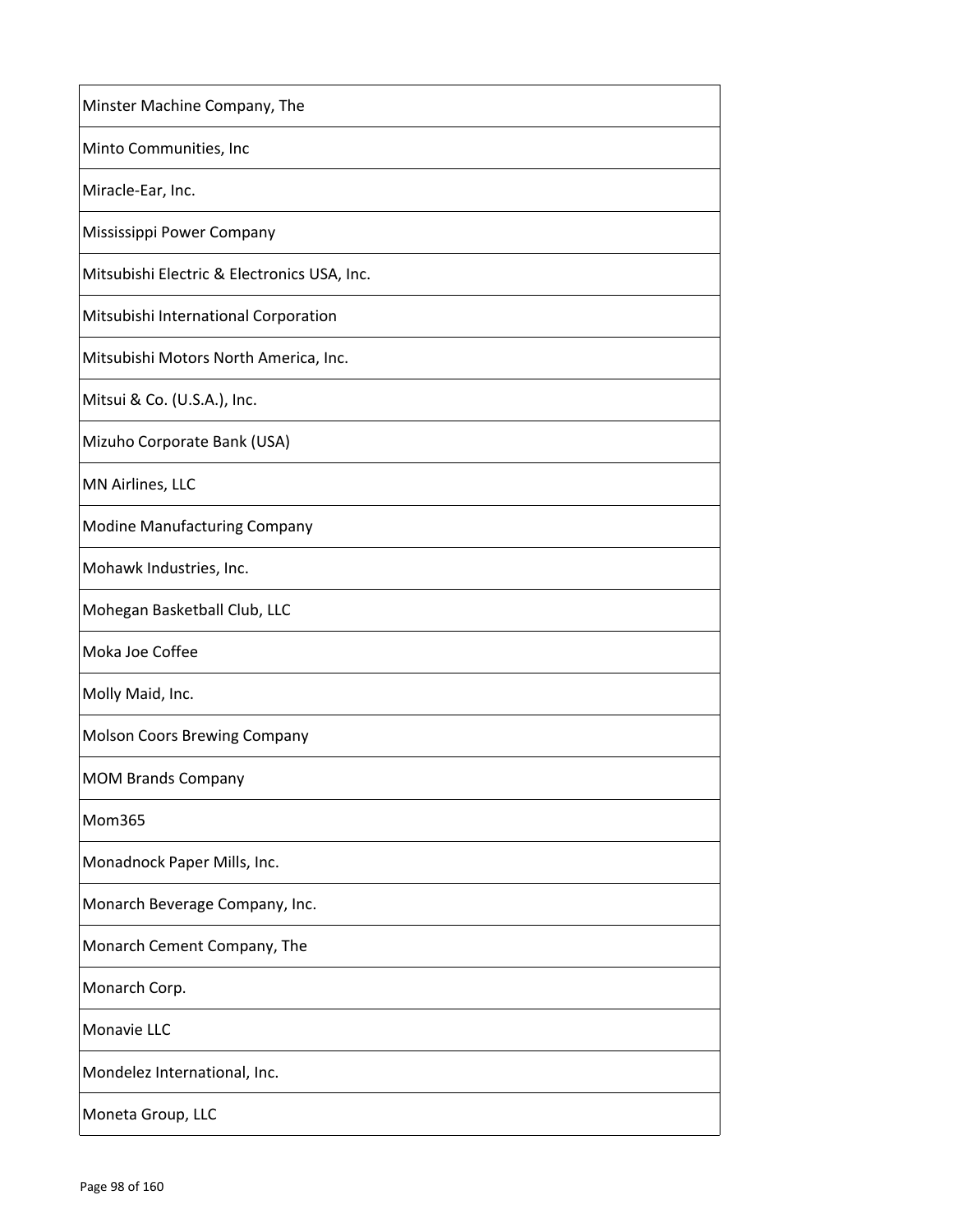| MoneyGram International, Inc.        |
|--------------------------------------|
| Monsanto Company                     |
| Monster Worldwide, Inc.              |
| Moody Company, The                   |
| Moody's Corporation                  |
| Moody's Investors Service, Inc.      |
| Moore & Co., Benjamin                |
| Moore & Van Allen PLLC               |
| Moore Company, The                   |
| <b>Morgan Construction Company</b>   |
| Morgan Services, Inc.                |
| Morgan Stanley                       |
| Morgan, Lewis & Bockius LLP          |
| Morley Group, Inc.                   |
| Morris Communications Company, LLC   |
| Morris USA, Inc., Philip             |
| Morris, Manning & Martin, LLP        |
| Morris, Nichols, Arsht & Tunnell LLP |
| Morrison & Foerster LLP              |
| Mortenson Company, M. A.             |
| Mortgage Funding Corporation         |
| Morton International, Inc.           |
| Mosaic Company, The                  |
| Moss Adams LLP                       |
| Motley Fool, The                     |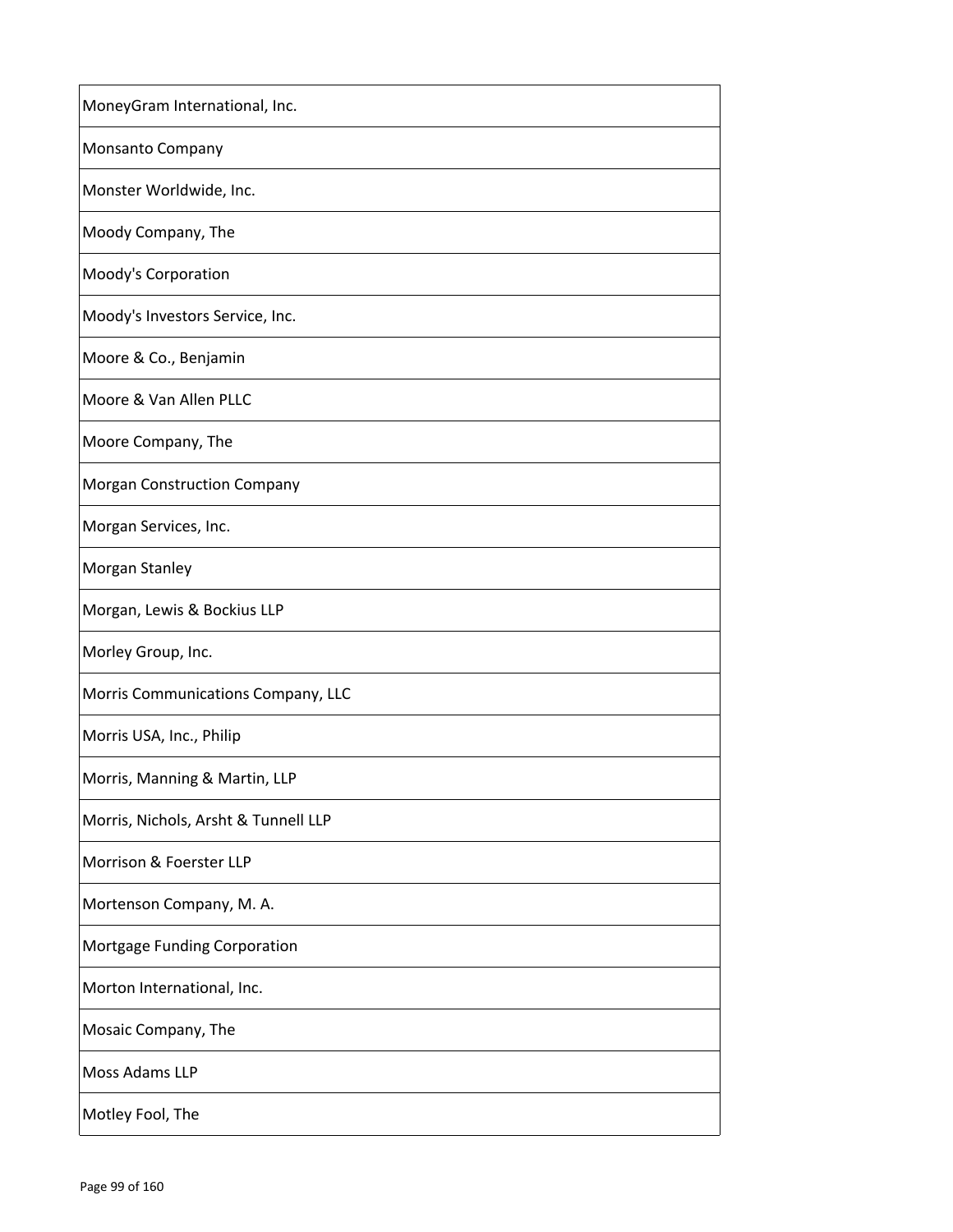| Motor Castings Company, Inc.                   |
|------------------------------------------------|
| Motorists Mutual Insurance Company             |
| <b>Motorola Mobility LLC</b>                   |
| Motorola Solutions, Inc.                       |
| Mound Cotton Wollan & Greengrass               |
| Mount Wheeler Power, Inc.                      |
| Mountain Sky Guest Ranch, LLC                  |
| <b>Mountaire Corporation</b>                   |
| MRC Global Inc.                                |
| Mrs. Fields' Original Cookies, Inc.            |
| MSA Safety Inc.                                |
| MSC Industrial Direct Co., Inc.                |
| Mt. Olive Pickle Company, Inc.                 |
| MTD Products, Inc.                             |
| <b>MTV Networks</b>                            |
| Mueller and Company, Inc.                      |
| Munger, Tolles & Olson LLP                     |
| Murphy Brothers, Inc.                          |
| Murphy Oil Corporation                         |
| Murray Guard, Inc.                             |
| Murtha Cullina LLP                             |
| <b>Mutual Bank</b>                             |
| Mutual Fire Marine & Inland Insurance Co., The |
| Mutual of America Life Insurance Company       |
| Mutual of Omaha Insurance Company              |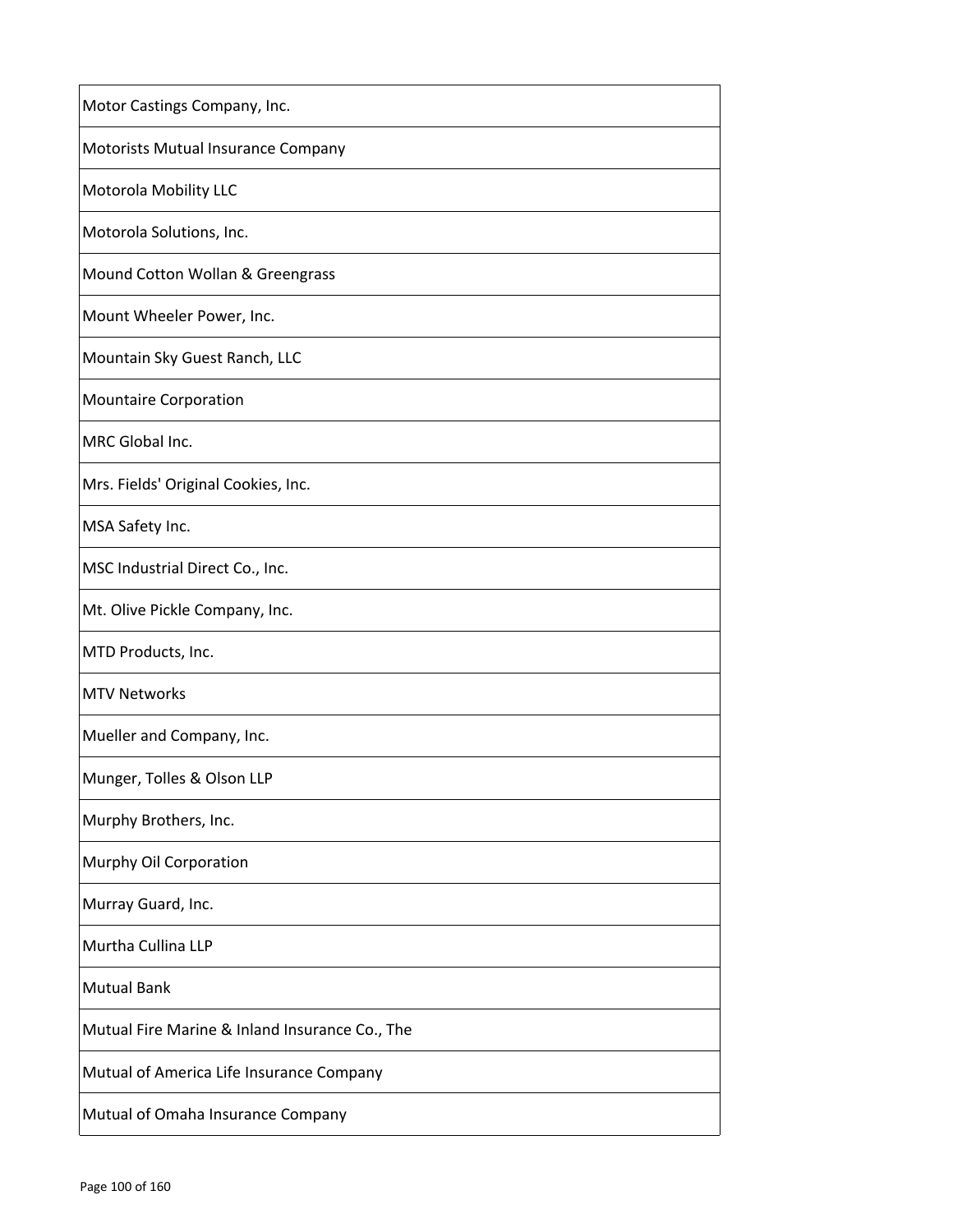| MutualOne Bank                                       |
|------------------------------------------------------|
| MWH Global, Inc.                                     |
| Mylan Inc.                                           |
| Nackard Wholesale Beverage Company, Fred             |
| Namaste Solar                                        |
| Nansemond Insurance Agency, Inc                      |
| NASDAQ OMX Group, Inc., The                          |
| Nasdaq OMX PHLX                                      |
| Nashville Hockey Club L.P.                           |
| National Association for Stock Car Auto Racing, Inc. |
| National Association of Chain Drug Stores, Inc.      |
| National Basketball Association, Inc.                |
| National Basketball Players Association              |
| National Cable Satellite Corporation                 |
| National Football League                             |
| National Football League Players Association         |
| National Fuel Gas Company                            |
| National Grange Mutual Insurance Company             |
| <b>National Grid USA</b>                             |
| National Hockey League                               |
| National Life Insurance Company                      |
| <b>National Machinery LLC</b>                        |
| National Penn Bancshares, Inc.                       |
| National Presto Industries, Inc.                     |
| National Resources, Inc.                             |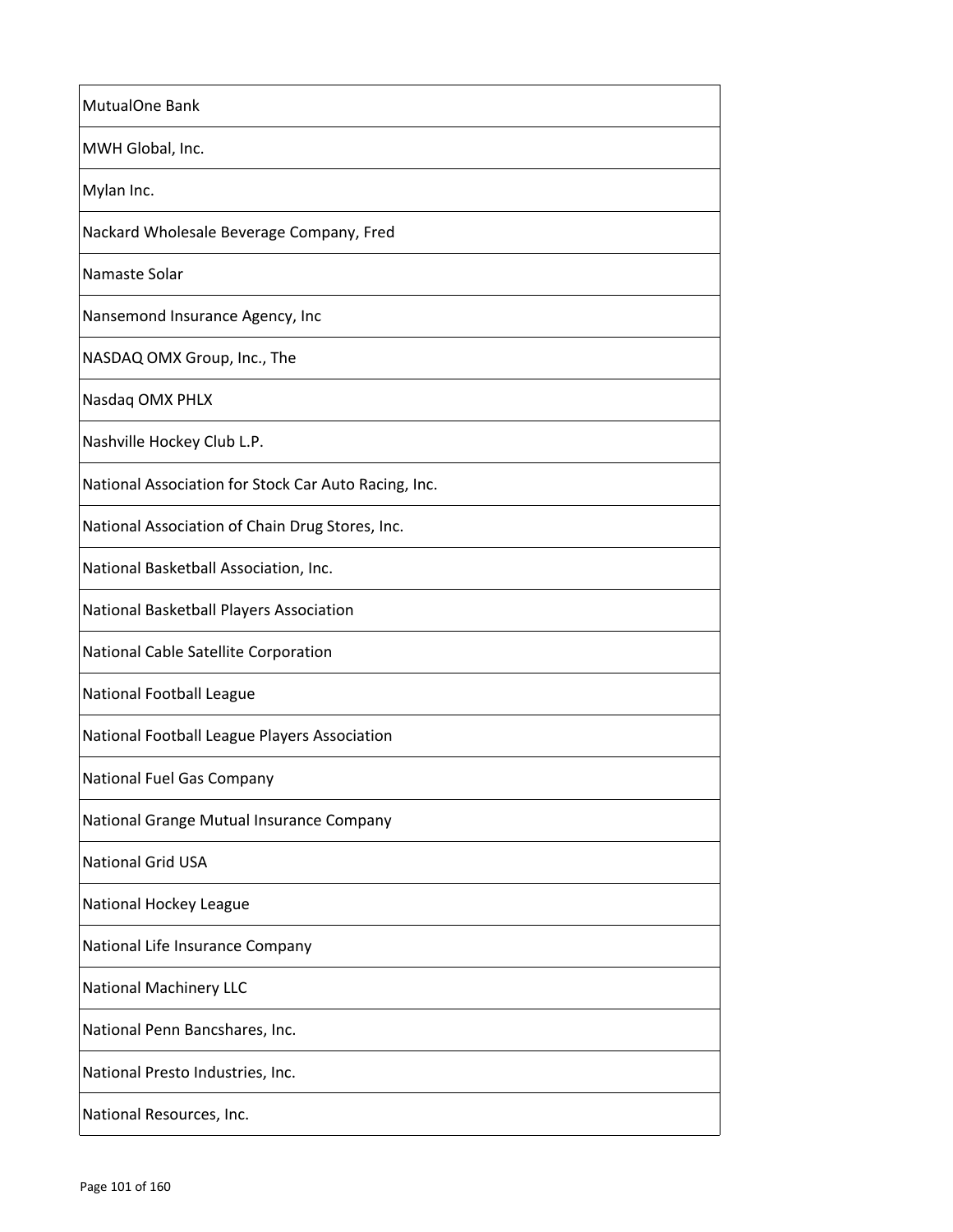| <b>National Restaurant Association</b> |
|----------------------------------------|
| Nationwide Mutual Insurance Company    |
| Natori Company, The                    |
| <b>Natural Gas Partners</b>            |
| <b>Natural Investments LLC</b>         |
| Natural Stone Bridge and Caves, Inc.   |
| Naugatuck Valley Financial Corporation |
| Navistar International Corporation     |
| <b>NAVTEQ Corporation</b>              |
| NBCUniversal, Inc.                     |
| <b>NCR Corporation</b>                 |
| Neal, Gerber & Eisenberg LLP           |
| NEBCO, Inc.                            |
| <b>NEC Corporation of America</b>      |
| Needham & Company, LLC                 |
| Neenah Foundry Company                 |
| Neiman Marcus Group, Inc.              |
| Nellie Mae Corporation                 |
| Nelnet, Inc.                           |
| Nelson Mullins Riley & Scarborough LLP |
| Nestle Purina PetCare Company          |
| Nestle USA, Inc.                       |
| Neuberger Berman LLC                   |
| Neurology Clinic of South Arkansas     |
| Neuwirth Motors, Inc.                  |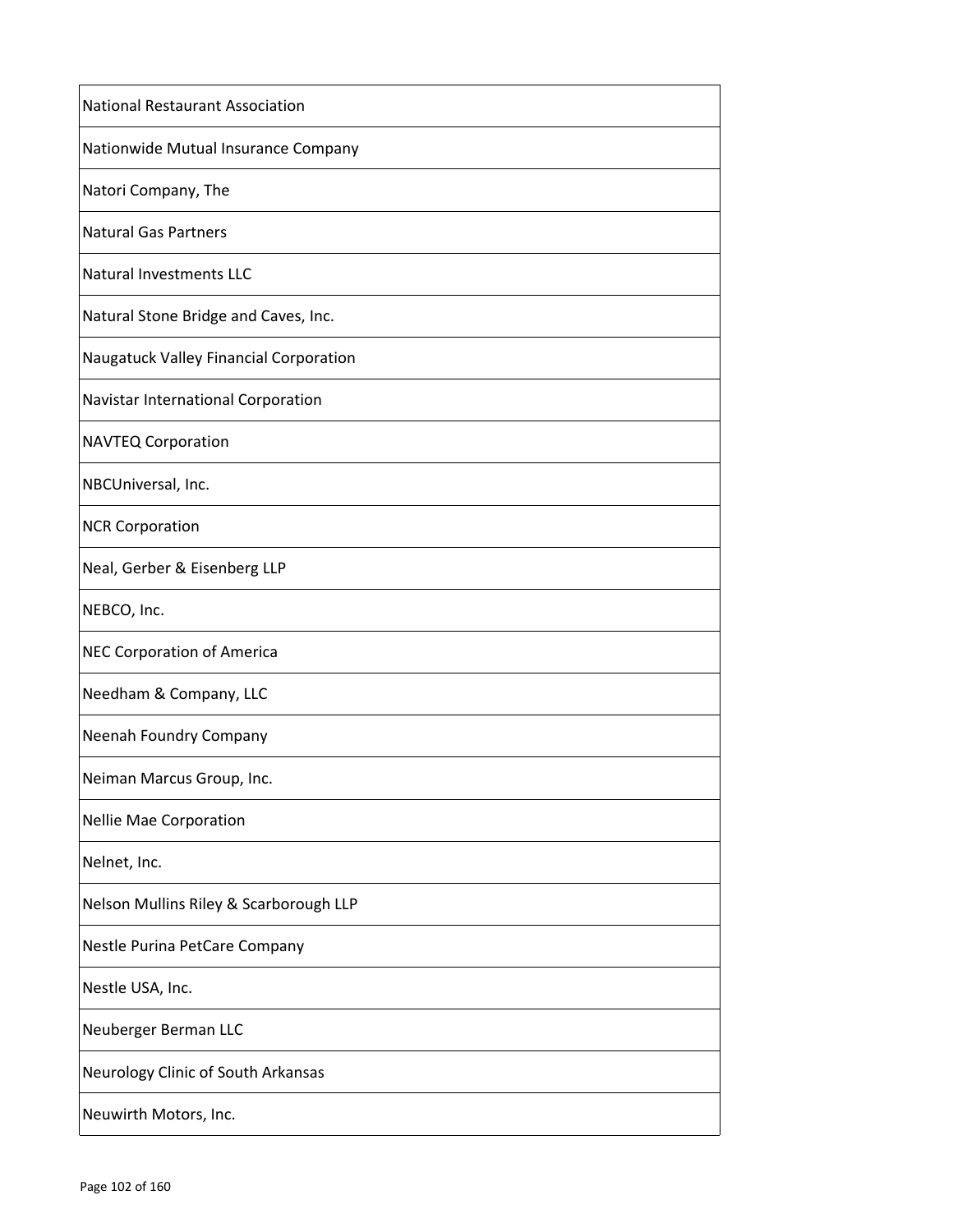| Neville Chemical Company                  |
|-------------------------------------------|
| New Balance Athletic Shoe, Inc.           |
| New England Biolabs, Inc.                 |
| New England Federal Credit Union          |
| <b>New England Patriots LP</b>            |
| New Era Cap Co., Inc.                     |
| New Hampshire Ball Bearings, Inc.         |
| New Hotel Monteleone, LLC                 |
| New Jersey Devils, LLC                    |
| <b>New Living</b>                         |
| New Orleans Hornets NBA L.P.              |
| New Orleans Louisiana Saints, L.P.        |
| New York Business Development Corporation |
| New York Community Bancorp, Inc.          |
| New York Community Bank                   |
| New York Football Giants, Inc.            |
| New York Health and Racquet Club          |
| New York Islanders Hockey Club, L.P.      |
| New York Jets Football Club, Inc.         |
| New York Life Insurance Company           |
| New York Road Runners, Inc.               |
| New York Times Company, The               |
| New York Yankees                          |
| Newburyport Five Cents Savings Bank, The  |
| Newell Rubbermaid Inc.                    |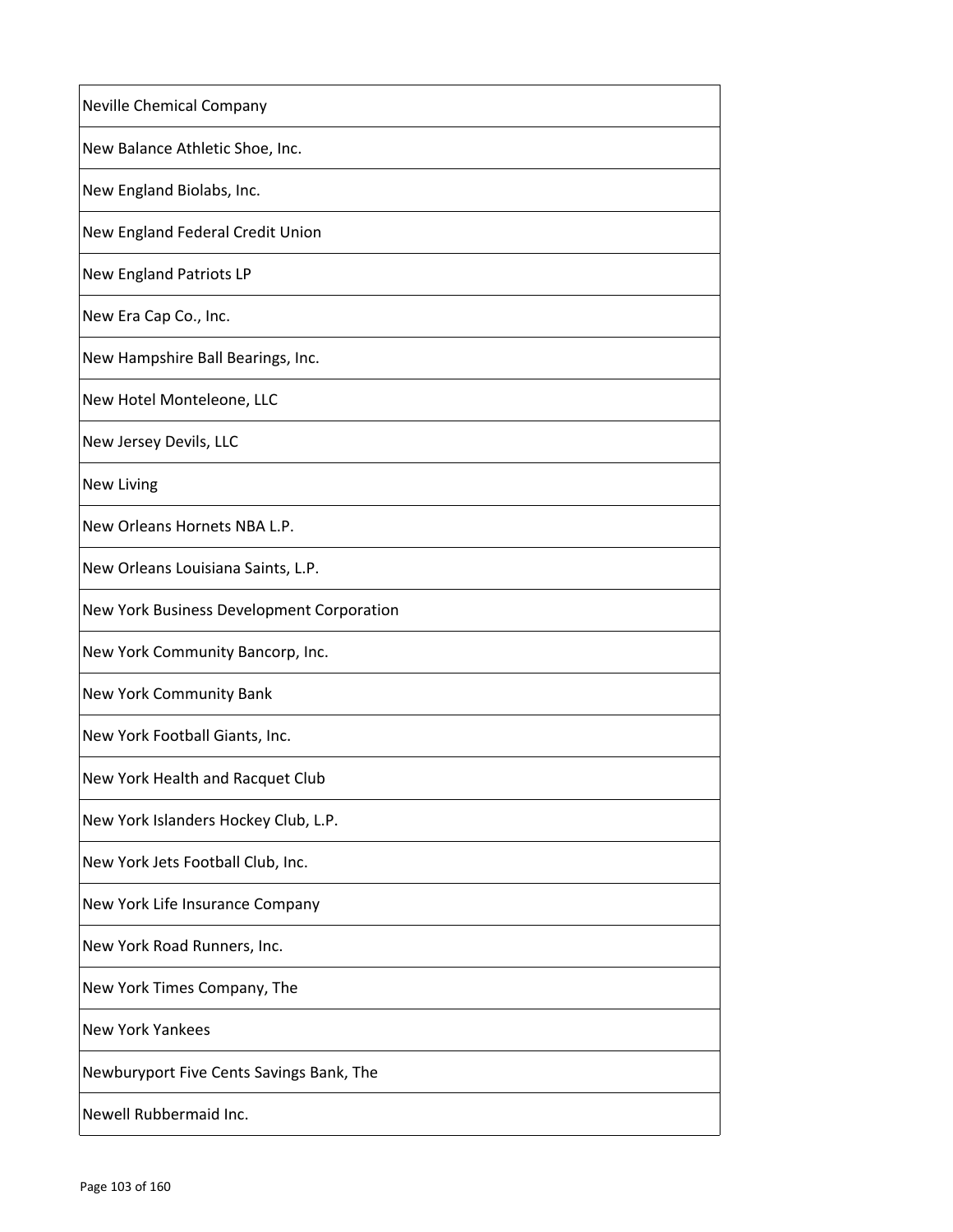| <b>Newfield Exploration Company</b>           |
|-----------------------------------------------|
| Newman Cigar Company, J. C.                   |
| Newman's Own, Inc.                            |
| <b>NewMarket Corporation</b>                  |
| <b>Newmont Mining Corporation</b>             |
| <b>News Corporation</b>                       |
| News World Communications, Inc.               |
| Newspapers of New England, Inc.               |
| Newsweek/Daily Beast Company LLC, The         |
| Newtown Savings Bank                          |
| Nexion Health, Inc.                           |
| NIBCO, Inc.                                   |
| Niemann Foods, Inc.                           |
| NII Holdings, Inc.                            |
| NIKE, Inc.                                    |
| Nikon Inc.                                    |
| Nintendo of America, Inc.                     |
| Nippon Express U.S.A., Inc.                   |
| Nishnabotna Valley Rural Electric Cooperative |
| NiSource Inc.                                 |
| Nissan North America, Inc.                    |
| Niu Pia Land Company                          |
| Nixon Peabody LLP                             |
| Nolan Painting Inc.                           |
| <b>Noland Company</b>                         |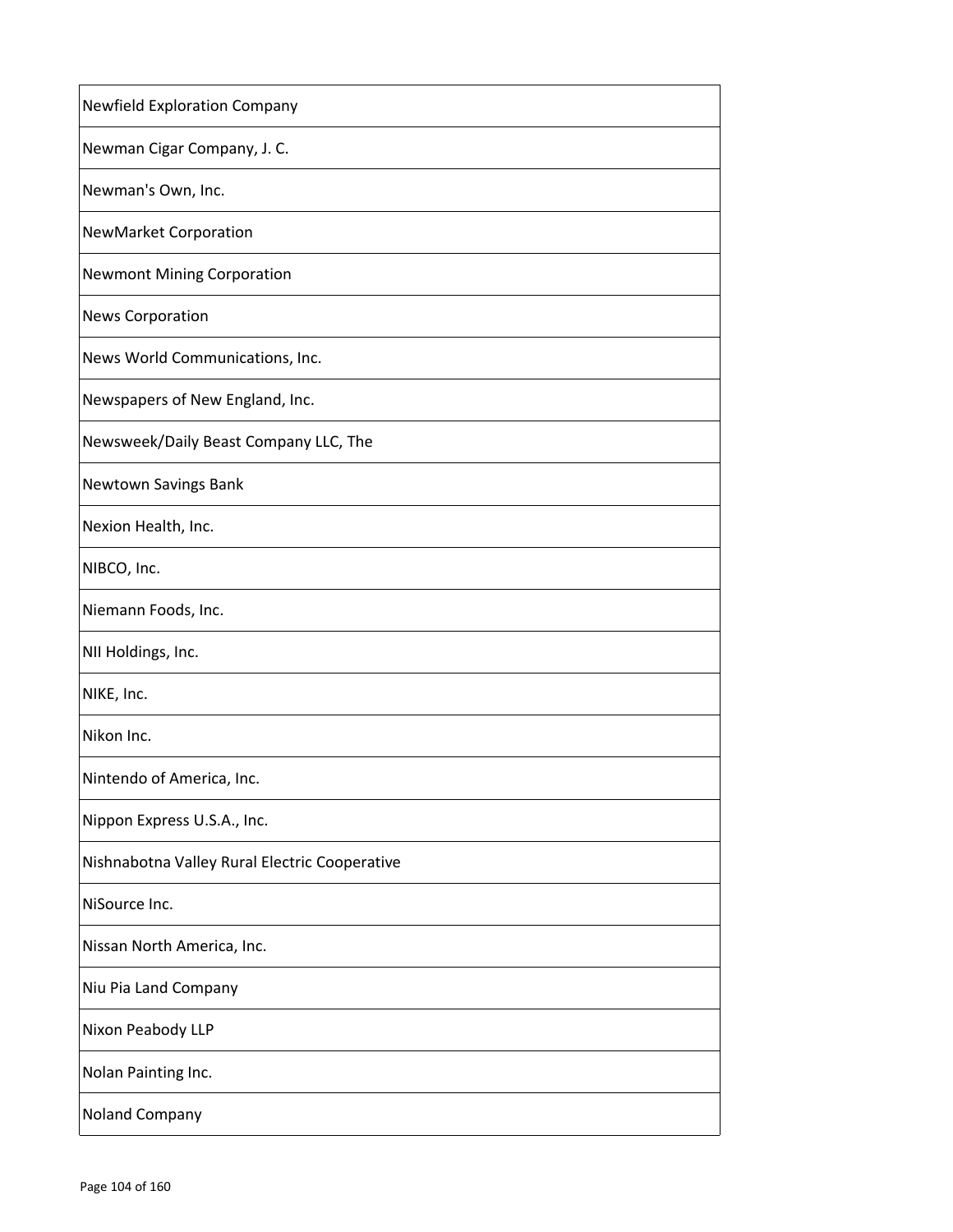| Nomura Holding America Inc.                    |
|------------------------------------------------|
| Nord Capital Group, Inc.                       |
| Nordic Group of Companies, Ltd.                |
| <b>Nordson Corporation</b>                     |
| Nordstrom, Inc.                                |
| Norfolk Southern Corporation                   |
| Nortex Corporation                             |
| North American Rescue, LLC                     |
| North Carolina Electric Membership Corporation |
| North Carolina Foam Industries, Inc.           |
| North Face, Inc., The                          |
| North Group Consultants, Inc.                  |
| North Jersey Media Group, Inc.                 |
| North Middlesex Savings Bank Inc.              |
| <b>North Shore Gas</b>                         |
| North Shore-Long Island Jewish Health System   |
| Northern Arkansas Telephone Company, Inc.      |
| Northern Trust Corporation                     |
| Northfield Bancorp, Inc.                       |
| Northfield Savings Bank                        |
| Northrim Bank                                  |
| Northrop Grumman Corporation                   |
| NorthSide Community Bank                       |
| Northwest Bancorp, MHC                         |
| Northwest Natural Gas Company                  |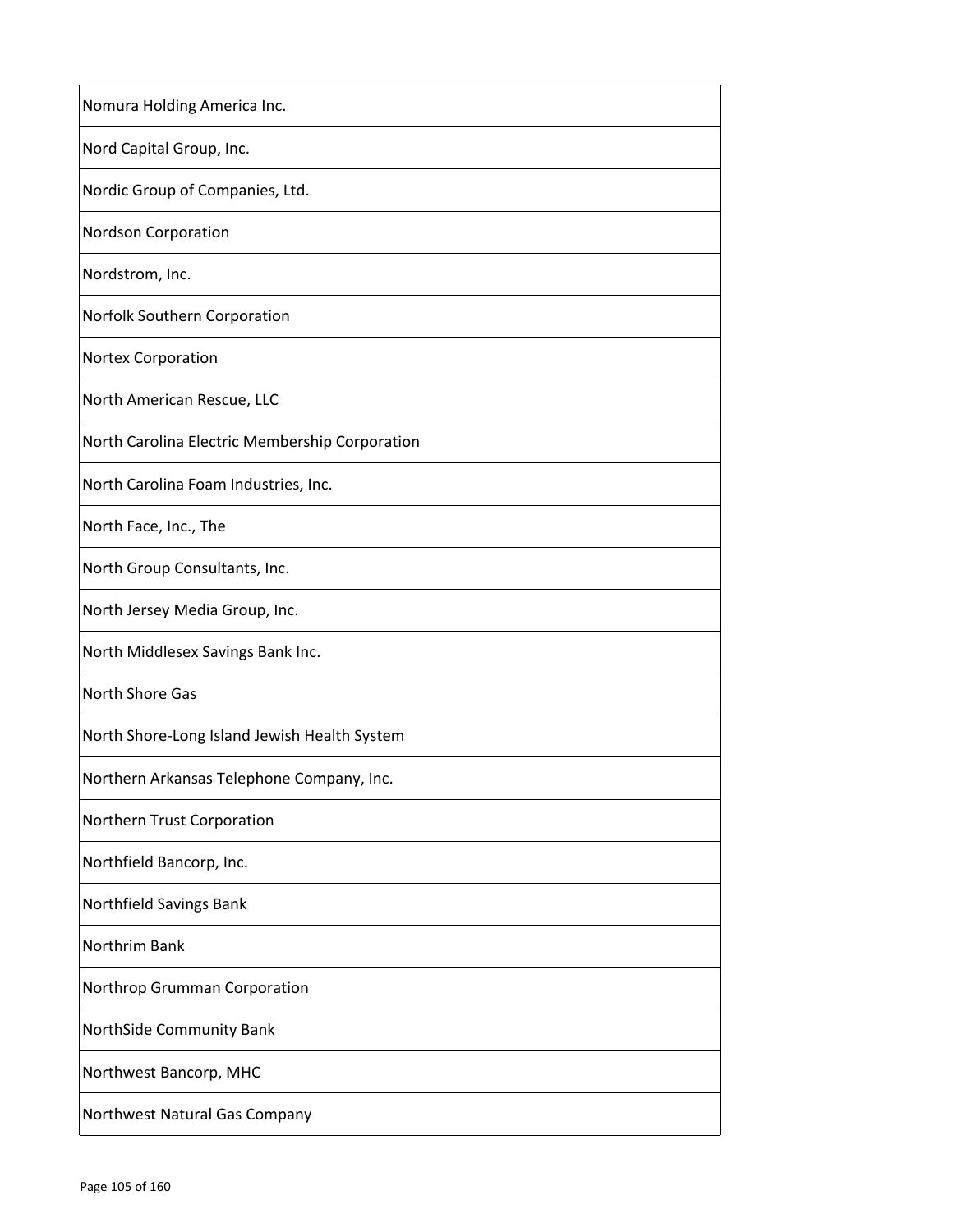| NorthWestern Corporation                        |
|-------------------------------------------------|
| Northwestern Mutual Life Insurance Company, The |
| Norwood Cooperative Bank                        |
| Nossaman LLP                                    |
| <b>Novartis Corporation</b>                     |
| Novartis Pharmaceuticals Corporation            |
| Novell, Inc.                                    |
| <b>Novetta Solutions</b>                        |
| NRG Energy, Inc.                                |
| NRT Arizona Success, Inc.                       |
| NTELOS Holdings Corp.                           |
| Nu Skin Enterprises, Inc.                       |
| <b>Nucor Corporation</b>                        |
| Nursery Equipment Supply Co., Inc.              |
| NuStar Energy L.P.                              |
| Nutter, McClennen & Fish, LLP                   |
| NuVasive, Inc.                                  |
| NV Energy, Inc.                                 |
| <b>NVF Company</b>                              |
| <b>NVIDIA Corporation</b>                       |
| NYK Line (North America) Inc.                   |
| NYSE Euronext, Inc.                             |
| Oakland Raiders, L.P., The                      |
| Oaklandish, LLC                                 |
| Oakley Industries, Inc.                         |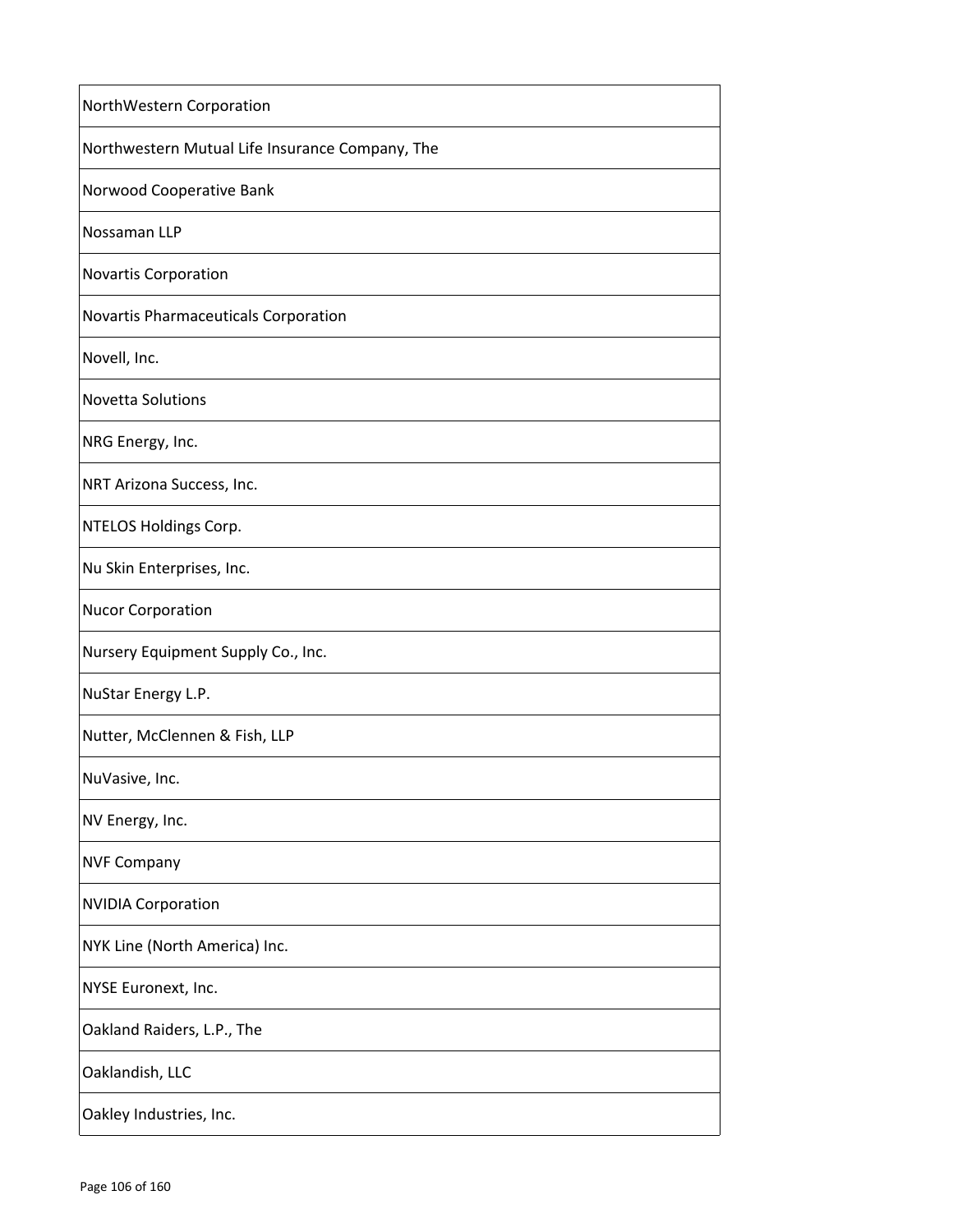| Oatey Supply Chain Services, Inc.          |
|--------------------------------------------|
| Ober, Kaler, Grimes & Shriver, A.P.C.      |
| Objectwin Technology, Inc.                 |
| Occidental Petroleum Corporation           |
| Ocean City Home Bank                       |
| OceanFirst Financial Corp., Inc.           |
| <b>Ochoco Lumber Company</b>               |
| O'Connor Company, Inc.                     |
| Odyssey Investment Partners, LLC           |
| Office Depot, Inc.                         |
| Ogden Publications, Inc.                   |
| Ogilvy & Mather Worldwide, Inc.            |
| Ohio National Life Insurance Company, The  |
| <b>Ohio Savings Bank</b>                   |
| Oilgear Company, The                       |
| Oklahoma Gas and Electric Company          |
| Old Dominion Box Company, The              |
| Old Harbor Native Corporation              |
| <b>Old National Bancorp</b>                |
| Old Westbury Golf & Country Club           |
| Ole South Properties, Inc.                 |
| Olin Corporation                           |
| Olivetti Office USA, Inc.                  |
| Olshan Frome Wolosky LLP                   |
| <b>Olympus Corporation of the Americas</b> |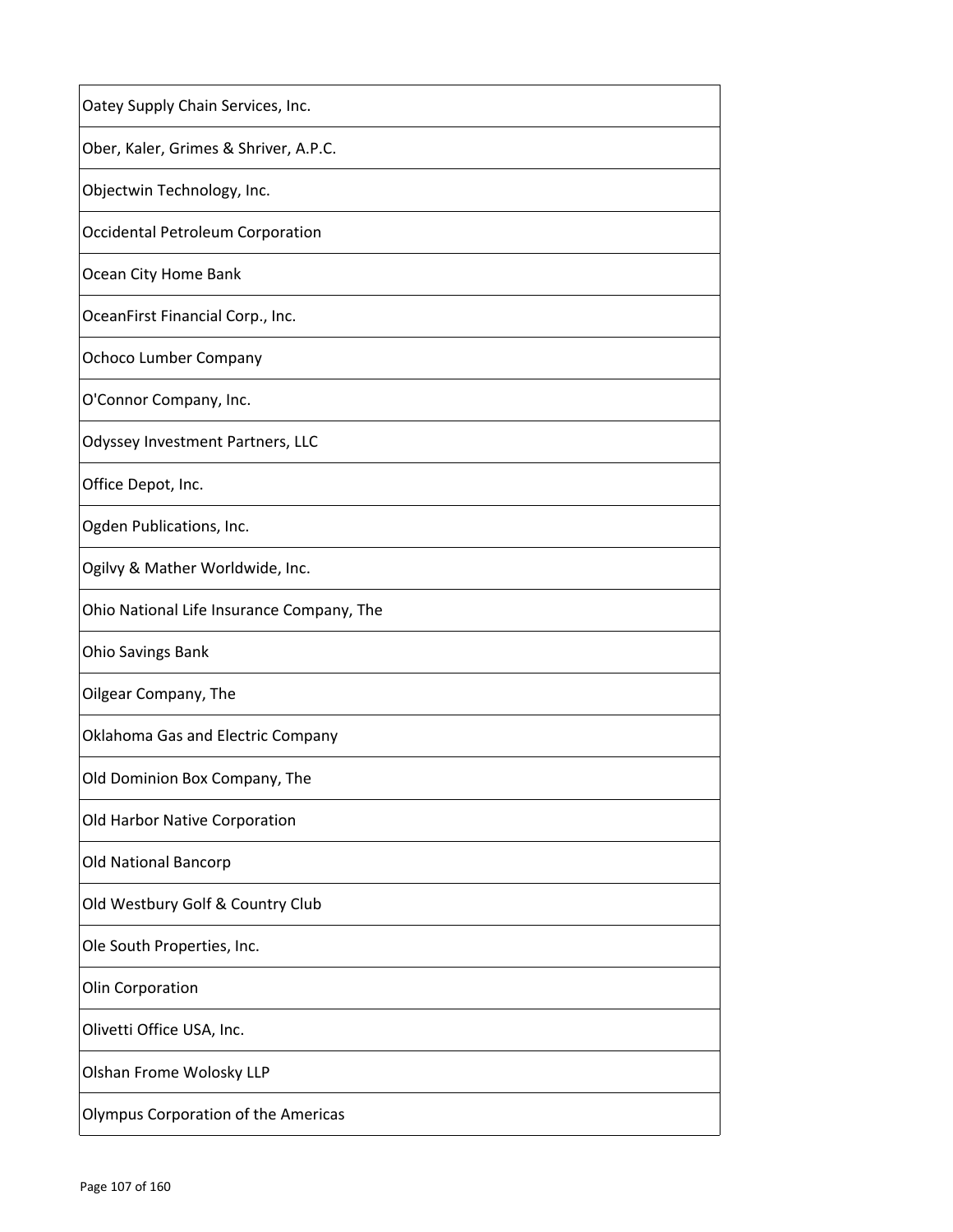| Omaha Steaks International, Inc.    |
|-------------------------------------|
| O'Melveny & Myers LLP               |
| Omnicare, Inc.                      |
| Omnicom Group Inc.                  |
| <b>OMNOVA Solutions Inc.</b>        |
| <b>Omron Electronics LLC</b>        |
| One Village Coffee                  |
| One World Futbol Project Foundation |
| O'Neal Steel, Inc.                  |
| OneBeacon Insurance Group, L.L.C.   |
| Oneida Financial Corp.              |
| ONEOK, Inc.                         |
| ONSPOT of North America, Inc.       |
| Oppenheimer Wolff & Donnelly LLP    |
| OppenheimerFunds, Inc.              |
| Optima Fund Management LP           |
| Opus Corporation                    |
| <b>Oracle Corporation</b>           |
| Orange and Rockland Utilities, Inc. |
| OrePac Building Products, Inc.      |
| Orlando Magic, Ltd.                 |
| Orleans Realty, LLC                 |
| Orrick, Herrington & Sutcliffe LLP  |
| Orscheln Group                      |
| Ortec International, Inc.           |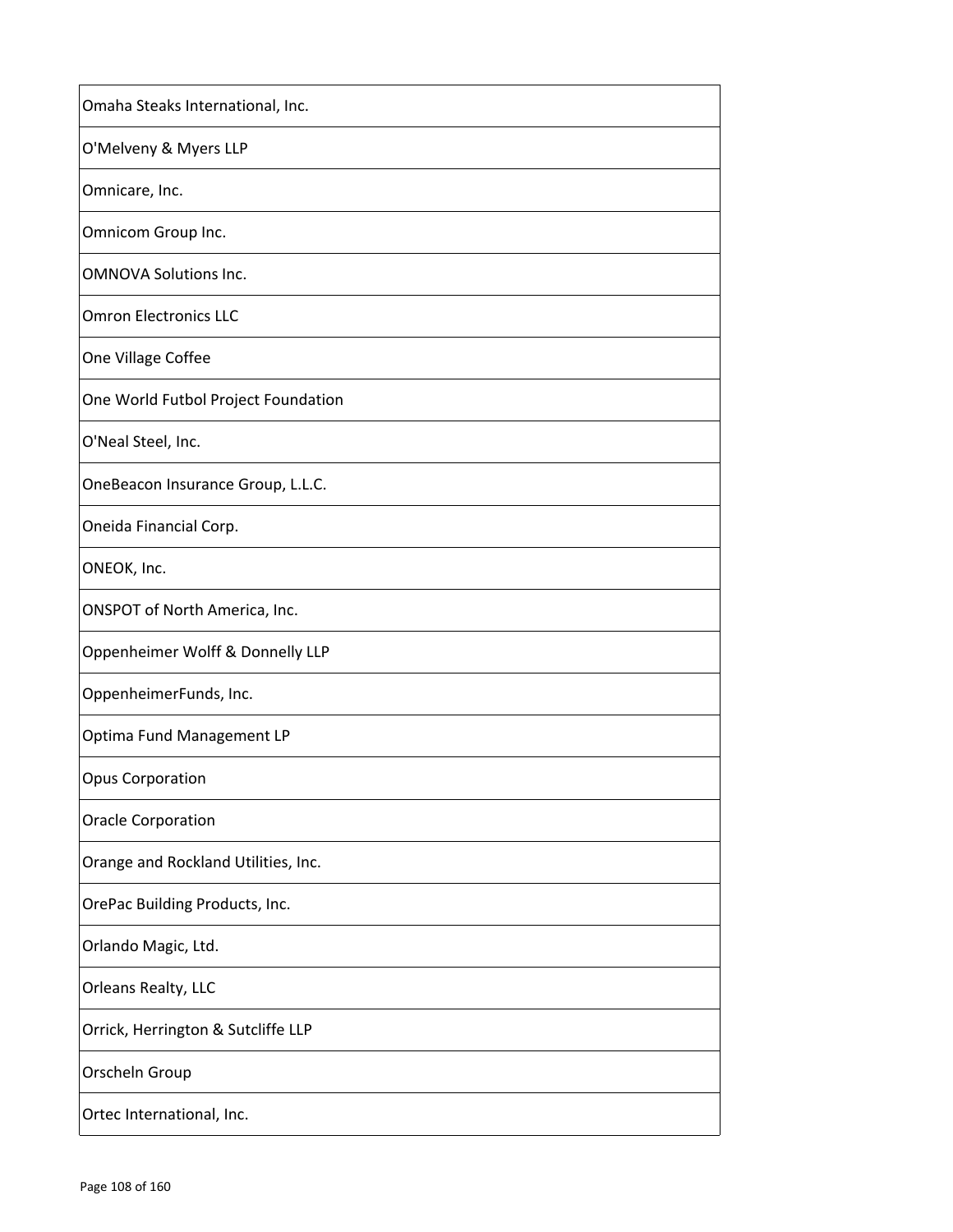| Orthopaedic Center, The          |
|----------------------------------|
| Orvis Company Inc., The          |
| Osborn Maledon, PA               |
| OSCO Industries, Inc.            |
| <b>Oshkosh Corporation</b>       |
| Osram Sylvania                   |
| <b>Otis Elevator Company</b>     |
| <b>Otter Tail Corporation</b>    |
| <b>Ounalashka Corporation</b>    |
| Outerwall Inc.                   |
| Outokumpu American Brass, Inc.   |
| Owen Industries, Inc.            |
| Owens & Minor, Inc.              |
| <b>Owens Corning</b>             |
| Owens Group Inc., The            |
| Owens-Illinois, Inc.             |
| Owner Revolution Incorporated    |
| Ox Bodies, Inc.                  |
| Oxford Industries, Inc.          |
| P.E.L, Inc.                      |
| PACCAR Inc                       |
| PACE Incorporated                |
| Pacers Basketball Corporation    |
| Pacific Gas and Electric Company |
| Pacific Giant, Inc.              |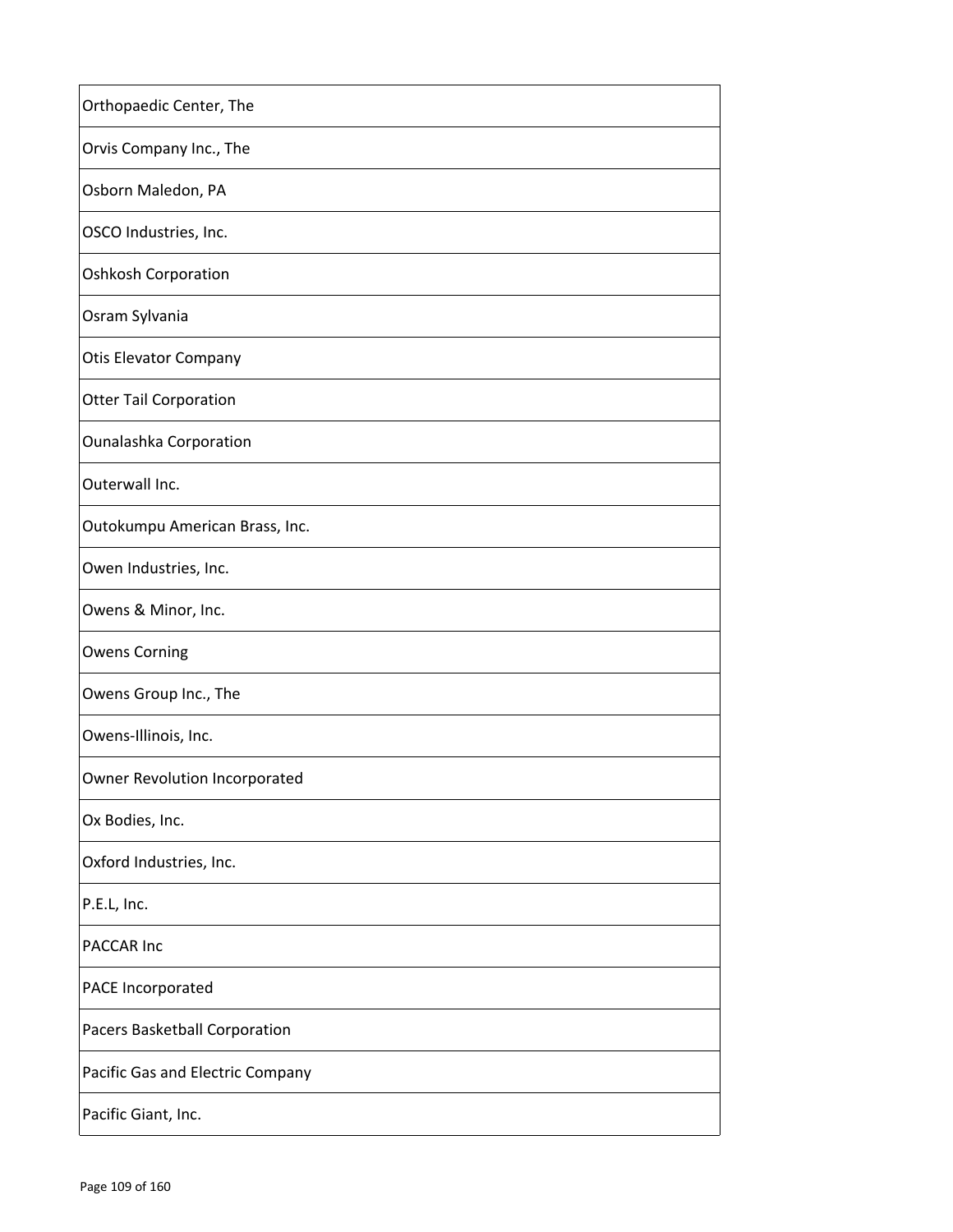| Pacific Investment Management Company LLC           |
|-----------------------------------------------------|
| Pacific Life Insurance Company                      |
| Pacific Office Automation, Inc.                     |
| Pacific Software Publishing, Inc.                   |
| Pacific World Corporation                           |
| Pacifico Airport Valet Service                      |
| PacifiCorp                                          |
| Packaging Coordinators, Inc.                        |
| Packaging Corporation of America                    |
| Packard, Packard & Johnson                          |
| <b>Pactiv Corporation</b>                           |
| Palace Sports & Entertainment, Inc.                 |
| Palm Bay International, Inc.                        |
| Pan-American Life Insurance Company                 |
| Panasonic Corporation of North America              |
| Panasonic Electronic Devices Corporation of America |
| Pancon Corporation                                  |
| Panda Restaurant Group, Inc.                        |
| Panduit Corp.                                       |
| Panera Bread Company                                |
| Panosian Enterprises Inc.                           |
| Pantry, Inc., The                                   |
| Papa John's International, Inc.                     |
| Paper City Savings Association                      |
| Park Bank                                           |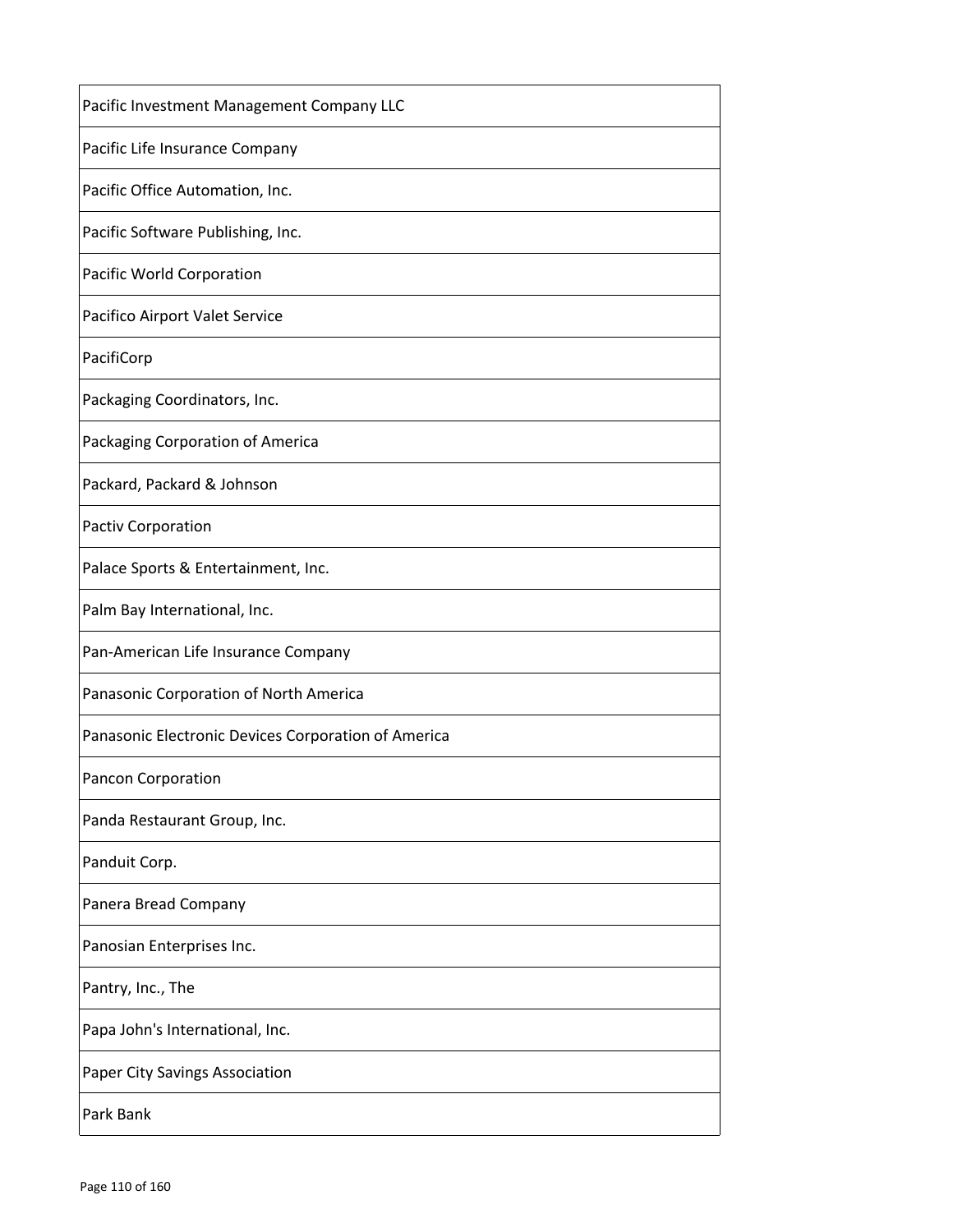| Park Corporation                                         |
|----------------------------------------------------------|
| <b>Park National Corporation</b>                         |
| Park Place Corporation                                   |
| Park Region Mutual Telephone Co.                         |
| <b>Parker Development Company</b>                        |
| Parker Poe Adams & Bernstein LLP                         |
| Parker-Hannifin Corporation                              |
| Parsons Corporation                                      |
| <b>Parsons Public Relations</b>                          |
| Parthenon Sportswear Limited, Inc.                       |
| Partnership Capital Growth Advisor                       |
| Pastime Amusement Company, The                           |
| Patagonia, Inc.                                          |
| Paterson Mills Sales Agency, Inc.                        |
| Pathmark Stores, Inc.                                    |
| Patterson Belknap Webb & Tyler LLP                       |
| Pattillo Properties, Inc., Robert                        |
| Pattishall, McAuliffe, Newbury, Hilliard & Geraldson LLP |
| Patton Boggs LLP                                         |
| Patton's Inc.                                            |
| Paul Hastings LLP                                        |
| <b>Pawtucket Credit Union</b>                            |
| Pawtucket Red Sox Baseball Club, Inc.                    |
| Paychex, Inc.                                            |
| PCI Paper Conversions, Inc.                              |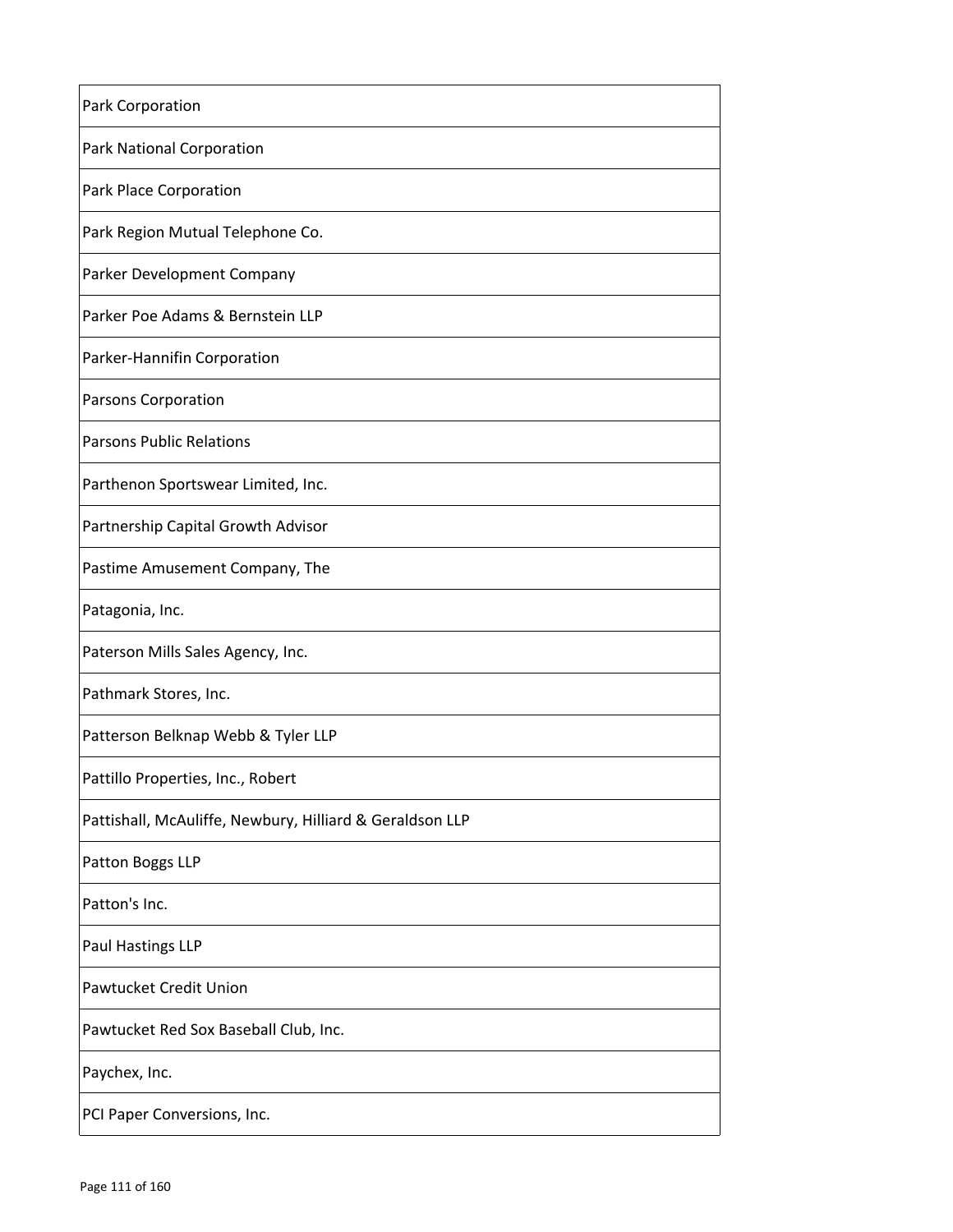| PDB Sports, Ltd.                                |
|-------------------------------------------------|
| Peabody Energy Corporation                      |
| Peachtree Planning Corporation                  |
| Peapack-Gladstone Financial Corp.               |
| Pearson Education, Inc.                         |
| Pebble Beach Company                            |
| Pedernales Electric Cooperative, Inc.           |
| Peerless Publications, Inc.                     |
| Peet's Coffee & Tea, Inc.                       |
| Pella Corporation                               |
| Pellitteri's Container Haul Away                |
| PEMCO Mutual Insurance Company                  |
| Penasco Valley Telephone Cooperative, Inc.      |
| Pendleton Construction Corporation              |
| Penguin Random House                            |
| Penn National Gaming, Inc.                      |
| Penney Company, Inc., J. C.                     |
| Pennsylvania Automotive Recycling Trade Society |
| Pentair Ltd.                                    |
| Peoples Bank, N.A.                              |
| Peoples Bank, The                               |
| Peoples Gas                                     |
| Peoples Mutual Telephone Company                |
| Peoples Security Bank and Trust Company         |
| People's United Bank                            |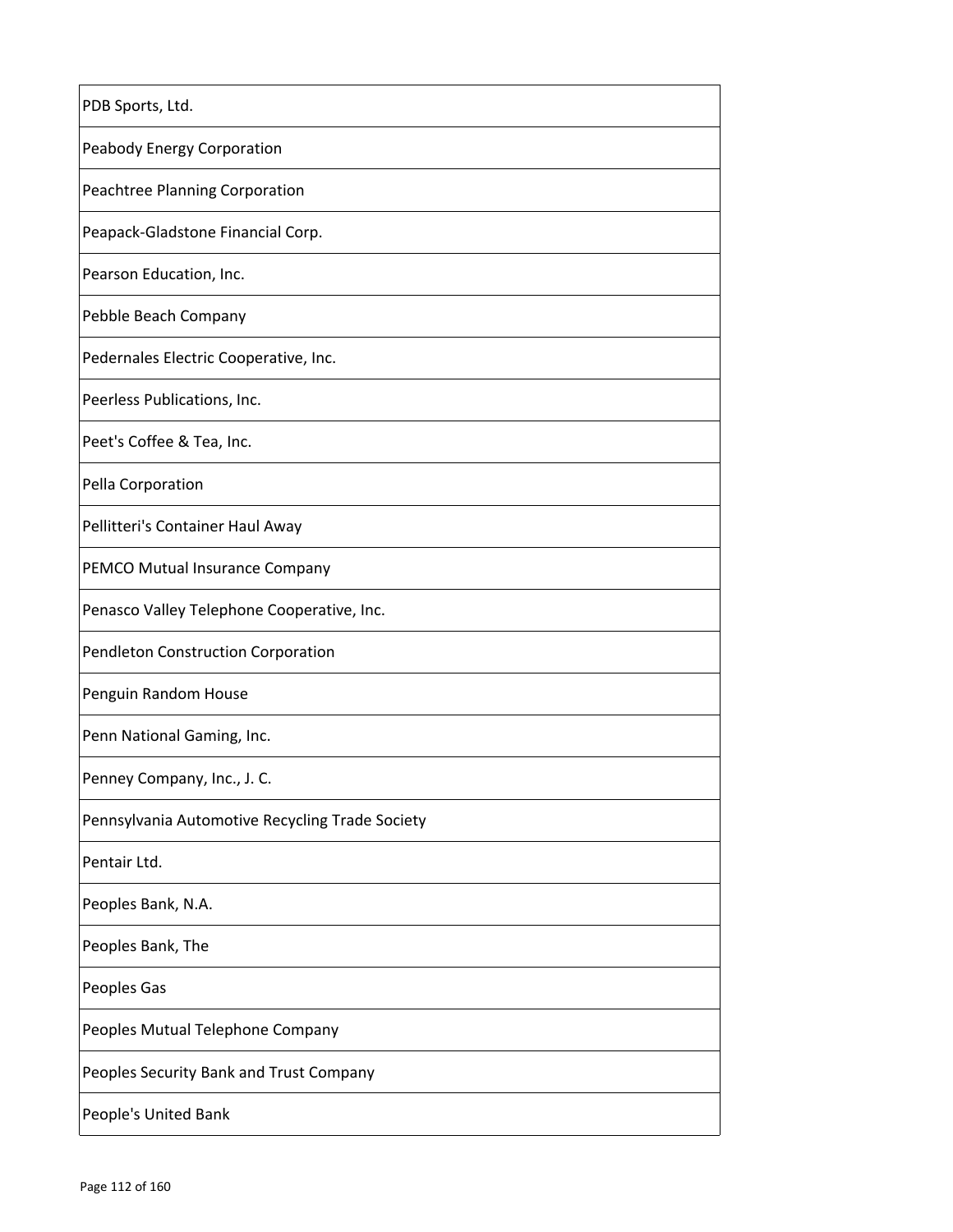| Pepco Holdings, Inc.                  |
|---------------------------------------|
| Pepper Hamilton LLP                   |
| PepsiCo, Inc.                         |
| Perdue Farms, Inc.                    |
| Perforce Software, Inc.               |
| Performance Food Group Company        |
| PerkinElmer, Inc.                     |
| Perkins Coie LLP                      |
| Pernod Ricard, USA                    |
| Perrigo Company                       |
| PETCO Animal Supplies, Inc.           |
| Peterson Industries, Inc.             |
| Petroleum Products Corp.              |
| PetSmart, Inc.                        |
| Pfister & Vogel Tanning Company, Inc. |
| Pfizer Inc.                           |
| PFS Bancorp, Inc.                     |
| <b>PG&amp;E Corporation</b>           |
| PGA of America, The                   |
| PGA TOUR, Inc.                        |
| Pharmaceutical Innovations, Inc.      |
| Pharmacy Network National Corporation |
| Philadelphia 76ers, L.P.              |
| Philadelphia Eagles LP                |
| Philadelphia Flyers, L.P.             |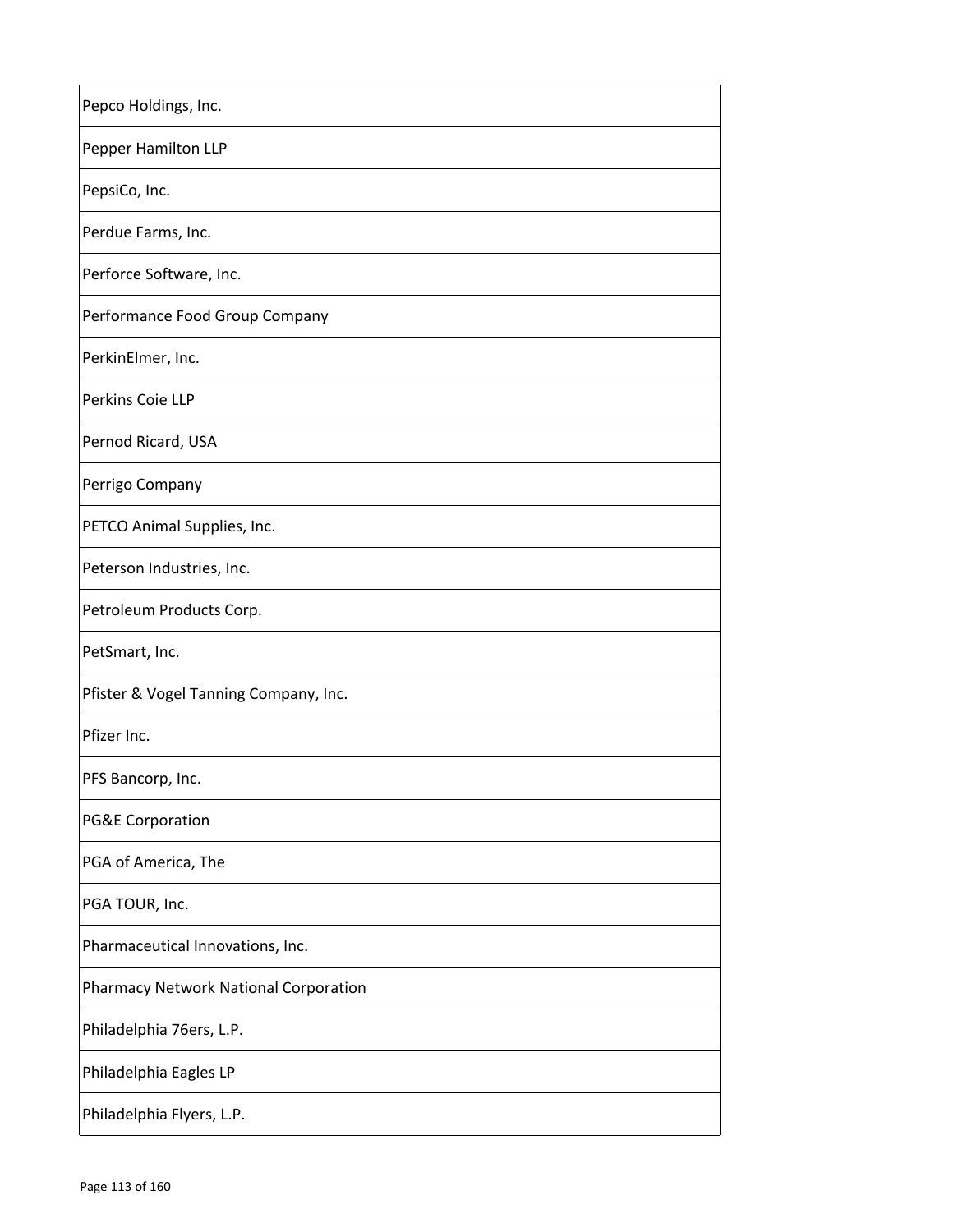| Philadelphia Insurance Companies              |
|-----------------------------------------------|
| Philadelphia Newspapers, Inc.                 |
| Philadelphia Phillies, The                    |
| Philip Morris International Inc.              |
| Philips Electronics North America Corporation |
| Phillips 66                                   |
| Phillips-Medisize Corp.                       |
| Phoenix Pharmaceuticals, Inc.                 |
| Phoenix Suns L.P.                             |
| Photronics, Inc.                              |
| Physicians Mutual Insurance Company           |
| Piedmont Natural Gas Company, Inc.            |
| Pieper Electric, Inc.                         |
| Pier 1 Imports, Inc.                          |
| Pillsbury Winthrop Shaw Pittman LLP           |
| Pilot Travel Centers, LLC                     |
| Pine State Trading Co.                        |
| Pinnacle Communities, Ltd.                    |
| Pinnacle Entertainment, Inc.                  |
| Pioneer Federal Savings and Loan Association  |
| Pioneer Hi-Bred International, Inc.           |
| Pioneer Natural Resources Company             |
| Pioneer Trust Bank, N.A.                      |
| <b>Piper Jaffray Companies</b>                |
| Pitney Bowes Inc.                             |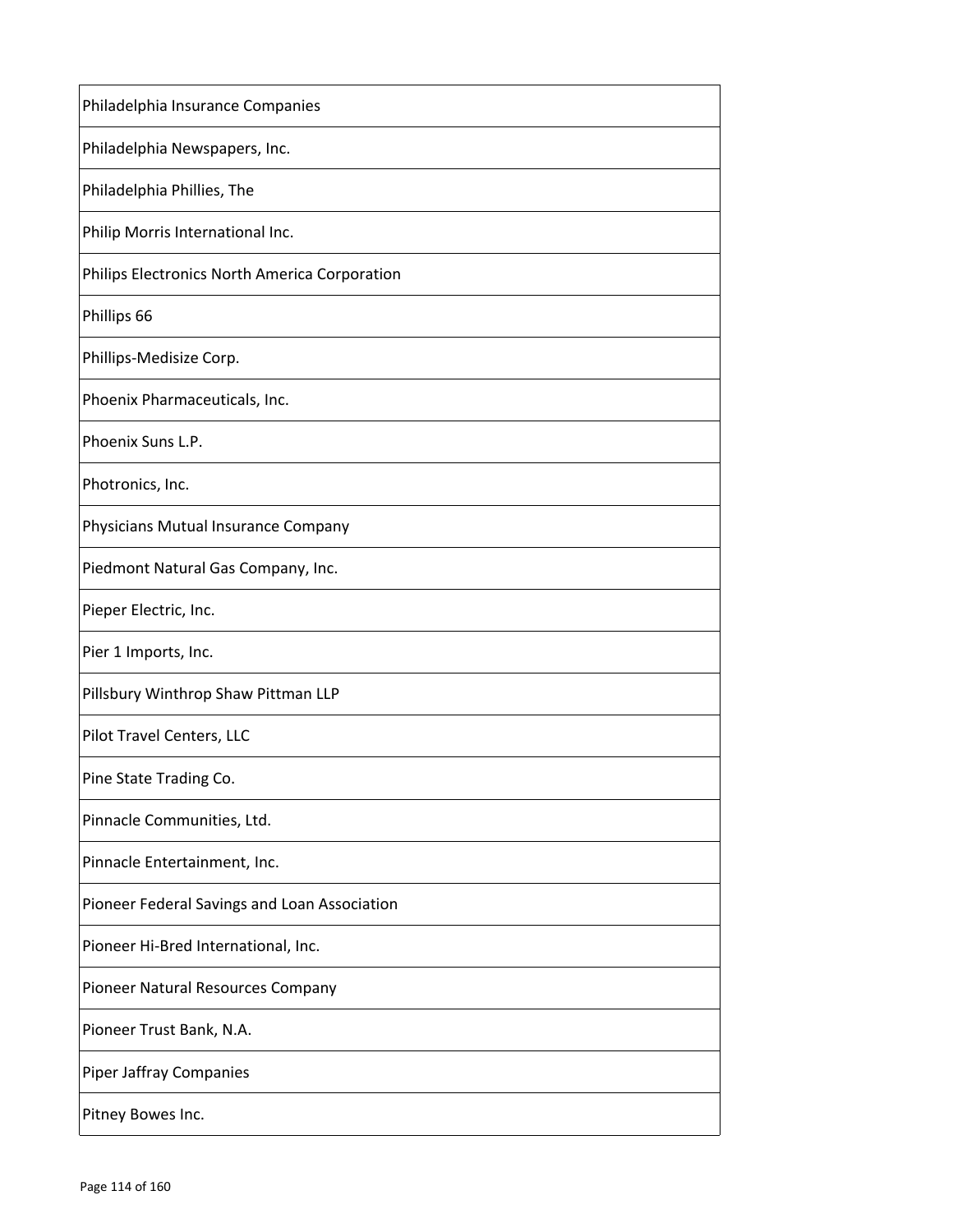| Pittsburgh Pirates, The                 |
|-----------------------------------------|
| Pittsburgh Steelers Sports, Inc.        |
| <b>Pivotal Production LLC</b>           |
| Pizza Hut, Inc.                         |
| Plain Dealer Publishing Company, The    |
| Playboy Enterprises International, Inc. |
| Plum Creek Timber Company, Inc.         |
| <b>Plum Organics</b>                    |
| Plymouth Foam, Inc.                     |
| PMC Global Incorporated                 |
| PMI Mortgage Insurance Co.              |
| PNC Bank, N.A.                          |
| PNC Financial Services Group, Inc., The |
| Poarch Band of Creek Indians            |
| Polaris Industries Inc.                 |
| Polk & Co., R. L.                       |
| Polsinelli PC                           |
| Pony Sales, Inc.                        |
| Popeyes Louisiana Kitchen, Inc.         |
| Popular, Inc.                           |
| Portcullis Partners, L.P.               |
| Porter Corporation                      |
| Porter, Inc.                            |
| Portland General Electric Company       |
| Portrait, Inc.                          |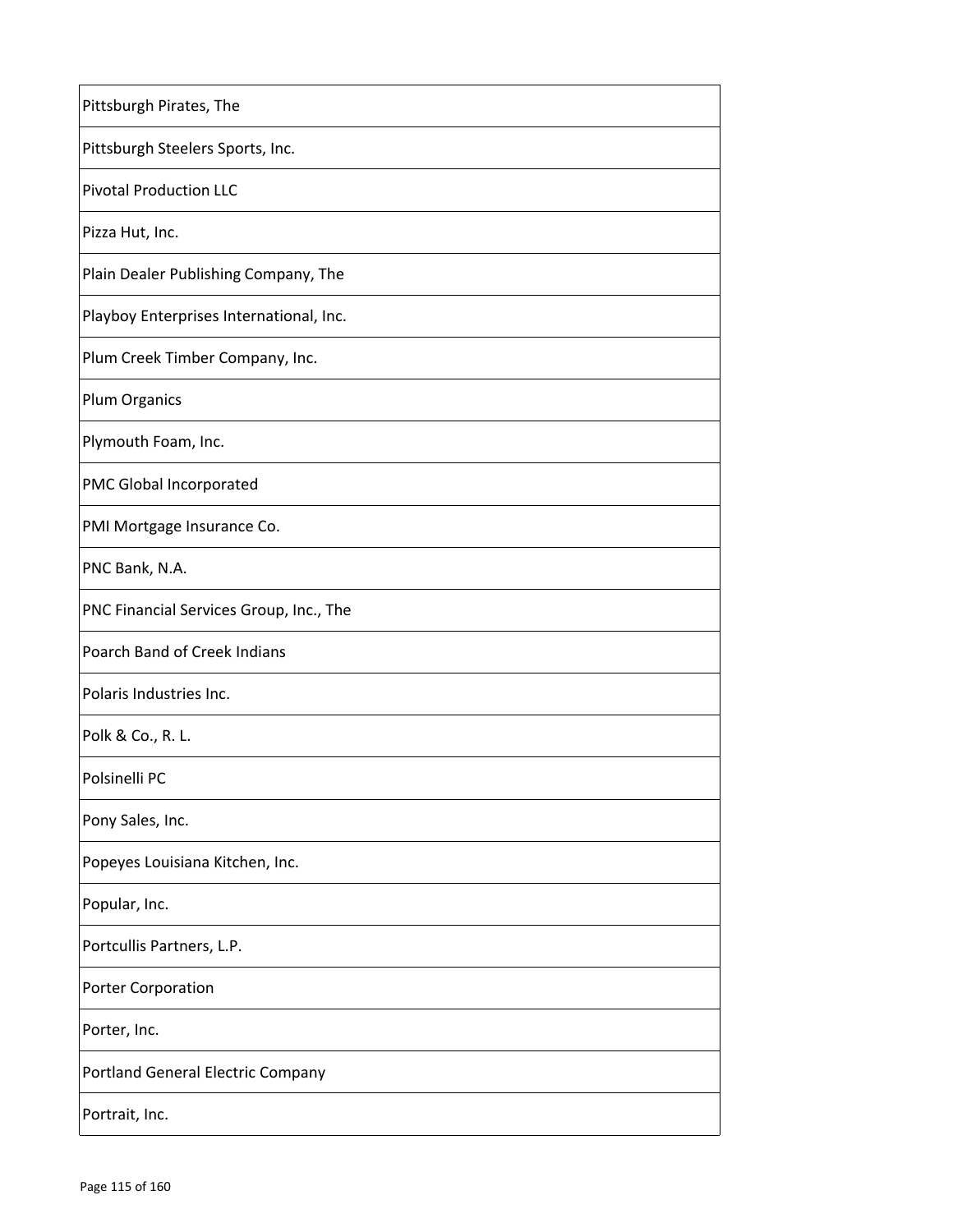| Posillico Civil, Inc.                  |
|----------------------------------------|
| Post-Bulletin Company, LLC             |
| Post-Newsweek Media, Inc.              |
| Potomac Electric Power Company         |
| Potter Anderson & Corroon LLP          |
| Power Equipment Distributors, Inc.     |
| Power Fuel & Transport, LLC            |
| Power Service Products, Inc.           |
| <b>Power Townsend Company</b>          |
| Powers Steel & Wire Products, Inc.     |
| PPG Industries, Inc.                   |
| <b>PPL Corporation</b>                 |
| PPL Montana                            |
| Pratt & Whitney Power Systems, Inc.    |
| Praxis Consulting Group, Inc.          |
| Preferred Mutual Insurance Company     |
| Preformed Line Products Company        |
| <b>PREM Group</b>                      |
| <b>Premera Blue Cross</b>              |
| <b>Premier Communications</b>          |
| <b>Premier Dental Products Company</b> |
| Presley Enterprises, Inc., Elvis       |
| Price Chopper Operating Co., Inc.      |
| Price Group, Inc., T. Rowe             |
| Priceless Resource Inc.                |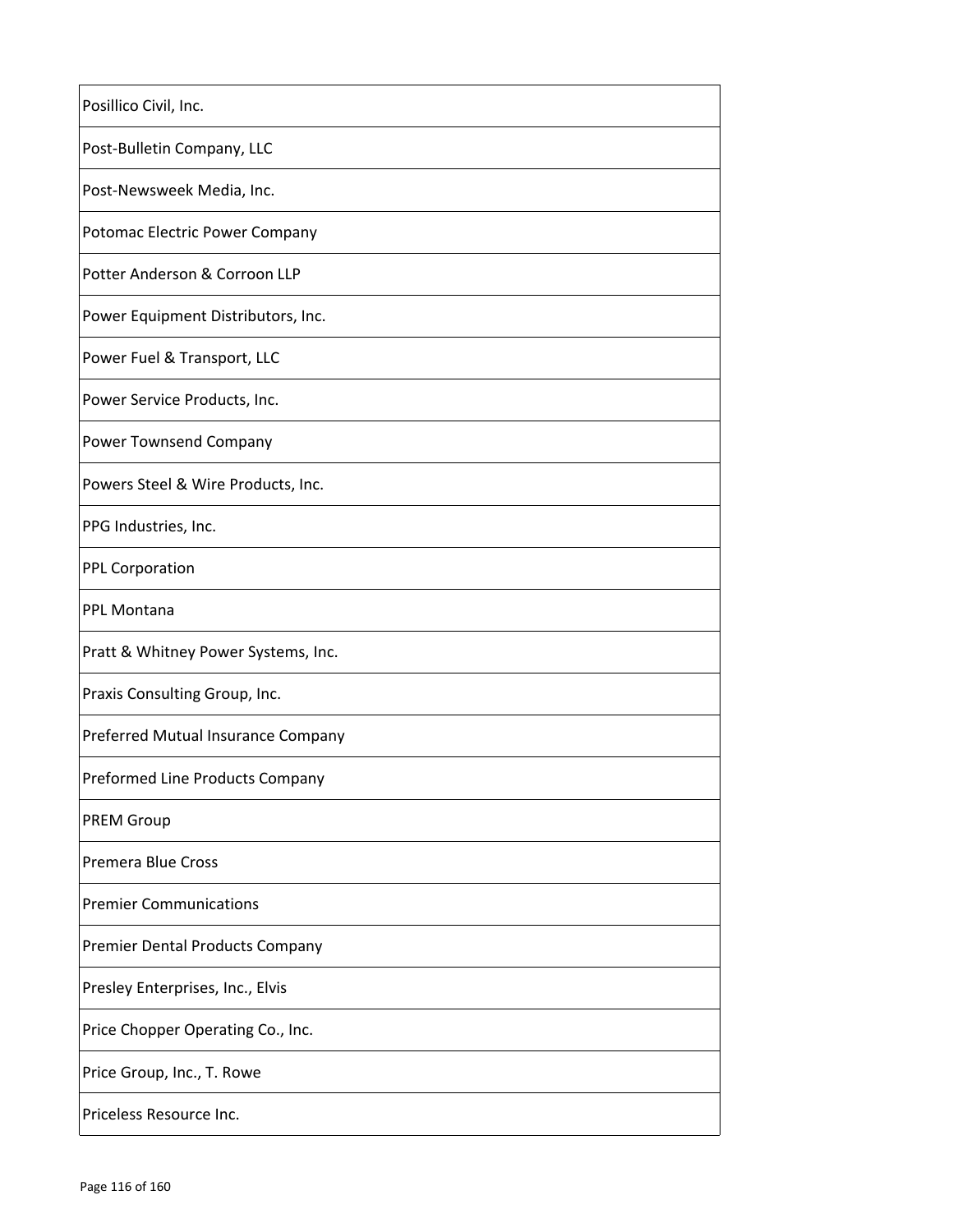| PricewaterhouseCoopers, LLP                    |
|------------------------------------------------|
| Primary Health Care Associates, P.C.           |
| Prime Packaging Corp.                          |
| Primerica, Inc.                                |
| Prince & Company, Inc., F. H.                  |
| Principal Financial Group, Inc.                |
| Print Net Inc.                                 |
| Printpack Inc.                                 |
| Private Asset Management, Inc.                 |
| Pro Brand International, Inc.                  |
| Procter & Gamble Company, The                  |
| Professional Association of Diving Instructors |
| Professional Management Inc.                   |
| Pro-Football, Inc.                             |
| Progressive Corporation, The                   |
| Progressive Foundry, Inc.                      |
| Progressive Savings Bank                       |
| Prologis, Inc.                                 |
| Property Management, Inc.                      |
| Prophet Corporation, The                       |
| Proskauer Rose LLP                             |
| <b>Prosperity Bank</b>                         |
| ProtechSoft, Inc.                              |
| Protective Life Insurance Company              |
| Protector Group Insurance Agency, Inc., The    |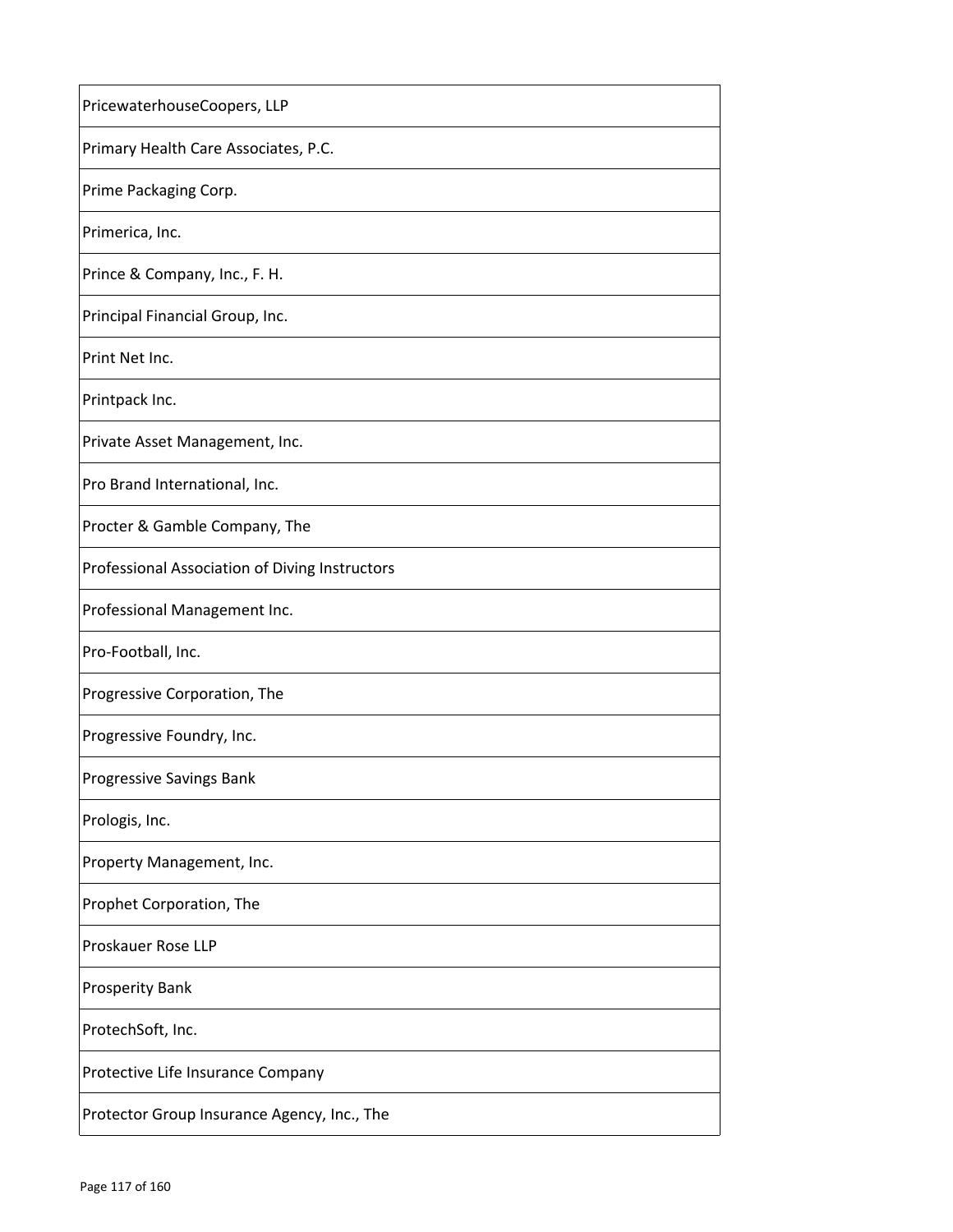| Provident Financial Services, Inc.           |
|----------------------------------------------|
| <b>Provident Savings Bank, FSB</b>           |
| Prudential Financial, Inc.                   |
| PSS World Medical, Inc.                      |
| PTC Inc.                                     |
| Public Service Company of New Hampshire      |
| Public Service Company of New Mexico         |
| Public Service Enterprise Group Incorporated |
| Publix Super Markets, Inc.                   |
| Puck Worldwide, Inc., Wolfgang               |
| <b>Puget Sound Energy</b>                    |
| Pukall Lumber Company                        |
| Pura Vida Coffee                             |
| Putnam Bank                                  |
| Putnam Investments, LLC                      |
| Putnam-Greene Financial Corporation          |
| PVH Corp.                                    |
| PW Stoelting, L.L.C.                         |
| Pyles, Haviland, Turner & Smith, LLP         |
| <b>Quabaug Corporation</b>                   |
| Quad/Graphics, Inc.                          |
| <b>Quadion Corporation</b>                   |
| <b>Quaker Chemical Corporation</b>           |
| Quaker Oats Company, The                     |
| QUALCOMM Incorporated                        |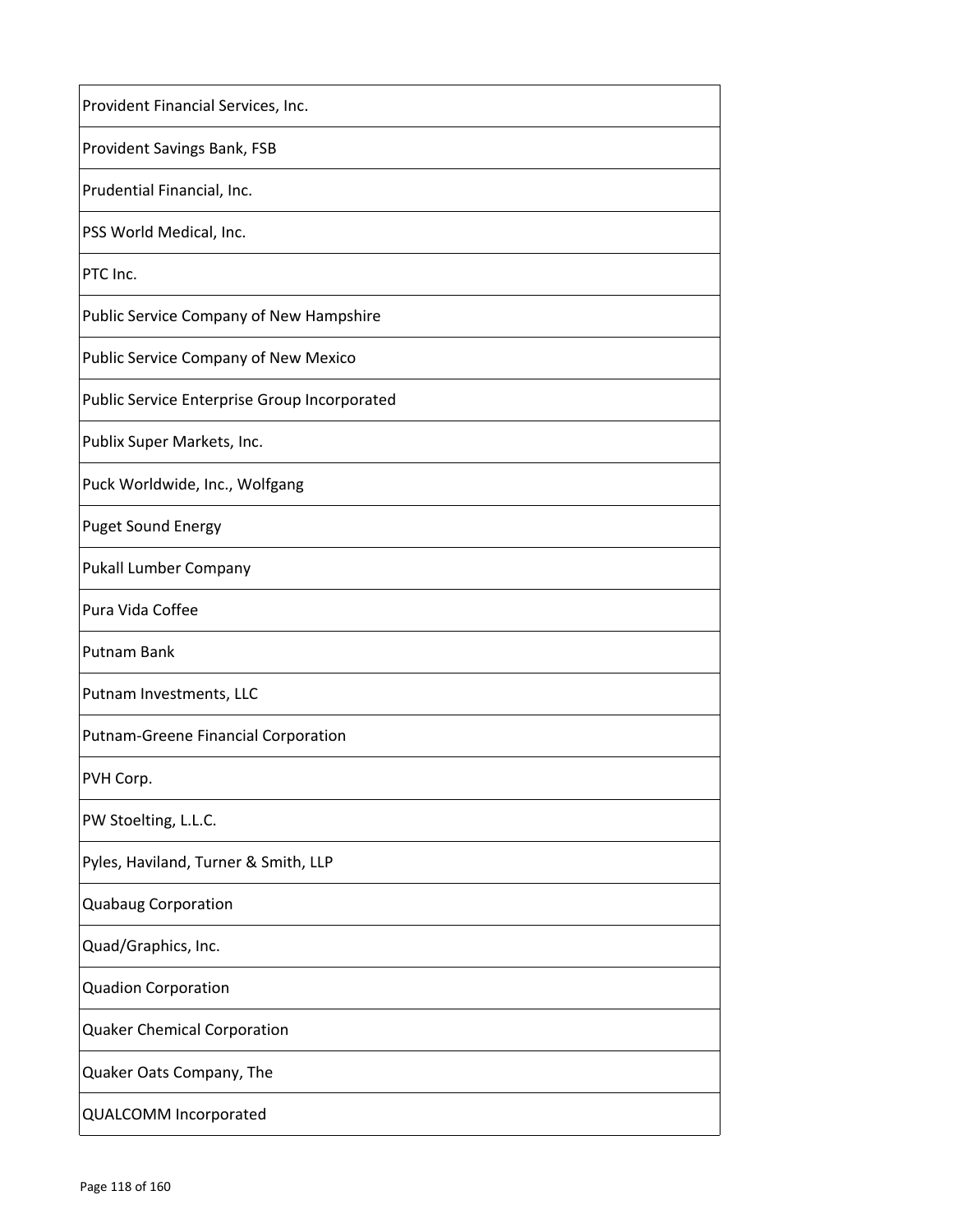| Quality Custom Cabinetry, Inc.              |
|---------------------------------------------|
| Quality Home Care Providers, Inc.           |
| Quality Metal Finishing Co.                 |
| Quandel Group, Inc., The                    |
| <b>Quanex Building Products Corporation</b> |
| Quarles & Brady LLP                         |
| Queen Apparel NY, Inc.                      |
| <b>Quest Diagnostics Incorporated</b>       |
| <b>Quest Industrial Products</b>            |
| <b>Questar Corporation</b>                  |
| Questar Properties, Inc.                    |
| Quicken Loans, Inc.                         |
| Quicksilver Resources Inc.                  |
| <b>Quidel Corporation</b>                   |
| Quiksilver, Inc.                            |
| <b>QuikTrip Corporation</b>                 |
| QVC, Inc.                                   |
| R & B Plastics Machinery, LLC               |
| R & R Investors Inc.                        |
| Raccoon Valley Bank                         |
| Rackspace Hosting, Inc.                     |
| Rahr Malting Co.                            |
| Railway Equipment Co.                       |
| Rainforest Cafe, Inc.                       |
| Rainsville Technology, Inc.                 |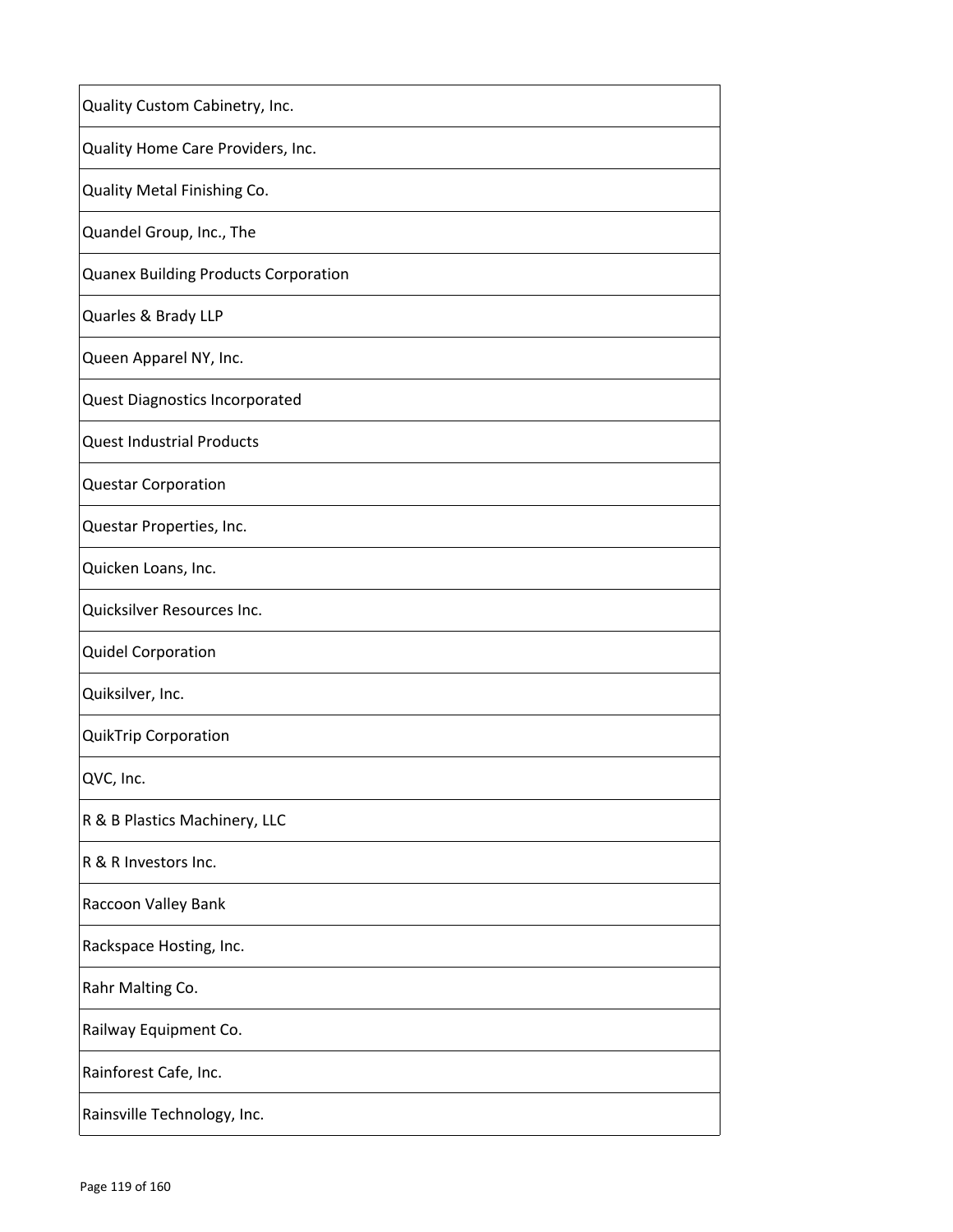| Raisbeck Engineering Inc.                         |
|---------------------------------------------------|
| Raley's Inc.                                      |
| Ralph Lauren Corporation                          |
| Ramallah Trading Company, Inc.                    |
| Ramona's Mexican Food Products, Inc.              |
| Rapoca Energy Company, LLC                        |
| Rasmussen Inc., C. A.                             |
| Ratio Architects, Inc.                            |
| Ratner Companies, L.C.                            |
| Ray, Quinney & Nebeker Law Firm, P.C.             |
| Ray-Carroll County Grain Growers, Inc.            |
| Raymond Corporation, The                          |
| Raymond James Financial, Inc.                     |
| Rayonier Inc.                                     |
| Raytheon Company                                  |
| <b>RBC Wealth Management</b>                      |
| RBS Citizens, N.A.                                |
| RBS Securities Inc.                               |
| RCM Capital Management, LLC                       |
| RE/MAX, LLC                                       |
| Reader's Digest Association, Inc., The            |
| Reading Blue Mountain & Northern Railroad Company |
| Reagent Chemical & Research, Inc.                 |
| RealNetworks, Inc.                                |
| Realogy Holdings Corp.                            |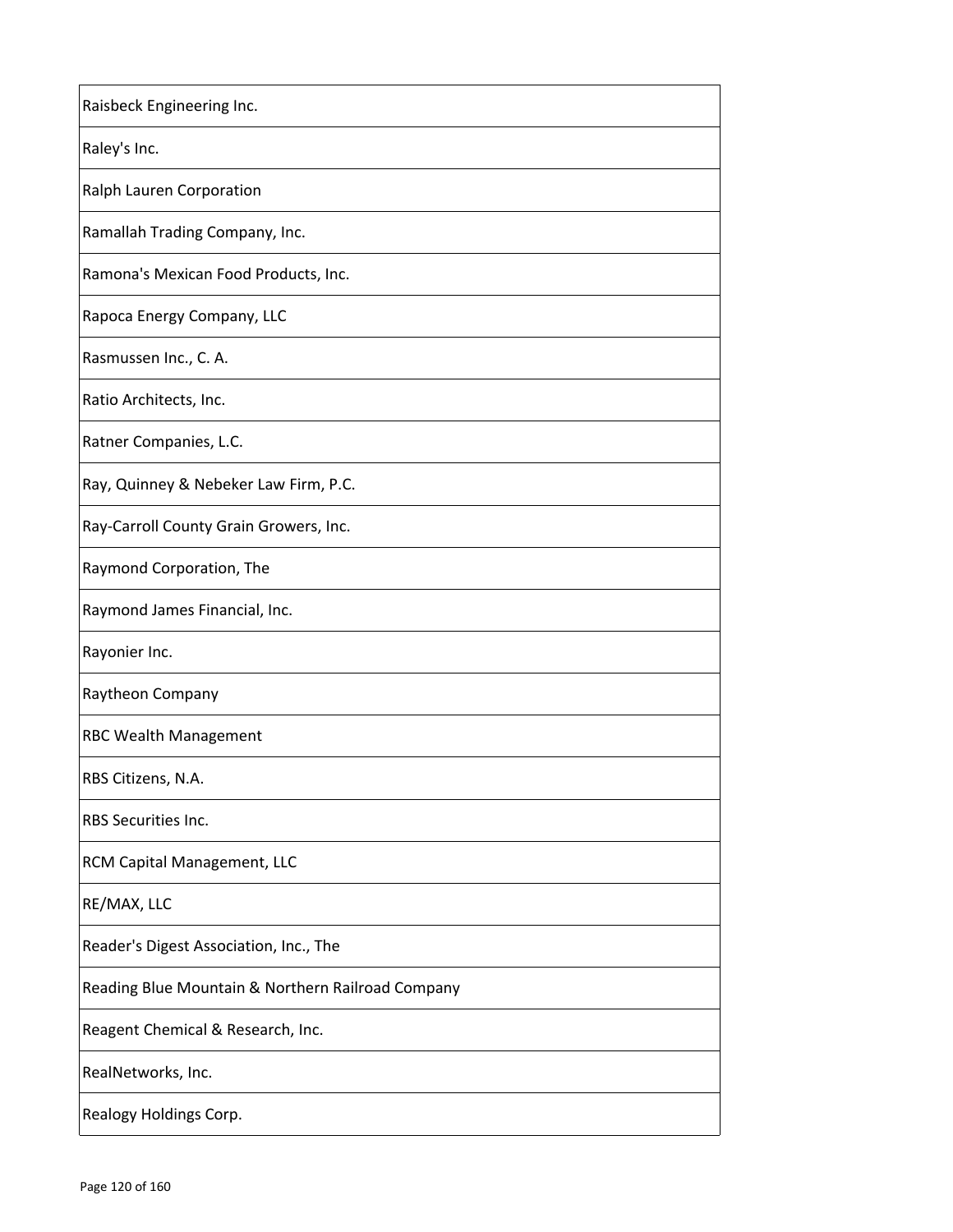| Reckitt Benckiser (North America), Inc. |
|-----------------------------------------|
| Reckitt Benckiser Pharmaceuticals, Inc. |
| RECO Constructors, Inc.                 |
| Record Journal Publishing Co.           |
| Recreational Equipment, Inc.            |
| RecycleBank                             |
| <b>Red Brick Learning</b>               |
| Red Bull North America, Inc.            |
| Red Devil, Inc.                         |
| Red Wing Shoe Company, Inc.             |
| Redco Foods, Inc.                       |
| Redlum, Ltd.                            |
| Redner's Markets, Inc.                  |
| Redwoods Group, The                     |
| Reebok International Ltd.               |
| Reed & Barton Corp.                     |
| Reed Elsevier Inc.                      |
| Reed Engineering Group, Ltd.            |
| <b>Reed Smith LLP</b>                   |
| Reell Precision Manufacturing Corp.     |
| Reeves, Inc., Norm                      |
| <b>Regal Entertainment Group</b>        |
| <b>Regal-Beloit Corporation</b>         |
| Regence BlueCross BlueShield of Oregon  |
| Regence BlueCross BlueShield of Utah    |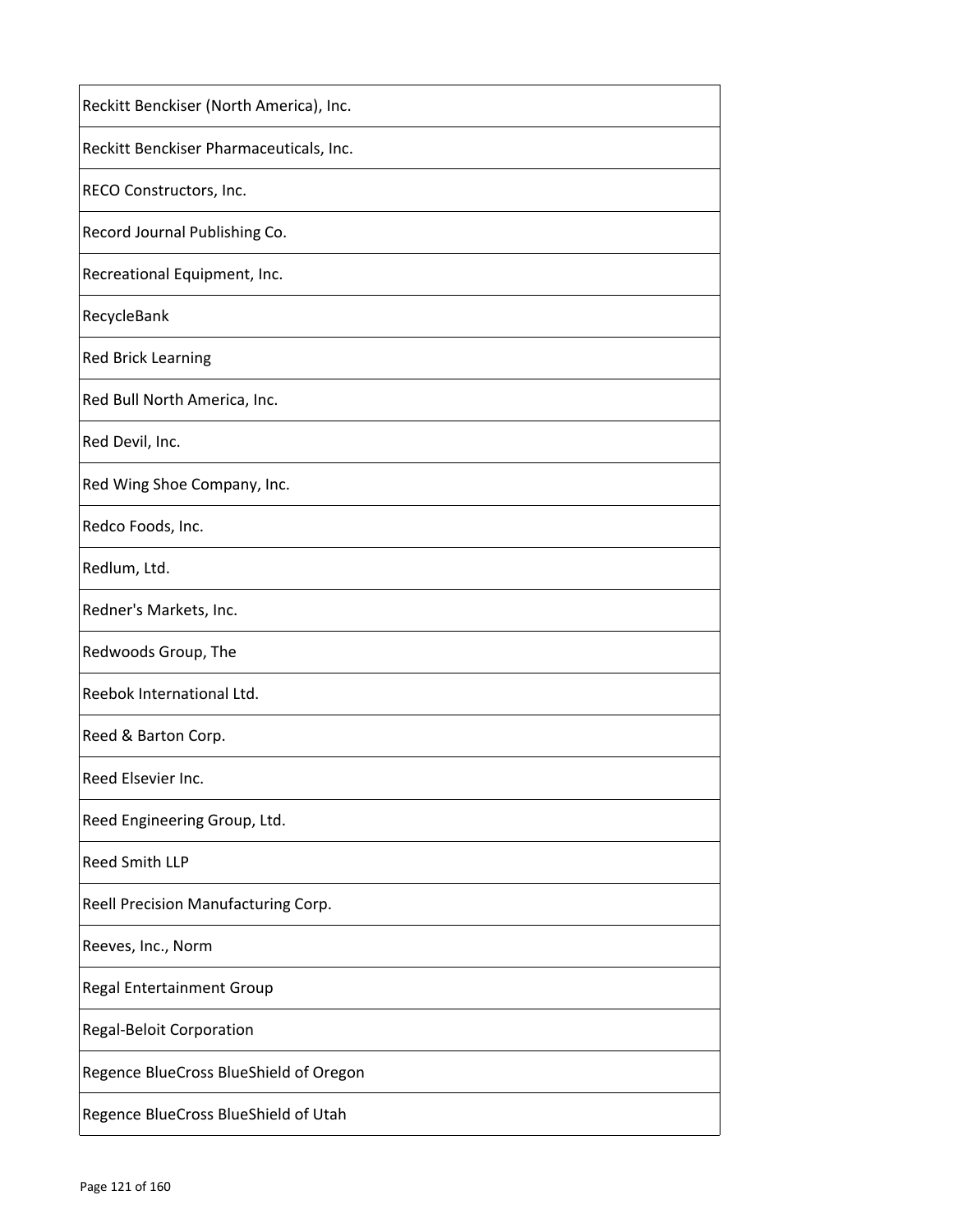| Reger Group, LLC, The                   |
|-----------------------------------------|
| <b>Regions Financial Corporation</b>    |
| <b>Regis Corporation</b>                |
| Reid & Riege, P.C.                      |
| <b>Reiff &amp; Nestor Company</b>       |
| Reilly Electrical Contractors, Inc.     |
| Reily Foods, Co.                        |
| Reinsurance Group of America, Inc.      |
| Reisner Corporation, William            |
| Reitman Industries                      |
| Reliable Brokerage, Inc.                |
| <b>Rennoc Corporation</b>               |
| Renovated Home Ltd., The                |
| Republic of Tea, The                    |
| <b>Republic Trinidad Corporation</b>    |
| Republic Underwriters Insurance Company |
| RESCO, Inc.                             |
| Residential Funding Company, LLC        |
| Residential Warranty Company, LLC       |
| ResMed Inc.                             |
| Respironics, Inc.                       |
| Retail Merchants Association, Inc.      |
| REthink Development Corp.               |
| Rewold & Son, Inc., Frank               |
| Rexam, Inc.                             |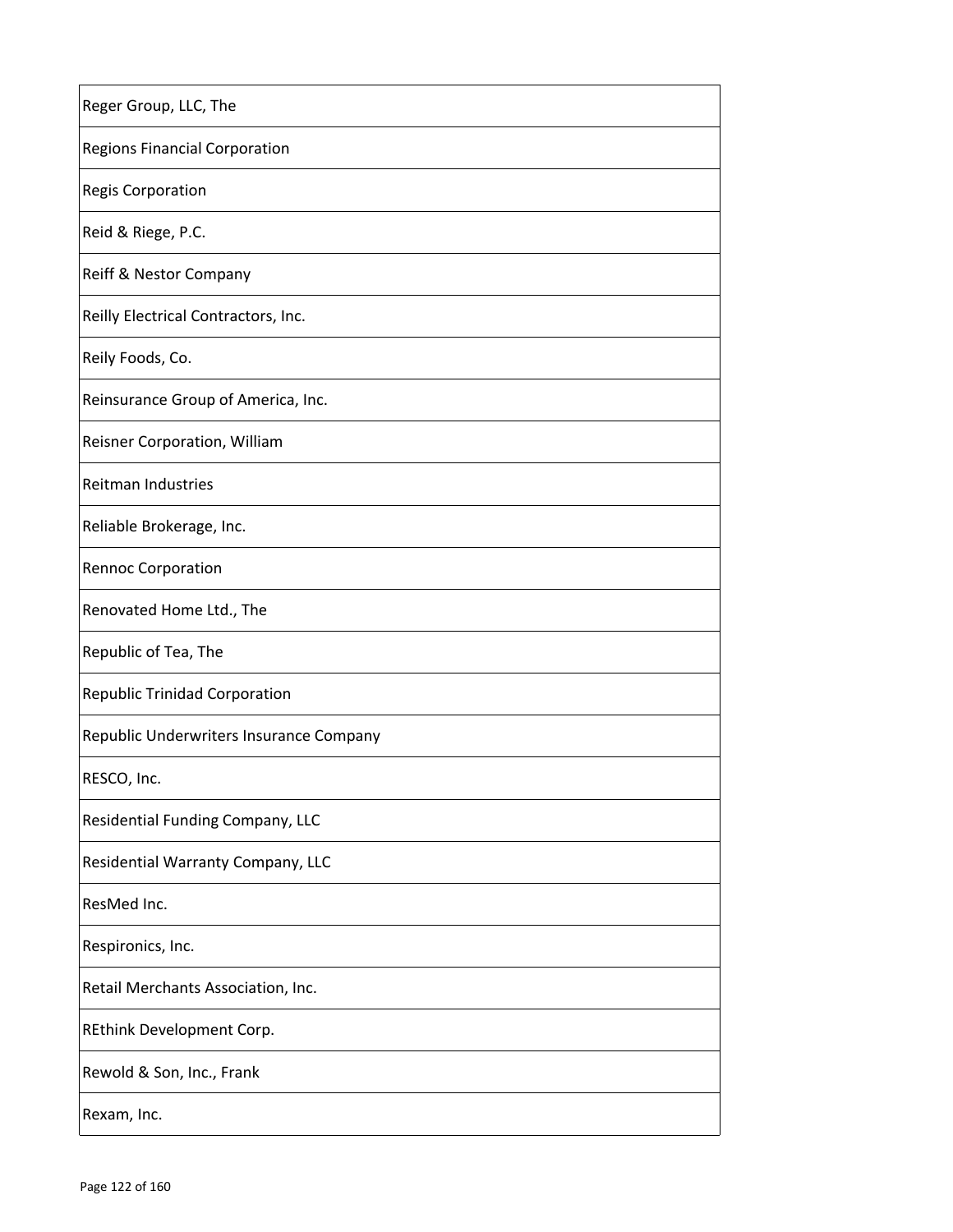| Rexnord, LLC                          |
|---------------------------------------|
| Reynolds and Reynolds Company, The    |
| Reynolds Tobacco Company, R. J.       |
| RG Industries, Inc.                   |
| RGI Group, Inc.                       |
| Riceland Foods, Inc.                  |
| <b>Rich Products Corporation</b>      |
| Richard & Son, P. C.                  |
| Richards, Brandt, Miller & Nelson, PC |
| Richards, Layton & Finger, P.A.       |
| Richards, Watson & Gershon            |
| Richardson Sports L.P.                |
| <b>Ricoh Americas Corporation</b>     |
| Riddell Williams P.S.                 |
| Ridgewood Savings Bank                |
| <b>Rieke Corporation</b>              |
| Riggs Tractor Company, J. A.          |
| Righteous Babe Records, Inc.          |
| Rima Manufacturing Co., The           |
| Rimon Law Group, Inc.                 |
| <b>Rio Tinto Minerals</b>             |
| <b>Ripplewood Holdings LLC</b>        |
| <b>Rite Aid Corporation</b>           |
| <b>RITE-HITE Corporation</b>          |
| Ritzville Warehouse Co.               |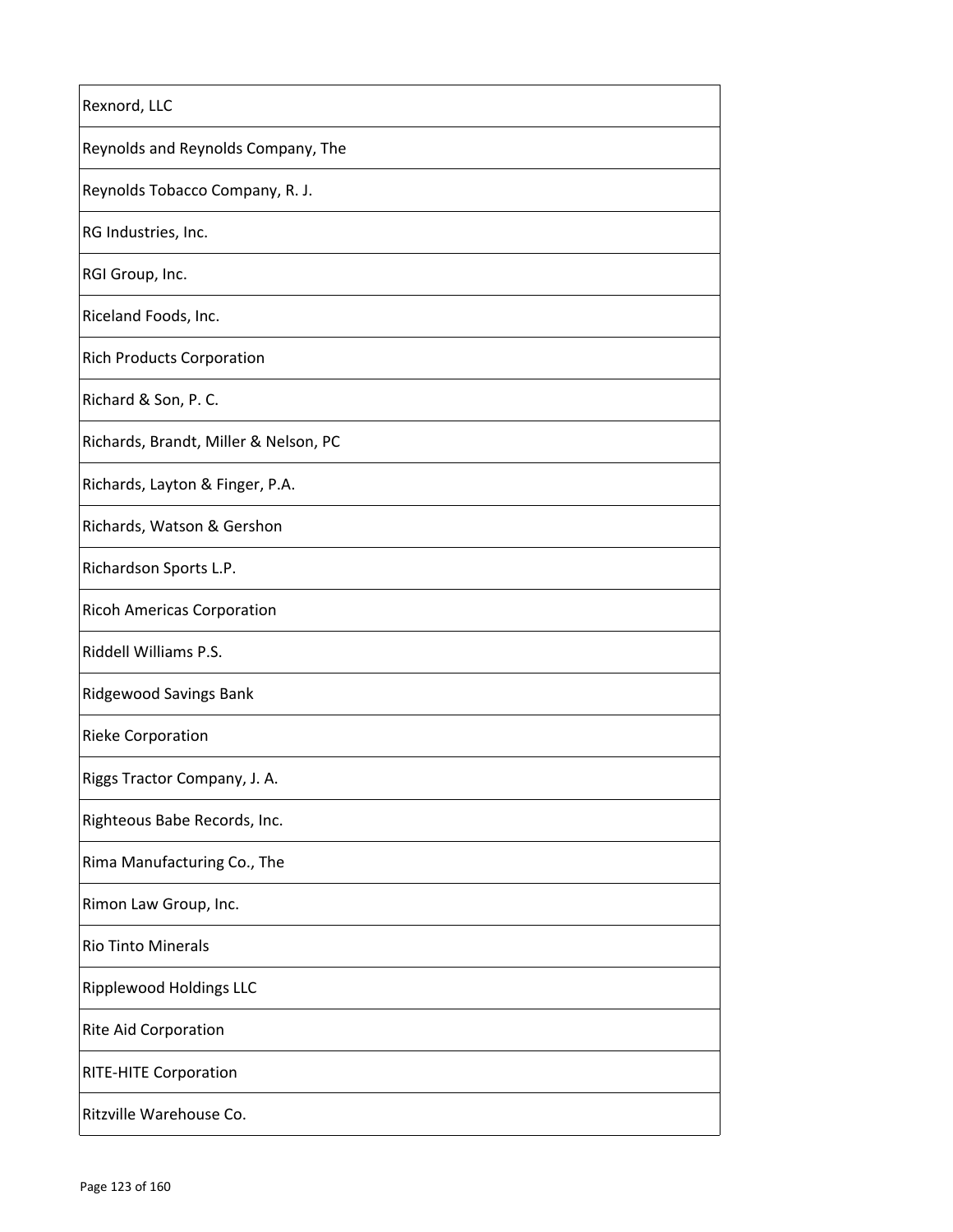| River Products Company, Inc., The       |
|-----------------------------------------|
| <b>Rivermaid Trading Company</b>        |
| Riverway Co.                            |
| Riviana Foods Inc.                      |
| RJN Group, Inc.                         |
| Roanoke & Botetourt Telephone Co.       |
| Roberts, Inc., Lucille                  |
| Robins, Kaplan, Miller & Ciresi L.L.P.  |
| Robins, Kaplan, Miller & Ciresi, L.L.P. |
| Robinson Worldwide, Inc., C.H.          |
| Roche Diagnostics, Corp.                |
| Rochester Gas and Electric Corporation  |
| Rocket Ball, Ltd.                       |
| Rockford Acromatic Products Company     |
| <b>Rockland Trust Company</b>           |
| Rockler Companies, Inc.                 |
| Rock-Tenn Company                       |
| Rockville Financial, Inc.               |
| Rockwell Automation, Inc.               |
| Rockwell Collins, Inc.                  |
| Rockwood Company, The                   |
| Rodgers & Hammerstein Organization, The |
| Rodman Ford Sales, Inc.                 |
| <b>Rogers Corporation</b>               |
| Rolls-Royce North America Inc.          |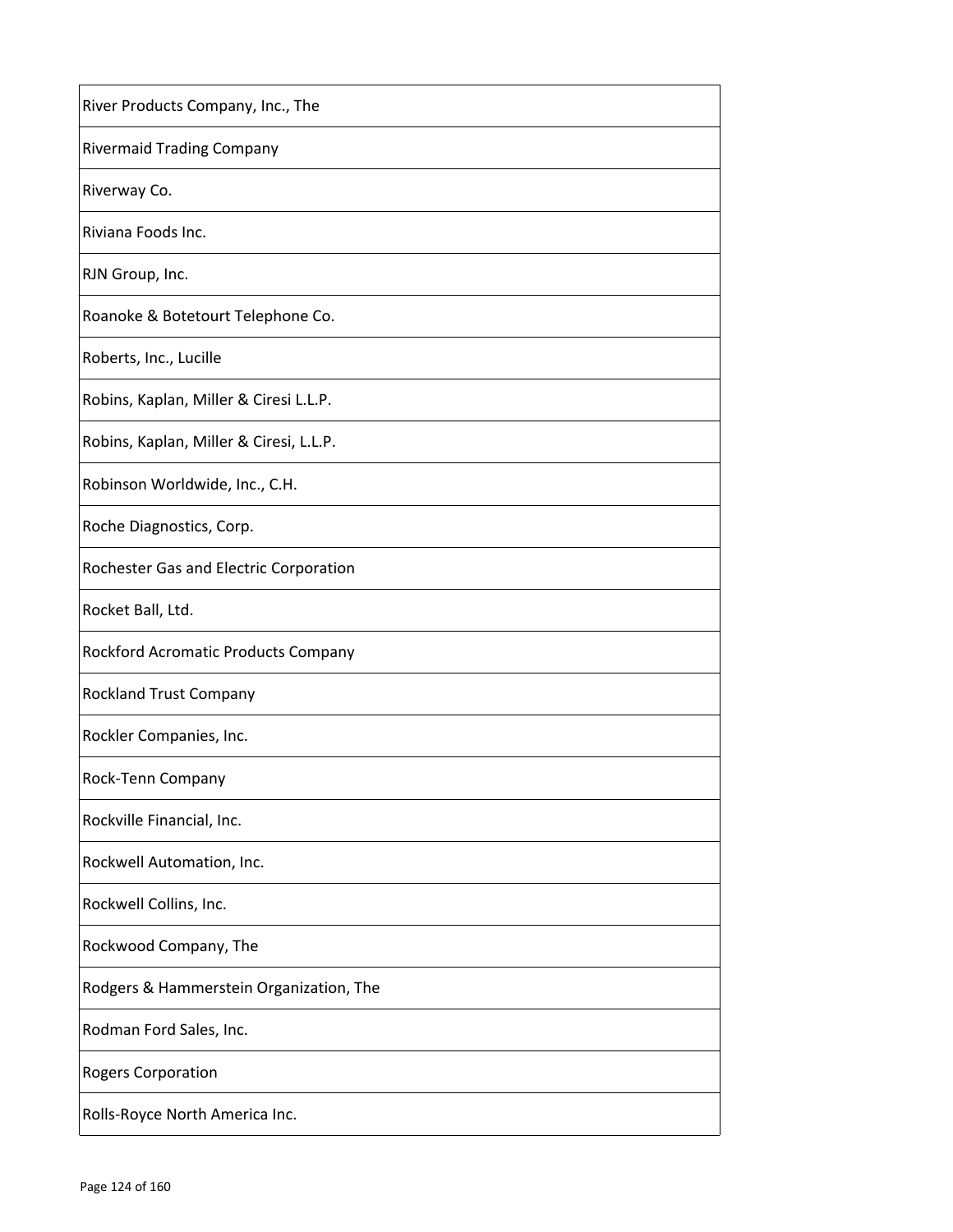| Roma of New Jersey                                 |
|----------------------------------------------------|
| Rondys, Inc.                                       |
| Rood & Riddle, P.S.C.                              |
| Roosevelt County Electric Cooperative              |
| Roosevelt County Rural Telephone Cooperative, Inc. |
| Ropes & Gray LLP                                   |
| Rose & Kiernan, Inc.                               |
| Rose Hills Memorial Park and Mortuary              |
| Rose Law Firm, P.A., The                           |
| Rosen's Diversified Inc.                           |
| Ross Environmental Services, Inc.                  |
| Ross Group Construction Corporation, The           |
| Ross Stores, Inc.                                  |
| Rostra Precision Controls, Inc.                    |
| Roundy's Supermarkets, Inc.                        |
| Royal Caribbean Cruises Ltd.                       |
| Royal Neighbors of America                         |
| Royal Savings Bank                                 |
| Royal Wine Corp.                                   |
| <b>Royalnest Corporation</b>                       |
| RPM International Inc.                             |
| RTI Remmele Engineering, Inc.                      |
| <b>RUAN Transport Management Systems</b>           |
| RubinBrown LLP                                     |
| Ruby Tuesday, Inc.                                 |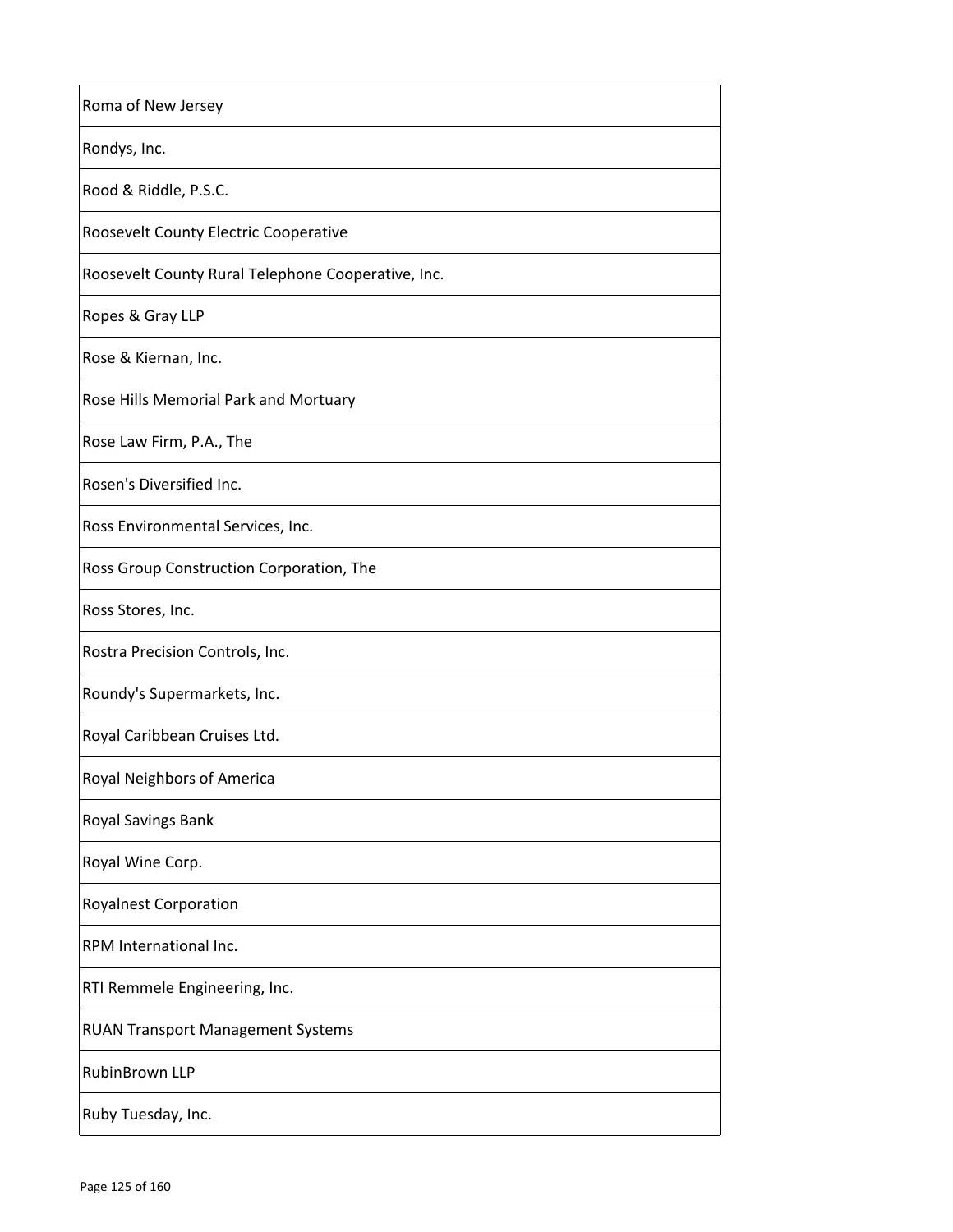| Ruder Finn Group, Inc.                   |
|------------------------------------------|
| Rudolph and Sletten, Inc.                |
| Rudy's Food Products, Inc.               |
| Rue and Son, Inc., Chas. E.              |
| Rug & Home, Inc.                         |
| Ruradan Corp, Inc.                       |
| Rusco Fixture Co., Inc.                  |
| <b>Russell Investments</b>               |
| Rydell Chevrolet Oldsmobile Cadillac     |
| Ryder System, Inc.                       |
| Ryerson Inc.                             |
| Ryman Hospitality Properties, Inc.       |
| S & H Builders, Inc.                     |
| S & S Worldwide, Inc.                    |
| S & T Bancorp, Inc.                      |
| S.B.E. & S. Clients' Consolidated        |
| S.J. Electro Systems, Inc.               |
| SABEResPODER                             |
| Sachs Holdings, Inc.                     |
| Saco & Biddeford Savings Institution     |
| Sacramento Kings, LP                     |
| Sacramento River Cats Baseball Club, LLC |
| Saddlehorn, LLC                          |
| Safeco Insurance Company of America      |
| Safety Insurance Company                 |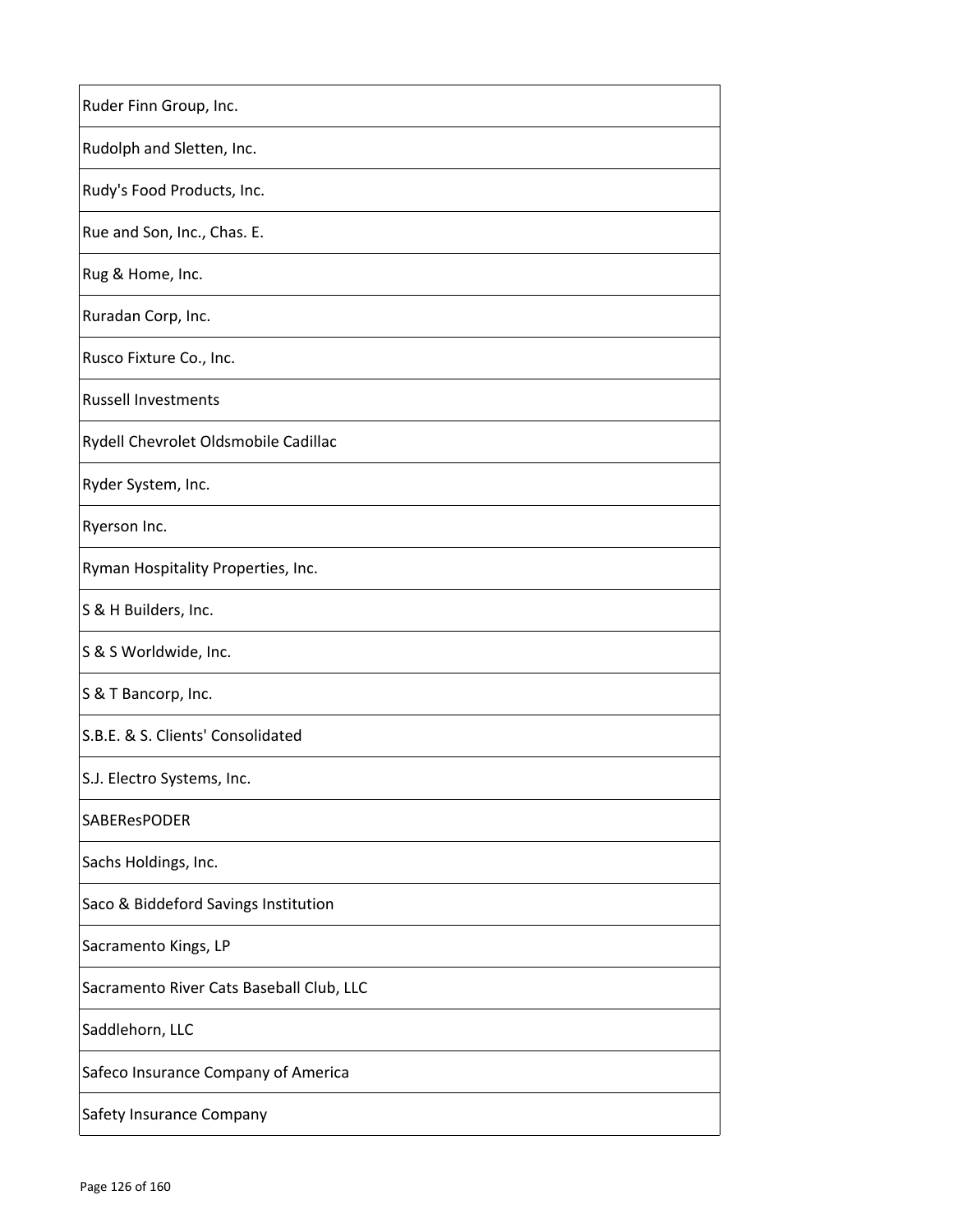| Safety-Kleen Systems, Inc.                 |
|--------------------------------------------|
| Safeway Inc.                               |
| Sager Creek Vegetable Company              |
| Saint-Gobain Corp.                         |
| Sakar International Inc.                   |
| Saker ShopRites, Inc.                      |
| Saks Incorporated                          |
| Salem Co-operative Bank                    |
| Salem Eagle                                |
| Salem Five Cents Savings Bank              |
| salesforce.com, Inc.                       |
| Salt River Valley Water Users' Association |
| Samsung Electronics America, Inc.          |
| San Antonio Spurs LLC                      |
| San Diego Chargers Football Company        |
| San Diego Padres Baseball Club L.P.        |
| San Francisco Baseball Associates, L.P.    |
| San Francisco Chronicle                    |
| San Francisco Forty Niners, Ltd.           |
| San Jose Sharks LLC                        |
| <b>SanDisk Corporation</b>                 |
| Sandusky International, Inc.               |
| Sanofi-aventis U.S. LLC                    |
| Sansar Capital Management, LLC             |
| Santa Fe Natural Tobacco Company, Inc.     |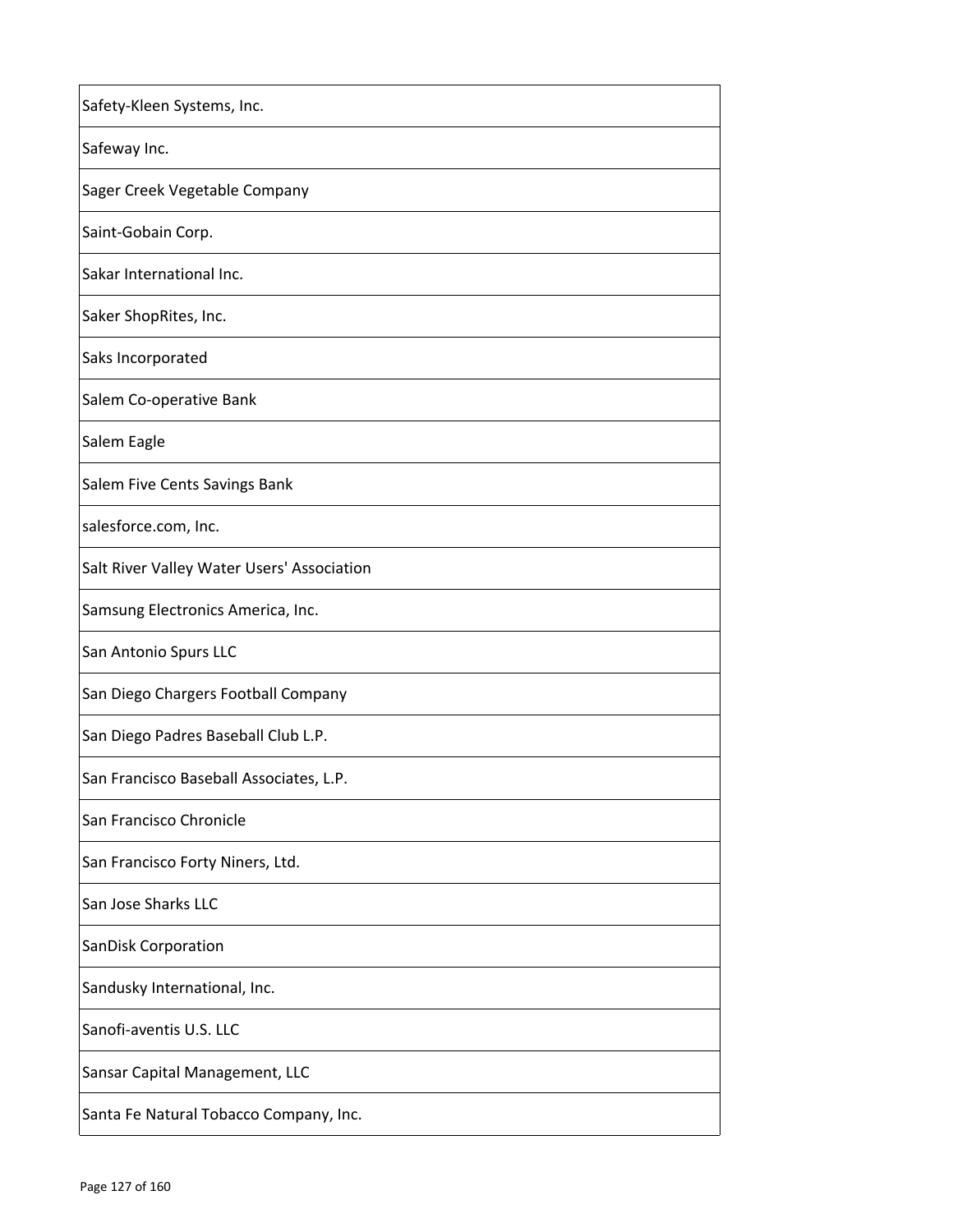| Santander Bank                         |
|----------------------------------------|
| Santander Consumer USA Inc.            |
| Santrust and Associates, Inc.          |
| <b>SANYO North America Corporation</b> |
| SAP America, Inc.                      |
| Sartori Company                        |
| SAS Institute Inc.                     |
| Sasaki Associates, Inc.                |
| Sasol North America, Inc.              |
| Saucony, Inc.                          |
| Saul Ewing LLP                         |
| Savage Services Corp.                  |
| Save Mart Supermarkets                 |
| Savings Bank of Danbury                |
| Savings Bank, The                      |
| <b>SCANA Corporation</b>               |
| ScanSource, Inc.                       |
| Schein, Inc., Henry                    |
| Schenuit Investments Inc.              |
| Schiff Hardin LLP                      |
| Schiffenhaus Packaging Corporation     |
| Schloss & Company, Inc., Marcus        |
| <b>Schmeling Construction Company</b>  |
| Schneider Mills, Inc.                  |
| Schneider National, Inc.               |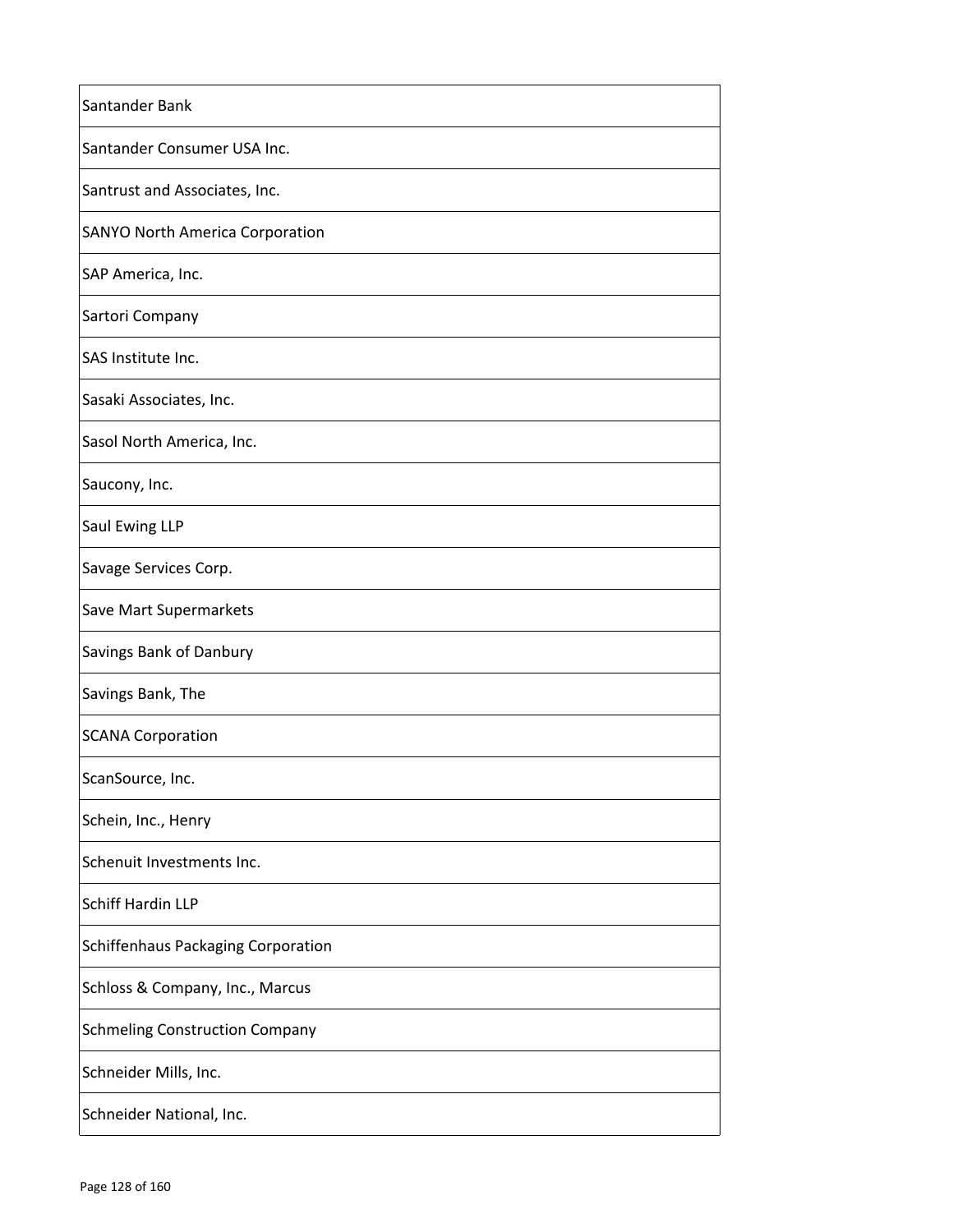| Schnuck Markets, Inc.                    |
|------------------------------------------|
| Schoeneckers, Inc.                       |
| <b>Scholastic Corporation</b>            |
| Schoonover Investments, L.P.             |
| <b>Schott Magnetics</b>                  |
| Schulman, Inc., A.                       |
| Schulte Roth & Zabel LLP                 |
| Schwab Corporation, Charles, The         |
| Schwabe, Williamson & Wyatt              |
| Schwan Food Company, Inc., The           |
| SClenergy, Inc.                          |
| <b>Scientific Components Corporation</b> |
| Scott Bridge Company, Inc.               |
| Scott Technologies, Inc.                 |
| Scottdale Bank & Trust Company, The      |
| Scotts Miracle-Gro Company, The          |
| Scoular Company, The                     |
| Scripps Company, E.W., The               |
| Seaboard, Inc.                           |
| Seafood Producers Cooperative            |
| Seagate Technology PLC                   |
| SEAKR Engineering, Inc.                  |
| Sealaska Corporation                     |
| Seamen's Bank                            |
| Sears, Roebuck and Co.                   |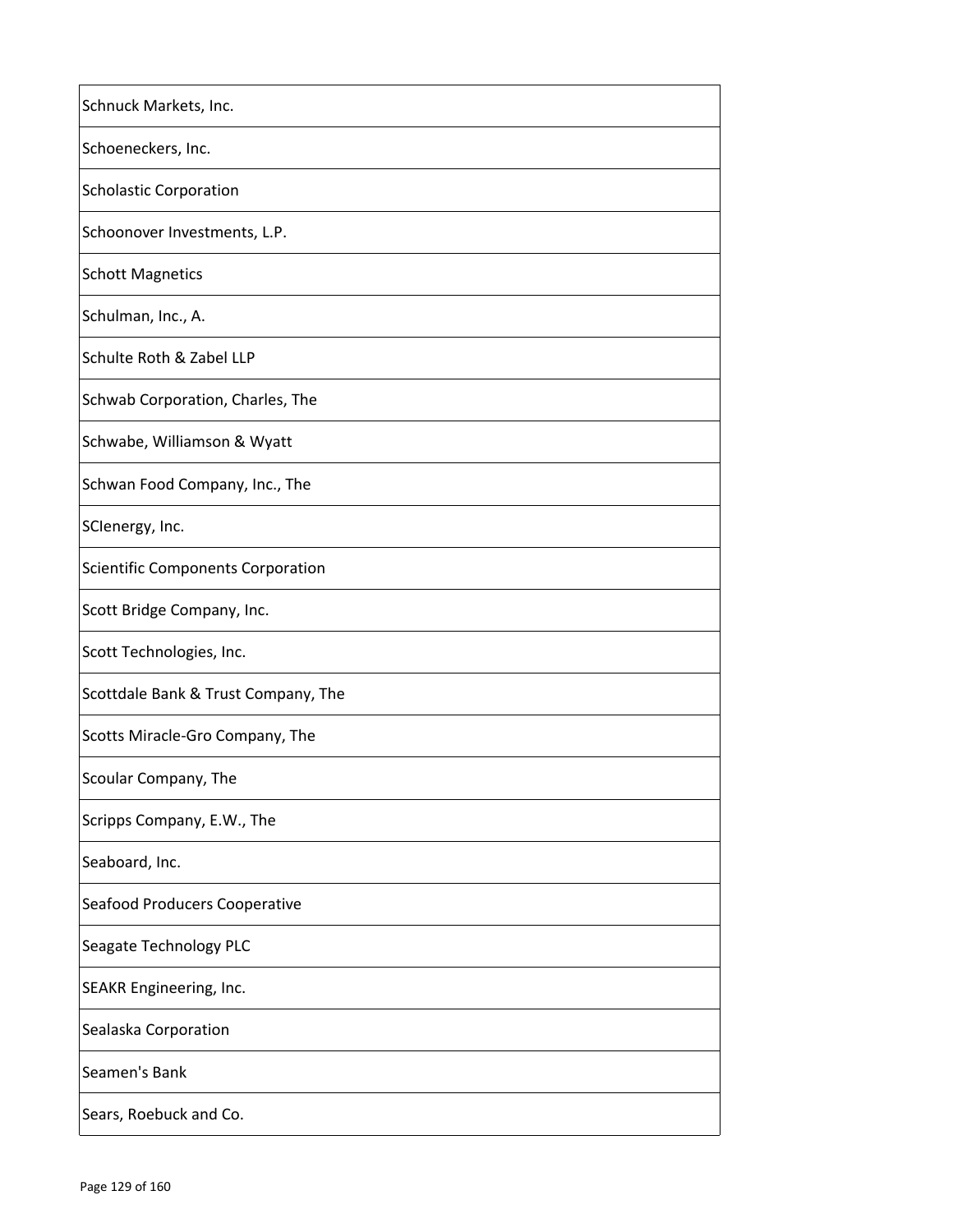| Seattle Coffee Company                         |
|------------------------------------------------|
| Seattle Times Company, The                     |
| SeaWorld Parks & Entertainment                 |
| <b>Securant Bank and Trust</b>                 |
| Securian Financial Group, Inc.                 |
| Securitas Security Services USA, Inc.          |
| Security Benefit Life Insurance Company        |
| <b>Security Finance Corporation</b>            |
| <b>Security National Bank</b>                  |
| <b>Security State Bank</b>                     |
| Sedgwick LLP                                   |
| SEEDS Green Printing and Design, Inc.          |
| Seldovia Native Association, Inc.              |
| Select Equity Group, Inc.                      |
| Selective Insurance Group, Inc.                |
| Self Reliance (N.Y.) Federal Credit Union Inc. |
| Selig Enterprises, Inc.                        |
| Seligman Distributing Co., Inc., Charles       |
| Semiconductor Research Corporation             |
| Sempra Energy                                  |
| Seneca Foods Corporation                       |
| Senniger Powers LLP                            |
| Sensient Technologies Corporation              |
| Sentry Insurance                               |
| Sephora USA, Inc.                              |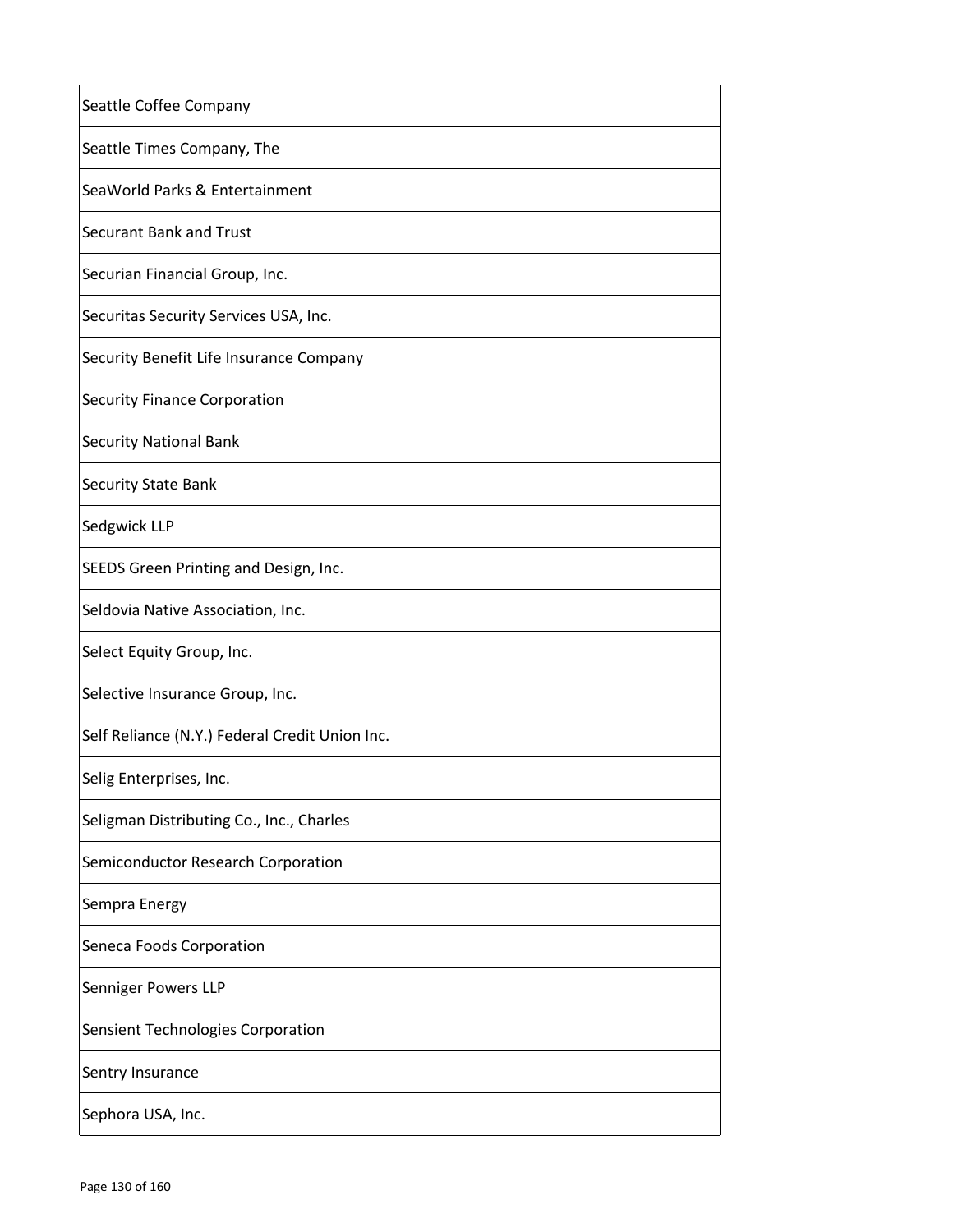| Sequa Corporation                             |
|-----------------------------------------------|
| Serengeti Trading Company, LLC, The           |
| Servco Pacific Inc.                           |
| Service Corporation International             |
| ServiceMaster Company, The                    |
| Seton Company, Inc.                           |
| Seventh Generation, Inc.                      |
| Seward & Kissel LLP                           |
| Seyfarth Shaw LLP                             |
| <b>Shaklee Corporation</b>                    |
| Shakopee Mdewakanton Sioux (Dakota) Community |
| Shalam Imports, Inc.                          |
| Shanken Communications, Inc., M.              |
| <b>Sharp Electronics Corporation</b>          |
| Shartsis Friese LLP                           |
| Shatz, Schwartz & Fentin, P.C.                |
| Shaughnessy Crane Service, Inc.               |
| Shaw Industries Group, Inc.                   |
| Shaw's Supermarkets, Inc.                     |
| Shea Company, Inc., J. F.                     |
| Shearman & Sterling LLP                       |
| Sheldon Good & Company Auctions, LLC          |
| Shell Oil Company                             |
| Shelter Mutual Insurance Company              |
| Shelton Companies, The                        |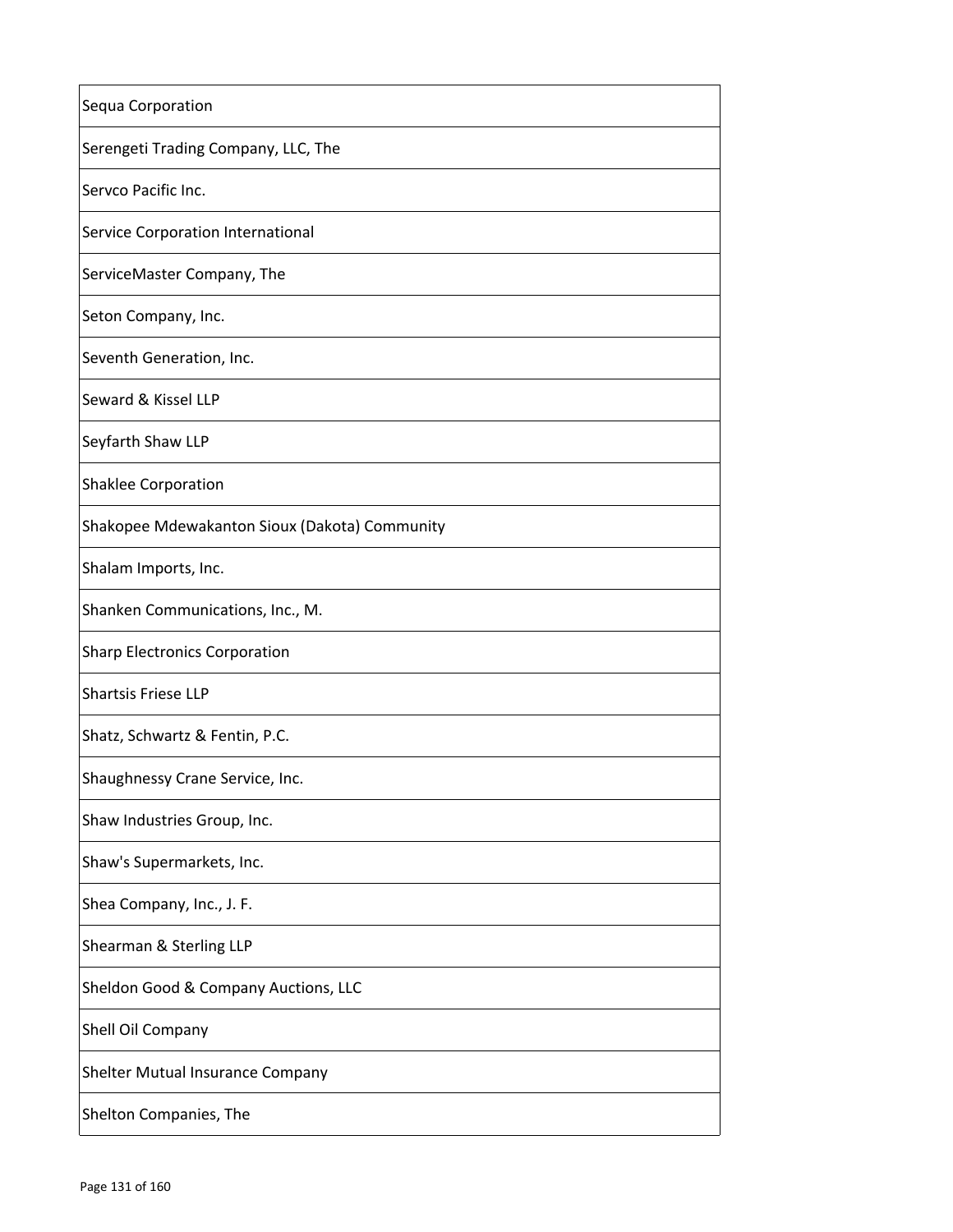| Shenandoah Life Insurance Company       |
|-----------------------------------------|
| Shenandoah Telecommunications Company   |
| Sheppard, Mullin, Richter & Hampton LLP |
| Sherwin-Williams Company, The           |
| Shipman & Goodwin LLP                   |
| Shire plc                               |
| Shook, Hardy & Bacon L.L.P.             |
| Shopko Stores Operating Co., LLC        |
| Shuford Development, Inc.               |
| <b>Shugart Enterprises, LLC</b>         |
| Shure Manufacturing Corp.               |
| SI Financial Group, Inc.                |
| <b>Sidener Supply Company</b>           |
| <b>Sidley Austin LLP</b>                |
| Sidwell Materials, Inc.                 |
| <b>Siemens Corporation</b>              |
| Sierra Alloys Company                   |
| Sierra Electric Cooperative, Inc.       |
| Sierra Pacific Industries               |
| SIFCO Industries, Inc.                  |
| Sigma-Aldrich Corporation               |
| <b>Sikorsky Aircraft Corporation</b>    |
| Silicon Valley Bank                     |
| Sills Cummis & Gross PC                 |
| <b>Silver Star Brands</b>               |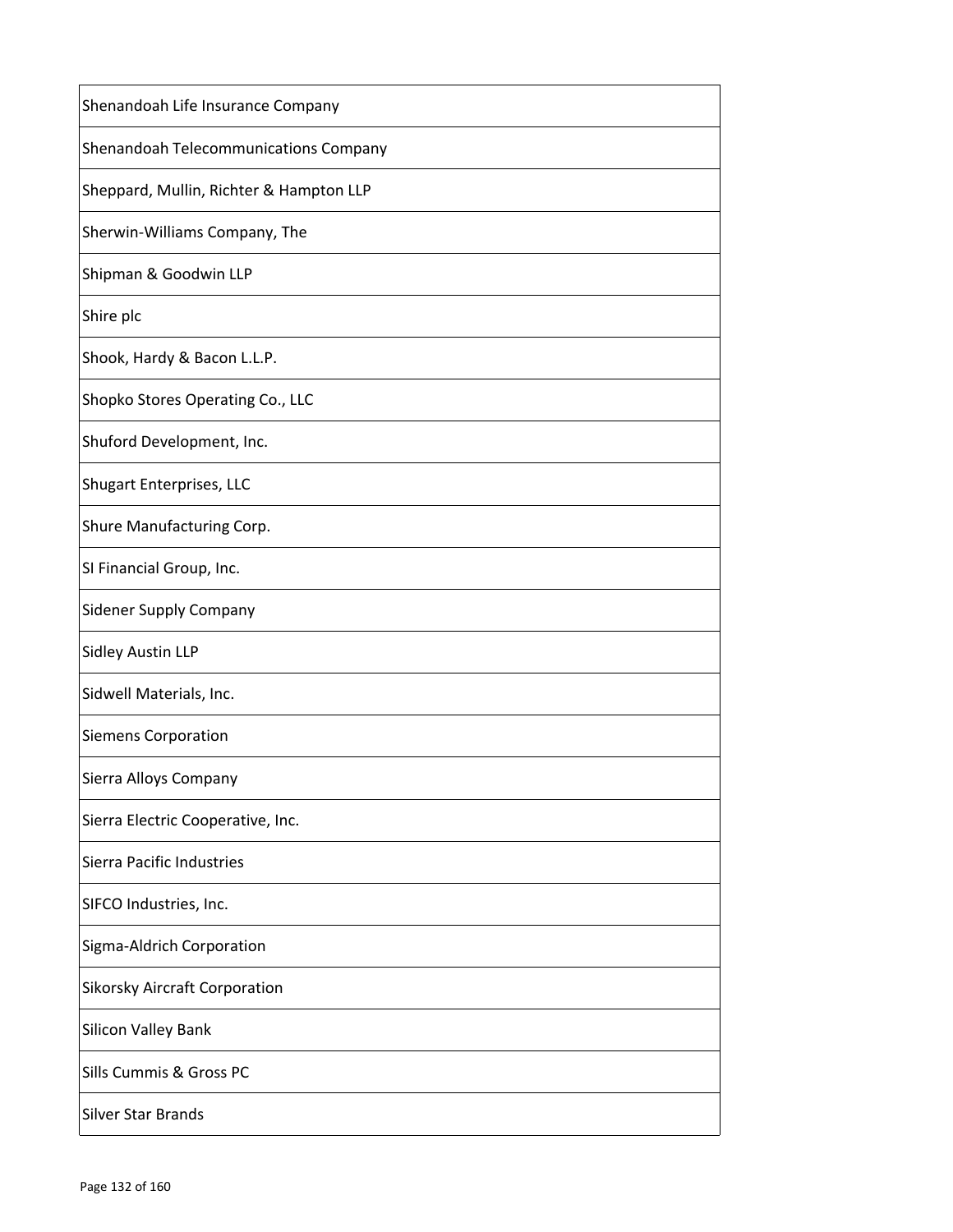| Simmons Browder Gianaris Angelides & Barnerd, LLC |
|---------------------------------------------------|
| Simon Property Group, Inc.                        |
| Simplot Company, J.R.                             |
| Simpson & Co., Inc., L.                           |
| Simpson Manufacturing Co., Inc.                   |
| Simpson Thacher & Bartlett LLP                    |
| Sinclair Broadcast Group, Inc.                    |
| Singerlewak LLP                                   |
| Singlebrook Technology, Inc.                      |
| Sioux Steel Company                               |
| Sit Investment Associates, Inc.                   |
| <b>Sitnasuak Native Corporation</b>               |
| Siw Thai Silk, Inc.                               |
| Sjostrom & Sons, Inc.                             |
| Skadden, Arps, Slate, Meagher & Flom LLP          |
| SKB, Inc.                                         |
| Skechers USA, Inc.                                |
| SKF USA Inc.                                      |
| Skidmore, Owings & Merrill LLP                    |
| <b>Skinner Corporation</b>                        |
| SkyWest Airlines, Inc.                            |
| Slant/Fin Corporation                             |
| <b>SLM Corporation</b>                            |
| SmartWool LLC                                     |
| SMBC Capital Markets, Inc.                        |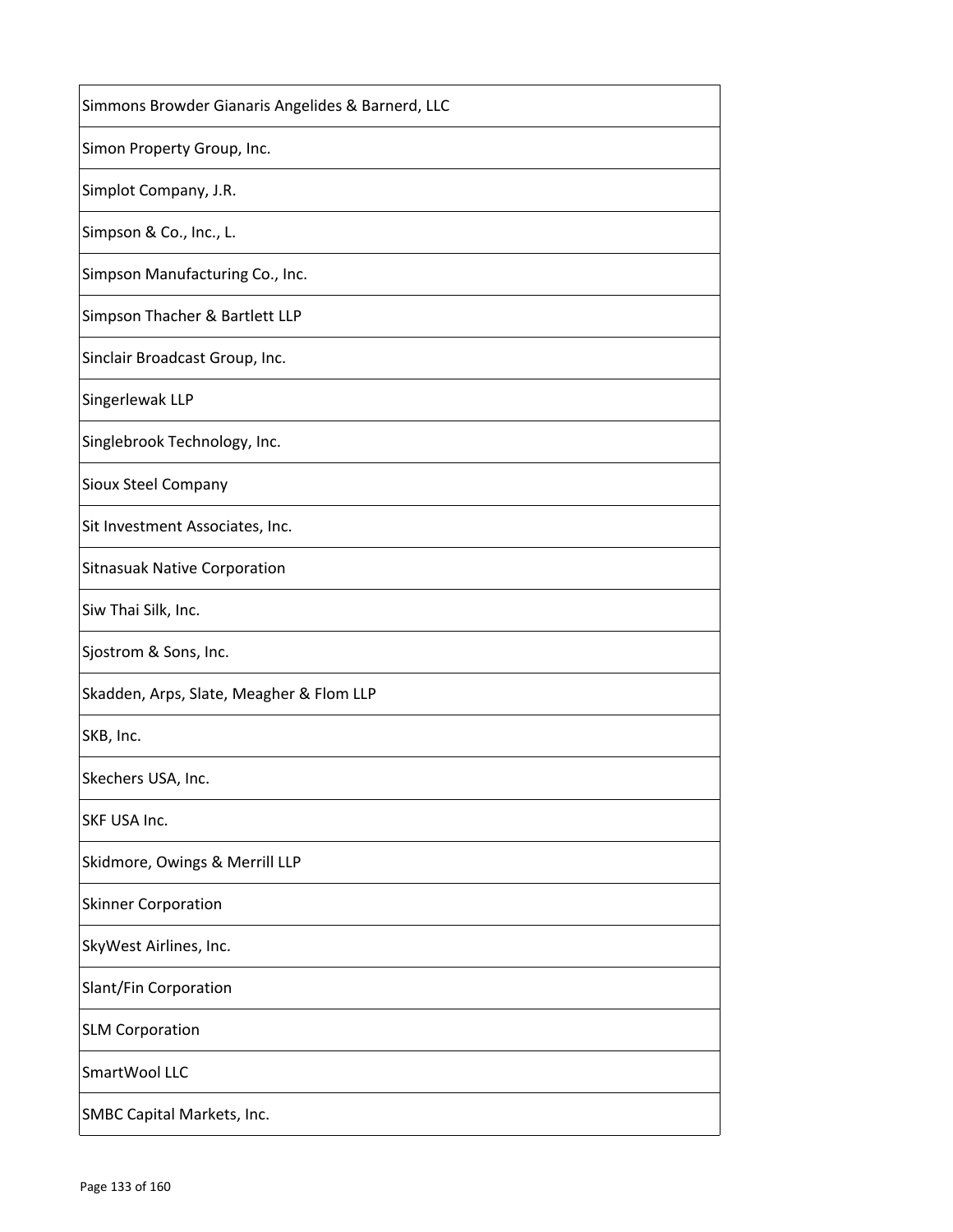| Smelter Service Corp.                            |
|--------------------------------------------------|
| <b>Smith Center Branch</b>                       |
| Smith Construction, Inc., C. D.                  |
| Smith Corporation, A.O.                          |
| Smith Corporation, J.M.                          |
| Smith Debnam Narron Drake Saintsing & Myers, LLP |
| Smith, Gambrell & Russell, LLP                   |
| Smithfield Foods, Inc.                           |
| Smucker Company, J. M., The                      |
| Smulekoff Furniture Company, Inc.                |
| Snell & Wilmer L.L.P.                            |
| Snow, Christensen & Martineau                    |
| Snyder's-Lance, Inc.                             |
| Social(k)                                        |
| Socorro Electric Cooperative, Inc.               |
| Sodexo, Inc.                                     |
| Sonic Corp.                                      |
| Sonlight Curriculum Ltd.                         |
| Sonoco Products Company                          |
| Sonoran Spine Center P.C.                        |
| Sony Corporation of America                      |
| Sony Electronics, Inc.                           |
| Sony Pictures Entertainment Inc.                 |
| Source Intelligence, LLC                         |
| SourceMedia Group, Inc.                          |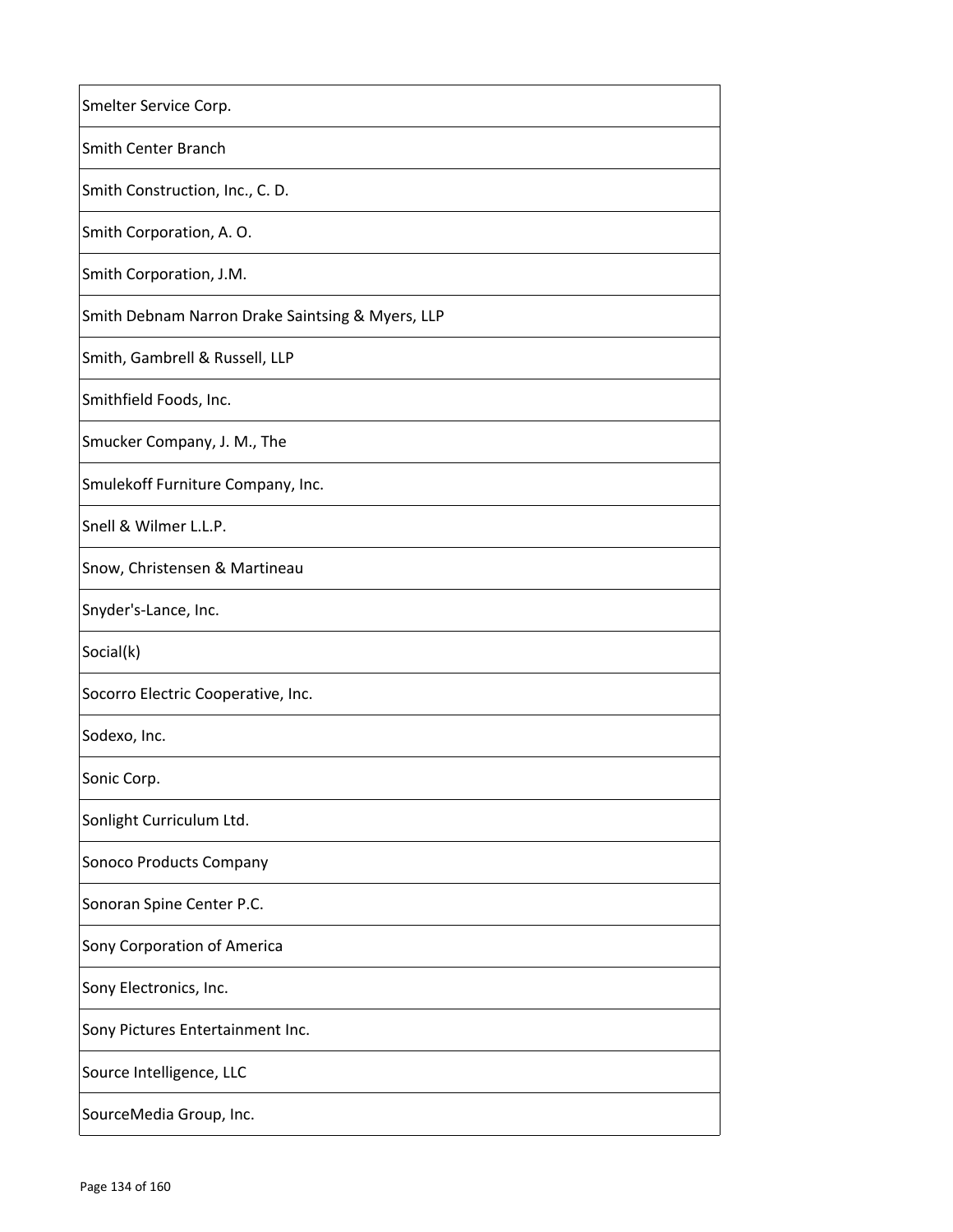| South Bend Tribune Corp.                     |
|----------------------------------------------|
| South Mountain Company                       |
| South Mountain Company, Inc.                 |
| South Shore Savings Bank                     |
| Southeastern Bank Financial Corporation      |
| Southern Bancorp, Inc.                       |
| Southern Bank and Trust Company              |
| Southern California Edison Company           |
| Southern California Gas Company              |
| Southern Company, The                        |
| Southern Furniture Company of Conover, Inc.  |
| Southern Kansas Telephone Company, Inc., The |
| Southern States Cooperative, Inc.            |
| Southern Union Company                       |
| Southern Wine & Spirits of America, Inc.     |
| Southwest Airlines Co.                       |
| Southwest Business Corporation               |
| Southwest Gas Corporation                    |
| Southwestern Electric Cooperative, Inc.      |
| Southwire Company                            |
| Spahn & Rose Lumber Company                  |
| Spang and Company                            |
| <b>Spangler Candy Company</b>                |
| Spansion Inc.                                |
| Spark Energy, L.P.                           |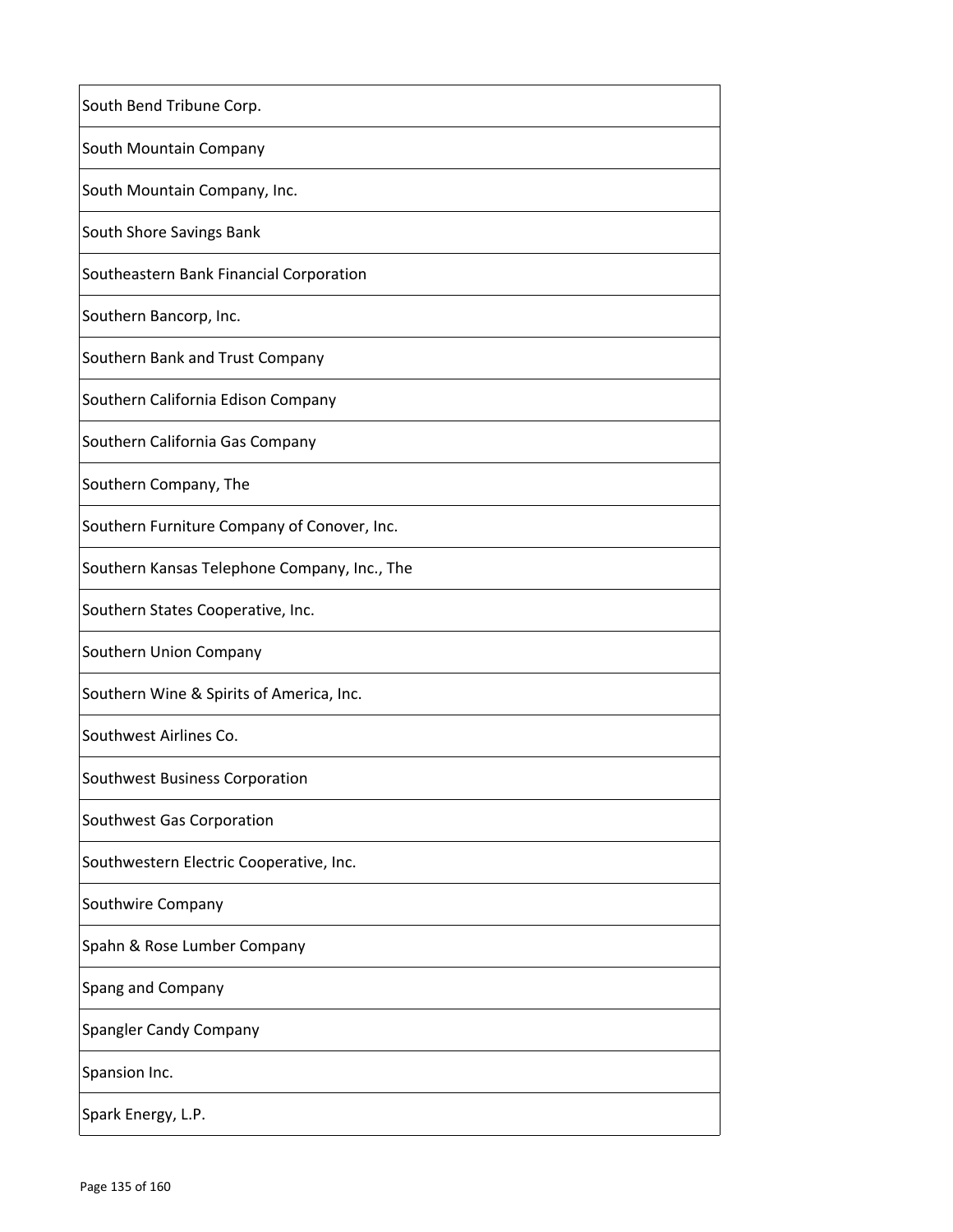| SpartanNash                                  |
|----------------------------------------------|
| <b>Spear Pharmaceuticals</b>                 |
| Specialty Manufacturing Co., The             |
| <b>Specialty Restaurants Corporation</b>     |
| Spector Gadon & Rosen, P.C.                  |
| Spectra Energy Corp.                         |
| SpectraCare, Inc.                            |
| Spence Accounts Inc.                         |
| Spirit Mountain Gaming, Inc.                 |
| Spirol International Corporation             |
| <b>Sporting Club</b>                         |
| Sports & Fitness Insurance Corporation, Inc. |
| Sports Authority, Inc., The                  |
| Sports Capital Partners, LLC                 |
| Sports Club Company, Inc., The               |
| <b>Sprague Operating Resources LLC</b>       |
| Spraying Systems Co.                         |
| Springer Electric Cooperative, Inc., The     |
| Springleaf Finance Corporation               |
| <b>Sprint Corporation</b>                    |
| Spurs Sports & Entertainment                 |
| <b>SPX Corporation</b>                       |
| SQA Pharmacy Services Inc.                   |
| SRA International, Inc.                      |
| St. Joe Company, The                         |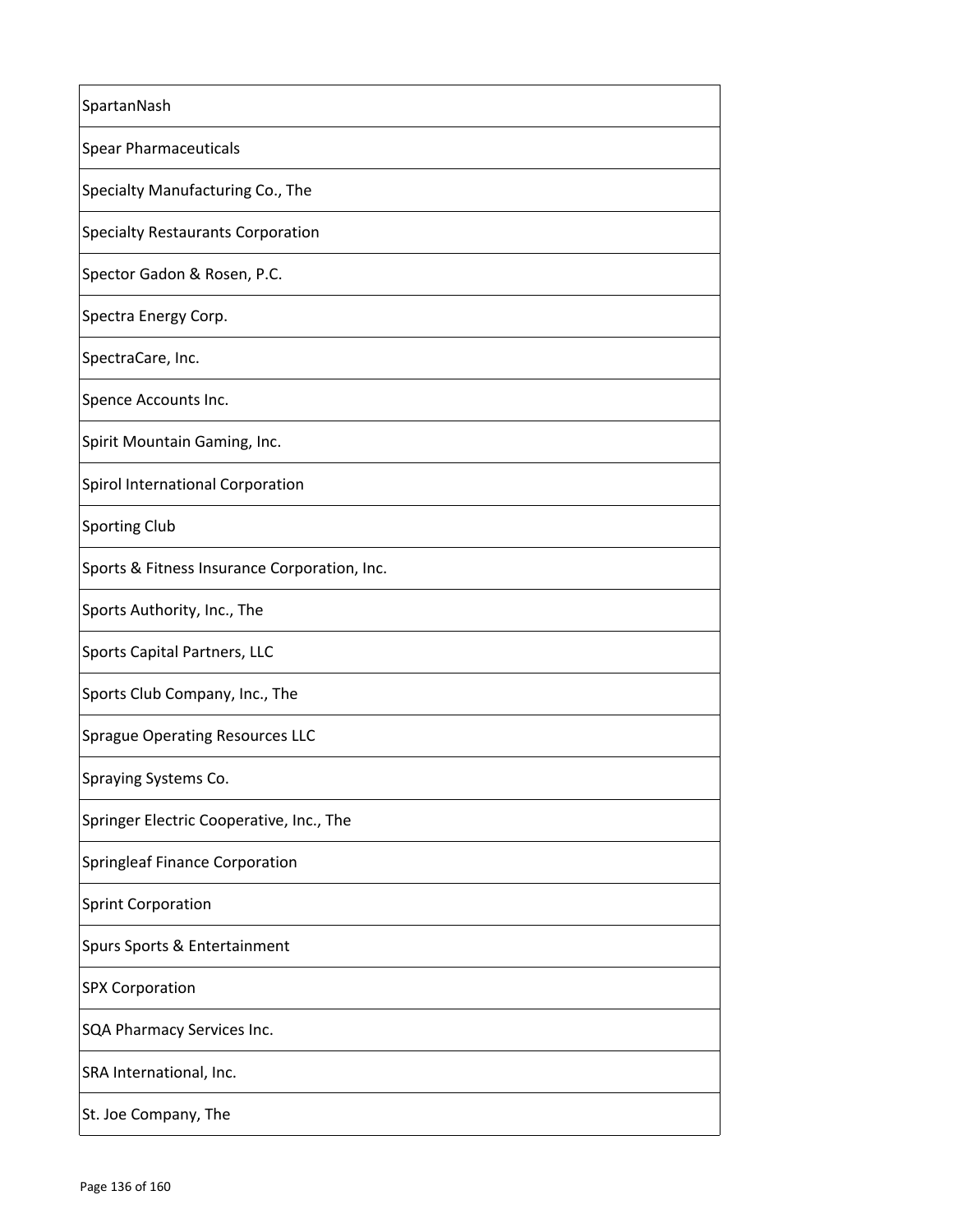| St. John Knits International, Inc.  |
|-------------------------------------|
| St. John Properties, Inc.           |
| St. Jude Medical, Inc.              |
| St. Louis Blues Hockey Club L.L.C.  |
| St. Louis Cardinals L.L.C.          |
| St. Louis Rams Football Co.         |
| <b>Stadtmauer Bailkin LLP</b>       |
| Stafast Products, Inc.              |
| Stage Stores, Inc.                  |
| Stahl Construction Co.              |
| StanCorp Financial Group, Inc.      |
| Standard Motor Products, Inc.       |
| Standard Register Company, The      |
| Standard Steel, LLC                 |
| <b>Stanek Tool Corporation</b>      |
| Stanley Black & Decker, Inc.        |
| Stanley Consultants, Inc.           |
| Staples, Inc.                       |
| Star Holdings, Inc.                 |
| Star Industries, Inc.               |
| Star Lumber & Supply Company, Inc.  |
| <b>Starbucks Corporation</b>        |
| <b>Stardust Companies</b>           |
| <b>Starkey Hearing Technologies</b> |
| StarKist Co.                        |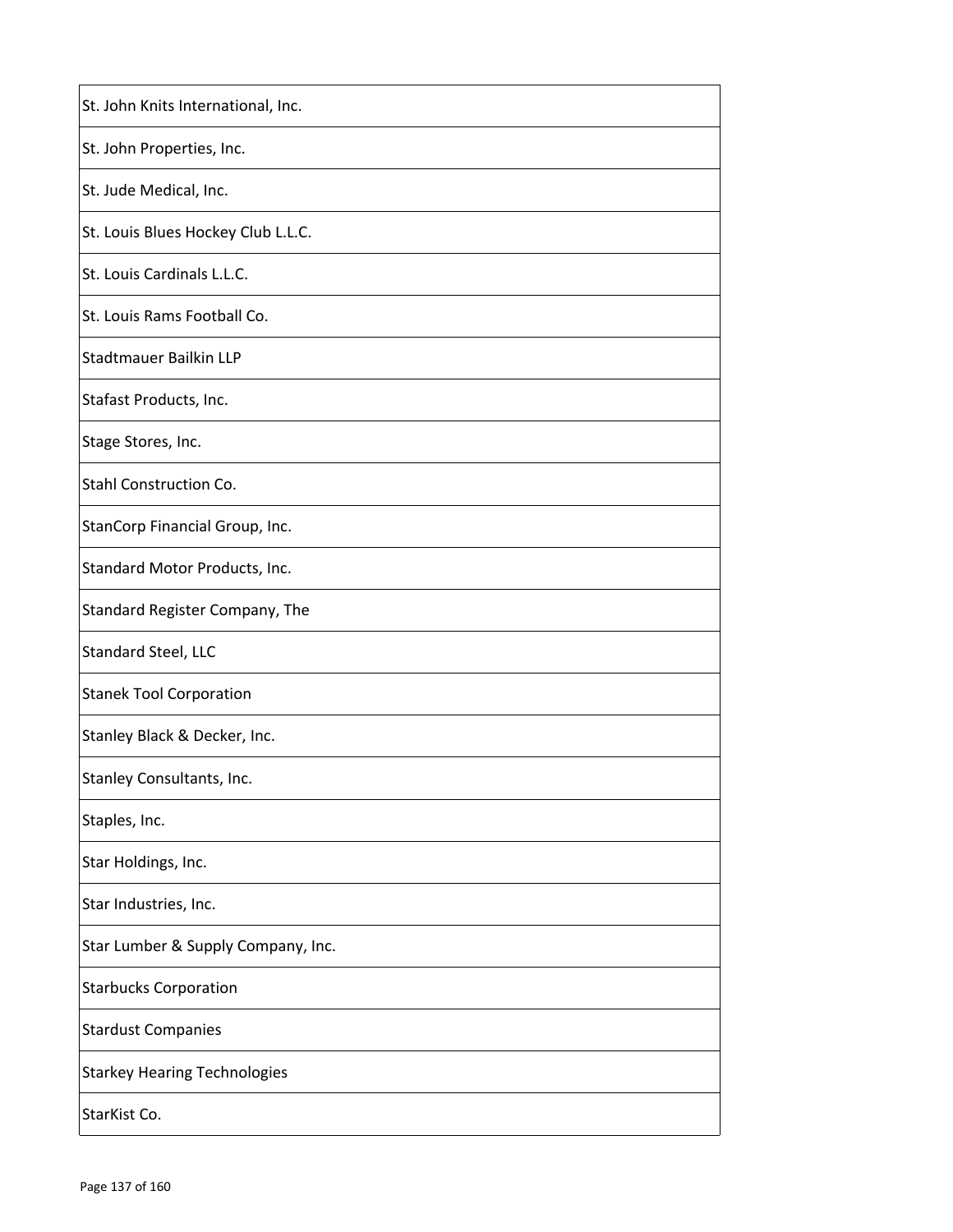| Starwood Hotels & Resorts Worldwide, Inc.       |
|-------------------------------------------------|
| State Automobile Mutual Insurance Company       |
| State Farm Mutual Automobile Insurance Company  |
| <b>State Street Corporation</b>                 |
| Station Casinos, Inc.                           |
| Stearns Lending, Inc.                           |
| Steel Dynamics, Inc.                            |
| <b>Steel Technologies LLC</b>                   |
| Steelcase Inc.                                  |
| Stephens, Inc.                                  |
| Steptoe & Johnson LLP                           |
| <b>STERIS Corporation</b>                       |
| <b>Sterling Bancorp</b>                         |
| Sterling Mets, L.P.                             |
| Sterne, Agee & Leach, Inc.                      |
| Sterne, Kessler, Goldstein & Fox PLLC           |
| Steve's Lake View Pavilion, Inc.                |
| Stewart & Co., Ltd., W. P.                      |
| Stewart Builders, Ltd.                          |
| <b>Stewart Information Services Corporation</b> |
| <b>Stiles Corporation</b>                       |
| Stinson Leonard Street LLP.                     |
| Stites & Harbison, PLLC                         |
| <b>Stock Yards Bank and Trust Company</b>       |
| <b>Stoel Rives LLP</b>                          |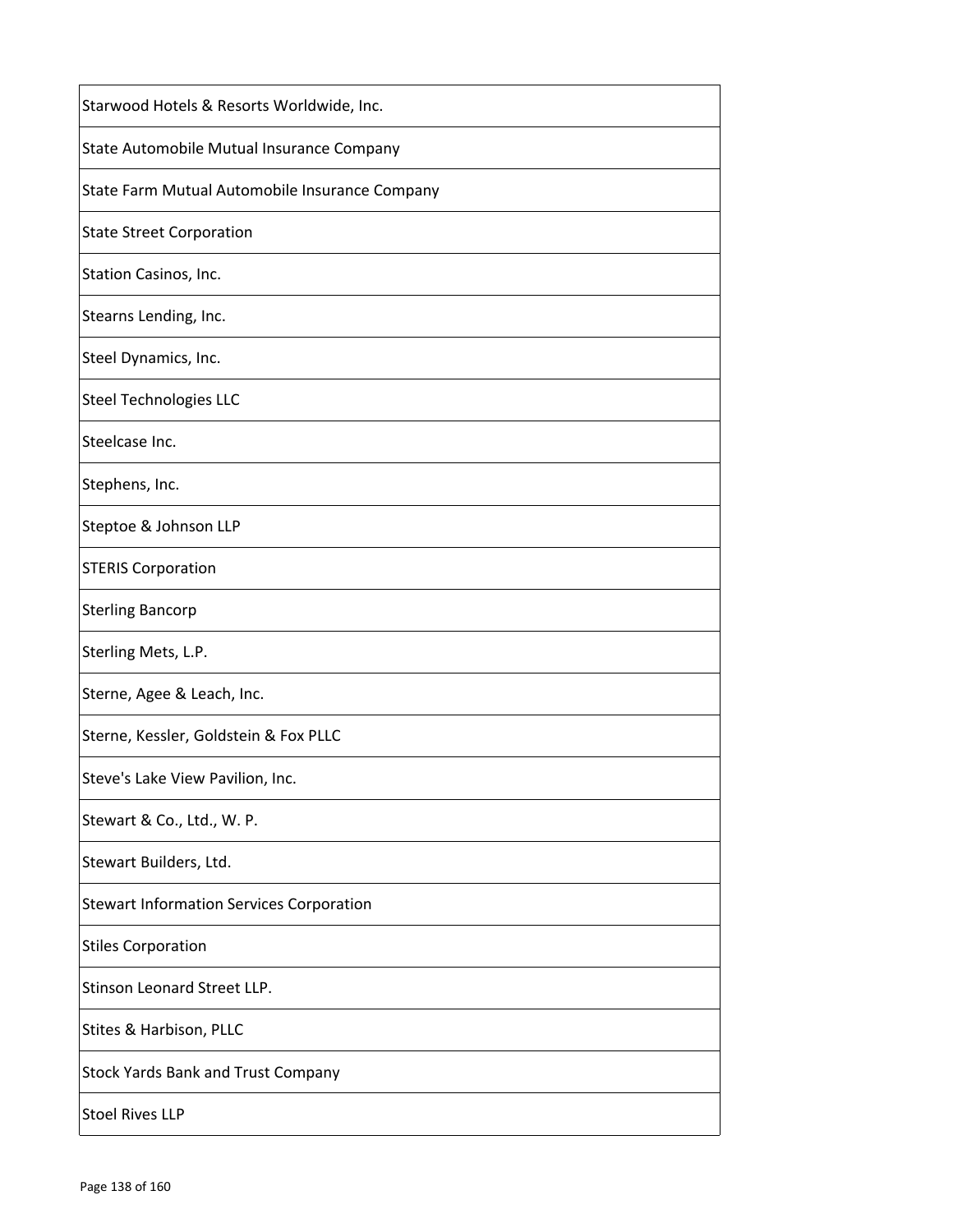| Stoll Keenon Ogden PLLC                           |
|---------------------------------------------------|
| <b>Stone Energy Corporation</b>                   |
| <b>Stonecutter Mills Corporation</b>              |
| <b>Stoneham Savings Bank</b>                      |
| Stop & Shop Supermarket Company LLC, The          |
| Stout Industries, Inc.                            |
| Stram, Inc.                                       |
| Strasburger & Price, LLP                          |
| <b>Strategy Arts</b>                              |
| Strauss & Co., Levi                               |
| Stroock & Stroock & Lavan LLP                     |
| <b>Stryker Corporation</b>                        |
| <b>Stryker Orthopaedics</b>                       |
| Stupp Bridge Company                              |
| Subaru of America, Inc.                           |
| Subaru of Indiana Automotive, Inc.                |
| Sub-Zero, Inc.                                    |
| Suitter Axland & Hanson, P.C.                     |
| Sullivan & Cromwell LLP                           |
| Sullivan & McLaughlin Companies, Inc.             |
| Sulphur Springs Valley Electric Cooperative, Inc. |
| <b>SUMCO Phoenix Corporation</b>                  |
| <b>Sumitomo Corporation of America</b>            |
| Sumitomo Electric Wiring Systems, Inc.            |
| Summit Electric Supply Company, Inc.              |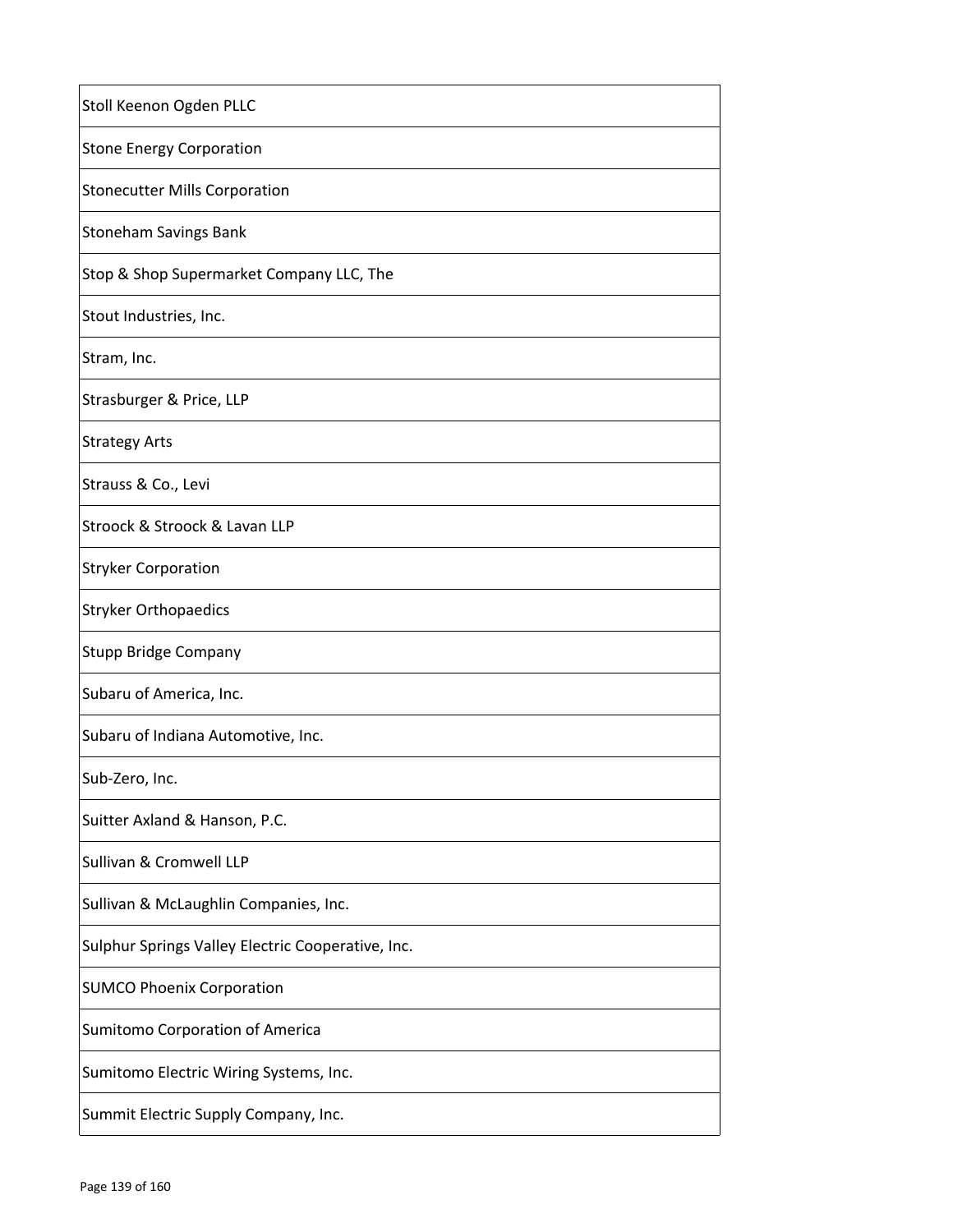| Sun Life Assurance Company of Canada (U.S.) |
|---------------------------------------------|
| Sun Light & Power                           |
| Sun Lumber Company, Inc.                    |
| Sun Pacific Farming                         |
| Sunbeam Properties, Inc.                    |
| Sundt Companies, Inc., The                  |
| SunEdison, Inc.                             |
| Sunkist Growers, Inc.                       |
| Sunoco, Inc.                                |
| <b>SunPower Builders</b>                    |
| Sunrise Securities Corp.                    |
| Sunshine Lighting                           |
| Sunshine Makers, Inc.                       |
| SunTrust Bank                               |
| <b>Sunwest Bank</b>                         |
| Super Fresh Food Markets, Inc.              |
| SUPERVALU INC.                              |
| Survis Group, The                           |
| Susquehanna Pfaltzgraff Company             |
| Sustainable Harvest Coffee Importers        |
| <b>Sutter Health System</b>                 |
| Swift Company, Inc., John S.                |
| <b>Swift Energy Company</b>                 |
| Swinerton Incorporated                      |
| <b>Symantec Corporation</b>                 |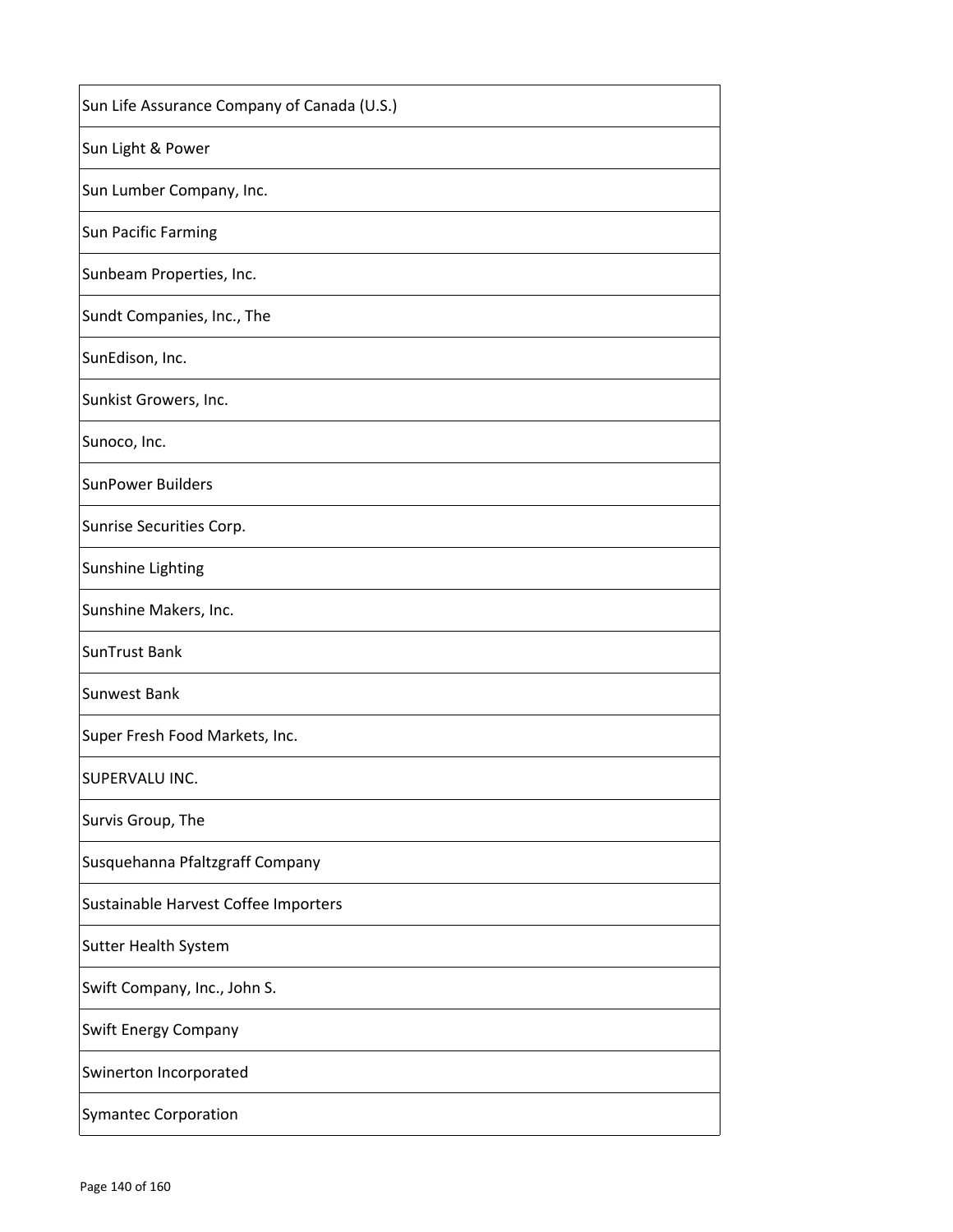| Symmco Incorporated              |
|----------------------------------|
| Syngenta Seeds, Inc.             |
| Syniverse Technologies, Inc.     |
| Synopsys, Inc.                   |
| Synovus Financial Corp.          |
| <b>Sysco Corporation</b>         |
| Systel, Inc.                     |
| Taco Bell Corp.                  |
| Tacoma News, Inc.                |
| Talbots, Inc., The               |
| <b>TALX Corporation</b>          |
| Tamar Fink, Inc.                 |
| Tampa Bay Rays Baseball, Ltd.    |
| <b>Tanadgusix Corporation</b>    |
| <b>Tap Packaging Solutions</b>   |
| TAP Publishing Company           |
| <b>Target Corporation</b>        |
| Tastefully Simple, Inc.          |
| <b>Tasty Baking Company</b>      |
| Tate Access Floors, Inc.         |
| <b>Tatitlek Corporation, The</b> |
| <b>TCF Financial Corporation</b> |
| TD Bank, N.A.                    |
| TE Connectivity Ltd.             |
| <b>Teachers Credit Union</b>     |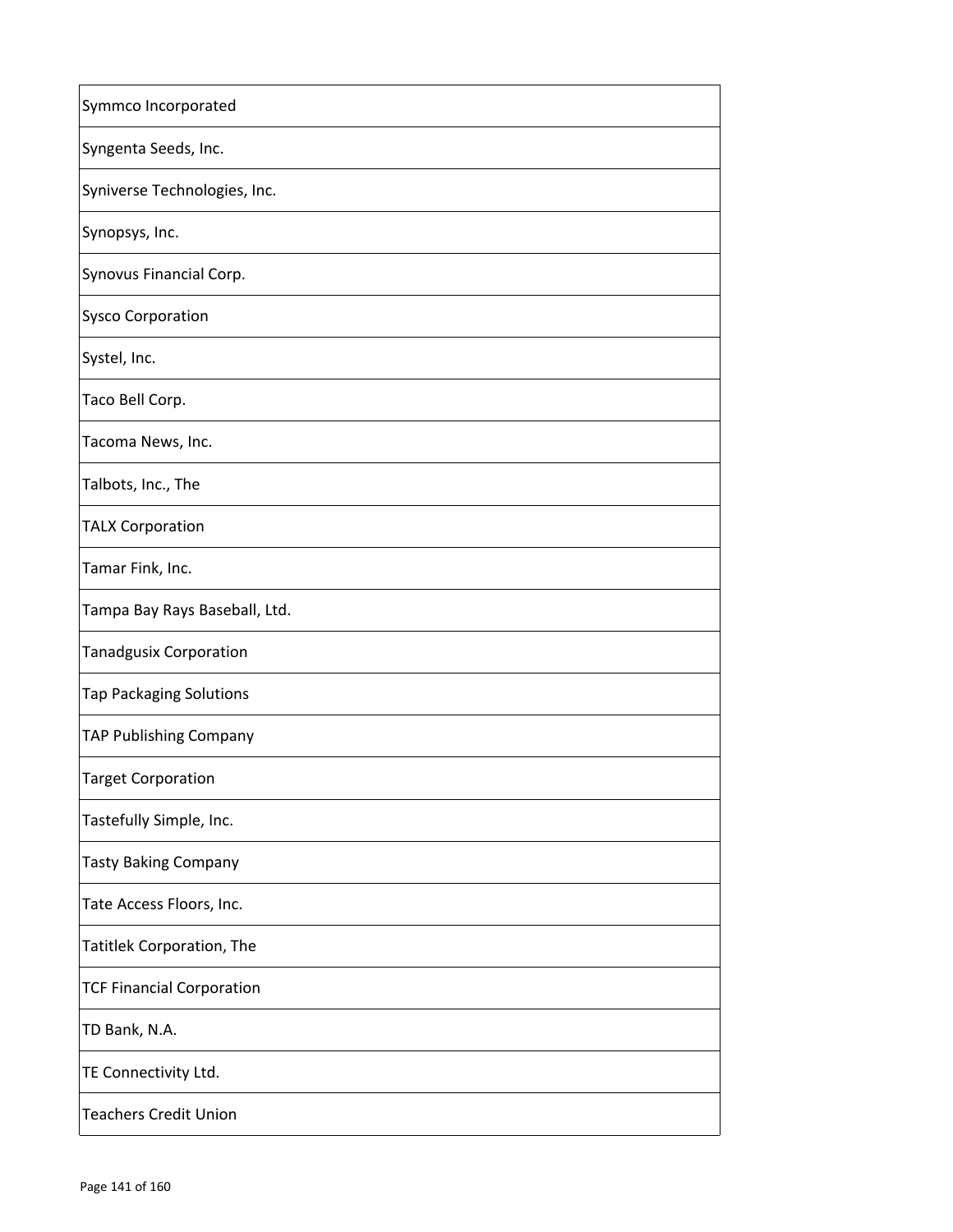| Teachers Insurance and Annuity Association - College Retirement Equities Fund |
|-------------------------------------------------------------------------------|
| TEAM Industries, Inc.                                                         |
| <b>TeamQuest Corporation</b>                                                  |
| Techni-Core, Inc.                                                             |
| <b>Teck Resources Limited</b>                                                 |
| TECO Energy, Inc.                                                             |
| Tedco, Inc.                                                                   |
| Teichert, Inc.                                                                |
| Teitler & Teitler, L.L.P.                                                     |
| Tektronix, Inc.                                                               |
| Teleflex Incorporated                                                         |
| TeleTech Holdings, Inc.                                                       |
| Tellabs, Inc.                                                                 |
| Telligen                                                                      |
| Ten West Apparel Inc.                                                         |
| <b>Tenet Healthcare Corporation</b>                                           |
| <b>Tennant Company</b>                                                        |
| Tenneco Inc.                                                                  |
| Tennessee Football, Inc.                                                      |
| Tension Envelope Corporation                                                  |
| <b>Teradata Corporation</b>                                                   |
| Teradyne, Inc.                                                                |
| <b>Terex Corporation</b>                                                      |
| Terlato Wine Group, The                                                       |
| Terre Haute Gas Corporation                                                   |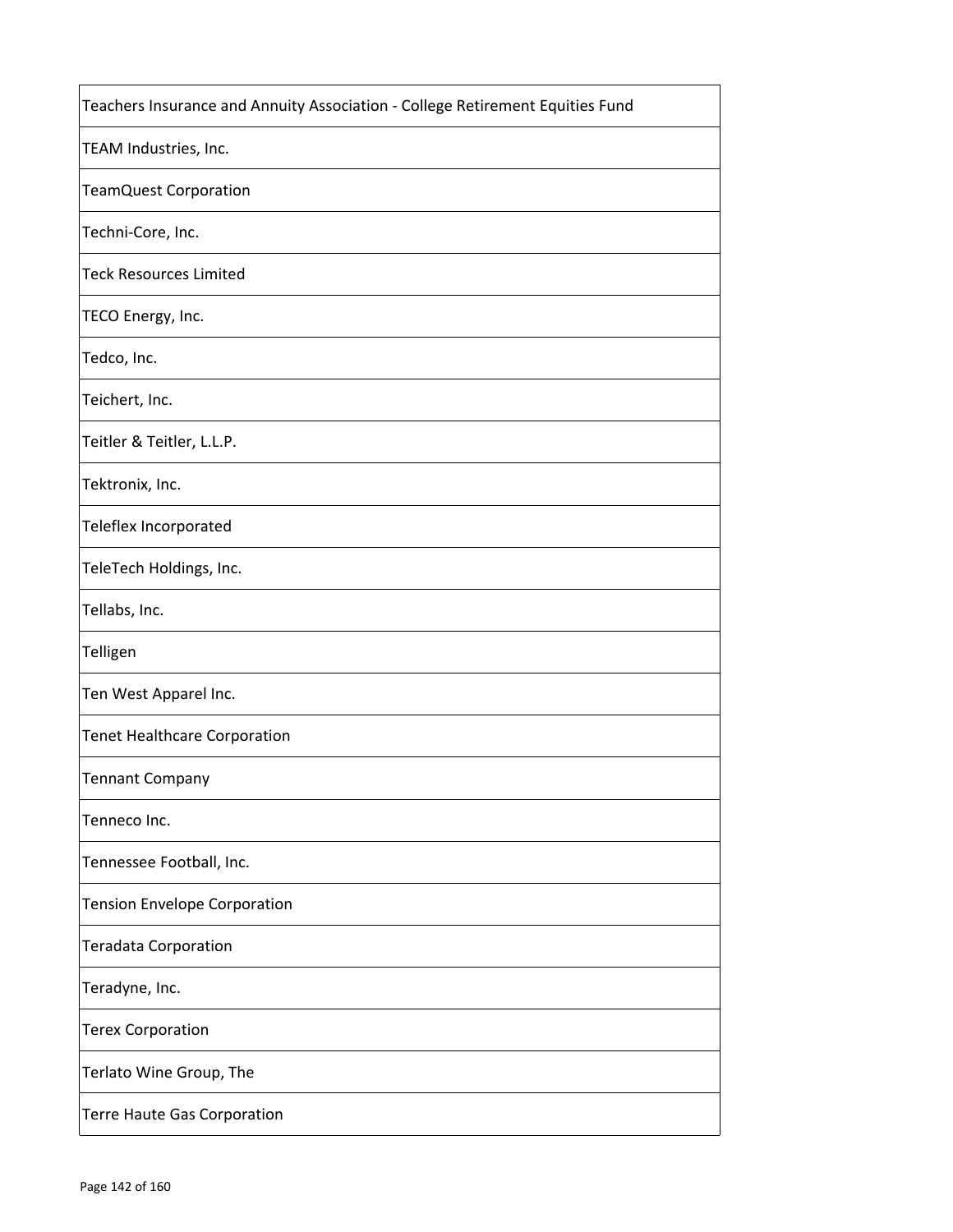| <b>Tesoro Corporation</b>                  |
|--------------------------------------------|
| <b>Texas Bankers Association</b>           |
| Texas Brine Company, LLC                   |
| Texas Industries, Inc.                     |
| Texas Instruments Incorporated             |
| Texas Rangers, Ltd., The                   |
| <b>Texor Petroleum Company</b>             |
| Textron Inc.                               |
| Tex-Trude, Inc.                            |
| <b>TFS Financial Corporation</b>           |
| Thermo Fisher Scientific Inc.              |
| <b>Thinkshift Communications</b>           |
| Third Federal Savings and Loan Association |
| <b>Thomaston Savings Bank</b>              |
| Thomasville Furniture Industries, Inc.     |
| Thompson & Knight LLP                      |
| Thompson Coburn LLP                        |
| Thompson Company, J. Walter                |
| Thompson Hine LLP                          |
| <b>Thomson Reuters</b>                     |
| <b>Thomson Reuters Corporation</b>         |
| Thorntons Inc.                             |
| Thorrez Industries, Inc., C.               |
| Three Rivers Home Health Services, Inc.    |
| Three Z Printing Co.                       |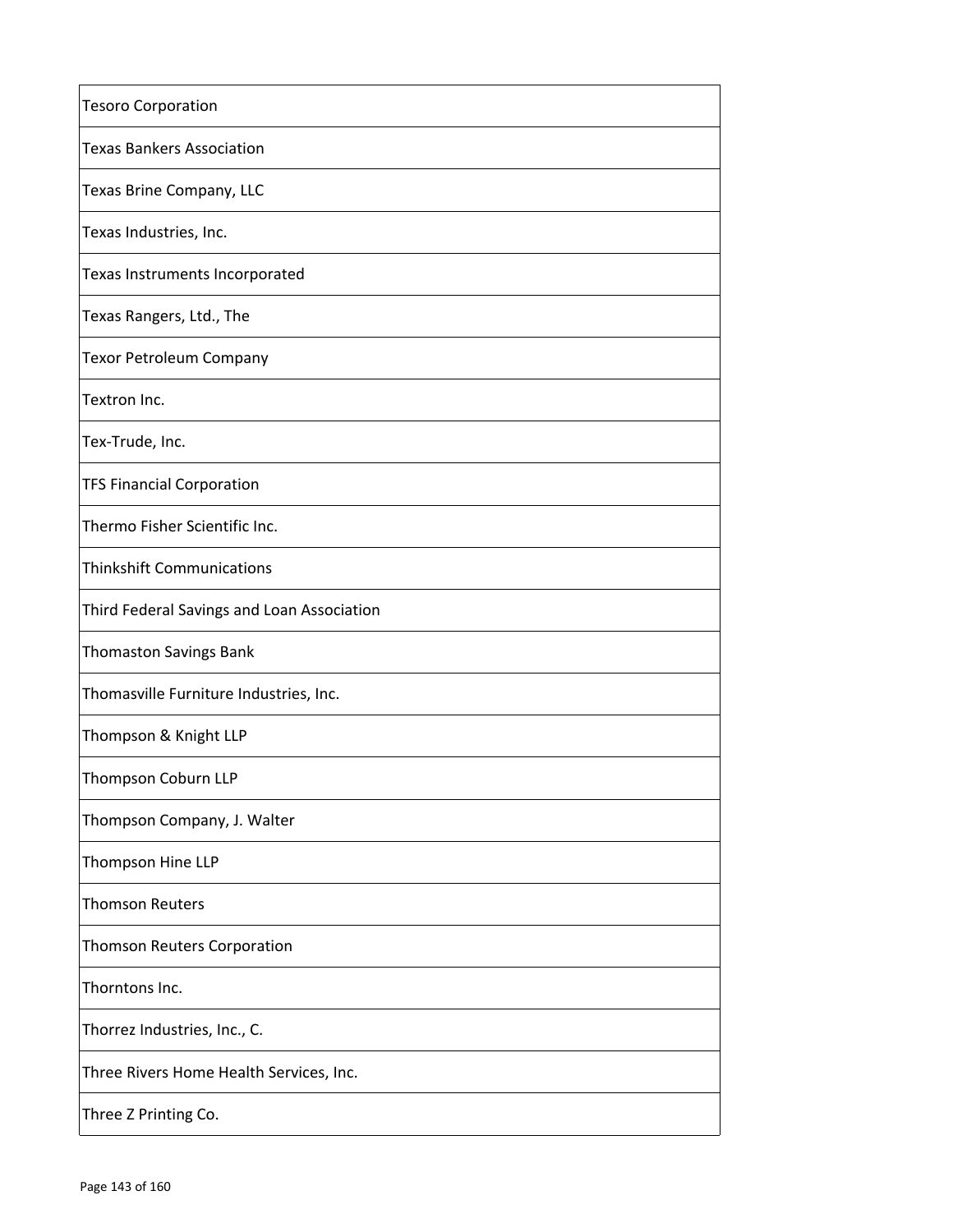| <b>Thrivent Financial for Lutherans</b> |
|-----------------------------------------|
| Tidewater Inc.                          |
| Tidewater Transit Company, Inc.         |
| Tiffany & Co.                           |
| <b>Tikigaq Corporation</b>              |
| Tillman Company, Inc., The              |
| Tim Hortons Inc.                        |
| Timberland Company, The                 |
| Time Warner Cable Inc.                  |
| Time Warner Entertainment Company, L.P. |
| Time Warner Inc.                        |
| <b>Times Publishing Company</b>         |
| Times-Journal, Inc.                     |
| Timken Company, The                     |
| <b>Tindall Corporation</b>              |
| Tireco, Inc.                            |
| Titan Industrial Corporation            |
| TJX Companies, Inc., The                |
| Toeniskoetter Development, Inc.         |
| Toll Brothers, Inc.                     |
| Tomkins Industries, Inc.                |
| Tom's of Maine, Inc.                    |
| <b>Tonkon Torp LLP</b>                  |
| Tony Hawaii Automotive Group Ltd.       |
| <b>Tops Markets LLC</b>                 |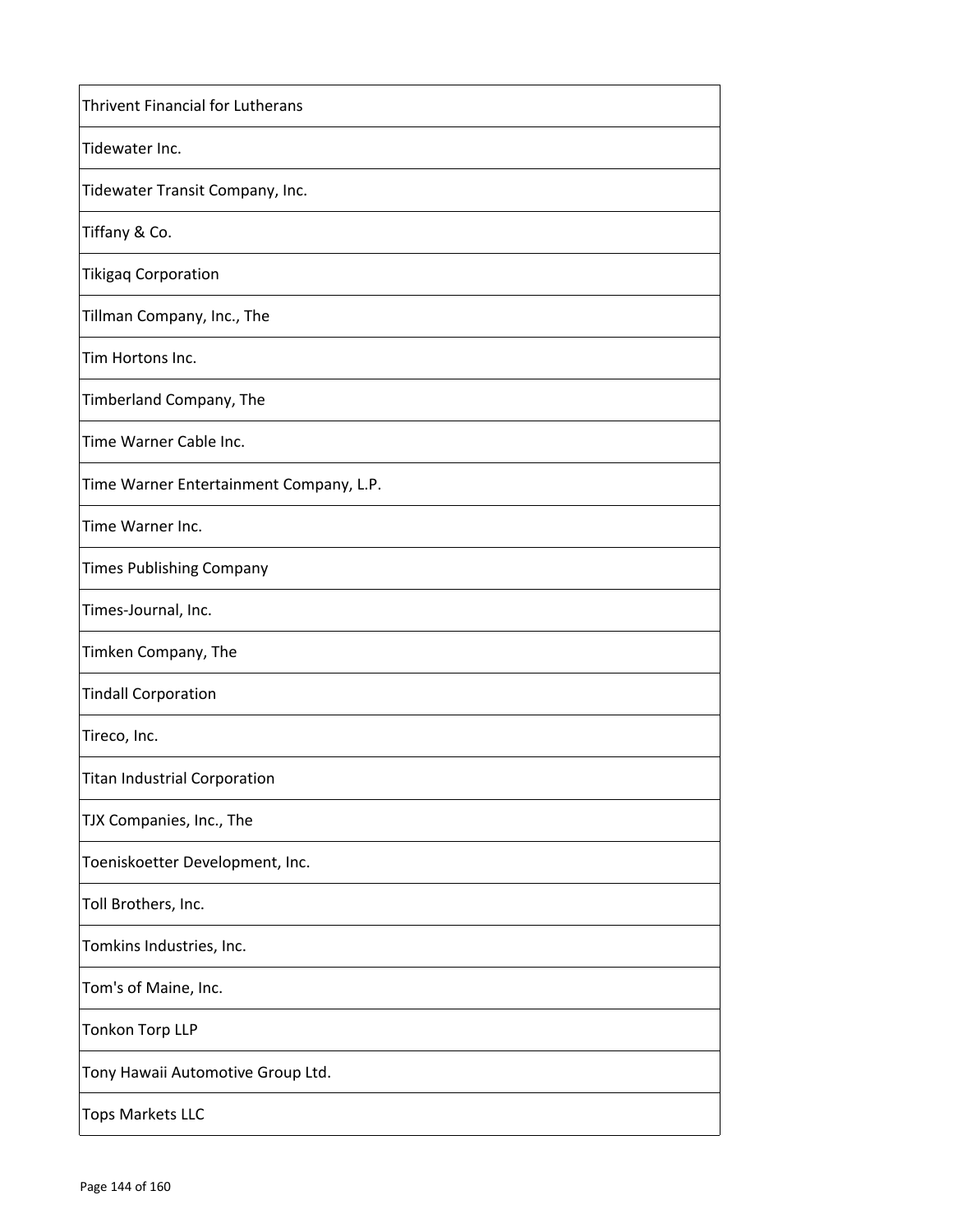| <b>Torchmark Corporation</b>                                   |
|----------------------------------------------------------------|
| Toro Company, The                                              |
| Toshiba America, Inc.                                          |
| TOSOH Quartz, Inc.                                             |
| Total Petrochemicals & Refining USA, Inc.                      |
| Totem Ocean Trailer Express, Inc.                              |
| Totsy Manufacturing Co., Inc.                                  |
| Towerbrook Capital Partners L.P.                               |
| Towill Corporation, R. M.                                      |
| Toyota Motor Engineering and Manufacturing North America, Inc. |
| Toyota Motor Manufacturing, Indiana, Inc.                      |
| Toyota Motor Manufacturing, Kentucky, Inc.                     |
| Toyota Motor Manufacturing, West Virginia, Inc.                |
| Toyota Motor North America, Inc.                               |
| Toyota Motor Sales, U.S.A., Inc.                               |
| Toys "R" Us, Inc.                                              |
| Tractor & Equipment Company                                    |
| <b>Tradition Mortgage LLC</b>                                  |
| Trail Blazers, Inc.                                            |
| Trammo, Inc.                                                   |
| Trane Inc.                                                     |
| Transamerica Agency Network, Inc.                              |
| Transco Inc.                                                   |
| Trans-High, Corp.                                              |
| <b>Transit Mix Concrete Company</b>                            |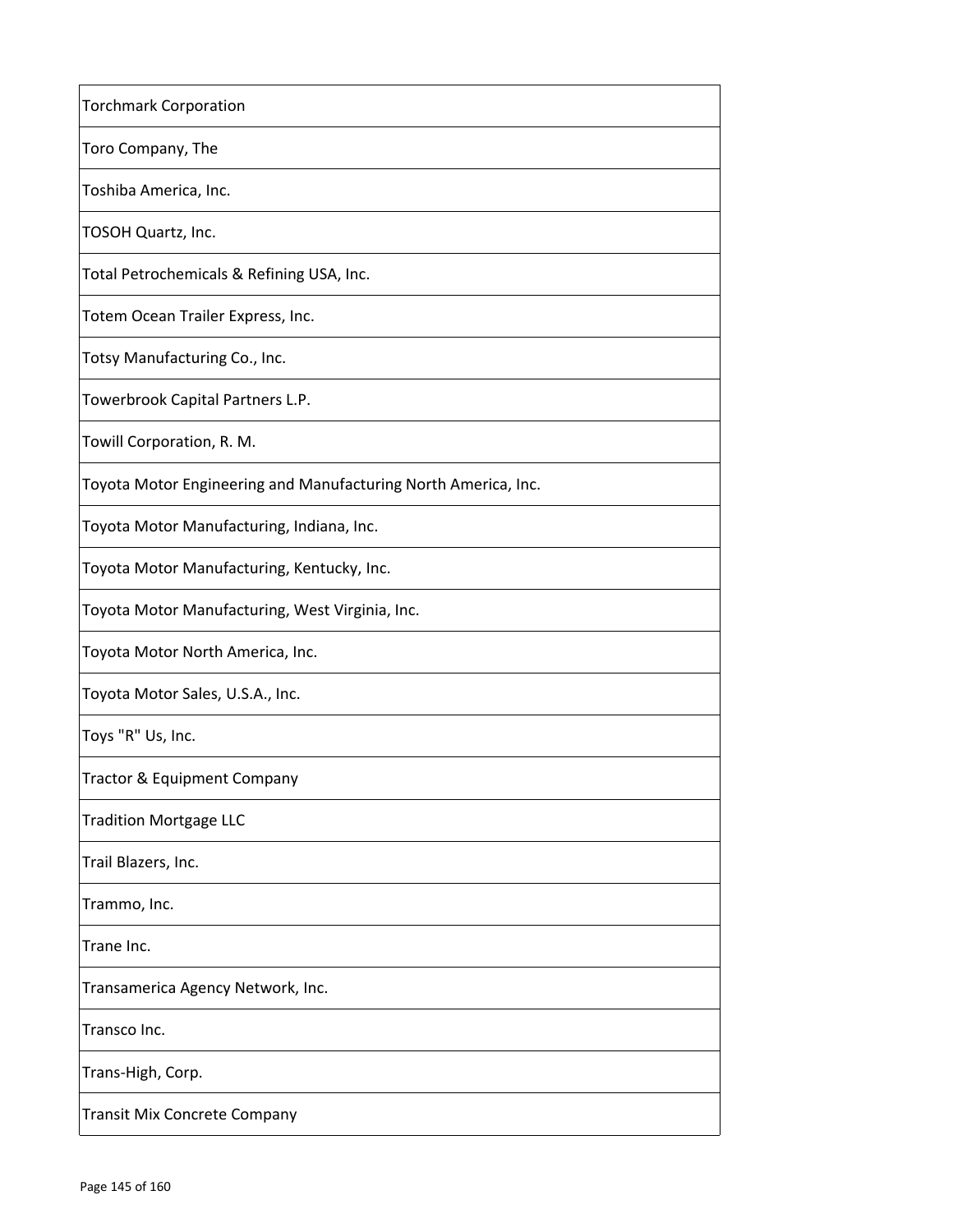| TransUnion Corp.                           |
|--------------------------------------------|
| Travel Advantage Network, Inc.             |
| <b>Travel of America</b>                   |
| Travelers Companies, Inc., The             |
| <b>Treasure Valley Food Group</b>          |
| Trends International, LLC                  |
| Trib Total Media, Inc.                     |
| Trico Electric Cooperative, Inc.           |
| Tri-County Electric Membership Corporation |
| Trident Systems Inc.                       |
| TriLibrium                                 |
| Trim Masters Inc.                          |
| TripAdvisor, Inc.                          |
| Tripifoods, Inc.                           |
| Triumph Modular, Inc.                      |
| Tropicana Products, Inc.                   |
| <b>Troutman Sanders LLP</b>                |
| True Oil LLC                               |
| <b>True Value Company</b>                  |
| Truefit Solutions Inc.                     |
| <b>Truland Systems Corporation</b>         |
| Trustmark Insurance Company                |
| Tucson Electric Power Company              |
| <b>Tulalip Resort Casino</b>               |
| <b>Tupperware Brands Corporation</b>       |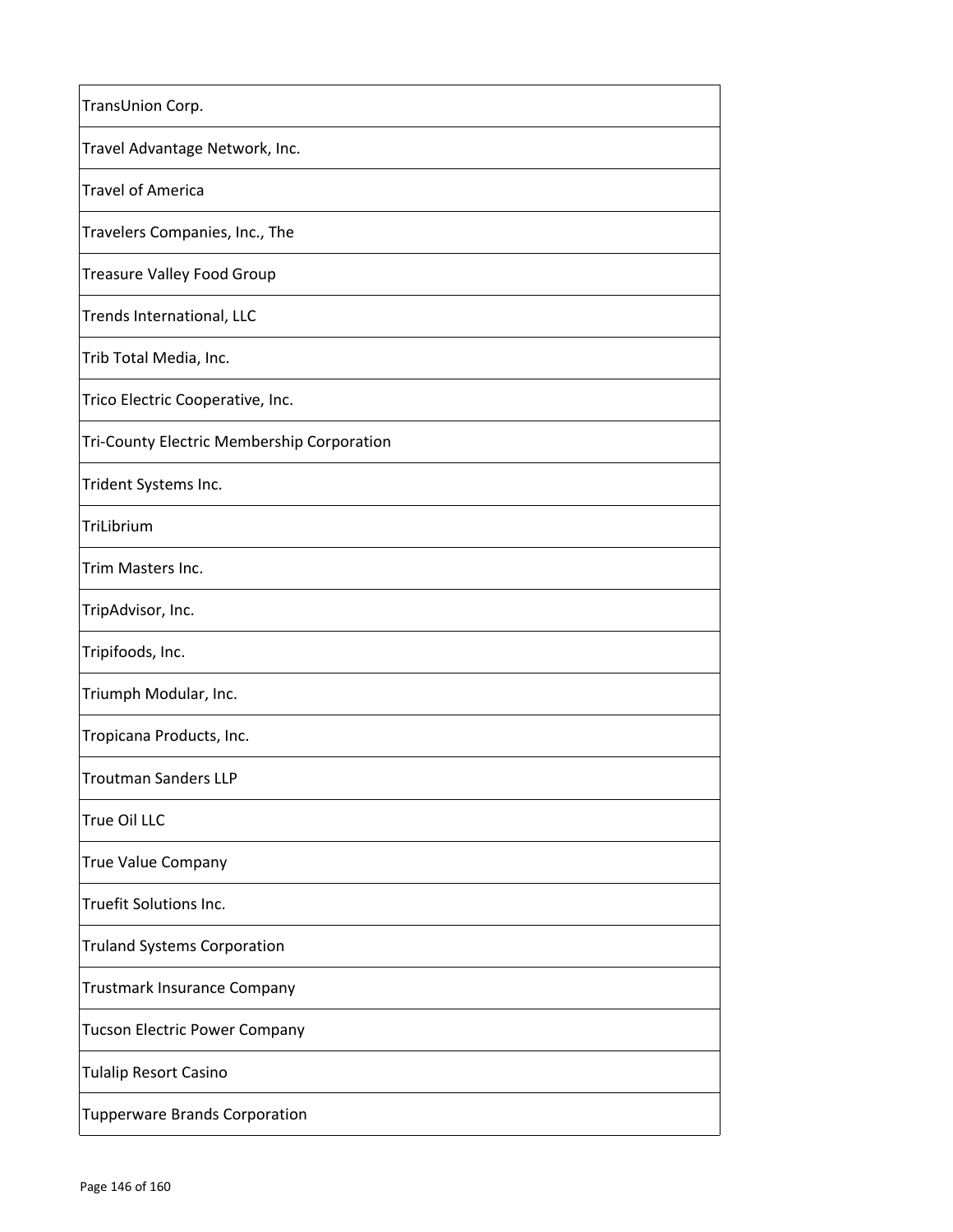| Turf Paradise, Inc.                  |
|--------------------------------------|
| Turner Broadcasting System, Inc.     |
| <b>Turner Construction Company</b>   |
| Turner Industries Group, L.L.C.      |
| <b>Tutor Perini Corporation</b>      |
| Twins Sports Inc.                    |
| Ty, Inc.                             |
| Tyler Technologies, Inc.             |
| Tyler, Inc., W. S.                   |
| Tyson Foods, Inc                     |
| U.M. Holding Limited                 |
| U.S. Bancorp                         |
| U.S. Bank N.A.                       |
| U.S. Fiduciary Services, Inc.        |
| U.S. Foods, Inc.                     |
| U.S. Poultry & Egg Association, Inc. |
| U.S. Silica Company                  |
| U.S. Smokeless Tobacco Company LLC   |
| UBM plc                              |
| <b>UBS Financial Services Inc.</b>   |
| U-Haul International, Inc.           |
| Ukpeagvik Inupiat Corporation        |
| UL LLC                               |
| Ulmer & Berne LLP                    |
| <b>UMB Financial Corporation</b>     |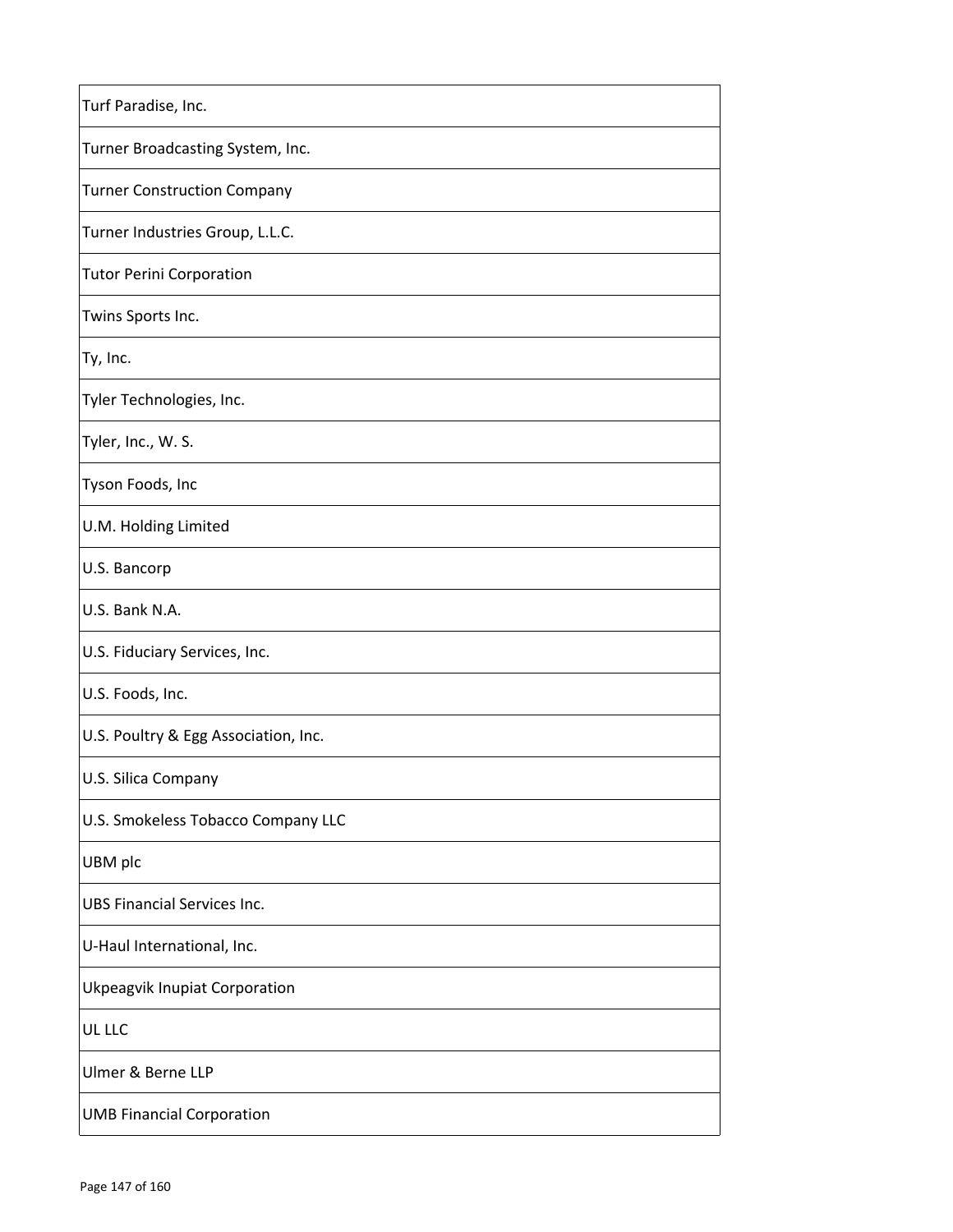| Umpqua Bank                              |
|------------------------------------------|
| Unaka Company, Inc.                      |
| UncommonGoods, LLC                       |
| Underground Elephant, Inc.               |
| UniGroup, Inc.                           |
| Unilever United States, Inc.             |
| Union Bank, N.A.                         |
| <b>Union County Savings Bank</b>         |
| Union Oil Company of California          |
| <b>Union Pacific Corporation</b>         |
| <b>Union Savings Bank</b>                |
| <b>Unisys Corporation</b>                |
| United Air Lines, Inc.                   |
| <b>United Bank</b>                       |
| United Brass Works, Inc.                 |
| United Coal Company, Inc.                |
| United Community Bancorp Inc.            |
| United Community Banks, Inc.             |
| United Conveyor Corporation              |
| United Finance Co.                       |
| United Financial Bancorp, Inc.           |
| United Fire Group, Inc.                  |
| United Illuminating Company, The         |
| United Merchants and Manufacturers, Inc. |
| United Parcel Service, Inc.              |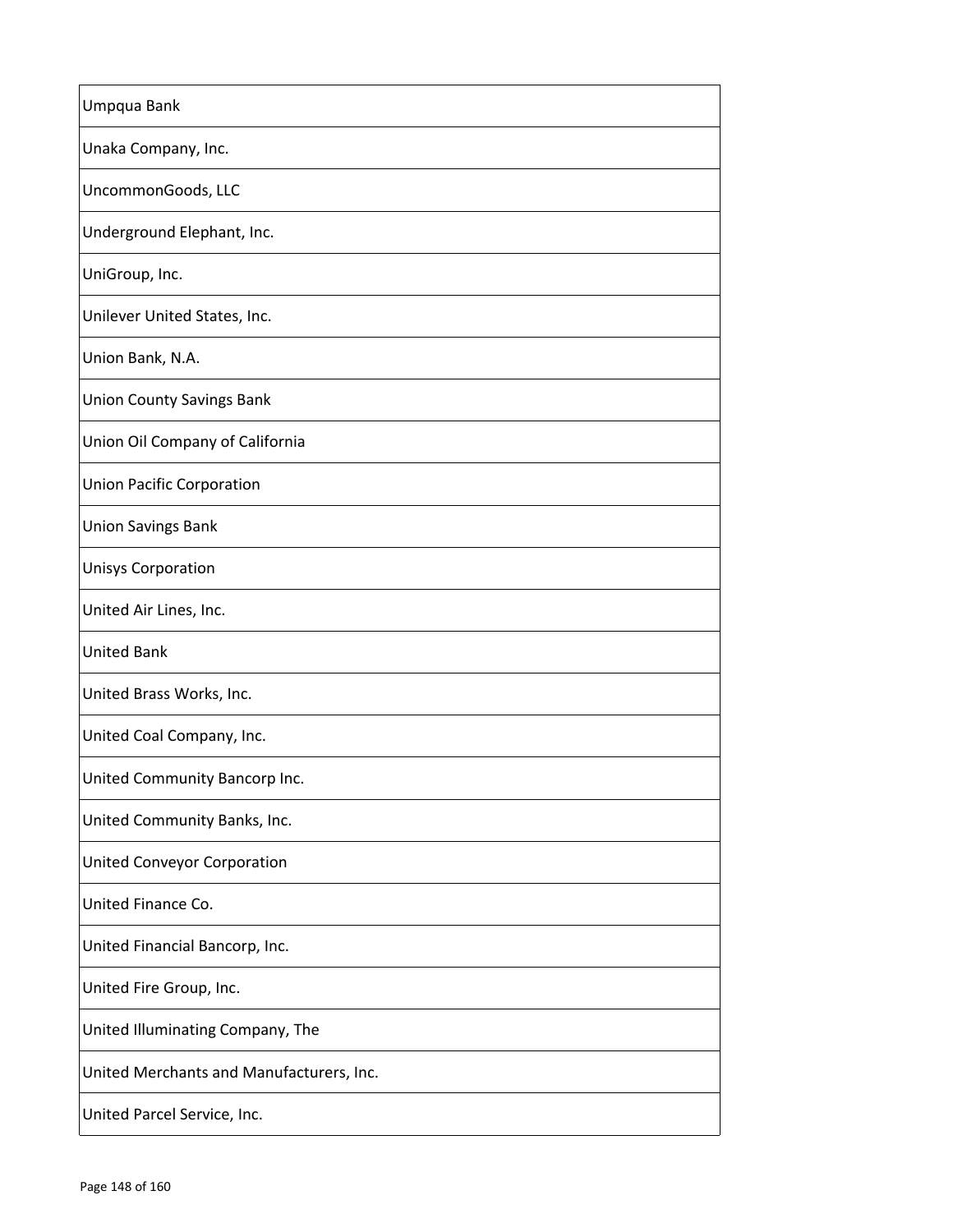| United Services Automobile Association    |
|-------------------------------------------|
| United States Achievement Academy, The    |
| United States Cellular Corporation        |
| United States Steel Corporation           |
| United States Sugar Corporation           |
| <b>United States Tennis Association</b>   |
| United Supermarkets, LLC                  |
| United Talent Agency, Inc.                |
| United Technologies Corporation           |
| United Telephone Mutual Aid Corporation   |
| UnitedHealth Group Incorporated           |
| <b>Unitil Corporation</b>                 |
| Univar USA Inc.                           |
| Universal Care, Inc.                      |
| Universal City Development Partners, Ltd. |
| Universal Forest Products, Inc.           |
| Universal Leaf Tobacco Company, Inc.      |
| <b>Universal Music Group</b>              |
| Universal Refractories, Inc.              |
| Universal Studios, Inc.                   |
| Universal Supply Co., Inc.                |
| <b>Universal Uclick</b>                   |
| University Mechanical Contractors, Inc.   |
| <b>Untours</b>                            |
| <b>Unum Group</b>                         |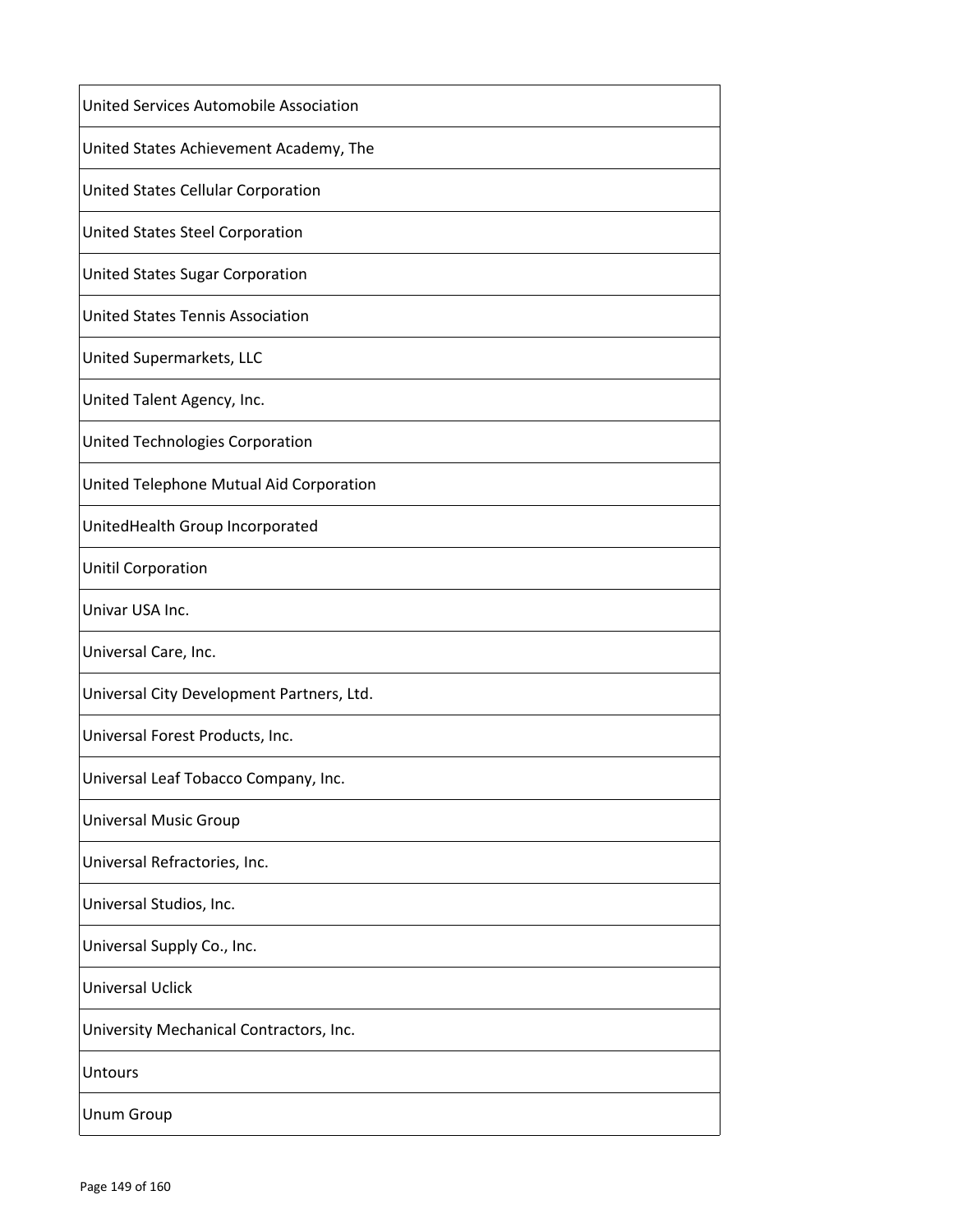| Updike, Kelly & Spellacy, P.C.           |
|------------------------------------------|
| Updike, Kelly & Spellacy, PC             |
| Upper Crust Enterprises, Inc.            |
| UpSpring, LLC                            |
| Urban Partnership Bank                   |
| <b>USA Gasoline Corporation</b>          |
| <b>USG Corporation</b>                   |
| Usibelli Coal Mine, Inc.                 |
| Usinger, Inc., Fred                      |
| <b>UTC Aerospace Systems</b>             |
| UTI Technology, Inc.                     |
| Utica Mutual Insurance Company           |
| Uticon, Inc.                             |
| V.F. Corporation                         |
| Valassis Communications, Inc.            |
| Valero Energy Corporation                |
| <b>Valley National Bancorp</b>           |
| Valley News Company                      |
| Valley Telephone Cooperative, Inc.       |
| Valmont Industries, Inc.                 |
| Valspar Corporation, The                 |
| <b>Vandor Corporation</b>                |
| Varnum LLP                               |
| Varnum, Riddering, Schmidt & Howlett LLP |
| Vaughan Furniture Company, Inc.          |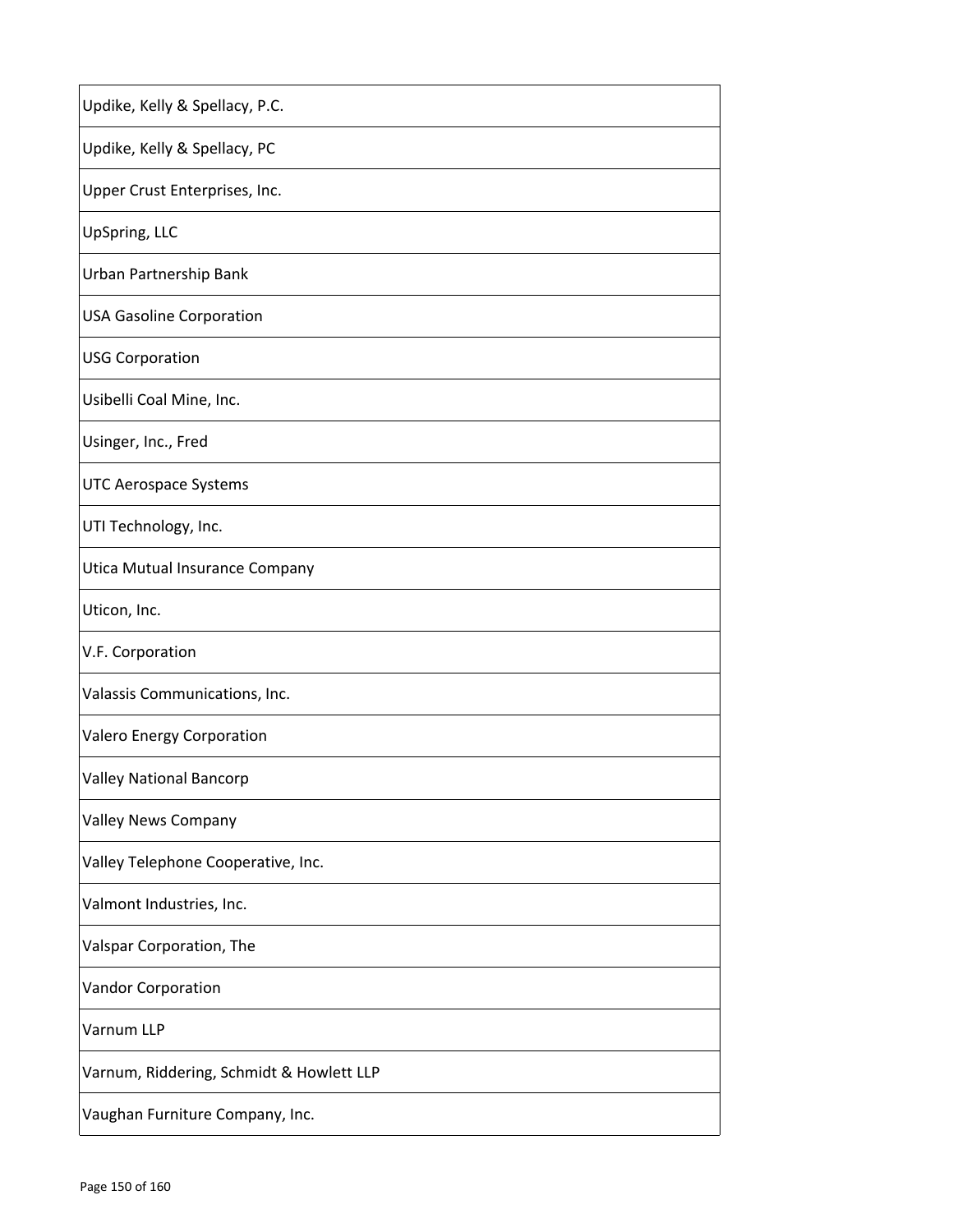| <b>Vectren Corporation</b>        |
|-----------------------------------|
| Vedante Corp.                     |
| Veev Spirits, LLC                 |
| Velting Contractors Inc.          |
| Venable LLP                       |
| Vendome Capital LLC               |
| Ventas, Inc.                      |
| Venture Founders, LLC             |
| Venturedyne, Ltd.                 |
| Verby Company, Inc., H.           |
| Veridyne, Inc.                    |
| Verizon Communications Inc.       |
| Vermeer Manufacturing Company     |
| Vermeer Mid Atlantic, Inc.        |
| Vermillion Consulting Inc.        |
| Vermont Alpine Racing Association |
| Vernier Software & Technology LLC |
| Verrill Dana, LLP                 |
| <b>Vesco Oil Corporation</b>      |
| Vestcor Equities, Inc.            |
| VHA Inc.                          |
| Viacom Inc.                       |
| Viad Corp                         |
| Vianova Group, LLC, The           |
| Victaulic Co.                     |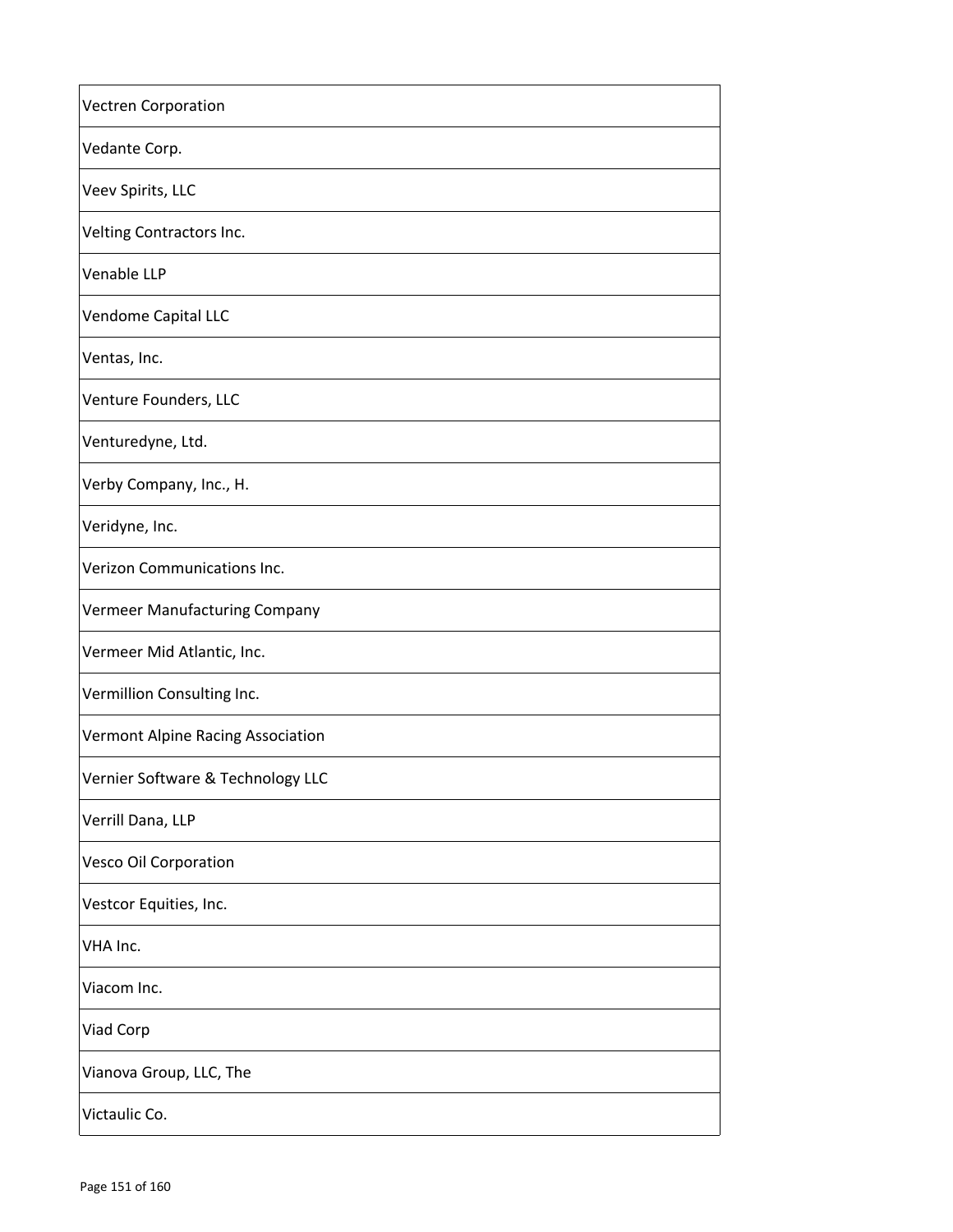| Victor Envelope Company               |
|---------------------------------------|
| Victorinox Swiss Army, Inc.           |
| Viejas Enterprises                    |
| ViewSonic Corporation                 |
| Vijuk Intern, Corp., G&K              |
| Viking Global Investors LP            |
| Village Automotive Group Inc.         |
| Vilter Manufacturing Corporation      |
| Vinson & Elkins LLP                   |
| Virginia Scrap Iron & Metal Co., Inc. |
| Visa Inc.                             |
| Vision Service Plan, Inc.             |
| Vista Metals Corporation              |
| Vista Property Management, LLC        |
| Visteon Corporation                   |
| Vodafone Americas Inc.                |
| Volkswagen Group of America, Inc.     |
| Volvo Trucks North America, Inc.      |
| <b>VOQAL Communications Inc.</b>      |
| Vorys, Sater, Seymour and Pease LLP   |
| Vos Construction Company, Dan         |
| Voya Financial, Inc.                  |
| V-T Industries Inc.                   |
| <b>Vulcan Materials Company</b>       |
| Vulcan, Inc.                          |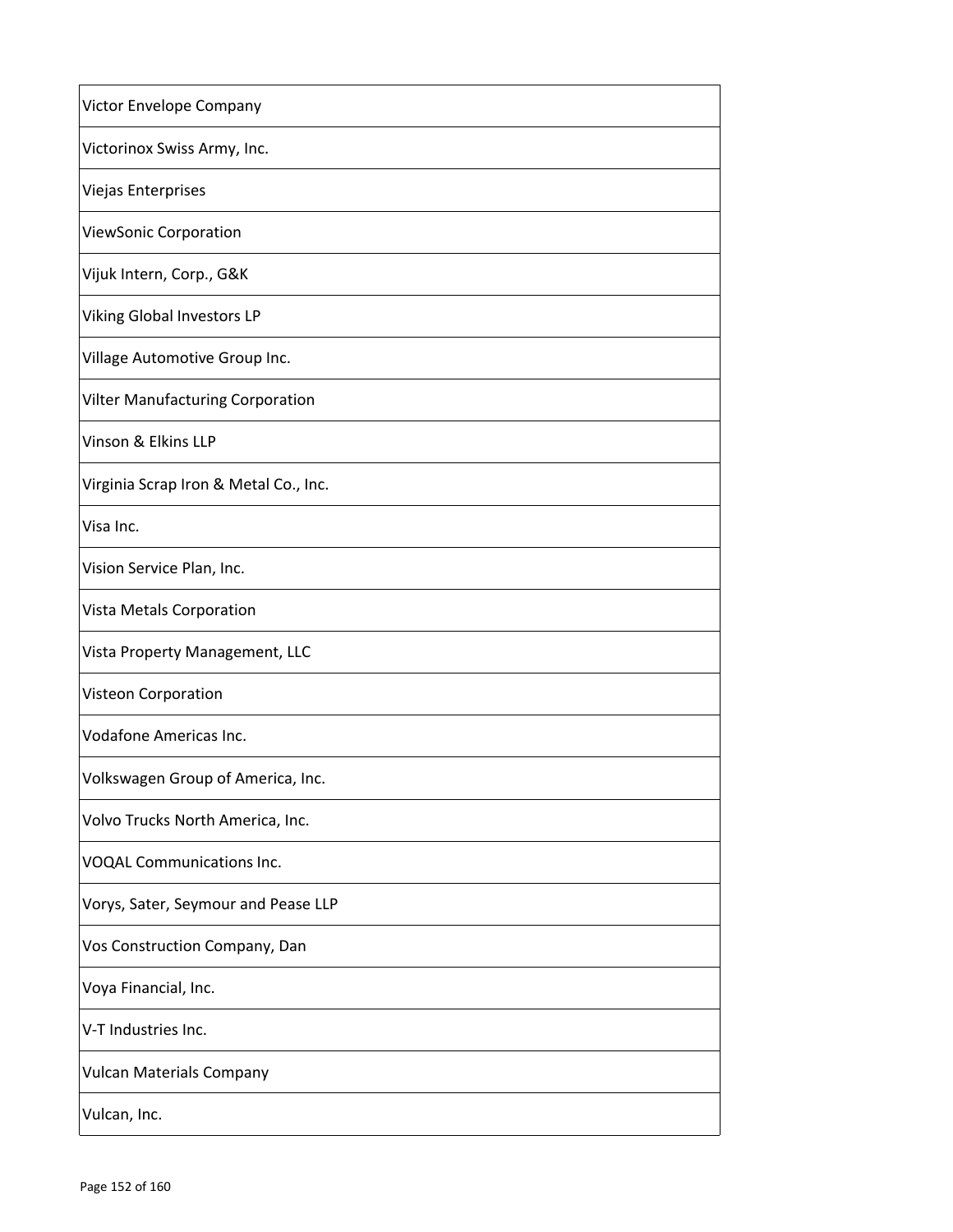| <b>Wabtec Corporation</b>                     |
|-----------------------------------------------|
| Wachtell, Lipton, Rosen & Katz                |
| Wadsworth Brothers Construction Company, Inc. |
| Waffle House, Inc.                            |
| Wahl Clipper Corporation                      |
| Wake Electric Membership Corporation          |
| Wakefern Food Corp.                           |
| Walgreens Boots Alliance, Inc.                |
| Walker Machinery Company, Cecil I.            |
| Wallace Associates, Inc.                      |
| Wal-Mart Stores, Inc.                         |
| Walter Energy, Inc.                           |
| <b>Warburg Pincus Partners LLC</b>            |
| Ward, Inc., C. P.                             |
| Ward/Kraft, Inc.                              |
| Warnaco Group, Inc., The                      |
| Warner Bros. Home Entertainment Group         |
| Warner Music Group Corp.                      |
| Warrell Corporation, The                      |
| Warren Transport, Inc.                        |
| Washington Corporations, The                  |
| Washington Division of URS Corporation        |
| <b>Washington Financial Bank</b>              |
| Washington Gas Light Company                  |
| Washington Nationals Baseball Club, LLC       |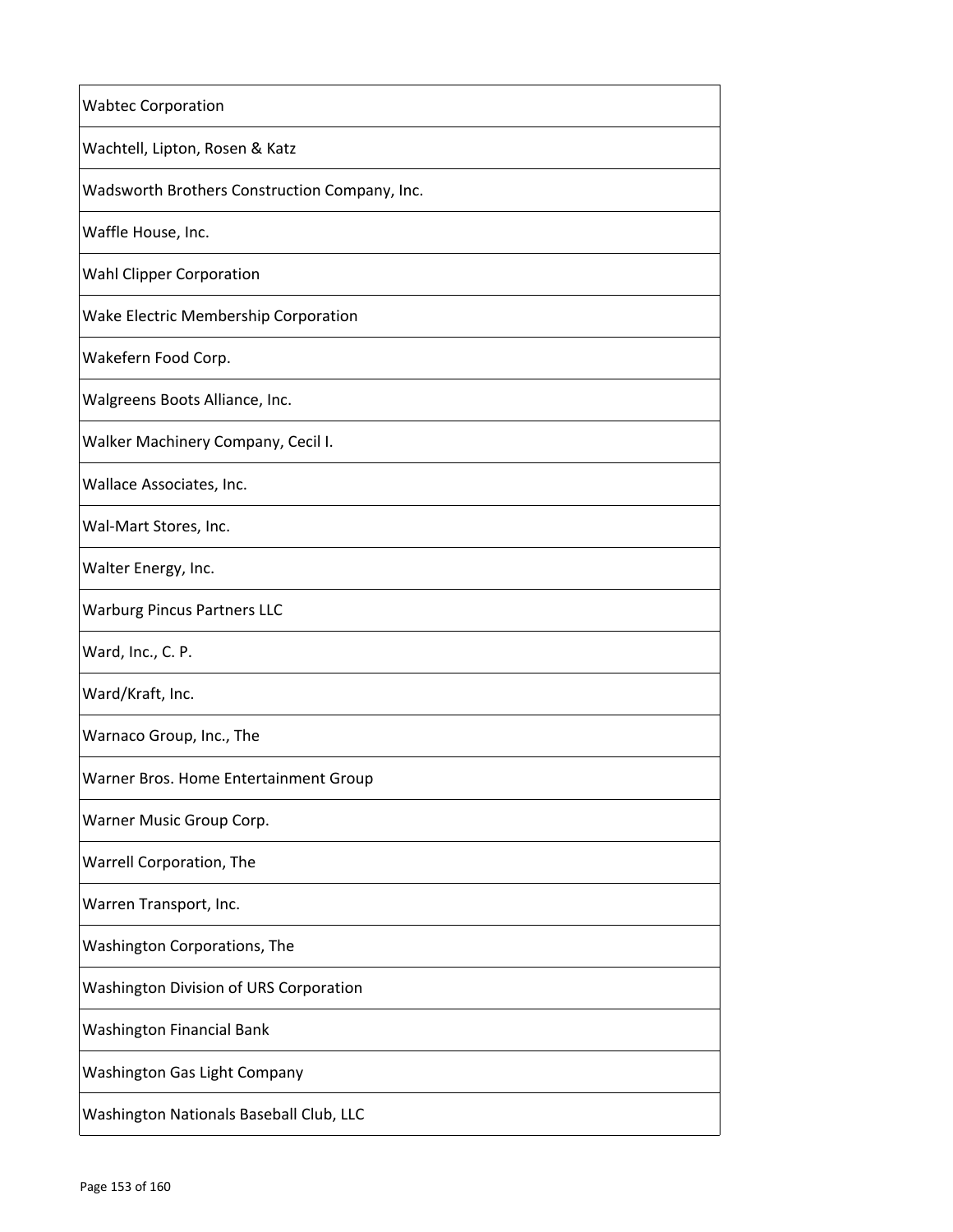| Washington Sports & Entertainment, L.P.    |
|--------------------------------------------|
| Washington Trust Company, The              |
| Waterford Group, L.L.C.                    |
| <b>Waters Corporation</b>                  |
| <b>WaterStone Bank</b>                     |
| <b>Watson Clinic LLP</b>                   |
| Wawa, Inc.                                 |
| WB Enterprises, Inc.                       |
| <b>WD-40 Company</b>                       |
| Weather Company, Inc., The                 |
| Weather Shield Manufacturing, Inc.         |
| Weaver L.L.P.                              |
| Weaver Popcorn Company, Inc.               |
| <b>Webster Bank</b>                        |
| <b>Webster Five Cents Savings Bank</b>     |
| Webster Industries, Inc.                   |
| <b>Webster's United Food Services Inc.</b> |
| <b>WEDGE Group Incorporated</b>            |
| Wegmans Food Markets, Inc.                 |
| Weil, Gotshal & Manges LLP                 |
| Weil, Gotshal & Manges, L.L.P.             |
| Weis Markets, Inc.                         |
| Welch Foods Inc.                           |
| Wellmark, Inc.                             |
| Wells Fargo & Company                      |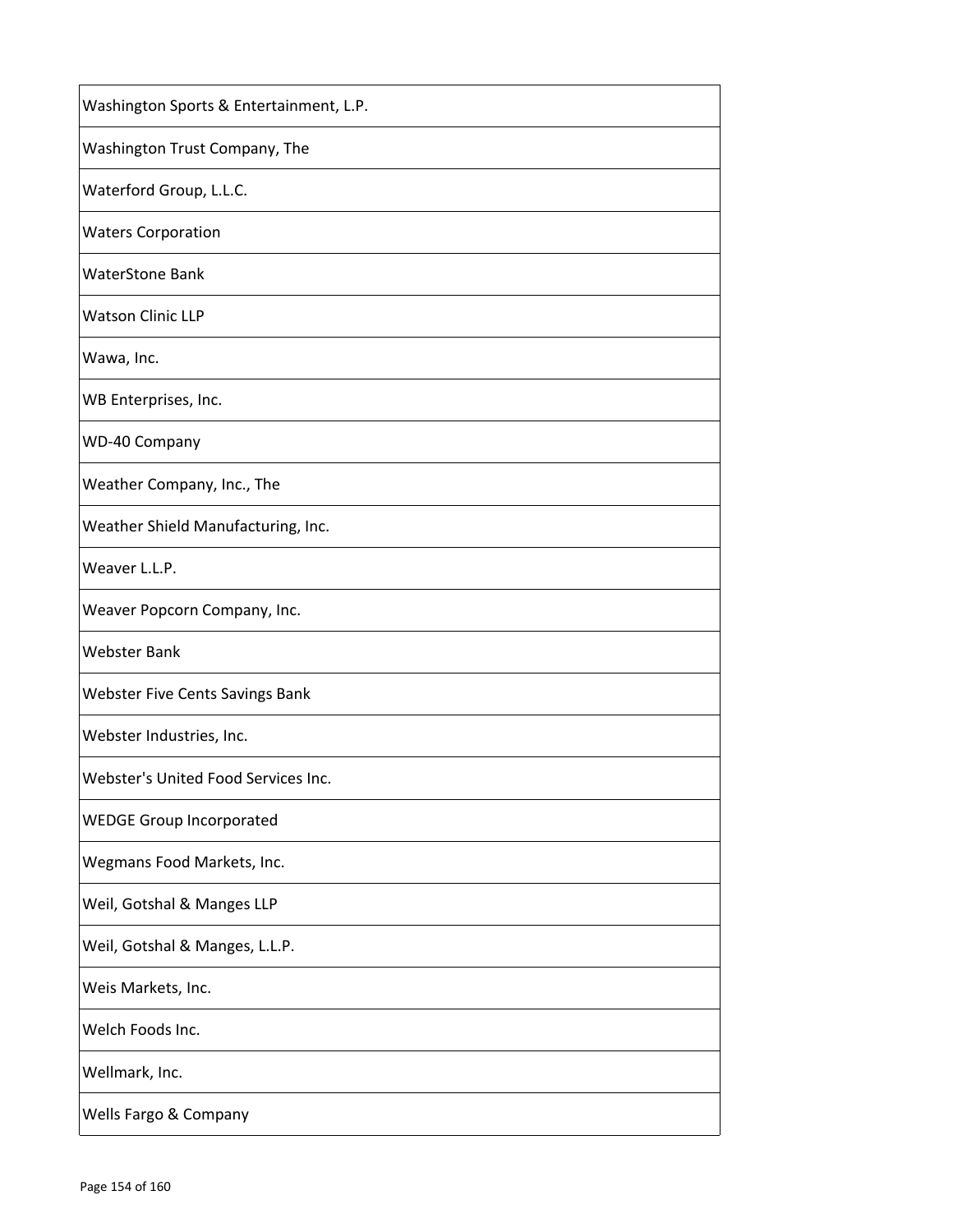| Wendel, Rosen, Black & Dean LLP                |
|------------------------------------------------|
| Wendy's International, Inc.                    |
| Wendy's International, LLC                     |
| Wendy's of Montana, Inc.                       |
| Wenger Corp.                                   |
| West Bank                                      |
| <b>West Corporation</b>                        |
| West Manor Construction Corp.                  |
| West Marine, Inc.                              |
| West Pharmaceutical Services, Inc.             |
| Westar Energy, Inc.                            |
| Western & Southern Life Insurance Company, The |
| Western Asset Management Company               |
| <b>Western Digital Corporation</b>             |
| <b>Western Oilfields Supply Company</b>        |
| Western Refining, Inc.                         |
| Western Union Company, The                     |
| Westervelt Company, The                        |
| Westfield Insurance Company                    |
| <b>Westinghouse Electric Company</b>           |
| <b>Westport Corporation</b>                    |
| Weyco Group, Inc.                              |
| Weyerhaeuser Company                           |
| <b>WGEM</b>                                    |
| Whip Mix Corporation                           |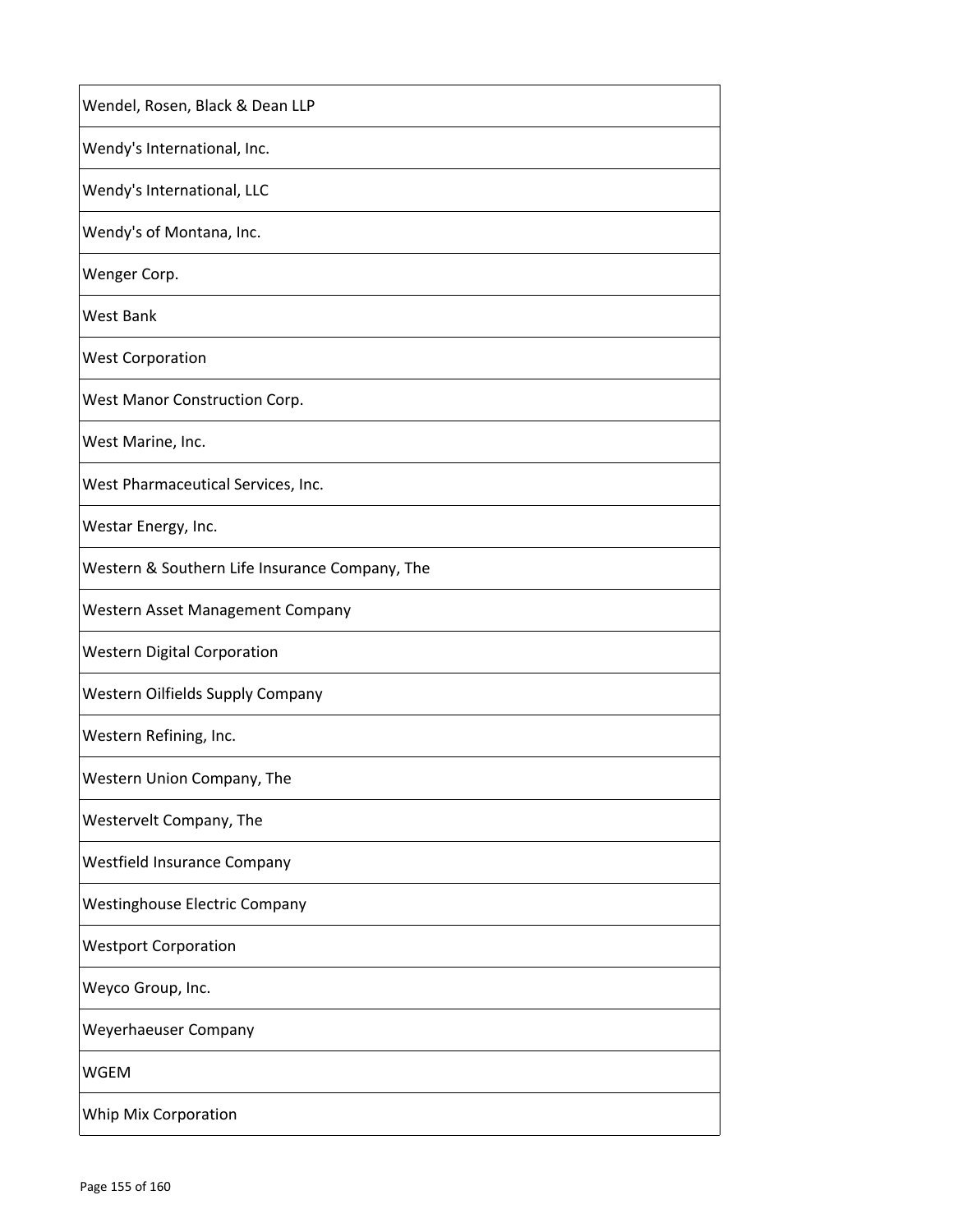| Whirl Wind Propellers Corp.             |
|-----------------------------------------|
| <b>Whirlpool Corporation</b>            |
| Whitaker Bank Corporation of Kentucky   |
| White & Case LLP                        |
| White and Williams LLP                  |
| White Construction Company, Inc., R. H. |
| Whiteman Osterman & Hanna LLP           |
| Whiting-Turner Contracting Company, The |
| Whitley Group, The                      |
| <b>Whitney National Bank</b>            |
| Whole Foods Market, Inc.                |
| Whyte Hirschboeck Dudek S.C.            |
| Wiggin and Dana LLP                     |
| Wigwam Mills, Inc.                      |
| Wilbur-Ellis Company                    |
| Wiley & Sons, Inc., John                |
| Wiley Rein LLP                          |
| Wilkes Artis, Chartered                 |
| Willdan Group, Inc.                     |
| Williams Companies, Inc., The           |
| <b>Williams Mullen</b>                  |
| Williamsburg Pottery Factory, Inc.      |
| Williams-Sonoma, Inc.                   |
| Willis Cadillac, Inc.                   |
| Willkie Farr & Gallagher LLP            |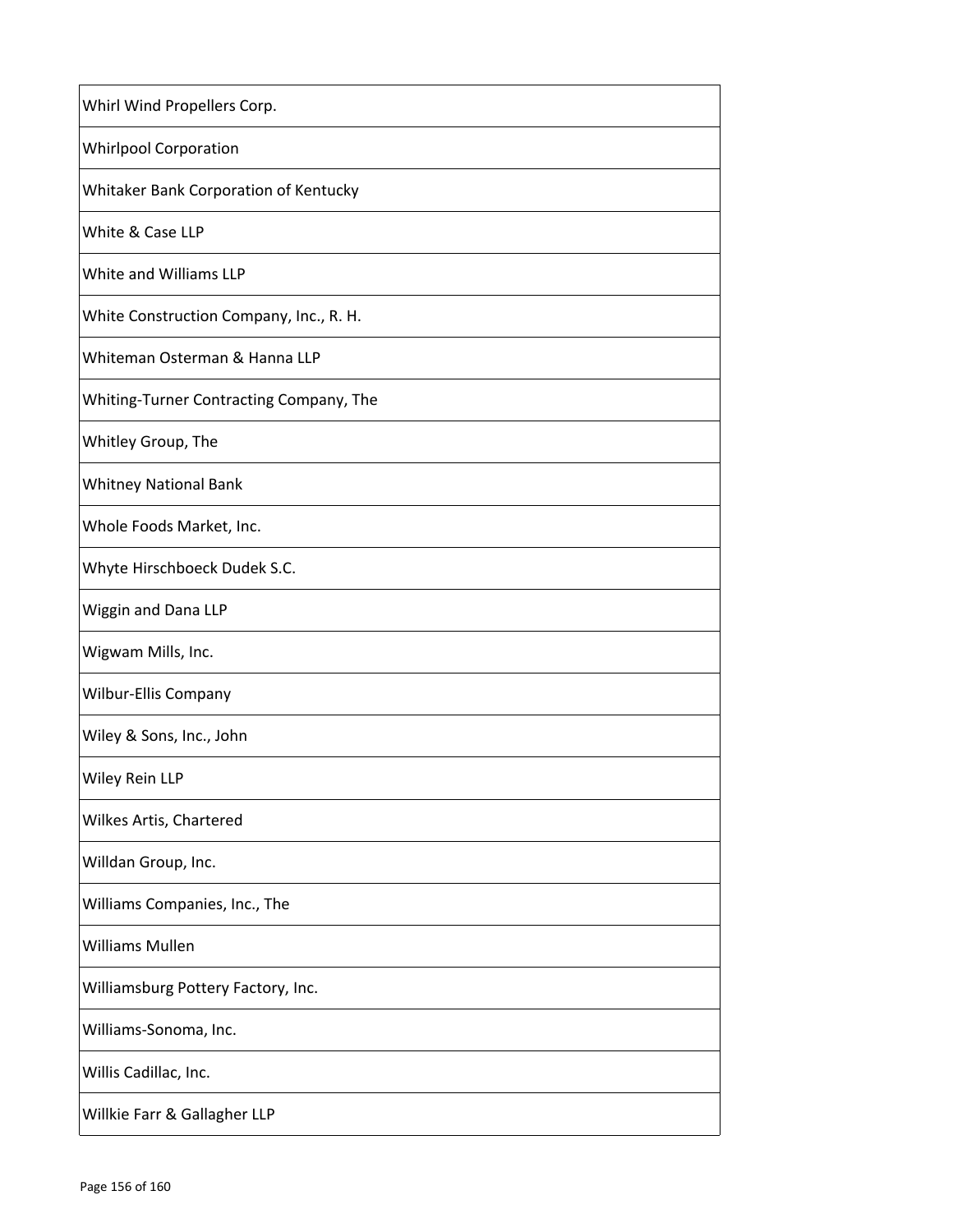| <b>Willow Springs Enterprises</b>                  |
|----------------------------------------------------|
| Wilmer Cutler Pickering Hale and Dorr LLP          |
| Wilson Sonsini Goodrich & Rosati                   |
| Wilsonart International, Inc.                      |
| Wimpfheimer & Bro., Inc., A.                       |
| <b>Windway Capital Corporation</b>                 |
| Winn-Dixie                                         |
| Winn-Dixie Stores, Inc.                            |
| Winnebago Industries, Inc.                         |
| Winstead PC                                        |
| Winston & Strawn LLP                               |
| Winter Construction Company, The                   |
| Wipfli LLP                                         |
| Wiremold Company, The                              |
| Wisconsin Centrifugal                              |
| <b>Wisconsin Energy Corporation</b>                |
| Wisconsin Physicians Service Insurance Corporation |
| Wisconsin Power and Light Company                  |
| <b>Wisconsin Public Service Corporation</b>        |
| Wishart, Norris, Henninger & Pittman, P.A.         |
| <b>Withers LLP</b>                                 |
| Wittern Group, The                                 |
| <b>WKBN</b>                                        |
| <b>WKS Restaurant Corporation</b>                  |
| Woerner Management, Inc.                           |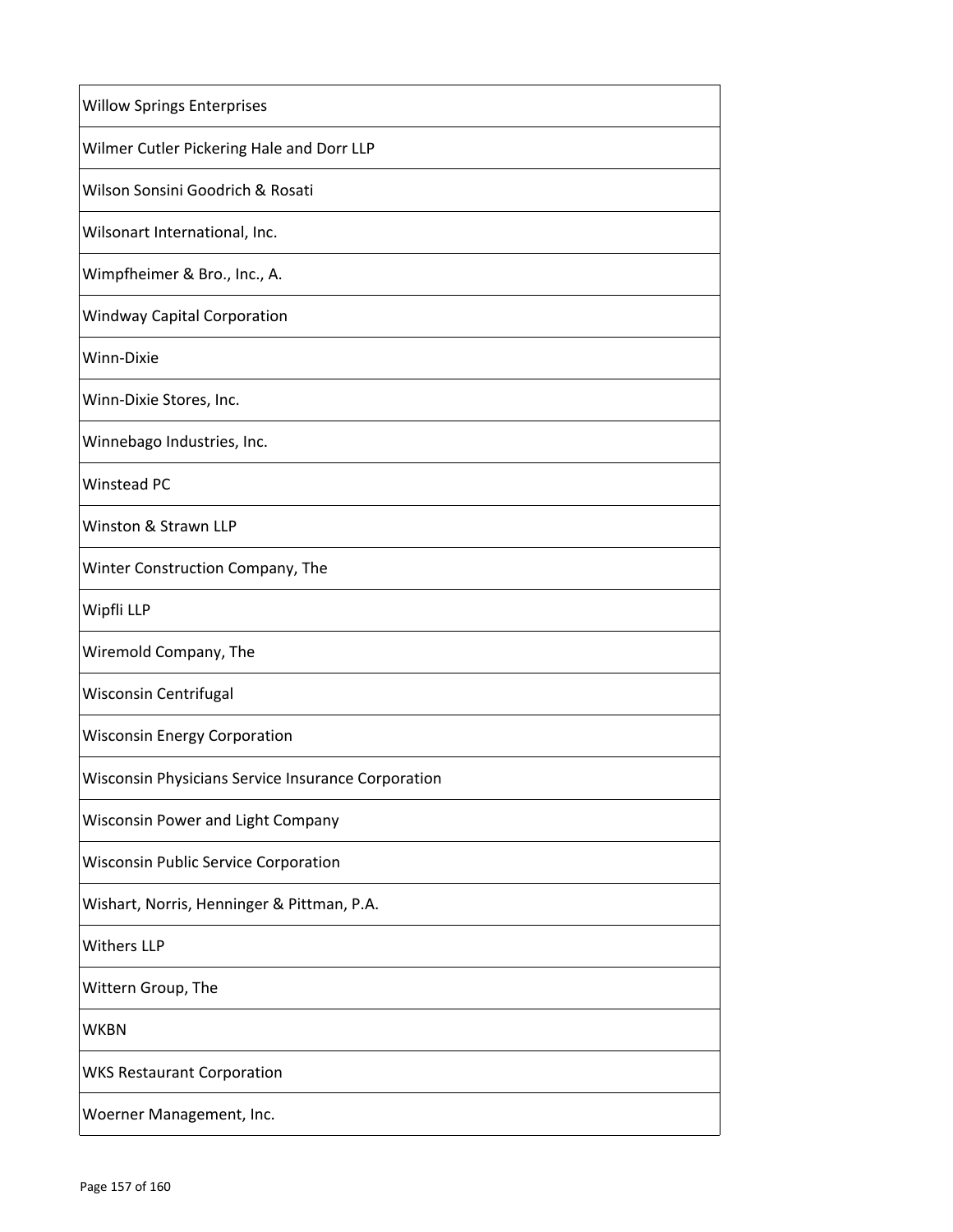| <b>WOLF</b>                          |
|--------------------------------------|
| Wolf & Company, P.C.                 |
| <b>Wolff Shoe Company</b>            |
| Wolverine World Wide, Inc.           |
| Wonder Transport Co.                 |
| <b>Wood County National Bank</b>     |
| Woodard & Curran                     |
| Woodforest Financial Group, Inc.     |
| Woodward Inc.                        |
| Woori America Bank                   |
| WorkflowOne Company, The             |
| Working Assets Funding Service, Inc. |
| Working Excellence, LLC              |
| <b>World Centric</b>                 |
| World of Chantilly, Inc.             |
| World Products, L.L.C.               |
| World Wrestling Entertainment, Inc.  |
| World-Wide Holdings Corporation      |
| Worthen Industries, Inc.             |
| Worthington Industries, Inc.         |
| Wrigley Jr. Company, Wm.             |
| <b>WSA Fraternal Life</b>            |
| <b>WSFS Financial Corporation</b>    |
| Wurster Oil Co., Inc.                |
| Wurzburg, Inc.                       |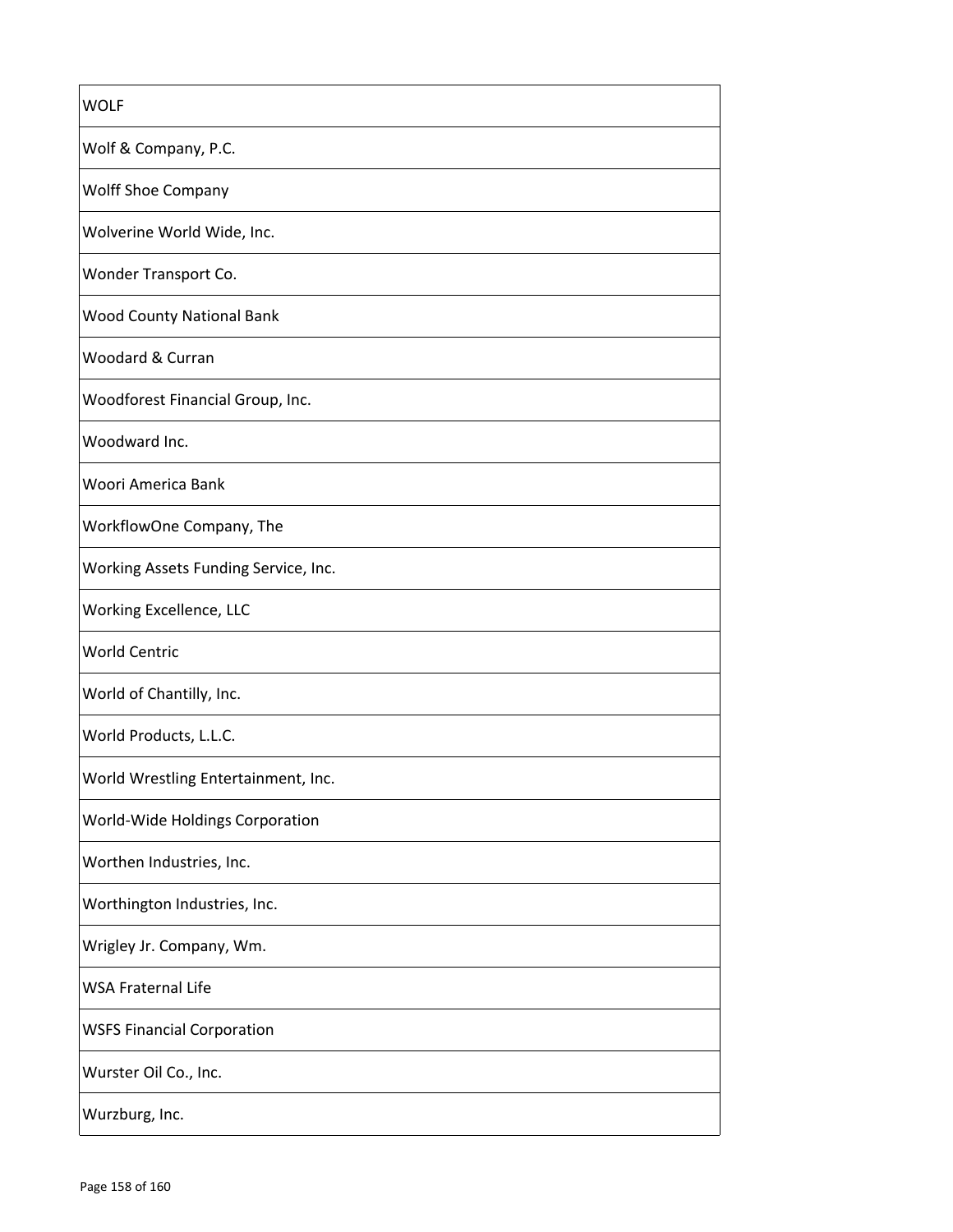| Wyatt Tarrant & Combs LLP            |
|--------------------------------------|
| Wyche, P.A.                          |
| Wyndham Worldwide Corporation        |
| Wynne Building Corporation           |
| X.L. Reinsurance America Inc.        |
| Xcel Energy Inc.                     |
| Xerox Corporation                    |
| Xilinx, Inc.                         |
| XTEK, Inc.                           |
| Xylem, Inc.                          |
| Yamaha Motor Corporation, U.S.A.     |
| Yetter Coleman LLP                   |
| YGS Group, Inc., The                 |
| YIKES, Inc.                          |
| York Container Company               |
| Young Conaway Stargatt & Taylor, LLP |
| Young Contracting, Inc.              |
| Young Steel Products Co.             |
| <b>YSI Incorporated</b>              |
| Yum! Brands, Inc.                    |
| Zale Corporation                     |
| Zallie Supermarkets, Inc.            |
| Zappos.com, Inc.                     |
| Zatkoff Company, Roger               |
| Zeigler Honda Amherst                |